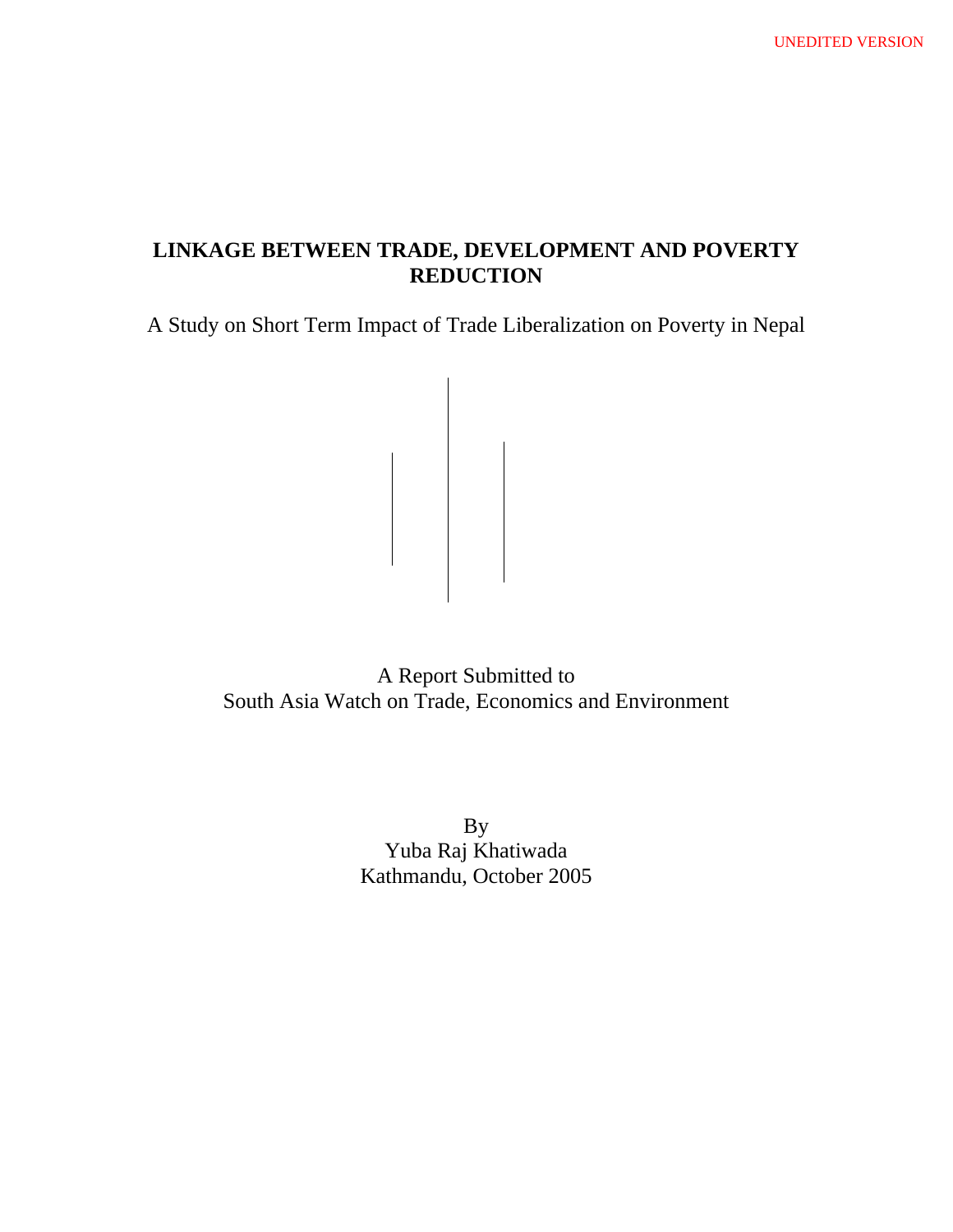# **LINKAGE BETWEEN TRADE, DEVELOPMENT AND POVERTY REDUCTION**

# **CONTENTS**

|                                               | <b>Chapter</b>                                                                                                                                                                                                                                                                                                                                                                                                                    | Page                                   |
|-----------------------------------------------|-----------------------------------------------------------------------------------------------------------------------------------------------------------------------------------------------------------------------------------------------------------------------------------------------------------------------------------------------------------------------------------------------------------------------------------|----------------------------------------|
| I.                                            | <b>INTRODUCTION</b>                                                                                                                                                                                                                                                                                                                                                                                                               | $4 - 12$                               |
|                                               | 1.1 Concept of Trade and Macroeconomic Policies and Poverty Reduction<br>1.2 A Brief Overview of Macroeconomic Policies of Nepal<br>1.3 Nepal's Growth Performance in a Liberal Trade Regime                                                                                                                                                                                                                                      | $\overline{4}$<br>5<br>6               |
|                                               | 1.4 Poverty, Inequality, and Human Development Situation<br>1.5 Trade and National Plan/Poverty Reduction Strategy                                                                                                                                                                                                                                                                                                                | 9<br>11                                |
| II.                                           | <b>EXTERNAL TRADE AND POVERTY</b>                                                                                                                                                                                                                                                                                                                                                                                                 | $13 - 32$                              |
| 2.1<br>2.2<br>2.3<br>2.4<br>2.5<br>2.6<br>2.7 | Conceptual Framework of Trade, Growth and Poverty Linkage<br>Trend and Pattern of Nepal's External Trade after Liberalization<br>Major Exports and Imports and Their Poverty Implication<br>Assessment of a few 'Shining' and 'Fading' Export Products<br>Workers' Remittance, Household Consumption, and Trade<br><b>Exchange Rate, Trade and Poverty</b><br>Overall Effects of External Sector Reform on Employment and Poverty | 13<br>15<br>17<br>24<br>26<br>28<br>30 |
| Ш.                                            | FISCAL LIBERALIZATION, TRADE COMPETITIVENESS<br><b>AND POVERTY</b>                                                                                                                                                                                                                                                                                                                                                                | $33-42$                                |
| 3.1<br>3.2<br>3.3<br>3.4<br>3.5               | Fiscal Implication of Trade Liberalization and Poverty<br>Nepal's Fiscal Scenario: Size and Growth Trends<br>Public Enterprises Management, Privatization and Trade Liberalization<br>Impact of Trade Liberalization on Revenue and Its Poverty Implication<br><b>Fiscal Policy and Trade Competitiveness</b>                                                                                                                     | 33<br>34<br>36<br>37<br>40             |
| IV.                                           | MONETARY AND FINANCIAL POLICIES, TRADE<br><b>PROMOTION AND POVERTY</b>                                                                                                                                                                                                                                                                                                                                                            | 43-49                                  |
| 4.1<br>4.2<br>4.3<br>4.4                      | Liberalization of Financial Sector, Investment Climate, and Trade<br>Monetary Policy, Financial Services and Trade Competitiveness<br>Micro Credit, SMEs and Trade Promotion<br>WTO Membership, Financial Reforms and Its implication on Poverty                                                                                                                                                                                  | 43<br>46<br>47<br>48                   |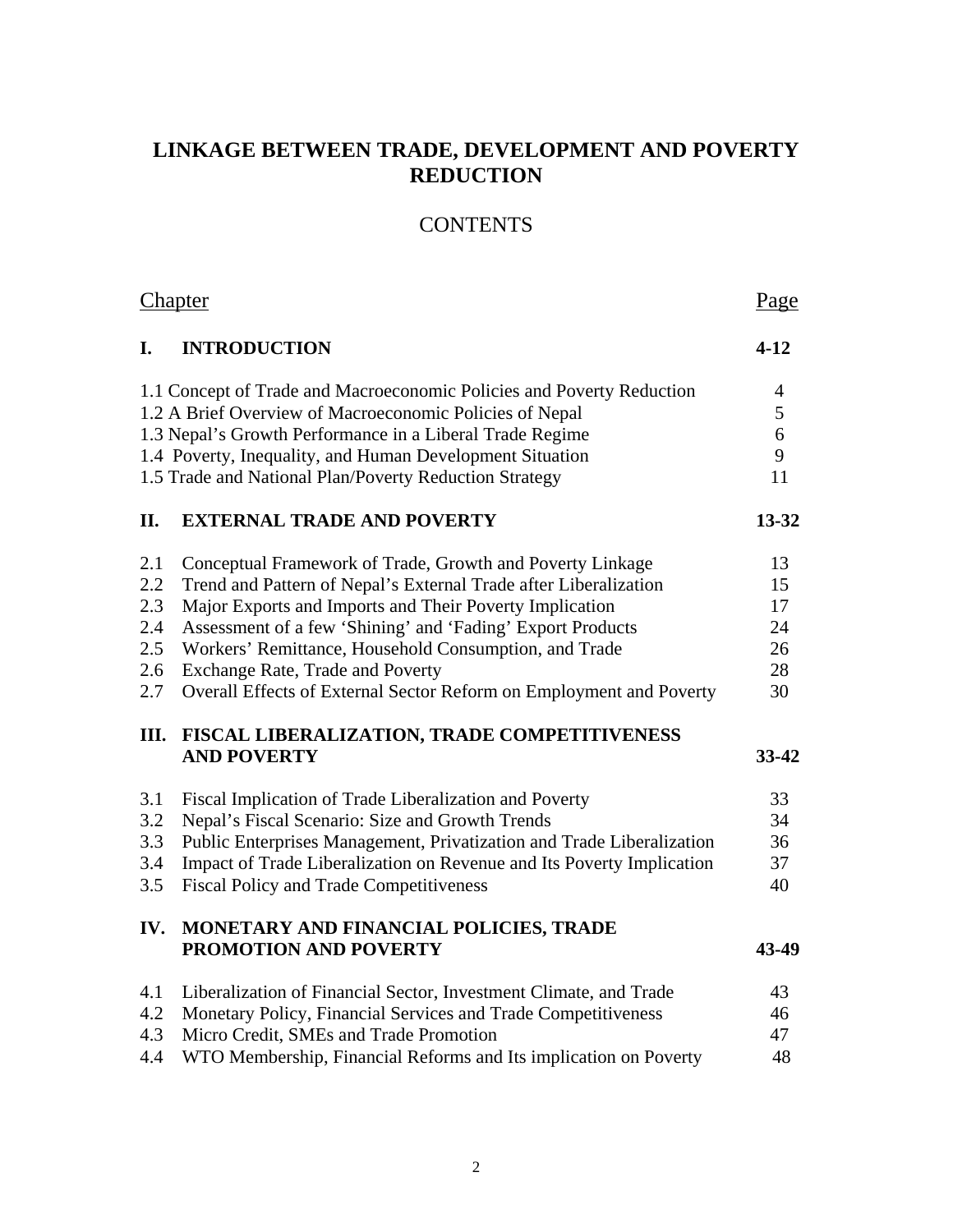| $V_{\bullet}$ | <b>TRADE LIBERALIZATION</b><br><b>EFFECTS</b><br><b>ON</b><br>OF<br><b>MANUFACTURING, AND LABOUR MARKET</b>      | <b>AGRICULTURE,</b><br>50-66 |  |  |  |  |  |  |  |
|---------------|------------------------------------------------------------------------------------------------------------------|------------------------------|--|--|--|--|--|--|--|
| 5.1           | Trade Policy and Agriculture                                                                                     | 50                           |  |  |  |  |  |  |  |
| 5.2<br>5.3    | Trade Liberalization and Manufacturing Sector<br><b>Labour Market Implications</b>                               | 57<br>62                     |  |  |  |  |  |  |  |
| VI.           | <b>INFRASTRUCTURE, STATE OF INSTITUTIONS AND TRADE CAPACITY</b><br><b>BUILDING</b><br>67-72                      |                              |  |  |  |  |  |  |  |
| 6.1<br>6.2    | Trade Related Infrastructure Policies and Programmes<br>Trade Facilitation, Customs Reform, and Trade Governance |                              |  |  |  |  |  |  |  |
| 6.3           | Regional Cooperation in Trade Promotion                                                                          | 68<br>71                     |  |  |  |  |  |  |  |
|               | VII. SUMMARY, CONCLUSION, AND RECOMMENDATIONS                                                                    | 73-79                        |  |  |  |  |  |  |  |
| 7.1           | Summary and Conclusion of the Study                                                                              | 73                           |  |  |  |  |  |  |  |
| 7.2           | Key Recommendations<br>77                                                                                        |                              |  |  |  |  |  |  |  |
|               | <b>REFERENCES</b>                                                                                                | 80                           |  |  |  |  |  |  |  |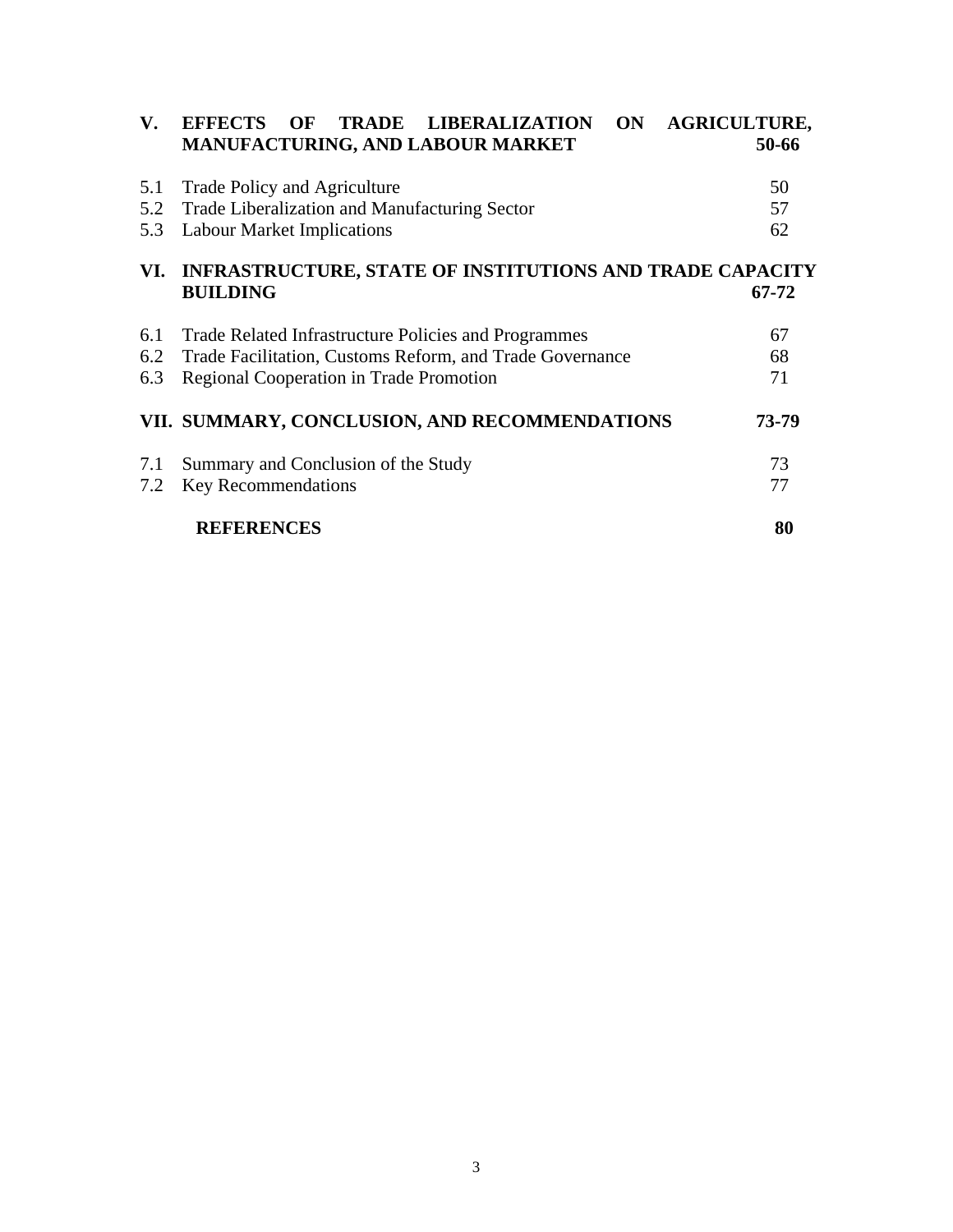#### **CHAPTER I: INTRODUCTION**

#### **1.1 Concept of Trade and Macroeconomic Policies and Poverty Reduction**

Trade policy reforms constitute a major element in macroeconomic reforms. They are not introduced in isolation; they are associated with other macroeconomic reforms and liberalization. Macroeconomic policies shape the investment climate for economic growth and promote efficiency of investment. Sound macroeconomic policies through credibility, predictability and transparency encourage investment -- giving price signals for private sector activities; removing market distorting regulations and institutions; defining the complementary roles of the state and the private sector in agricultural, manufacturing, and services sectors; and ensuring efficiency of both the government and the private sector in the production and distribution of goods and services. Evidence shows that acceleration of economic growth has taken place in countries with sound macroeconomic policies; and poverty has been better addressed in high growth condition (UNDP, 2004). It is substantiated by high and sustained economic growth in South East Asian countries, China, and of late that of Vietnam, India, and Bangladesh resulting in marked reduction in poverty. In particular, economies with trade openness have been able to enhance growth and reduce poverty faster than others. Experience has also shown that sharp drop in economic growth resulting from shocks and economic adjustments may increase the incidence of poverty, as observed in many South-East Asian countries after the financial crisis of 1997. Experience from the same crisis has also shown that countries which have adopted sound macro economic policies can recover from the crisis soon and attain catch up growth with poverty reduction.

But sound macroeconomic policies have to be supported by good institutions and governance to make growth built-in distributive so that reduction of poverty is faster and deeper. A strong relationship between growth and poverty reduction holds through the creation of employment in the process of trade and industrial expansion along with labour market conditions, public sector institutions and fiscal regime. But trade led high economic growth might initially tend to address urban poverty, and rural poverty might remain unaffected if there is no strong backward linkage between trade and rural economic activities like agriculture. The urban areas have better employment opportunities in an economic growth pattern supported by urban-based industrial and service activities. For high economic growth to reduce rural poverty in agriculture-dominated countries like Nepal, trade must lead to a transformation of the agricultural sector along with rural industrialization based on local resources.

In an export led growth pattern, rural areas have little to gain if exports are either based on imported raw material or confined to raw and semi-processed agro-products with low value added. Economic growth would help rural poverty reduction only if there is promotion of local resource-intensive or labour-intensive industries which use simple and cheap technology (UNESCAP, 2001). Such industries should have strong backward and forward linkages with other sectors and activities of the economy. Traditional capital-intensive, import substituting, trade restricting, and price distorting policies have not helped poverty reduction; rather, they have invited crisis of one type or the other. Countries which learned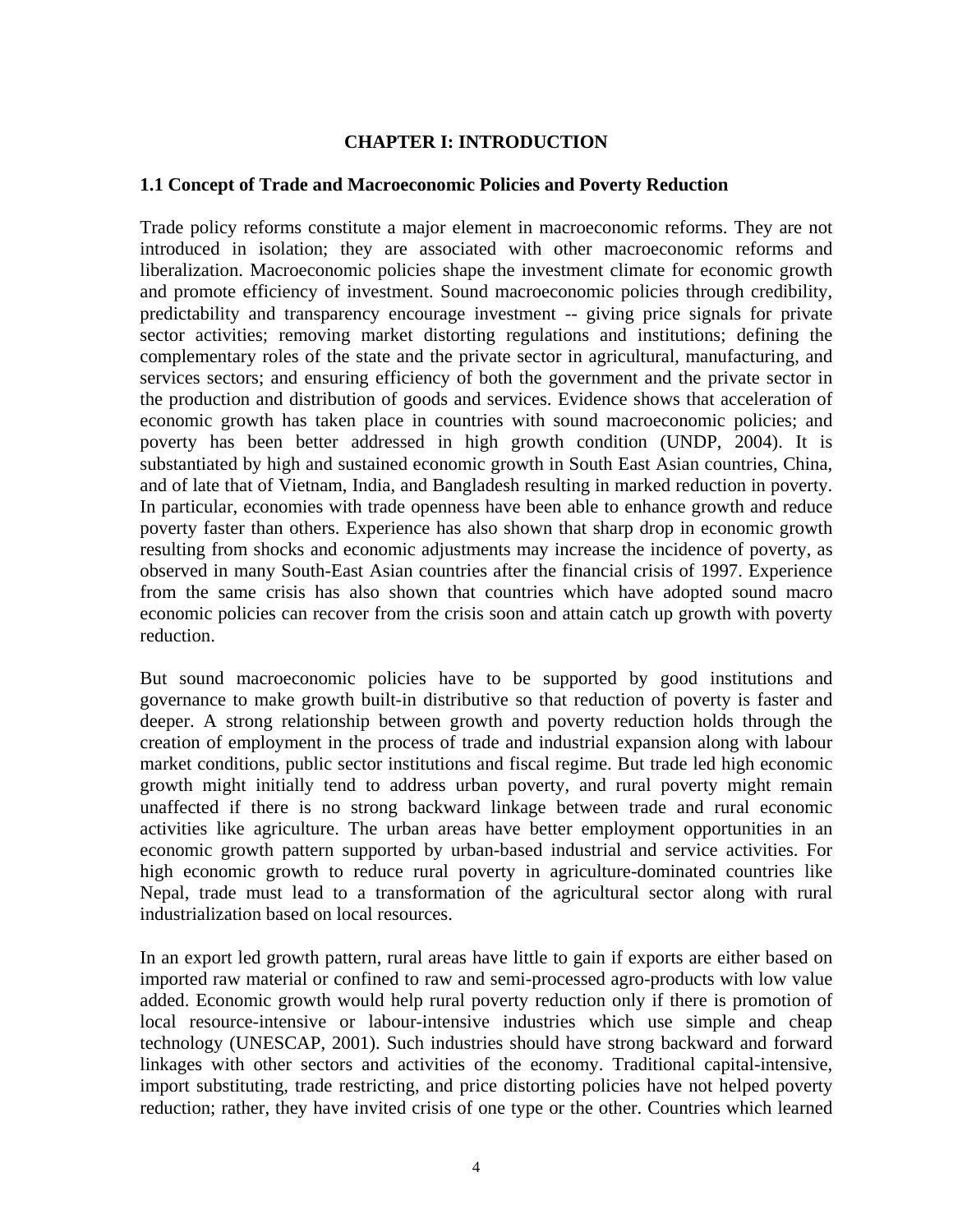from those mistakes, changed economic crises into opportunities with reforms, and expedited trade and investment liberalization progressed in terms of growth and poverty reduction.

There is a great deal of empirical evidence on economic growth addressing poverty. Empirical findings suggest that economic growth raises income of the poor, although by less than proportionately<sup>1</sup>. This implies that there is a role of macroeconomic policies that take into account the distributional impact of economic growth. In particular policies that lower inflation, promote private sector and right-size the government, promote financial development, and create a favourable environment for external trade impact upon income of the poor directly.

The framework of macroeconomic polices is liberalization, openness, integration to global economy and internal reforms which fosters growth. But globalization and liberalization might enhance not only economic growth but also inequality. This is important for a country like Nepal which is in the process of rapid global integration and is observing increase in the incomes of the poor and the rich in a disproportionate way. The standard sets of growth stimulating policies such as trade openness, institution building, and prudent fiscal and monetary stance raise opportunity for profitable investment benefiting the poor primarily by an expansion of employment (UNDP, 2005).

Based on the theoretical underpinning of the impact of trade liberalization on poverty, (Winter 2001), the following issues have to be critically examined in order to examine the impact of trade reform on development and poverty:

- (i) Price effects of the trade liberalization: changes in the production pattern as well as prices of goods consumed and produced by the poor;
- (ii) Relationships between trade and employment;
- (iii) Relationships between trade and inequality;

 $\overline{a}$ 

- (iv) Effects on intra-household income distribution
- (v) Macroeconomic impact of trade liberalization including balance of payments constraints on poverty reduction;
- (vi) Structural shift in the production technology and social exclusion of poorer producers from livelihoods; and
- (vii) Bargaining power in global production chains and the distribution of gains from trade

## **1.2 A Brief Overview of Macroeconomic Policies of Nepal**

Nepal initiated economic liberalization, openness and outward orientation since mid 1980s. Till early 1980s, trade, industry, finance, and foreign exchange regimes were highly regulated with license requirements, quantitative restrictions, quotas, price administration, and high tariffs on imports. High protection to domestic industries, import substitution

<sup>&</sup>lt;sup>1</sup> See Dhaneshwor Ghura et al, "Is Growth Enough? Macroeconomic Policy and Poverty Reduction", IMF Working Paper (WP 02/118).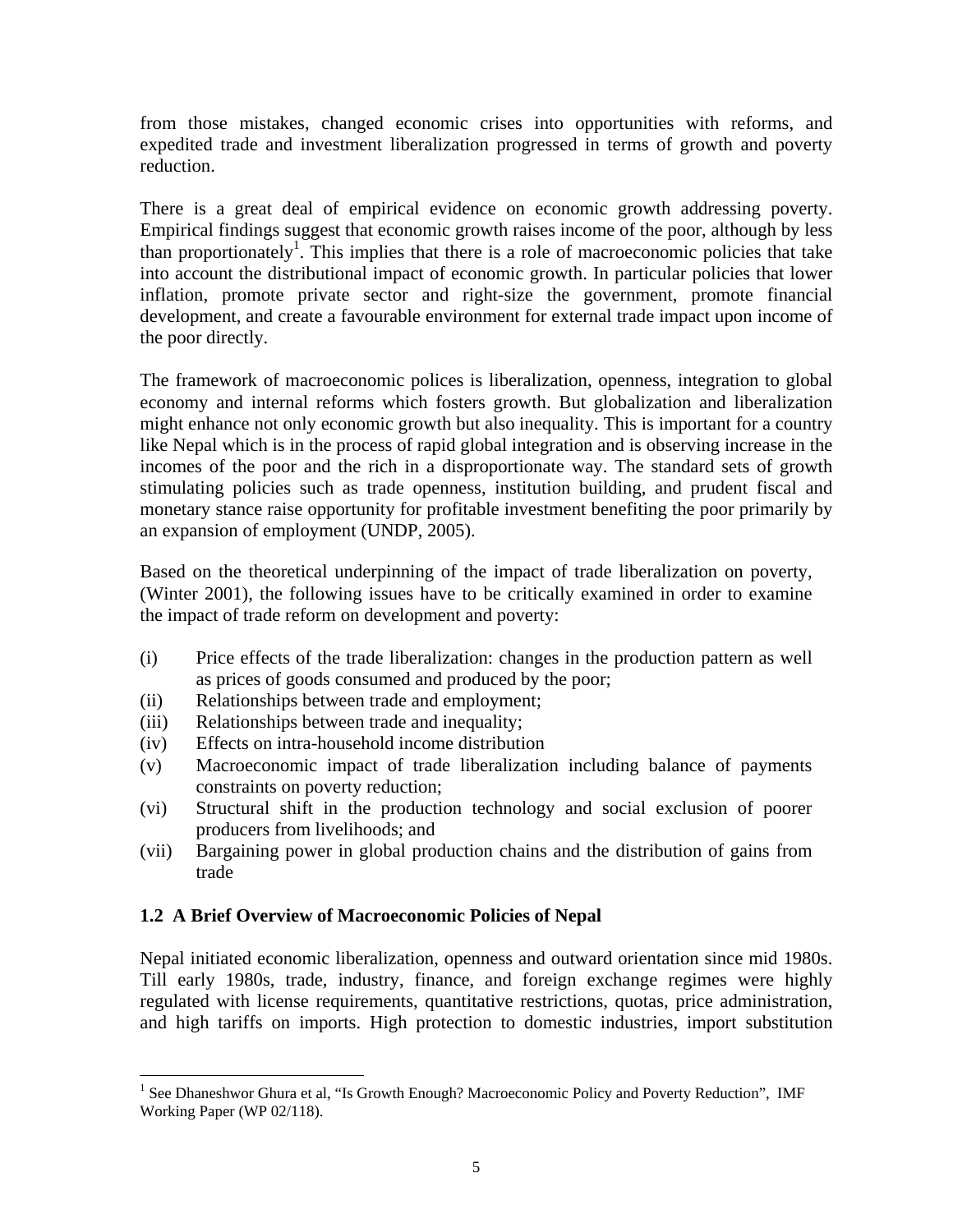strategy, state-led industrialization, and government monopolies were predominant in the economic policy domain.

The inward looking economic policies suppressed economic growth; created macroeconomic imbalances in terms of huge fiscal deficit, high inflation, and balance of payments deficit; and poverty remained intractable. Thus economic liberalization, outward orientation, and reforms were initiated since mid 1980s. The overall objectives of these reforms were to stabilize the economy, to reorient production structures towards the market, to create the 'correct' incentives for increased private sector involvement in economic activity, to limit state involvement in the economy and to increase openness. The reform and liberalization process expedited with the restoration of multi-party political system in 1990 and adoption of more market oriented economic policies thereafter.

The fiscal sector reforms included streamlining tax rates and slabs, minimizing exemptions and rebates, strengthening tax administration, and making tax system globally competitive so as to promote private investment and encourage foreign investment. One important aspect of the fiscal policy reform was withdrawal of price and capital subsidies like those on food, fertilizer, ground irrigation, and operations of public enterprises.

Financial liberalization and reforms also began in Nepal since mid 1980s. These included the removal of entry barriers to the private sector in banking business, interest rate deregulation, removal of portfolio restrictions, introduction of new acts and prudential regulations, restructuring of state owned banks, and privatization. Adoption of indirect instruments of monetary policy, market orientation of the government debt instruments, and reform in the capital market were some other measures introduced in the process of financial liberalization.

Key features of Nepal's liberalization and reform in the external sector included devaluation and introduction of flexibility in exchange rate determination, elimination of import license and quotas, rationalization of the tariff structure, reduction in the average level of tariffs, implementation of full convertibility of the rupee in the current account, and moving to deregulation of trade. Reform in the manufacturing sector included de-licensing, reduction of the level of protection, liberalization of foreign investments and divestment/privatization of public sector manufacturing enterprises. Nepal entered into liberal global trading regime through membership of the WTO, and is now being integrated in regional and even more liberal trading regimes under SAFTA and BIMST-EC. This has not only significantly opened up the Nepalese economy and deepened integration with the global economy, but also raised vulnerability and risks to sustained growth, livelihood and poverty reduction.

#### **1.3 Nepal's Growth Performance in a Liberal Trade Regime**

Nepal is historically a low growth country with GDP growth rates averaging less than 5 percent per annum during 1980s and 1990s. During 2001-05, the average growth rate has been less than 3 per cent owing to intensification of armed conflict. GDP growth in the postreform period has not deviated significantly from that of the preceding decade (Table 1.1).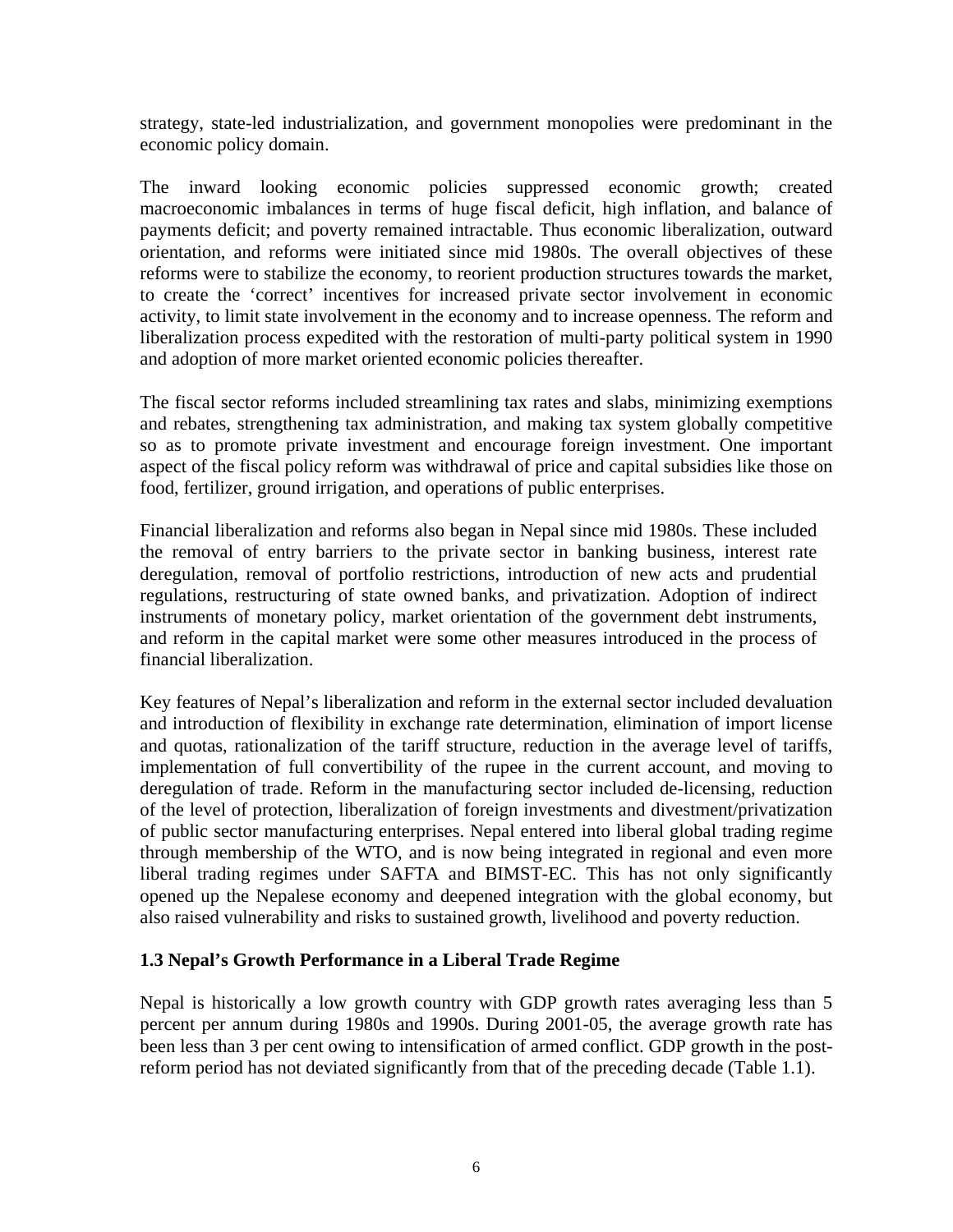| <b>Sectors</b>              | 1976-85 | 1986-95 | 1996-2005 |
|-----------------------------|---------|---------|-----------|
| <b>Agriculture</b>          | 1.9     | 2.8     | 3.4       |
| Non-agriculture             | 12.2    | 5.6     | 4.0       |
| Mining                      | 3.7     | 9.6     | 3.9       |
| Manufacturing               | 10.8    | 12.0    | 3.2       |
| Electricity, gas and water  | 12.4    | 6.5     | 9.8       |
| Construction                | 5.3     | 6.0     | 3.4       |
| Trade, restaurant & hotel   | 6.8     | 7.5     | 2.3       |
| Transport & communication   | 4.2     | 5.8     | 5.8       |
| Finance and real estate     | 7.3     | 6.7     | 4.2       |
| Community & social services | 3.7     | 4.9     | 5.3       |
| <b>GDP</b> at factor cost   | 3.7     | 4.9     | 3.7       |

**Table 1.1: Growth of Gross Domestic Product (at constant 1985 prices, in %)** 

*Source: Economic Survey, MOF (various issues).* 

Agriculture grew at only around 2.7 percent per annum on average during the last three decades, at the same rate as population growth. The period of stabilization and reform has seen little improvement in agriculture. Overall economic growth in the 1990s was severely constrained by the slow growth of the agricultural sector (Table 2.1). In the 1990s, agricultural growth rate (2.5 per cent) was much lower than that during the 1980s (4.6 per cent). Compared to the low growth (1.5 per cent) during the first half of the 1990s, the agricultural growth picked up (to 3.3 per cent) during the second half. The growth rate has been sustained in the recent years -- at 3.4 percent during 2001-2005. This appears to have a positive effect on broad based economic growth and rural poverty reduction.

The non-agricultural sector recorded a shift in its growth rate during early 1990s, the period when economic liberalization was expedited. This sector recorded an average growth of 8.1 per cent during 1991-95. The major contributors to such a shift were manufacturing, trade, and transport and communication sectors. The growth decelerated (to 6.0 per cent) in the second half of the 1990 with growth rates of manufacturing and trade remaining much lower than in the first half. Deregulation of industrial licensing, liberalization of foreign exchange regime, reduction in tariffs, and rationalization of domestic tax rates contributed to a higher growth in industrial and services sector during most of the 1990s. However, as macroeconomic reforms could not be supported by microeconomic reforms, the contribution of economic liberalization to trade and industry was short-lived. During the second half of the 1990s, almost all the sectors witnessed a decelerated growth. The enthusiasm brought about by rapid economic liberalization in the early 1990s could not be sustained. One of the main reasons for this was that liberalization was not backed by creation of market institutions, capacity building and efficiency enhancement.

There has been a slow change in the structure of the economy over the years. The share of agriculture in GDP declined by about one percentage point annually during the 1990s in favor of the non-agricultural sector. This was a product of changes both in volume as well as relative prices. The terms of trade also had gone in favor of the non-agricultural sector during the nineties. In the recent years, the share of agriculture in GDP has stabilized at about 39 per cent (Table 1.2). All sectors except agriculture have increased their share in the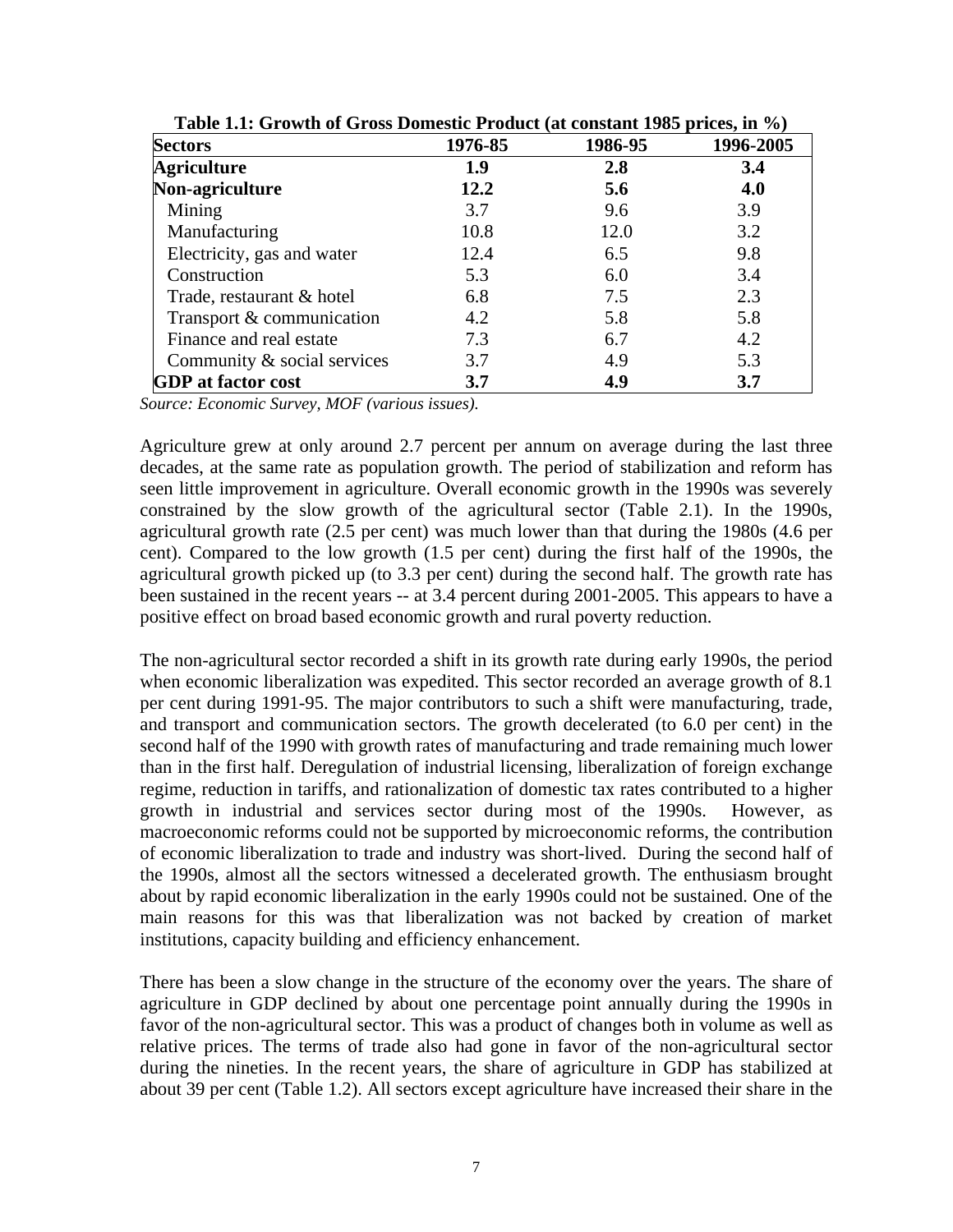GDP in the recent decade. The share of the manufacturing sector has grown the fastest, particularly during the nineties. This is attributed to the expansion of export-oriented industries in the 1990s, following widened export opportunities and liberalization of the economy. Service sector on the whole did not show any marked shift in its share in GDP during the 1990s and even during 2001-05.

| Table 1.2: Sectoral Contribution to Gross Domestic Product (in %) |       |       |       |       |  |  |  |  |  |
|-------------------------------------------------------------------|-------|-------|-------|-------|--|--|--|--|--|
| <b>Sectors</b>                                                    | 1975  | 1985  | 1995  | 2005  |  |  |  |  |  |
| Agriculture                                                       | 61.3  | 51.2  | 41.7  | 39.2  |  |  |  |  |  |
| Mining                                                            | 0.2   | 0.4   | 0.5   | 0.5   |  |  |  |  |  |
| Manufacturing                                                     | 5.7   | 5.7   | 8.4   | 8.8   |  |  |  |  |  |
| Electricity, gas and water                                        | 0.2   | 0.4   | 0.7   | 2.3   |  |  |  |  |  |
| Construction                                                      | 4.2   | 8.5   | 9.8   | 10.6  |  |  |  |  |  |
| Trade, restaurant & hotel                                         | 9.0   | 10.3  | 11.3  | 9.9   |  |  |  |  |  |
| Transport & communication                                         | 4.6   | 6.0   | 7.7   | 8.1   |  |  |  |  |  |
| Finance and real estate                                           | 8.7   | 9.0   | 9.7   | 10.2  |  |  |  |  |  |
| Community & social servic                                         | 6.1   | 8.6   | 10.1  | 10.4  |  |  |  |  |  |
| <b>GDP</b> at factor cost                                         | 100.0 | 100.0 | 100.0 | 100.0 |  |  |  |  |  |
| <b>GDP</b> by Major Groups                                        |       |       |       |       |  |  |  |  |  |
| Agriculture                                                       | 61.3  | 51.2  | 41.7  | 39.2  |  |  |  |  |  |
| Industry                                                          | 10.3  | 15.0  | 19.4  | 22.2  |  |  |  |  |  |
| Services                                                          | 18.4  | 33.8  | 38.9  | 38.6  |  |  |  |  |  |

*Source: Economic Survey, MOF (various issues).* 

Low productivity in agriculture, together with expanding industrial activities, led to the structural shift in GDP. The share of agriculture in GDP declined from 51 percent in 1980 to 42 percent in 1995 and further down to 39 percent in 2004. The share of manufacturing in GDP increased from 5 percent on average in the early 1980s to 9 percent in the early 1990s. The increase during the 1990s was much slower, as the share of manufacturing sector in GDP reached 9.5 percent only by 2000. The share has even declined in the recent years. As the decline in the share of agriculture in GDP was not followed by similar disengagement of a large number of labor force from agriculture (labor force engaged in agriculture which hovered around 80 percent in early 1990s came down to 66 per cent in 2001), underemployment and less than subsistence level of wage characterized the agricultural sector.

The share of the trade, restaurant and hotel sector marked up very slowly during 1980s and also in 1990s. The share went up from 10.3 percent of GDP in 1985 to 11.3 percent in 1995. But the share declined thereafter. The share of transportation and communication did not follow a definite pattern whereas the share of finance and real estate grew rather slowly. However, community and social services continued to contribute more in GDP during the last decade.

#### **1.4 Poverty, Inequality, and Human Development Situation**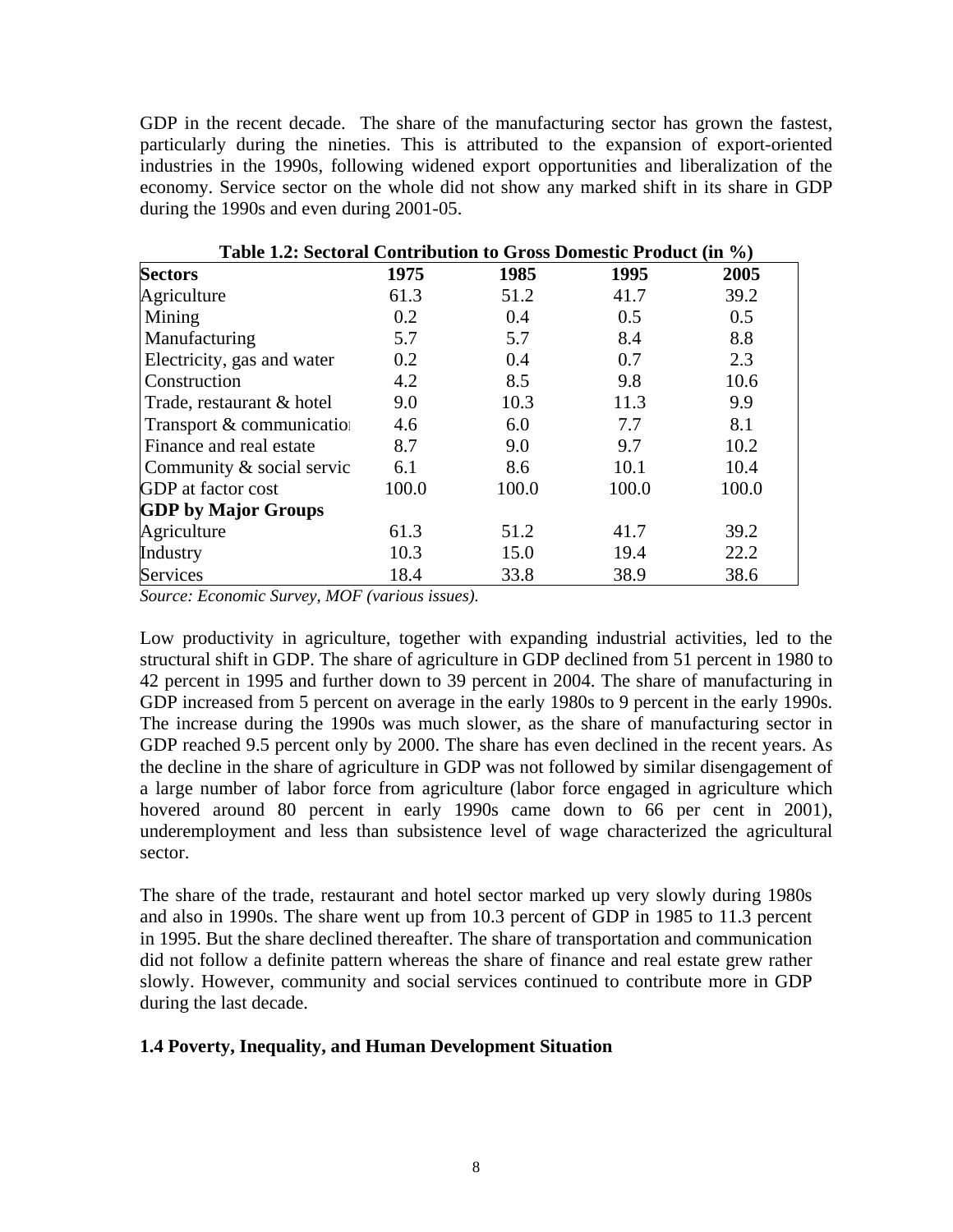Incidence of poverty is very high in Nepal with more than one-third of the population below absolute poverty line, especially in remote areas and among the excluded communities. Nepal Living Standard Survey (NLSS) 2003/04 estimated population below poverty line in 2004 at 31 per cent, a decline of 11 percentage points from 42 per cent in 1996. The decline was 9 percentage points (from 44 to 35 per cent) in rural areas and 12 percentage points (from 22 per cent to 10 per cent) in the urban areas over the period of 8 years. Although the proportion of the population below absolute poverty line have come down to 31 percent, 45 per cent of the Dalits (so-called untouchables), 44 per cent of the Hill Janajatis (indigenous people), and 41 per cent of the Muslim people are still absolutely poor.

Poverty generally is a rural phenomenon and there is high correlation between income poverty and access to assets. The poor own less land, have less access to irrigation, and have lower level of education than the non-poor. The poor also face food insecurity, especially in remote areas. Among the population below poverty line, 95 per cent live in rural areas, 67 per cent are self employed in agriculture, 71 per cent are illiterate, 54 per cent are having family size of seven or more, 51 per cent hold land less than one hectare, and 25 per cent have less than 0.2 hectares of land.

The rural urban distribution of poverty is also noteworthy. While only 10 per cent of the people are in absolute poverty in urban areas (and only 3 per cent in Kathmandu valley), rural poverty in general is 35 per cent. The change in poverty incidence is also disproportionate over survey periods. During the last 8 years, poverty in some geographical areas, social groups and development regions have increased even though there has been a significant reduction in poverty on average. Urban centered growth process should have played a key role in this regard.

There are strong indications that inequality in Nepal has widened in the recent decades with economic growth led by market forces not doing distributive justice. The inequality trends can be understood by examining the Gini coefficient that shows the concentration of income among population groups. The estimates of Gini coefficients over different household surveys reveal that there is a trend of inequality growing over years (UNDP, 2005). Besides, rural inequality appears to be slightly lower than urban inequality, but rural inequality in income distribution has increased faster compared with urban income inequality during the period 1996-2004.

There are few explicit instances in the NLSS (1995/96 and 2003/04) that clearly explain worsening inequality in Nepal. In between two surveys, the percentage of total farm holdings that operate less than 0.5 hectares of land has increased by 4.7 percentage points, from 40.1 per cent in 1995/96 to 44.8 in 2003/04. This points to three things: either the incidence of subdivision has increased, or land ownership concentration has increased, or farmland has been transformed into non-farm use. None of these factors point to lessening of inequality of assets. Moreover, an increasing proportion of agricultural households are becoming landless; according to the Population Census 2001, almost 24 percent of households in Nepal do not own cultivated land. Among the rural households, the incidence of landlessness is about 20 percent.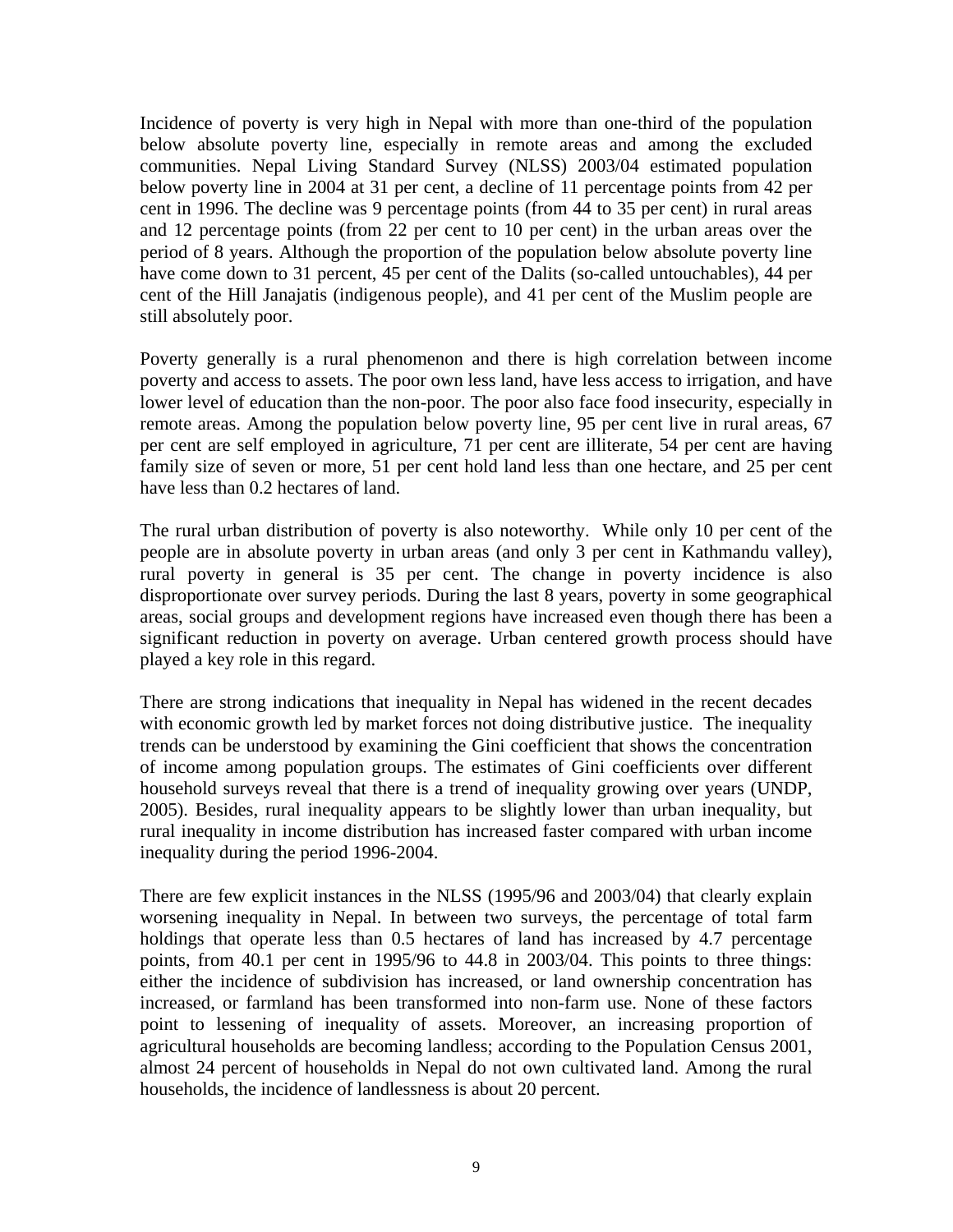The changes in consumption shares of different consumption quintiles of households between 1996 and 2004 reveals starker incidence of inequality. Notwithstanding a 2.3 fold increase in average consumption in rupee term between 1996 and 2004, the consumption of the poorest 20 percent of the households increased at the pace that is roughly half the increase in consumption of the richest 20 percent of the households (91.1 per cent vis-a-vis 177.1 per cent). Taking the change in GDP deflator (47.7 per cent) as the leveler, the real consumption of the poorest 20 per cent increased by 43.4 per cent in eight years (5.4 per cent annually) as compared to 129.4 per cent (16.2 per cent annually) for the richest 20 per cent of the households. This rate of annual increment in real consumption of the richest 20 per cent is nearly thrice the similar rate of the poorest 20 per cent of the households. Further, if one is to decompose the total consumption into the share of nominal per capita consumption of the poorest 20 per cent of the households, it has absolutely fallen by 1.4 percentage points: from 7.6 per cent in 1996 to 6.2 per cent in 2004. This contrasts with the 8.4 percentage points rise in the share of nominal per capita consumption of the richest 20 per cent of the households. Thus, trends in class-wise consumption share unequivocally points to the worsening inequality.

In terms of the distribution of income, the nominal income of the poorest 20 per cent of the households has increased at the rate 98.2 per cent) which is 11.3 percentage points lower than the rate of increase (109.5 per cent) for the richest 20 per cent of the households. In terms of real income (derived by using GDP deflator), the income of the poorest one-fifth of the households increased by 50.5 per cent as compared to 61.8 per cent for the richest 20 per cent. In terms of the rate of annual increase in real income, it works out to 6.3 per cent for the poorest compared to 7.7 per cent for the richest. If one compares income statistics with that of the consumption, the class-wise consumption gap is more pronounced than the income gap. In case of the poorest 20 percent of the households the rate of consumption increased below the rate of income: 91.1 per cent verses 98.2 per cent, where as a reverse scenario occurs for the richest 20 per cent: the rate of increase in consumption (177.1 per cent) far exceeds the rate of increase in nominal income (109.5 per cent). This contradicts the premise of introductory macroeconomics which postulates that marginal propensity to consume will decline with the rise in income. The statistics, on the other hand, suggest that change in income over the period is more even than the rate of change in consumption.

Decomposition of poverty reduction into (i) economic growth and (ii) income distribution components shows that growth alone contributed to 24.1 per cent decline in poverty whereas redistribution of income exacerbated poverty by 13.2 per cent resulting in net about 11 percentage points decline in poverty from the 1996 level. Had income distribution remained neutral, the decline in poverty would have been more than 24 percentage points (CBS, 2005).

The analysis of the contributors to poverty reduction shows that income distribution in the urban areas was not a deterrent to poverty reduction, but rural income distribution was. Had income distribution not worsened in the rural areas, the decline in rural areas would have been at least 17 percentage points.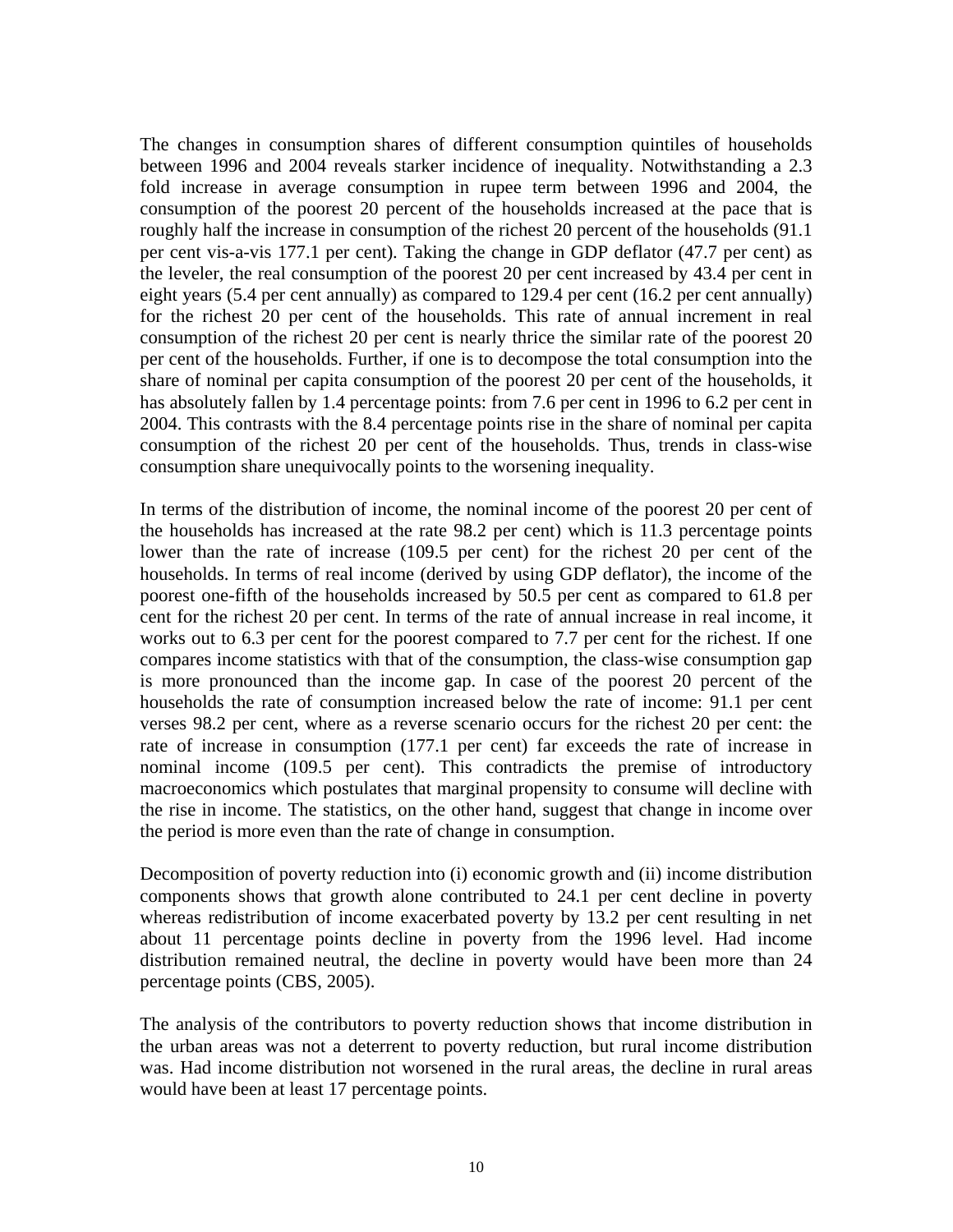Nepal has made some progress in human development over the years. There have been improvements in education, health and other social services, particularly in the last decade. However, the level of human development in Nepal remains among the lowest in the world. This stems basically from inequity and inequality in the distribution of opportunities and resources. Development outcomes have been inequitable as reflected in gender, caste, ethnic, and geographic disparities. Poverty has remained intractable and employment opportunities have become scarce. People's needs have remained unfulfilled, institutions have become extremely weak and policies have not been propoor. A large section of the people continue to remain outside mainstream development (UNDP, 2004).

Using the 2001 census and other data sources, the HDI is estimated to be 0.461 (UNDP,  $2004)^2$ . Along with low HDI, Nepal faces the challenge of significant disparity in the level of human development within and across regions and districts. The HDI in the urban areas (0.581) surpasses the rural area (0.439) where the majority of the people reside. The HDI is lowest in the mountains (0.382) followed by the Tarai (0.457) and the Hills (0.492). Likewise the far-western and mid-western development regions lag far behind the other development regions. The human poverty in rural areas (45.3) is significantly higher than in the urban areas (25.3). The incidence of human poverty is more pronounced in the mountains followed by the Tarai and Hills. It is heavily concentrated in the far-western development region with the highest in the Mid-Western Mountain.

The Human Empowerment Index is (HEI) estimated at 0.459, indicating a low level of empowerment. Among the three dimensions, economic empowerment (0.337) is the lowest and political empowerment is the highest (0.646) with social empowerment (0.395) in between. Low level of economic empowerment level reflects low level of income, limited access to productive assets and lack of gainful employment opportunities. This also indicates that market oriented policies which Nepal has exercised for more than two decades now do not necessarily empower people economically. The current level of both economic and social empowerment remains fairly low to effectively address the overarching goal of poverty reduction on a sustained basis. The existing mismatch between socio-economic and political empowerment also clearly indicates the need for more balanced intervention in all three fronts for sustainable empowerment and poverty reduction. The higher political empowerment is a clear manifestation of rising expectations of the people.

## **1.5 Trade and National Plan/Poverty Reduction Strategy**

1

Nepal has an experience of nearly 50 years of planned development efforts. In all the plans, emphasis is laid on exports. Reducing poverty was explicitly the major objective since  $9<sup>th</sup>$  plan. The current Tenth Plan/PRSP has the sole objective of reducing poverty through broad-based growth, social sector development and rural infrastructure, targeted

 $2$  The global Human Development Report 2005 however shows Nepal's HDI at 0.52 and the difference mostly arises because of the different measurements of knowledge in country and global reports.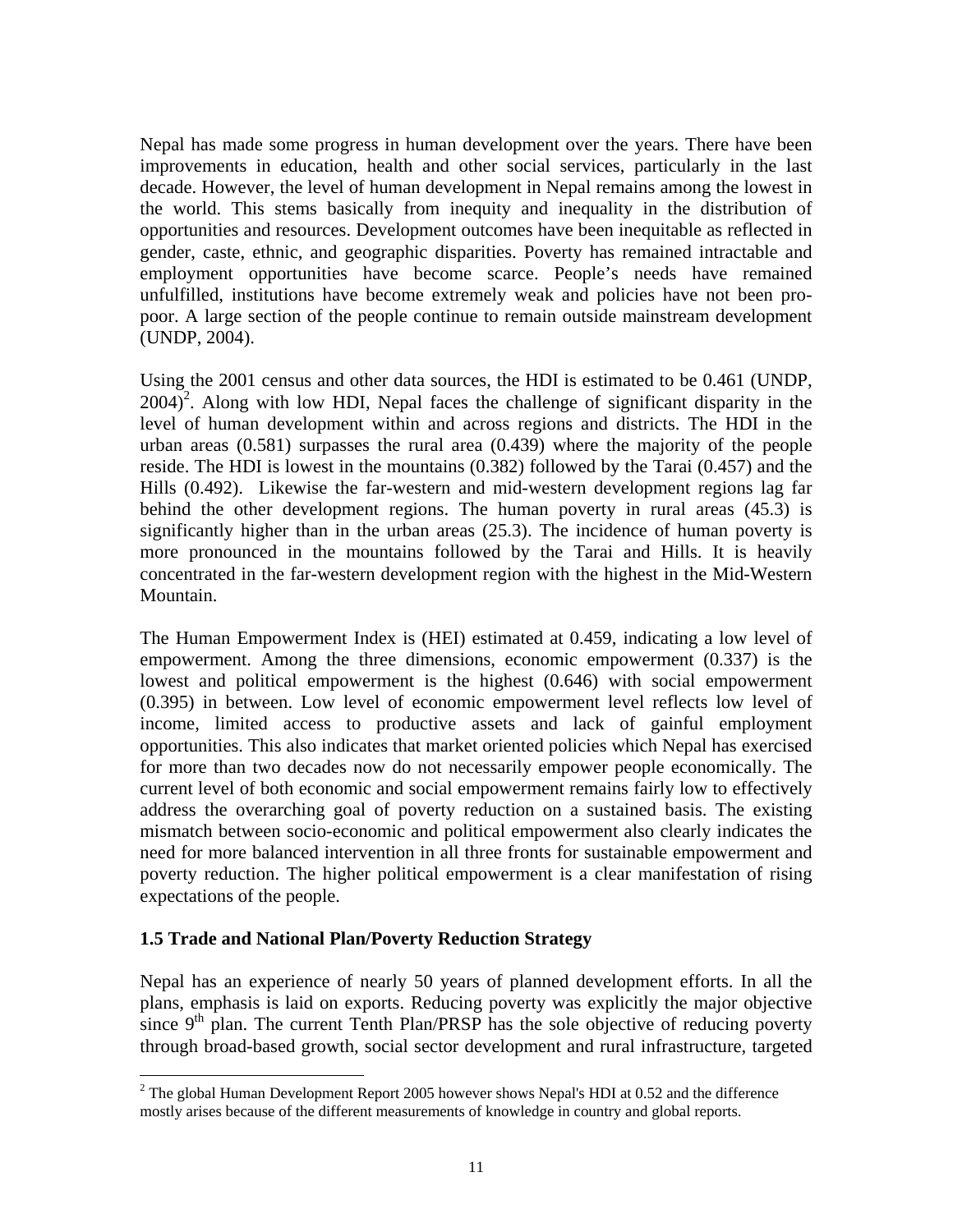programmes and good governance. Trade is taken as a sector contributing to high and broad-based growth. It is assumed that broad based growth would take care of poverty and trade would enhance growth. But no direct linkage between trade and poverty is worked out in the PRSP. The Tenth Plan intends to (i) making trade sector open and competitive under the active involvement of the private sector, (ii) identifying export items of comparative advantage and diversify exports - both country-wise and commodity-wise (iii) building capacity of trade promotion related institutions will be done, and (iv) linking trade with industrial promotion. The Plan expects to generate about 250 thousand jobs, to promote women entrepreneurship in food processing enterprises and create rural employment with trade sector programmes.

As there is no mention of the direct trade and poverty linkage and also no programmes to establish such a link in the PRSP, a gap is clearly seen in terms of mainstreaming trade in poverty reduction strategy. The indirect link of trade to poverty through high economic growth has a number of problems and the benefits are not automatically pro-poor. Country development strategy like PRSP need to explicitly address as to how trade would directly benefit the poor, perhaps disproportionately more than others. This is also necessary when trade liberalization has benefited only the urban sector and aggravated poverty in some sections of the society.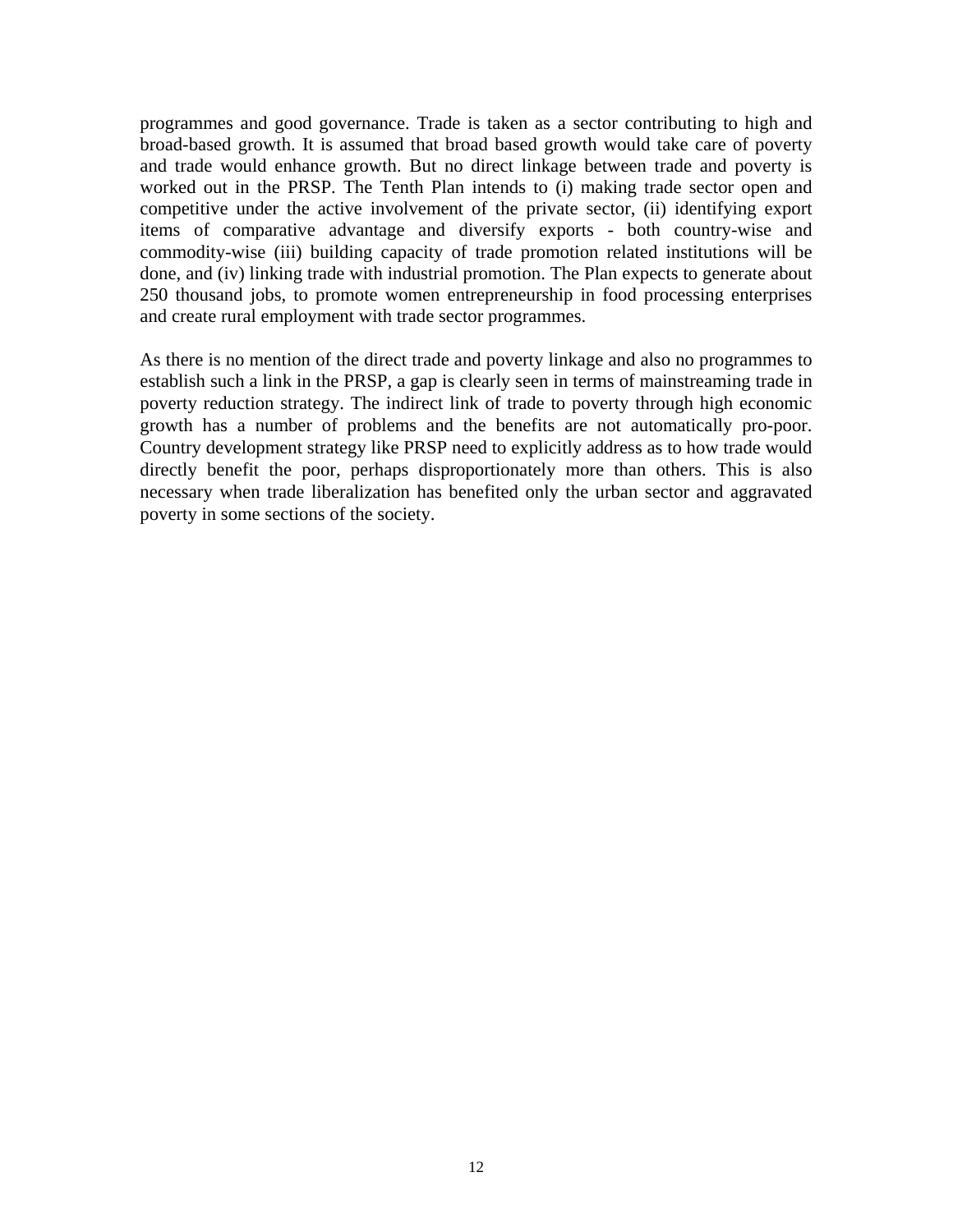#### **CHAPTER II: EXTERNAL TRADE AND POVERTY**

#### **2.1 Conceptual Framework of Trade, Growth and Poverty Linkage**

Trade liberalization is a key component of conventional economic policy aimed at growth and development. Trade liberalization is regarded to have strong positive effects on resource allocation, economic growth and poverty reduction (Dollar and Kraay, 2000). Much of the empirical evidence supports the proposition that outward-looking, marketoriented policy reform stimulates trade and economic growth leading to poverty reduction. But this evidence is observed more in industrial and middle-income developing countries; but many poorer countries appear to have experienced difficulty in benefiting from these reforms (Striker and Pandolfi, 1997). Thus, there has been considerable controversy over the link between trade liberalization and poverty, with critics pointing to theoretical and empirical flaws in the existing literature and research on this area.

The link between trade and growth has been established through empirical works. But the empirical evidence of the trade-poverty linkage is new area of study and this is complicated by the debate over the definition of 'poor' and 'trade openness'. One conclusion to emerge from an evaluation of this literature is that the effect of liberalization on poverty is likely to be complex. It is likely to depend on a host of factors including – the profile of the poor in a country, the structure of production and consumption, the effects of other reforms and so on. It is difficult, therefore, to conclude that trade liberalization and openness unambiguously results in a reduction of poverty. Nevertheless, there is consensus that the essential precondition for sustained poverty alleviation is rapid economic growth and trade is an engine of economic growth.

The economic theory suggests that trade liberalization results in productivity gains through increased competition, efficiency, innovation and acquisition of new technology. Trade reform is supposed to expand the set of economic opportunities by enlarging market size and increasing the effects of knowledge spillovers. All these effects together are expected to induce growth of output and consequent poverty alleviation. Thus in the medium term, trade reform has an important role in poverty alleviation through its effects on the rate and sectoral pattern of growth.

External sector liberalization and outward orientation of economic policies play a catalytic role in attaining high economic growth and reducing poverty through income and employment generation. But, trade and industrial liberalization does not automatically translate into achievement in poverty reduction; backward linkage of industry and trade to local resources, labor intensity of these activities and labor market condition (wage rates, social security, safety at work, etc.) are equally important. Nevertheless, trade liberalization has become a key component of economic policy of small economies with its strong positive effects on resource allocation, economic growth and poverty reduction. As such, external sector liberalization has had a significant reduction in poverty in many East and South-East Asian countries. South Asian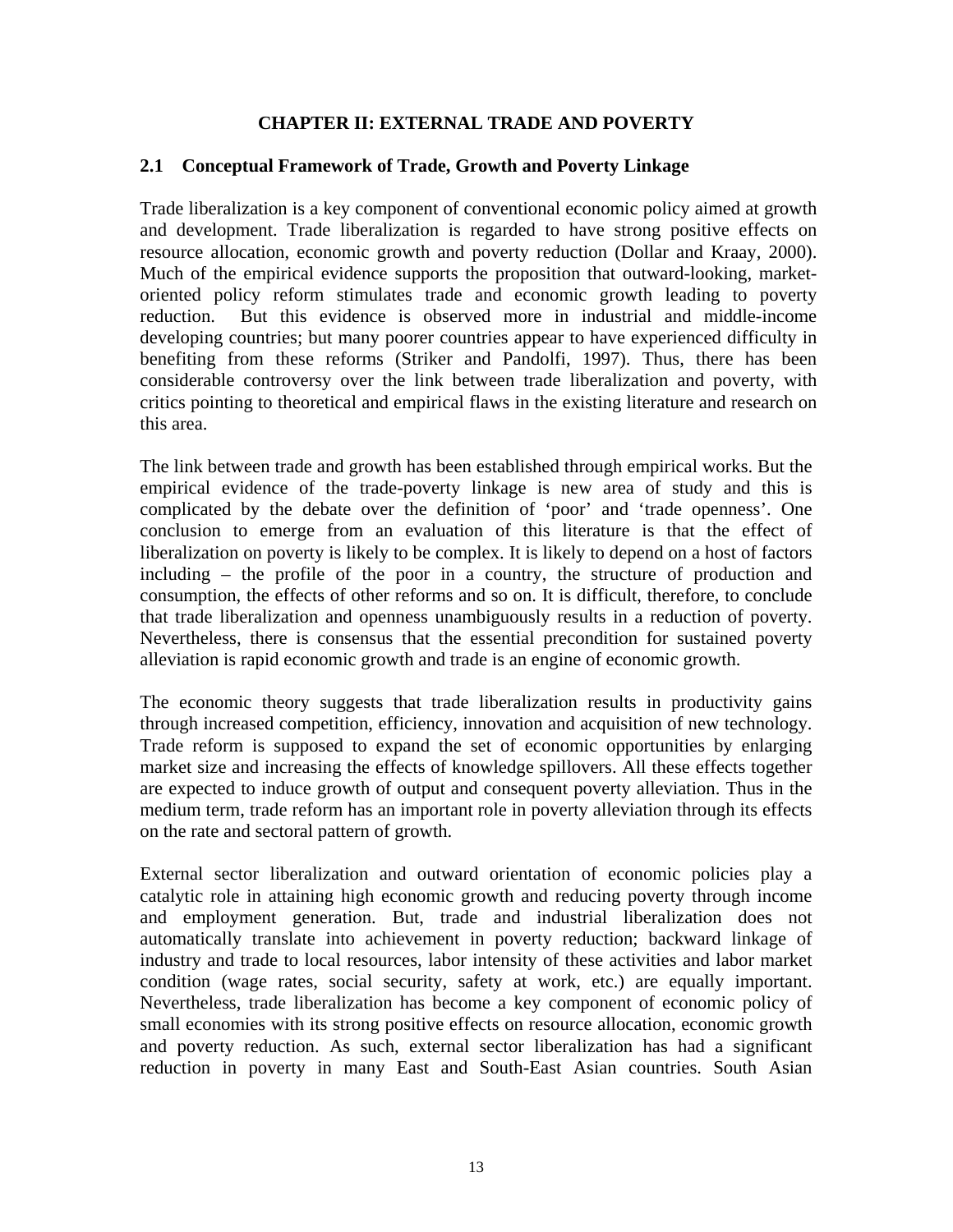experience further confirms the global empirical finding that relationship between trade openness poverty emanating through growth performance (World Bank, 2004).

Much of the empirical evidence supports the proposition that outward-looking, marketoriented policy reform stimulates trade and economic growth. Trade can make economy more efficient, reduce prices to consumers, provide more employment and increase the profits of firms and thus raises the revenue base of the government (UNESCAP, 2003). But empirical work on direct poverty reduction through trade policy reform and higher trade flow show a mixed result. Trade openness that has shown in the literature to have an impact on economic growth is not observed to directly influence the income of the poor in some studies (Ghura et al, 2002; Striker and Pandolfi, 1997). It means that the poor are not able to benefit from greater trade, because their lack of access to capital and physical isolation prevent them from taking advantage of all the opportunities created.

Despite that international trade is considered vital for poverty reduction, the link between trade and poverty is, in practice, neither simple nor automatic. There are a number of channels through which trade affects poverty: (i) income and employment effects, (ii) expenditure effects arising of price changes, and (iii) effects on revenue which affect resource allocation for public goods and anti-poverty programmes (UNCTAD, 2004). Besides the direct effects, there are indirect effects of external trade to poverty reduction through economic growth. Increased investment, technology acquisition and learning, dynamic efficiency gains coming from specialization and increased capacity utilization are the major sources of growth which are directly associated with trade. When trade has a direct impact on employment and subsequently to income, consumption, human development and food security, the indirect impact comes from development of productive capacities like physical, human and social capital accumulation, structural changes, and technological progress. Besides how trade is related to poverty is affected by how trade is related to aid, debt, private capital flows and technology acquisition. Assessment of poverty implication of Nepal's trade policies and subsequently their impact on trade flows will be done from this perspective.

Experience shows that openness and liberalization alone have limited effectiveness in diversifying exports and promoting broad based economic growth in a country like Nepal. In particular, the existence of a large non-commercialized subsistence agricultural sector and small manufacturing sector means that the supply response to trade policy reforms is likely to be limited. For this reasons, if international competitiveness is to be maintained both in domestic markets and in export markets, it is essential that strategic interventions be undertaken to build supply side capacity (UNDP, 2004).

As the world economy is becoming ever more integrated, and for that matter more globalized, countries have little leverage on this trend - isolating oneself from this trend seems very impracticable. Improvement in communication and transportation has made geographical distance more or less irrelevant. The openness to trade has created opportunities to tap foreign knowledge and technology embodied in traded goods and services which results in high economic growth rate of the country. It is observed that a country can grow fast through opening up international trade, and this is more pronounced for a small economy which has very limited size of domestic market. Thus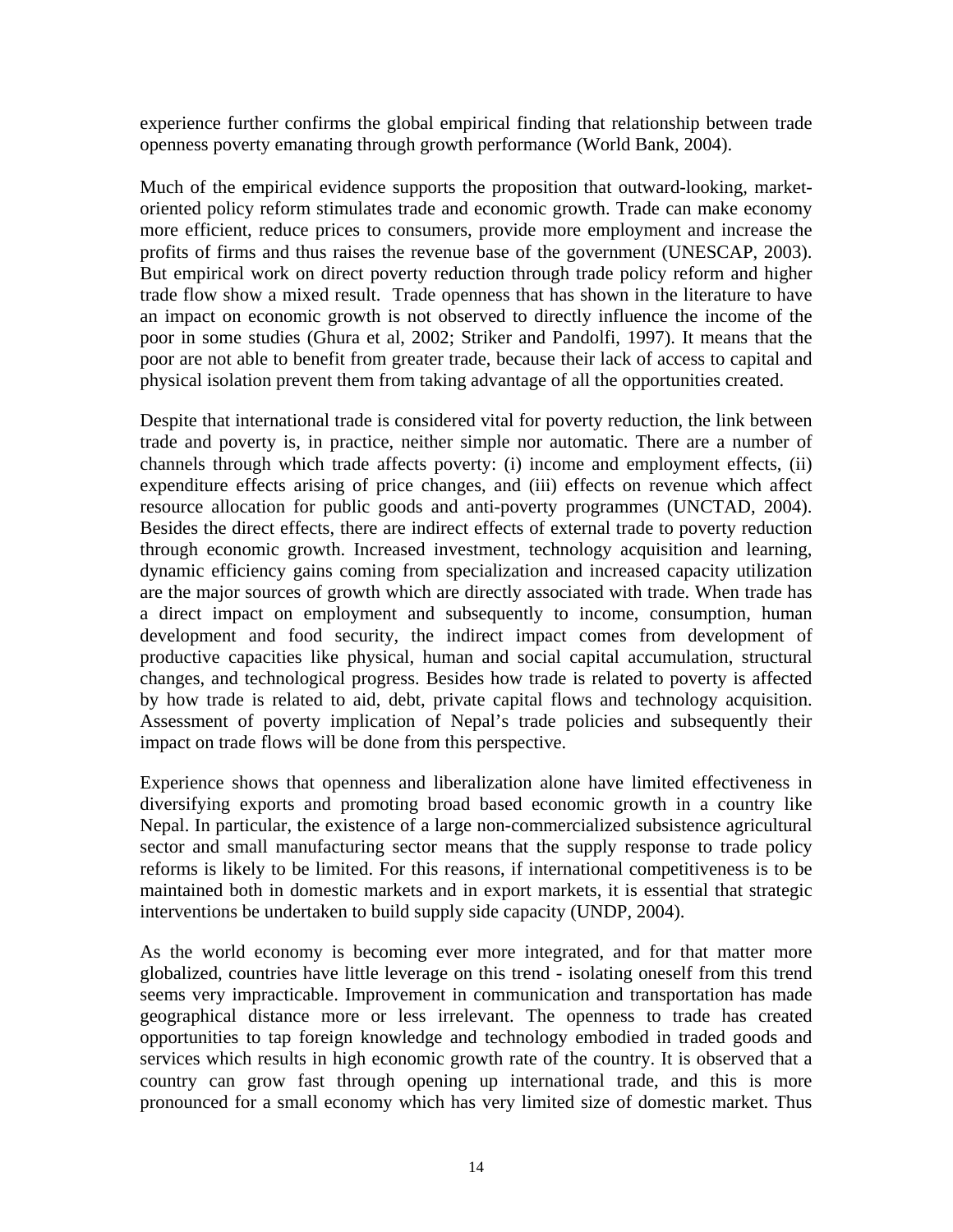there is no alternative other than improving competitiveness through higher productivity, reduced transaction cost and trade facilitating governance. The next challenge then is how to make trade benefit the poor. The following sections will evaluate whether Nepal's openness to trade has helped growth and poverty reduction or not.

# **2.2 Trend and Pattern of Nepal's External Trade after Liberalization**

The Nepalese economy is now relatively open with trade of goods and services -GDP ratio at about 50 percent. Twenty-five years back, trade (goods and services) accounted for less than 30 per cent of the GDP. Nepal's meaningful international trade began since the 1960s; but it accelerated since 1980s only when exports and imports grew on average by 19 percent and 18 percent respectively. In the 1990s, external sector remained robust in general, except for a few years towards the middle of the decade. Exports grew on average by 28 percent per annum whereas imports also grew by 20 percent (Table 2.1). After 2000, imports witnessed compression, mainly because of low economic growth, depreciation of the rupee, decline in demand for third country goods for re-export purpose, and decline in demand for raw materials related to exports. During 2001-05, imports grew by 4.4 per cent whereas exports grew by even lower magnitude of 3.7 %.

|                 | Table 211, External Sector Indicators (Orowin Rates in Fer Cent) |           |         |         |         |  |  |  |  |  |
|-----------------|------------------------------------------------------------------|-----------|---------|---------|---------|--|--|--|--|--|
| Items/Year      | 1981-90                                                          | 1991-2000 | 2001-05 | 1986-95 | 1996-05 |  |  |  |  |  |
| <b>Exports</b>  | 19.0                                                             | 28.0      | 3.7     | 23.0    | 14.1    |  |  |  |  |  |
| Imports         | 18.0                                                             | 20.0      | 4.4     | 23.7    | 8.0     |  |  |  |  |  |
| Trade deficit   | 19.4                                                             | 17.2      | 5.3     | 25.3    | 5.9     |  |  |  |  |  |
| Service Exports | 3.2                                                              | 12.8      | $-1.4$  | 17.4    | $-2.3$  |  |  |  |  |  |
| Service Imports | 7.0                                                              | 2.7       | 6.7     | 10.7    | $-0.7$  |  |  |  |  |  |

**Table 2.1: External Sector Indicators (Growth Rates in Per Cent)** 

*Source: MOF, Economic Survey and NRB, Quarterly Economic Bulletin (various issues).* 

The service sector, which is also related to trade, recorded a robust growth during the early 1990s, as did the trade sector. But the same could not be maintained thereafter.

The expansion of both exports and imports increased the trade-GDP ratio from little over 20 per cent in mid 1980s to more than 40 per cent in the year 2000 (Table 2.2). Since trade grew slower than GDP after 2000, the share of external trade in GDP declined to 36 per cent in 2005.

| <b>Table 2.2: External Sector Indicators (as percent of GDP)</b> |         |         |         |         |         |         |  |  |  |
|------------------------------------------------------------------|---------|---------|---------|---------|---------|---------|--|--|--|
| As per cent of GDP                                               | 1986    | 1990    | 1995    | 2000    | 2004    | 2005    |  |  |  |
| <b>Total Trade</b>                                               | 22.2    | 22.7    | 37.1    | 41.7    | 38.8    | 36.0    |  |  |  |
| Export                                                           | 5.5     | 5.0     | 8.0     | 13.1    | 10.7    | 11.0    |  |  |  |
| Import                                                           | 16.7    | 17.7    | 29.1    | 28.6    | 28.1    | 25.0    |  |  |  |
| Trade balance                                                    | $-11.2$ | $-12.0$ | $-21.0$ | $-15.5$ | $-17.5$ | $-14.0$ |  |  |  |
| Current a/c balance                                              | $-4.4$  | $-7.4$  | $-5.4$  | 4.5     | 2.9     | 5.6     |  |  |  |
| Service income                                                   | 6.2     | 6.1     | 17.1    | 8.1     | 6.9     | 5.2     |  |  |  |
| Exports/imports ratio)                                           | 33.0    | 28.1    | 27.7    | 45.9    | 37.9    | 44.1    |  |  |  |

**Table 2.2: External Sector Indicators (as percent of GDP)** 

*Source: Economic Survey and NRB Quarterly Economic Bulletin (various issues).*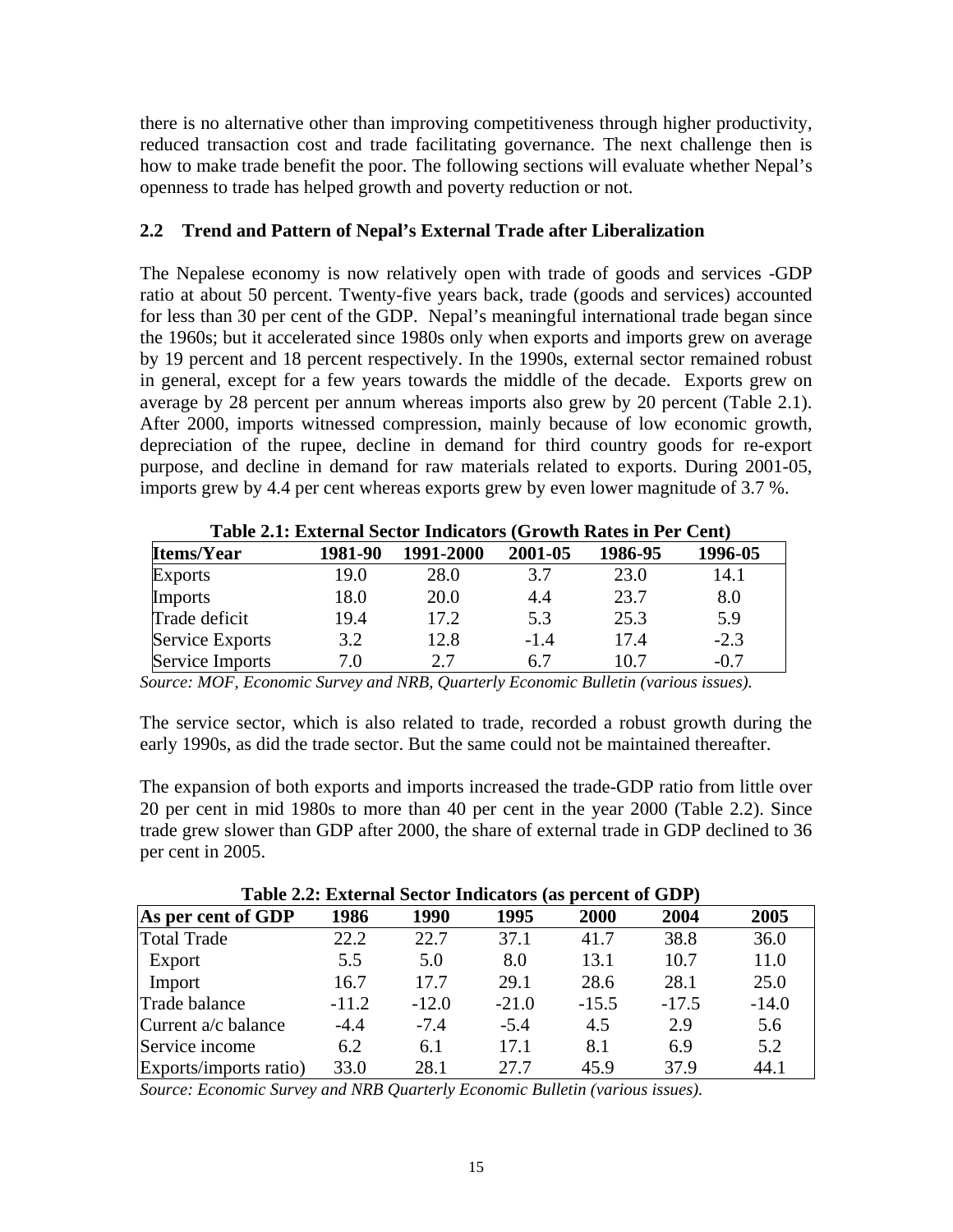Trade liberalization is supposed to improve trade deficit by enhancing exports through the correction of anti-export bias. But Nepal did not observe any improvement in trade deficit along with liberalization. As such, trade deficit went up from 11 per cent of GDP in 1985 to 21 percent in 1995. The compression of imports thereafter led to a reduction in the ratio to 16 per cent in 2000 and further down to 14 per cent in 2005.

Despite a widening trade deficit, the current account deficit improved because of service and transfer incomes, particularly from workers' remittance. The balance of payments position remained comfortable throughout the decade except for one year. This led to expanding foreign exchange reserves position of the country with a capacity to cover more than 10 months of imports of goods and services. Such a favourable external sector situation has nothing to do with trade liberalization.

Strong balance of payments and comfortable foreign exchange reserves position has a significant bearing on the promotion of investment, sustained growth and poverty reduction. First, a strong external sector ensures stability in the financial sector and the economy, and thus ensures a robust investment climate. Second, a strong reserves position is a cushion for importing essential items for ensuring food security in critical times. Third, a strong external sector also stabilizes the exchange rate thus preventing the likely price and other implications arising from volatile exchange rate. From this perspective, it can be inferred that the external sector performance of Nepal in the recent decade has helped to create sound investment climate, maintain low inflation, support food security, and promote growth. Despite political instability, the strong external sector should have in fact maintained business confidence, as evident in rising investment-GDP ratio even in a conflict situation.

There has been notable change in the structure of trade over the last two decades and a half. The share of primary goods export declined from nearly 70 percent in 1980 to 22.5 percent in 2005. In between it had further dropped to 17 percent in 1990, 16 per cent in 2000 and to 20 per cent in 2004. The share of manufacturing goods export increased from 30 percent in 1980 to 83 percent in 1990 and to 75 per cent in 2000. It slightly came down to 71 per cent in 2005 (Table 2.3).

| <b>Table 2.3: Composition of Trade (Share in Percent)</b> |      |      |      |      |      |      |      |  |  |
|-----------------------------------------------------------|------|------|------|------|------|------|------|--|--|
| Items/Year                                                | 1980 | 1985 | 1990 | 1995 | 2000 | 2004 | 2005 |  |  |
| <b>Exports</b>                                            |      |      |      |      |      |      |      |  |  |
| <b>Primary Goods</b>                                      | 69.5 | 56.2 | 17.0 | 12.9 | 16.4 | 19.9 | 22.5 |  |  |
| <b>Manufactured Goods</b>                                 | 30.1 | 42.4 | 82.7 | 85.2 | 75.0 | 71.8 | 70.7 |  |  |
| Others                                                    | 0.5  | 1.4  | 0.2  | 1.9  | 8.7  | 8.3  | 6.8  |  |  |
| Imports                                                   |      |      |      |      |      |      |      |  |  |
| <b>Primary Goods</b>                                      | 16.3 | 18.2 | 21.2 | 16.3 | 21.4 | 21.1 | 18.1 |  |  |
| <b>Fuel and Lubricants</b>                                | 11.8 | 11.9 | 8.3  | 7.4  | 8.4  | 16.1 | 21.5 |  |  |
| Capital Goods                                             | 29.2 | 30.4 | 32.2 | 28.9 | 28.9 | 28.0 | 26.4 |  |  |
| <b>Manufactured Goods</b>                                 | 42.7 | 39.5 | 38.3 | 47.4 | 41.3 | 34.9 | 34.0 |  |  |
|                                                           |      |      |      |      |      |      |      |  |  |

**Table 2.3: Composition of Trade (Share in Percent)** 

*Source: NRB Quarterly Economic Bulletin (various issues).*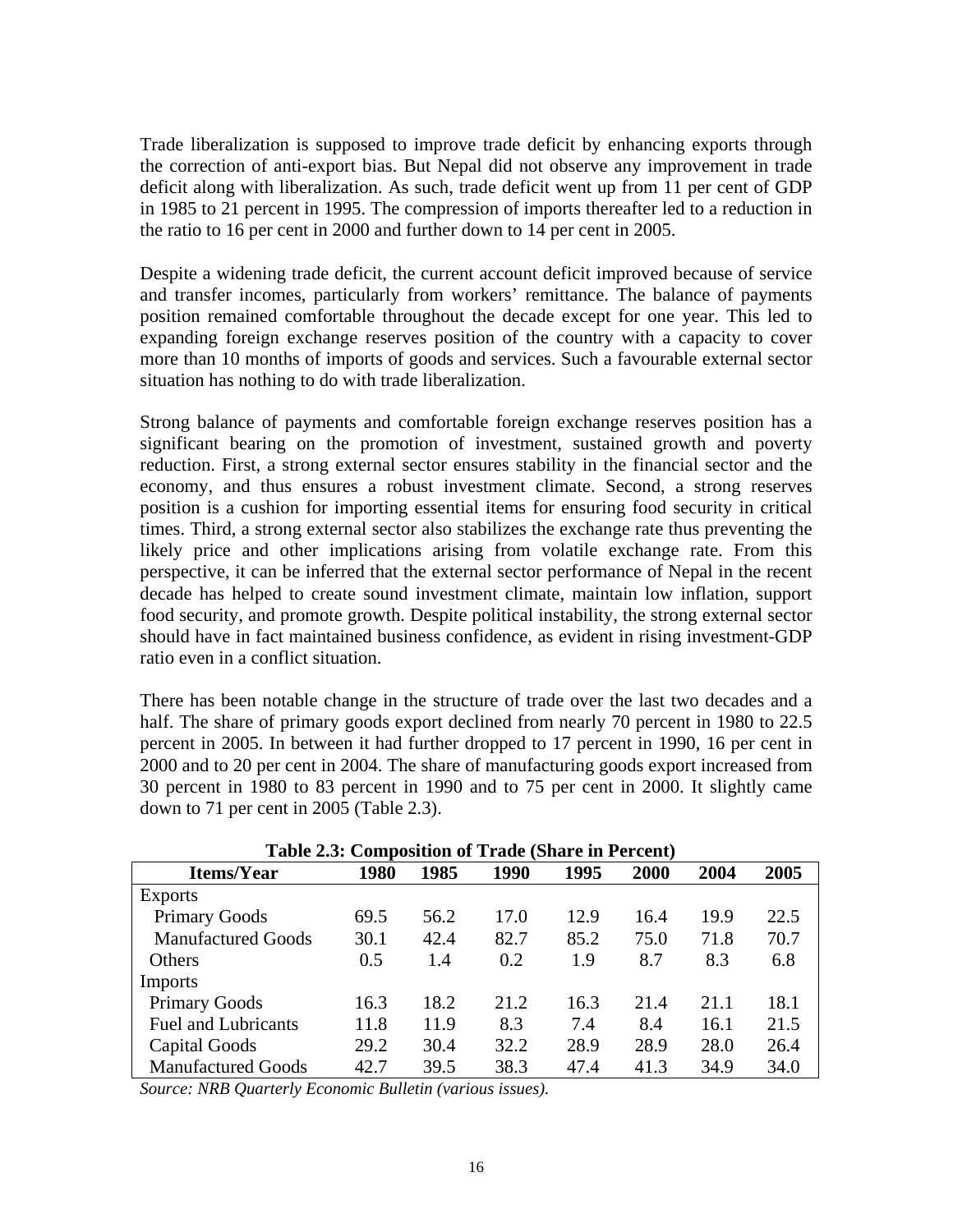The structure of imports however observed little change during these decades. The import of primary goods hovered around 20 per cent of total imports whereas the share of capital goods stood around 30 per cent. In the recent years, the share has come down to 26-28 per cent. The share of manufactured good ranged between 38-47 per cent throughout 1980s and 1990s; but the same declined to less than 35 per cent in the recent years because of a significant decline in gold imports. As such, trade liberalization led to imports of manufactured goods intended for re-exports. Gold was one such item which at some time constituted about one-third of the country's total imports.

The expectation that trade liberalization would lead to large import of capital goods and thus promote industries was refuted by the actual trade flows which shows the share of capital goods in total imports not improving over the period of twenty five years. Rather, the large share of manufacturing goods in imports reflects the slow and narrow growth of domestic manufacturing activities during this period. If manufacturing growth was rapid and if industrial deepening had taken place, marked increase in imports of capital goods would also have been evident. Really worrisome has now been the import of petroleum products which now constitutes more than 20 per cent of the total imports and is growing over years for both the price and consumption demand reasons. The price differential of petroleum products between Nepal and bordering Indian cities has raised demand for such products from across the border and thus informal export. Thus the fast rise in the consumption of petroleum products, which otherwise could be taken as a gesture of expanding economic activities, does not reflect the domestic energy need associated with the economic growth process.

## **2.3 Major Exports and Imports and Their Poverty Implication**

The implication of structural change in trade on poverty can be examined through its effect on (i) employment, wages and profit, (ii) prices of the household consumer goods, (iii) government revenue and associated expenditure pattern, and (iv) risk and vulnerability of household livelihood (DFID, 2001). The composition of exports and imports and the nature of major traded items have a bearing on these outcomes. If export of labour intensive and high valued products is rising over time, it reveals job creation and backward linkage of the export sector with its implication on poverty reduction. Similarly if import of capital goods is increasing it signals rapid industrialization and associated job creation. Further if import of food items and basic consumer goods is growing, it implies welfare gain through access of the ordinary people to essential consumption goods. Besides, degree of export concentration reflects vulnerability of this sector to any shock and likely impact on the economy.

An analysis of exports by regrouping of SITC trade classification shows a deceleration in all groups of exports. There has been a growth of exports of primary goods by about 12 per cent during 2001-05 compared with 30 per cent during 1996-2000 (Table 2.4). Export of manufacturing goods has decelerated to 3.4 per cent during 2001-05 compared to a growth of 33 per cent during 1991-95 and 21 per cent during 1996-2000. As such manufacturing goods comprise more than 70 per cent of the total exports and create most of the job in the exports sector; and their dismal performance in the recent years speaks of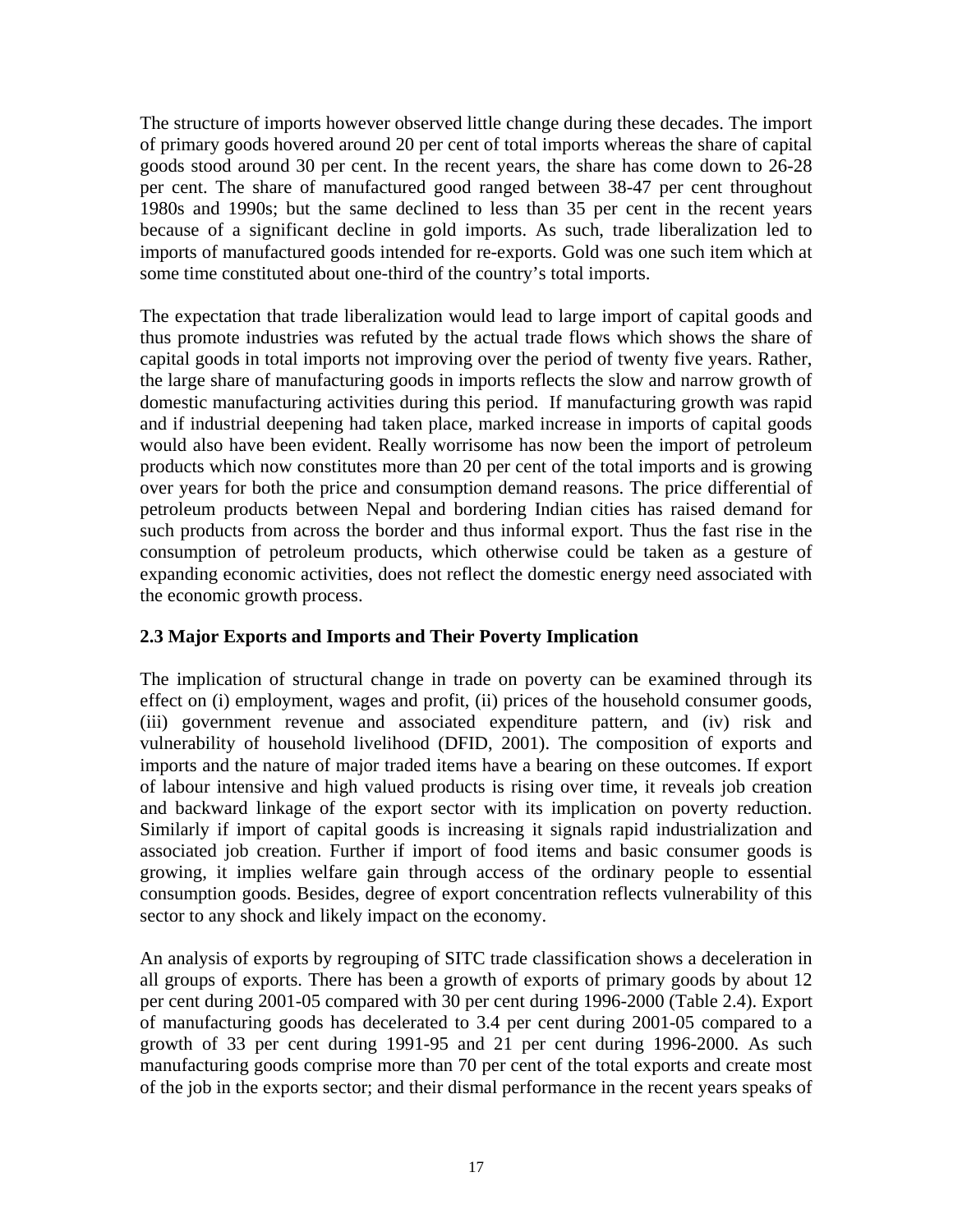the short lived effect of trade liberalization on exports and the need for diversifying export items and destinations.

| <b>Table 2.4: Periodic Average Growth Rates of Exports</b> |         |         |           |         |  |  |  |  |  |
|------------------------------------------------------------|---------|---------|-----------|---------|--|--|--|--|--|
| <b>Export Items</b>                                        | 1986-90 | 1991-95 | 1996-2000 | 2001-05 |  |  |  |  |  |
| <b>Primary Goods</b>                                       | $-8.8$  | 28.0    | 30.3      | 11.7    |  |  |  |  |  |
| <b>Manufacturing Goods</b>                                 | 31.4    | 32.8    | 21.0      | 3.4     |  |  |  |  |  |
| Chemical &Drugs                                            | 133.3   | 160.2   | 70.3      | $-0.2$  |  |  |  |  |  |
| Others                                                     | $-15.8$ | 331.8   | 86.0      | 9.4     |  |  |  |  |  |
| Total                                                      | 14.4    | 31.6    | 23.5      | 3.7     |  |  |  |  |  |

*Source: Trade Statistics, Nepal Rastra Bank, Research Department (various Issues)* 

Of the manufacturing exports, woolen carpet and ready-made garments are the dominant ones. There was a marked growth (27. 2 per cent) in the export of carpets during 1991-95 (Table  $2.5$ )<sup>3</sup>. The growth slowed down to 5.0 per cent during 1996-2000 and declined in absolute amount (by 10 per cent) during  $2001-05<sup>4</sup>$ . A highly labour intensive and value adding industry has thus shrunk and many persons employed in this industry, in whatsoever unhealthy environment, have now become unemployed.

| Table 2.3. Growth Kates of major Export Reins (Ferfour Averages) |              |            |              |  |  |  |  |  |  |
|------------------------------------------------------------------|--------------|------------|--------------|--|--|--|--|--|--|
| <b>Items</b>                                                     | $1991 - 95g$ | 1996-2000g | $2001 - 05g$ |  |  |  |  |  |  |
| <b>Woolen Carpets</b>                                            | 27.2         | 5.0        | $-9.9$       |  |  |  |  |  |  |
| <b>Readymade Garments</b>                                        | 29.7         | 22.1       | $-15.4$      |  |  |  |  |  |  |
| Pashmina                                                         | NA           | NA         | $-25.9$      |  |  |  |  |  |  |
| Vegetable Ghee                                                   | NA           | NA         | 11.1         |  |  |  |  |  |  |
| Pulses                                                           | 16.7         | 18.3       | $-6.3$       |  |  |  |  |  |  |
| Thread                                                           | NA           | NA         | 13.6         |  |  |  |  |  |  |
| <b>Tooth Paste</b>                                               | NA           | 62.8       | $-10.7$      |  |  |  |  |  |  |
| Jute and Jute Goods                                              | 20.2         | 28.3       | 19.5         |  |  |  |  |  |  |
| <b>Textiles</b>                                                  | NA           | NA         | 85.1         |  |  |  |  |  |  |
| Polyester yarn                                                   | NA           | 20.2       | 24.7         |  |  |  |  |  |  |
| Zinc Sheet                                                       | NA           | NA         | 95.7         |  |  |  |  |  |  |
| Copper Wire Rod                                                  | NA           | NA         | $-3.4$       |  |  |  |  |  |  |
| Hides and Skin                                                   | 7.9          | $-15.2$    | 4.1          |  |  |  |  |  |  |
| <b>Major Commodities Total</b>                                   | 27.3         | 22.5       | $-4.3$       |  |  |  |  |  |  |
| <b>Total Exports</b>                                             | 27.9         | 25.8       | 0.9          |  |  |  |  |  |  |

**Table 2.5: Growth Rates of Major Export Items (Periodic Averages)** 

*Source: Nepal Rastra Bank publications* 

Note:  $g =$  compound growth rates.

The case of ready-made garments is also similar. This is one of the labour intensive industries employing more than 100 thousand persons. In the 1990s, this sector grew by 26 per cent in the 1990s and created many jobs for women. But the growth stood negative

<sup>&</sup>lt;sup>3</sup> In volume terms the growth was slower -- during 1991-95 carpet exports grew by 20 per cent in volume terms.

<sup>&</sup>lt;sup>4</sup> During 1996-2000 and 2001-05, carpet exports shrunk in volume by an average of 2.0 per cent and 11.0 per cent respectively.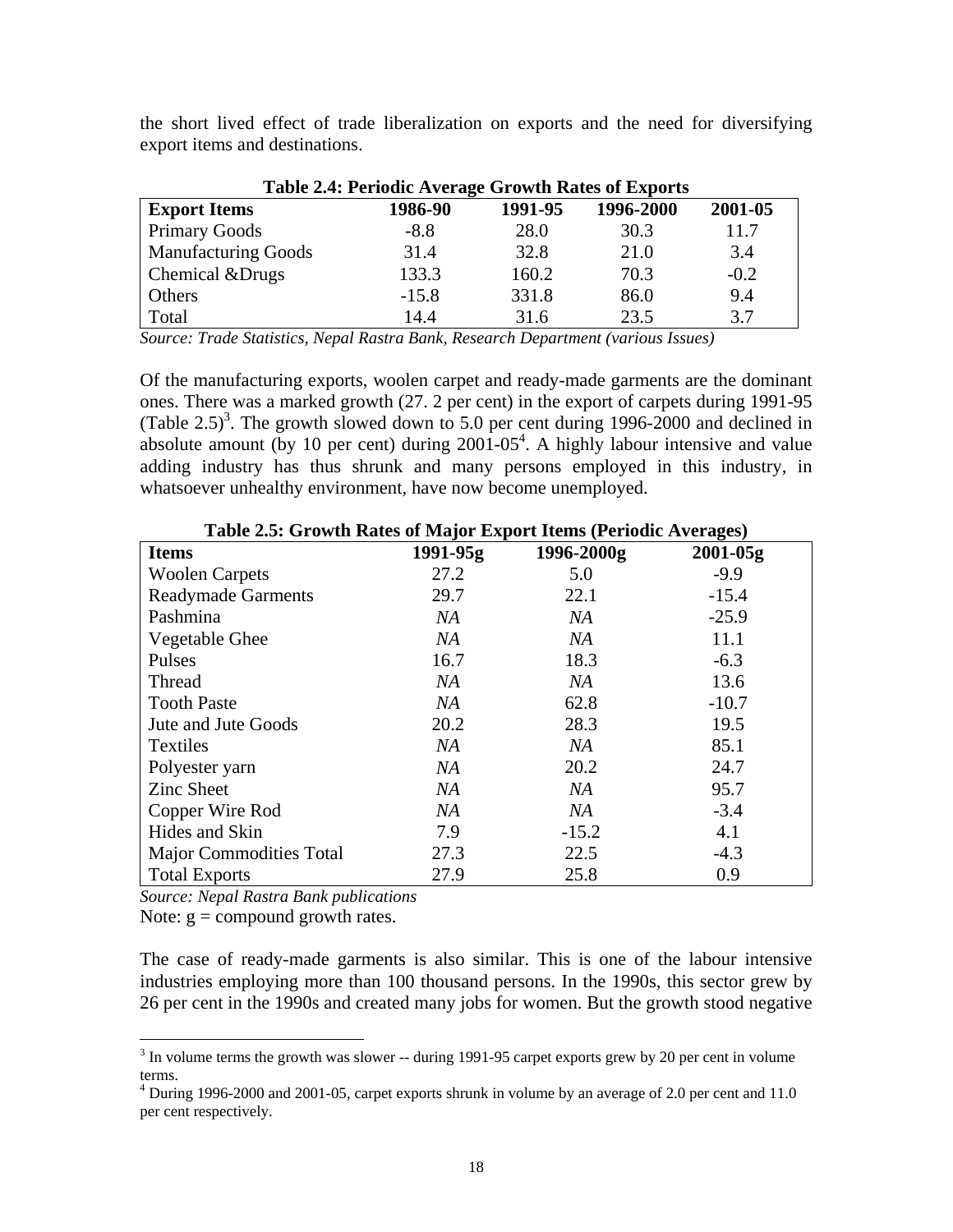during 2001-05 by 15 per cent. In volume also, garment exports grew by 18.7 per cent during 1991-95 and by 6.9 per cent during 1996-2000. But during 2001-05, exports volume declined on average by 5.0 per cent. Much of the impact is of recent years with the expiry of Agreement on Textile and Clothing (ATC). Immediate transition of labour force from this to any another industry seems to be difficult. Thus the poverty implication of shrinking garment industry is very high and damaging to the labour market.

Although major export items show significant growth in the 1990s, much of the overseas exports growth in rupee terms comes from exchange rate gain rather than from the growth in trade volume<sup>5</sup>. Thus there has been no significant gain from trade in US dollar terms. The per unit price<sup>6</sup> of carpets in dollar terms declined from about 60 dollars per sq. meter during 1991-95 to less than 55 dollars during 1996-2000. During 2001-04, that has come down to less than 47 US dollars. However, the unit price of garments improved from less than 3 dollars per piece during 1991-95 to 3.2 dollars during 1996-2000 and further to 3.3 dollars during 2001-04. The unit prices of pulses remained almost unchanged, although it increased a bit during 1996-2000. The declining unit price in dollar terms implies that the value gain in rupee terms coming from exports is solely because of exchange rate and not because of price gain in dollar terms. The depreciation of the rupee seems a major factor in raising the level of exports in rupee terms with no significant impact on volume of the trade.

Carpet and garments are two major labour intensive export items which have dominated Nepal's exports for many years. From less than 6 per cent in 1980, their share in total export rose to more than 70 percent in most of the 1990s. In the recent years, their shares have come down significantly with serious implication to the labour market. While the share of woolen carpet on total exports declined from 45.0 per cent in 1990 to 18 percent in 2000, the same has further come down to 10.0 per cent in 2005 (Table 2.6).

The share of readymade garments, which was 29 per cent in 1995, declined gradually to 25 per cent in 2000 and steeply slipped down to 10 per cent in 2005. Pashmina, another labour intensive product, emerged very fast as an export item with its share in total exports rising to more than 11 per cent in 2000 from non-existence till mid 1990s. But the exports bubble of pashmia has started disappearing very soon with market and quality problems arising in the recent years. Pashmina constitutes less than 3 per cent of exports now. The declining share of most labour intensive exports in the recent years implies a squeeze in the job opportunities in these sectors. About 300 thousand workers employed in these sectors are now facing new threats with the abolition of quota on garment export in USA since January 2005, saturation of the Nepalese carpet market and quality problem with pashmina shawls.

The conventional goods like rice, timber, and skins are no more available for exports (Table 2.6); rather rice has been imported in a large magnitude in the recent decade. The

 $\overline{a}$ 

<sup>&</sup>lt;sup>5</sup> Despite declining volume of overseas exports as mentioned above, items exported to India have grown in volume as well.

 $6$  Unit prices are calculated from value and volume of trade figures.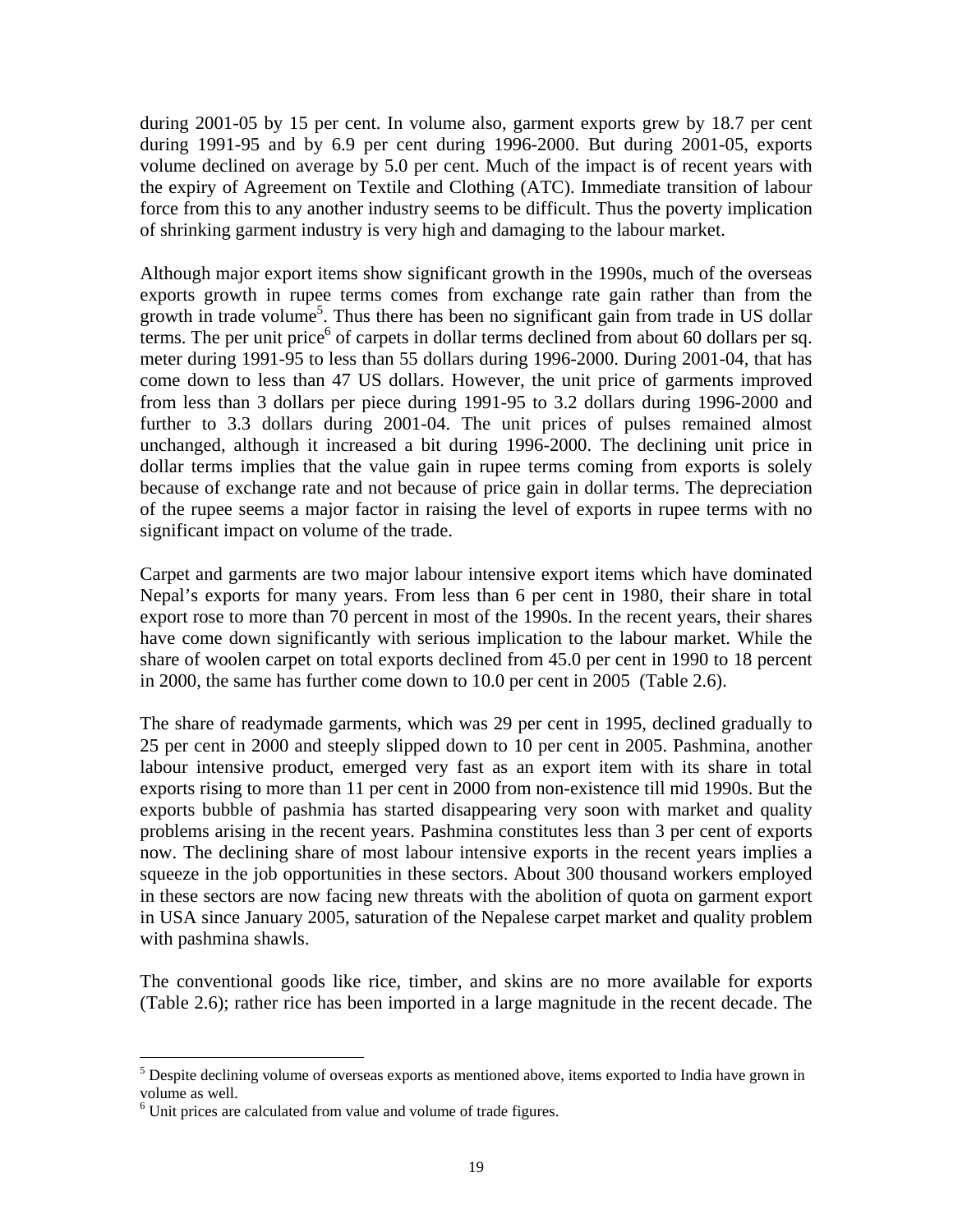differential subsidy regime for agricultural inputs in Nepal and India has led to significant price differentials and thus inflow of Indian rice in Nepal.

| Table 2.6 Shares of Major Export Items in Total Exports |       |       |       |       |       |       |       |       |
|---------------------------------------------------------|-------|-------|-------|-------|-------|-------|-------|-------|
| <b>Items</b>                                            | 1980  | 1985  | 1990  | 1995  | 2000  | 2002  | 2004  | 2005  |
| <b>Woolen Carpets</b>                                   | 4.8   | 9.1   | 45.0  | 43.8  | 17.7  | 13.2  | 10.5  | 10.0  |
| <b>Readymade Garments</b>                               | 0.7   | 17.2  | 27.1  | 29.1  | 25.1  | 16.7  | 17.7  | 10.4  |
| Pashmina                                                | 0.0   | 0.0   | 0.0   | 0.0   | 11.2  | 4.0   | 2.8   | 2.4   |
| <b>Vegetable Ghee</b>                                   | 0.0   | 0.0   | 0.0   | 0.0   | 4.9   | 15.1  | 5.5   | 8.0   |
| Pulses                                                  | 7.1   | 4.0   | 4.1   | 2.6   | 1.9   | 2.6   | 1.6   | 1.3   |
| Thread                                                  | 0.0   | 0.0   | 0.0   | 0.0   | 2.1   | 1.8   | 3.0   | 3.8   |
| <b>Tooth Paste</b>                                      | 0.0   | 0.0   | 0.0   | 1.1   | 4.1   | 3.4   | 2.7   | 2.2   |
| Jute and Jute Goods                                     | 23.6  | 11.1  | 2.5   | 1.8   | 2.0   | 3.5   | 3.5   | 4.6   |
| <b>Textiles</b>                                         | 0.0   | 0.0   | 0.0   | 0.0   | 0.2   | 1.2   | 3.3   | 5.1   |
| Polyester yarn                                          | 0.0   | 0.0   | 0.0   | 1.4   | 1.1   | 2.3   | 2.1   | 3.3   |
| <b>Zinc Sheet</b>                                       | 0.0   | 0.0   | 0.0   | 0.0   | 0.1   | 0.0   | 5.2   | 2.9   |
| Copper Wire Rod                                         | 0.0   | 0.0   | 0.0   | 0.0   | 1.1   | 5.6   | 0.4   | 0.9   |
| Rice                                                    | 3.7   | 9.1   | 0.0   | 0.0   | 0.0   | 0.0   | 0.0   | 0.0   |
| Hides and Skin                                          | 18.4  | 8.9   | 5.5   | 2.4   | 0.3   | 1.0   | 0.6   | 0.4   |
| <b>Timber</b>                                           | 11.8  | 0.9   | 0.0   | 0.0   | 0.0   | 0.0   | 0.0   | 0.0   |
| Major Commodities Total                                 | 70.2  | 60.3  | 84.2  | 82.2  | 71.8  | 70.4  | 58.8  | 55.2  |
| <b>Total Exports</b>                                    | 100.0 | 100.0 | 100.0 | 100.0 | 100.0 | 100.0 | 100.0 | 100.0 |

**Table 2.6 Shares of Major Export Items in Total Exports**

*Source: Economic Survey and Nepal Rastra Bank Publications* 

With deteriorating scenario of major exports to overseas with no new items for export, Nepal is at high risk of trade re-concentration with India. As such, despite new non-tariff trade barriers, a few items are emerging in the country's export to India. Jute goods, juice, textiles, thread, polyester yarn, plastic goods, chemicals, and metallic products like corrugated sheets, copper wire rod and aluminum sections are emerging as major exports of the country to India. But these items are mostly based on imported raw materials, are enjoying comparative advantage through tariff differences on raw materials in Nepal and India, and have very low value added. Except for jute, juice, others are highly capital intensive and create little employment opportunities to Nepalese people.

The size of Nepal's exports is very small, despite trade liberalization initiatives taken since more than two decades back (Table 2.7). The share of exports to GDP is less than 10 per cent and major export items comprises minimum share in the international market. These products are price takers and have no influence in the external market prices.

The commodity concentration of Nepalese third country trade has little changed in the recent years. With quota available for readymade garments export to USA and goodwill of Nepalese woolen carpets in the European market, these two commodities which contributed for more than 70 per cent of the exports to countries other than India in mid 1990s still comprise the same share. Besides, new challenges are cropping up in these industries as woolen carpet market has now saturated and as abolition of MFA has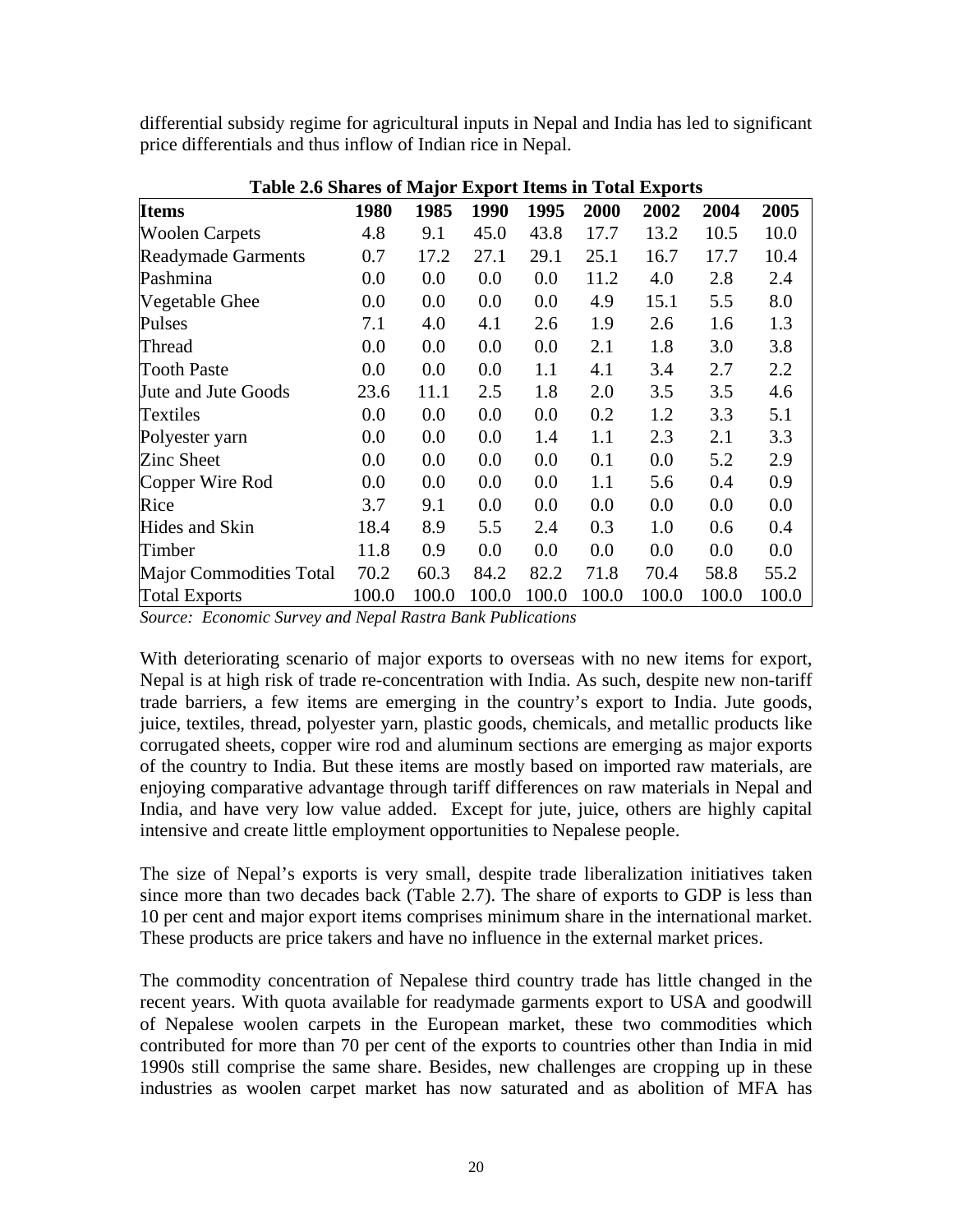already started depriving Nepal of its captive US market for readymade garments. The garment industry is beginning to face a set back when end of MFA is giving wider market share for China and India in the readymade garments sector at the cost of LDCs. The shrink in garment exports will adversely affect the livelihood of more than 100 thousand workers involved in this US \$ 200 million industry.

| <b>Commodities</b>        | 1980 | 1985     | 1990     | 1995           | 2000     | 2004     | 2005     |
|---------------------------|------|----------|----------|----------------|----------|----------|----------|
| <b>Woolen Carpets</b>     | 55   | 249      | 2331     | 7718           | 9842     | 5677     | 5833     |
| <b>Readymade Garments</b> | 8    | 471      | 1423     | 5139           | 13942    | 9550     | 6039     |
| Pashmina                  | 0    | $\Omega$ | 0        | 0              | 3544     | 1492     | 1390     |
| <b>Vegetable Ghee</b>     | 0    | $\Omega$ | 0        | 0              | 2743     | 2959     | 4636     |
| Pulses                    | 82   | 109      | 213      | 457            | 1057     | 860      | 764      |
| Thread                    | 0    | $\Omega$ | 0        | $\overline{0}$ | 1169     | 1637     | 2213     |
| <b>Tooth Paste</b>        | 0    | $\Omega$ | 0        | 198            | 2263     | 1479     | 1283     |
| Jute and Jute Goods       | 272  | 304      | 160      | 317            | 1104     | 1883     | 2693     |
| Textiles                  | 0    | $\Omega$ | 0        | $\overline{0}$ | 138      | 1780     | 2997     |
| Polyester yarn            | 0    | $\Omega$ | 0        | 251            | 630      | 1114     | 1896     |
| Zinc Sheet                | 0    | $\Omega$ | 0        | $\theta$       | 58       | 2785     | 1663     |
| Copper Wire Rod           | 0    | 0        | 0        | $\overline{0}$ | 631      | 201      | 530      |
| Rice                      | 42   | 250      | 0        | $\theta$       | $\Omega$ | $\theta$ | $\Omega$ |
| Hides and Skin            | 212  | 243      | 284      | 416            | 182      | 309      | 223      |
| Timber                    | 136  | 26       | $\Omega$ | $\theta$       | $\Omega$ | $\theta$ | $\Omega$ |
| (A) Major Exports, Total  | 807  | 1652     | 4339     | 14496          | 39968    | 31726    | 32160    |
| (B) Total Exports         | 1150 | 2741     | 5156     | 17639          | 55654    | 53911    | 58236    |
| $(A)$ as % of $(B)$       | 70.2 | 60.3     | 84.2     | 82.2           | 71.8     | 58.8     | 55.2     |

**Table 2.7: Major Merchandise Export Items (Rs in Million)** 

*Source: Economic Survey and Nepal Rastra Bank Publications* 

 $\overline{a}$ 

Destination wise, Nepal's trade is re-concentrating towards India. In 2004/05, about 66 per cent of the trade was with India compared with 28 per cent in 1995. In the recent years, there has been a growth of exports of manufacturing products like vegetable ghee, toothpaste, zinc sheets, and plastic goods which have low value added and low labour intensity. Many of them have been established in Nepal to benefit from a more liberal tariff and foreign exchange regime in Nepal than that in India. Considering the vulnerability of these products to likely tariff and non-tariff shocks, there is not much to be complacent of the trade growth with India. Thus, the growth of manufacturing trade with India has very limited contribution to poverty for a number of reasons like weak backward linkage of these products to rural economy, little job creation and use of migrant workers, and little value added. Value added in key exports like vegetable ghee, plastic products and iron and steel are just 25 per cent, 38 per cent and 15 per cent respectively  $(CBS, 2003)^7$ .

 $<sup>7</sup>$  Derived from the manufacturing census tables. Comparison of the census input and output figures for</sup> 1991 and 2001 shows a decline in value added in these products over time.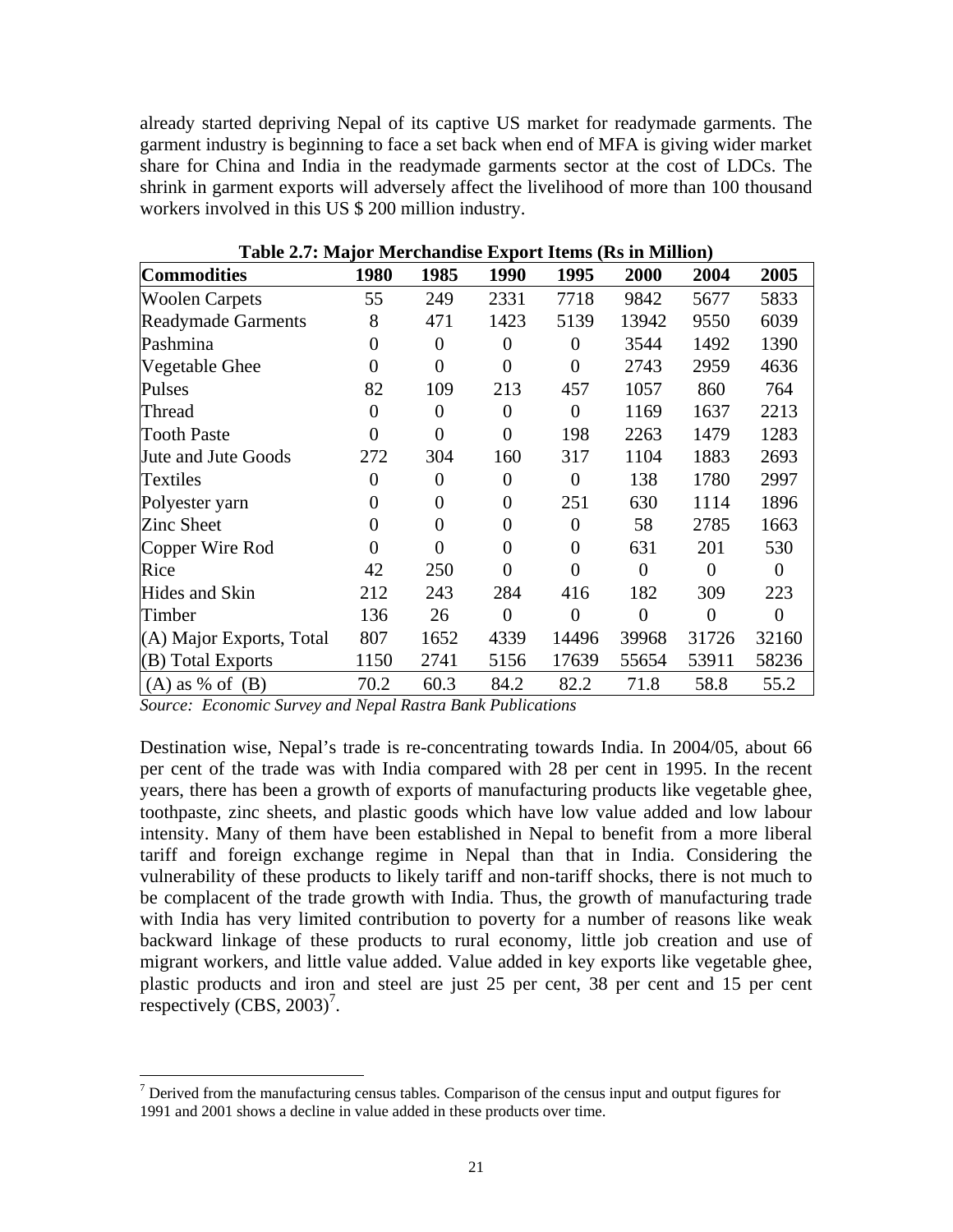Nepal's imports grow for a number of reasons like the economic growth related demand for investment and consumption goods, substitution for domestic goods due to cost differences, and demand for re-exports. From all these counts except for substitution of domestic goods, imports are slowing down in the recent years. The import of primary products has gone up by about 2.0 per cent during 2001-05 compared with more than 20 per cent during 1990s (Table 2.8). The import of capital goods has also decelerated to 3 per cent during 2001-05 from 26 per cent during 1991-95 and 12 per cent during 1996- 2000. This signals the slow speed of manufacturing sector growth at the later stage of trade liberalization.

| Table 2.8 Periodic Average Growth Rates of Imports (%) |         |         |           |         |  |  |  |  |  |
|--------------------------------------------------------|---------|---------|-----------|---------|--|--|--|--|--|
| <b>Imports by Major Groups</b>                         | 1986-90 | 1991-95 | 1996-2000 | 2001-05 |  |  |  |  |  |
| Primary                                                | 23.8    | 22.8    | 17.9      | 1.7     |  |  |  |  |  |
| Manufacturing                                          | 18.5    | 34.7    | 12.2      | 0.8     |  |  |  |  |  |
| Fuel & lubricants                                      | 11.6    | 27.8    | 15.1      | 25.9    |  |  |  |  |  |
| Capital Goods                                          | 21.1    | 25.9    | 11.8      | 2.8     |  |  |  |  |  |
| <b>Total Imports</b>                                   | 18.9    | 28.4    | 12.0      | 4.4     |  |  |  |  |  |

*Source: Economic Survey and Nepal Rastra Bank Publications* 

An analysis of imports by major commodities shows the import of key raw materials related to export items stagnating and even declining in the recent years. Imports of raw wool, textile and thread, which are directly linked to export potential, increased the fastest in the late 1990s when exports were also picking up. The same declined significantly during 2001-05 because of shrunk exports market (Table 2.9). Imports intended for informal re-exports like gold and silver, betel nut, umbrella and raw silk grew the fastest in the 1990s. But as such prospect dissipated, and as their domestic market is limited, their import declined significantly in the recent years. Recently, with the growing prospect of metal related exports to India, the import of iron and steel related raw materials have gone up significantly.

| <b>Lavit 2.7 Let four Growin Kates of Major Thipolity (III</b> 70) |           |           |         |  |  |  |  |
|--------------------------------------------------------------------|-----------|-----------|---------|--|--|--|--|
| <b>Items</b>                                                       | 1990-95g  | 1996-2000 | 2001-05 |  |  |  |  |
| Raw Wool                                                           | 9.2       | 11.4      | 0.7     |  |  |  |  |
| Copper Wire Rods & Sheets                                          | 18.3      | 52.4      | 21.5    |  |  |  |  |
| Polythene Granules                                                 | 30.7      | 19.0      | 9.6     |  |  |  |  |
| <b>Chemical Fertilizer</b>                                         | 1.3       | 17.3      | 26.1    |  |  |  |  |
| <b>Textiles</b>                                                    | 35.1      | 23.5      | $-5.6$  |  |  |  |  |
| <b>Threads</b>                                                     | 25.5      | 57.7      | $-15.5$ |  |  |  |  |
| Transport Vehicles & Parts                                         | 32.8      | 11.5      | 6.8     |  |  |  |  |
| <b>Electrical Goods</b>                                            | 26.5      | $-1.0$    | 2.5     |  |  |  |  |
| Telecom Equip. Parts                                               | 66.3      | $-1.4$    | 16.0    |  |  |  |  |
| <b>Petroleum Products</b>                                          | 26.7      | 15.4      | 27.0    |  |  |  |  |
| <b>Computer Parts</b>                                              | <b>NA</b> | $-5.6$    | 26.4    |  |  |  |  |
| Machinery & Parts                                                  | 19.3      | 17.9      | 0.1     |  |  |  |  |

## **Table 2.9 Periodic Growth Rates of Major Imports (in %)**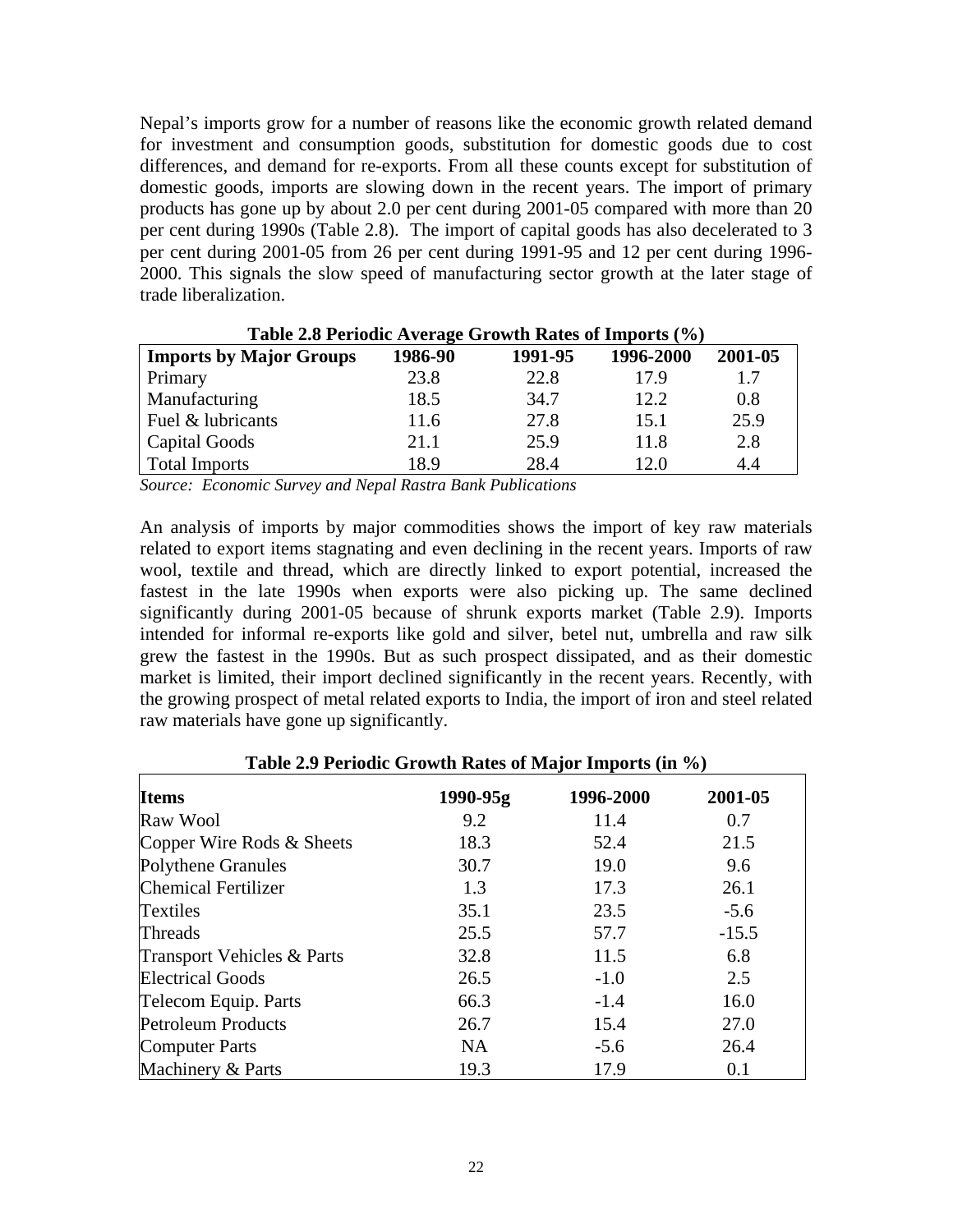| $\sim$ 0.010 and 0.000 $\sim$ 0.1000 $\sim$ 1.1000 $\sim$ 1.1000 $\sim$ 1.11000.000 $\sim$ 0.011.000 |           |           |         |
|------------------------------------------------------------------------------------------------------|-----------|-----------|---------|
| Gold and Silver                                                                                      | $71.6*$   | 4.8       | $-28.3$ |
| Betel nut, Umbrella, Raw Silk                                                                        | 74.7      | 59.8      | $-7.5$  |
| Crude Palm Oil                                                                                       | <b>NA</b> | 51.7      | 40.3    |
| Rice                                                                                                 | 69.4      | 201.3     | 9.3     |
| <b>Chemicals</b>                                                                                     | 18.3      | 66.3      | 18.4    |
| Cold rolled Sheet Incoil                                                                             | <b>NA</b> | <b>NA</b> | 287.0   |
| M.S. Billet and Wire Rod                                                                             | $-28.7$   | $-1.7$    | 20.7    |
| Major Imports                                                                                        | 35.7      | 12.1      | 4.1     |
| Other Imports                                                                                        | 20.3      | 13.2      | 4.9     |
| <b>Total Imports</b>                                                                                 | 28.3      | 12.0      | 4.4     |

| Table 2.9 Periodic Growth Rates of Major Imports (contd) |  |  |  |
|----------------------------------------------------------|--|--|--|
|----------------------------------------------------------|--|--|--|

*Source: Economic Survey and Nepal Rastra Bank Publications* 

Note: g= compound growth rate; \* implies growth for 1994-95 only.

A review of the composition of imports during the last two decades or so reveals a more or less static share so far as the import of primary goods and machinery and transport equipments are concerned (Table 2.10). The share of manufactured goods has declined in the recent years because of a significant reduction in gold imports. The rising share of fuel and lubricants in the recent years is due to surging global oil prices.

| <b>Major Imports</b>          | 1990  | 1995  | 1997  | 1999  | 2001  | 2003  | 2005  |
|-------------------------------|-------|-------|-------|-------|-------|-------|-------|
| Raw Wool                      | 5.5   | 2.5   | 3.1   | 2.3   | 1.6   | 1.3   | 1.2   |
| Copper Wire Rod & Sheets      | 0.9   | 0.6   | 0.5   | 0.6   | 3.6   | 0.7   | 1.0   |
| Polythene Granules            | 1.0   | 1.1   | 0.9   | 1.3   | 1.7   | 2.3   | 1.5   |
| <b>Chemical Fertilizer</b>    | 7.3   | 2.2   | 2.0   | 2.4   | 0.7   | 0.8   | 0.4   |
| <b>Textiles</b>               | 2.7   | 3.5   | 2.6   | 4.1   | 6.3   | 5.0   | 2.6   |
| <b>Threads</b>                | 2.8   | 2.6   | 1.5   | 1.6   | 4.7   | 2.1   | 1.5   |
| Transport Vehicles & Parts    | 4.1   | 4.9   | 3.3   | 5.2   | 6.0   | 4.5   | 5.2   |
| <b>Electrical Goods</b>       | 4.5   | 4.1   | 2.5   | 3.3   | 1.7   | 2.0   | 1.7   |
| Telecom Equip. Parts          | 0.6   | 2.3   | 1.4   | 1.5   | 1.1   | 1.9   | 1.4   |
| <b>Petroleum Products</b>     | 7.2   | 6.8   | 6.7   | 9.3   | 9.1   | 15.4  | 20.3  |
| <b>Computer Parts</b>         | 0.0   | 2.1   | 0.5   | 0.5   | 1.6   | 1.1   | 0.9   |
| Machinery & Parts             | 6.5   | 4.5   | 5.1   | 5.9   | 4.9   | 3.6   | 4.2   |
| Gold and Silver               | 0.0   | 21.0  | 33.6  | 10.1  | 5.5   | 0.3   | 0.2   |
| Betel nut, Umbrella, Raw Silk | 0.3   | 1.3   | 0.8   | 1.4   | 1.4   | 0.7   | 0.7   |
| Crude Palm Oil                | 0.0   | 0.0   | 0.0   | 1.3   | 1.5   | 4.1   | 1.6   |
| Rice                          | 0.2   | 0.7   | 0.4   | 2.2   | 0.4   | 0.6   | 0.3   |
| Chemicals                     | 0.5   | 0.4   | 1.1   | 1.9   | 1.6   | 1.5   | 2.5   |
| Cold rolled Sheet In coil     | 0.0   | 0.0   | 0.0   | 0.0   | 0.7   | 1.1   | 3.1   |
| M.S. Billet and Wire Rod      | 1.5   | 0.2   | 0.0   | 0.0   | 5.1   | 6.5   | 6.3   |
| Major Imports                 | 45.8  | 60.6  | 65.8  | 55.1  | 59.0  | 55.4  | 56.7  |
| Other Imports                 | 54.2  | 39.4  | 34.2  | 44.9  | 41.0  | 44.6  | 43.3  |
| <b>Total Imports</b>          | 100.0 | 100.0 | 100.0 | 100.0 | 100.0 | 100.0 | 100.0 |

**Table 2.10 Share of Major Items in Total Imports (in %)** 

*Source: Economic Survey and Nepal Rastra Bank Publications*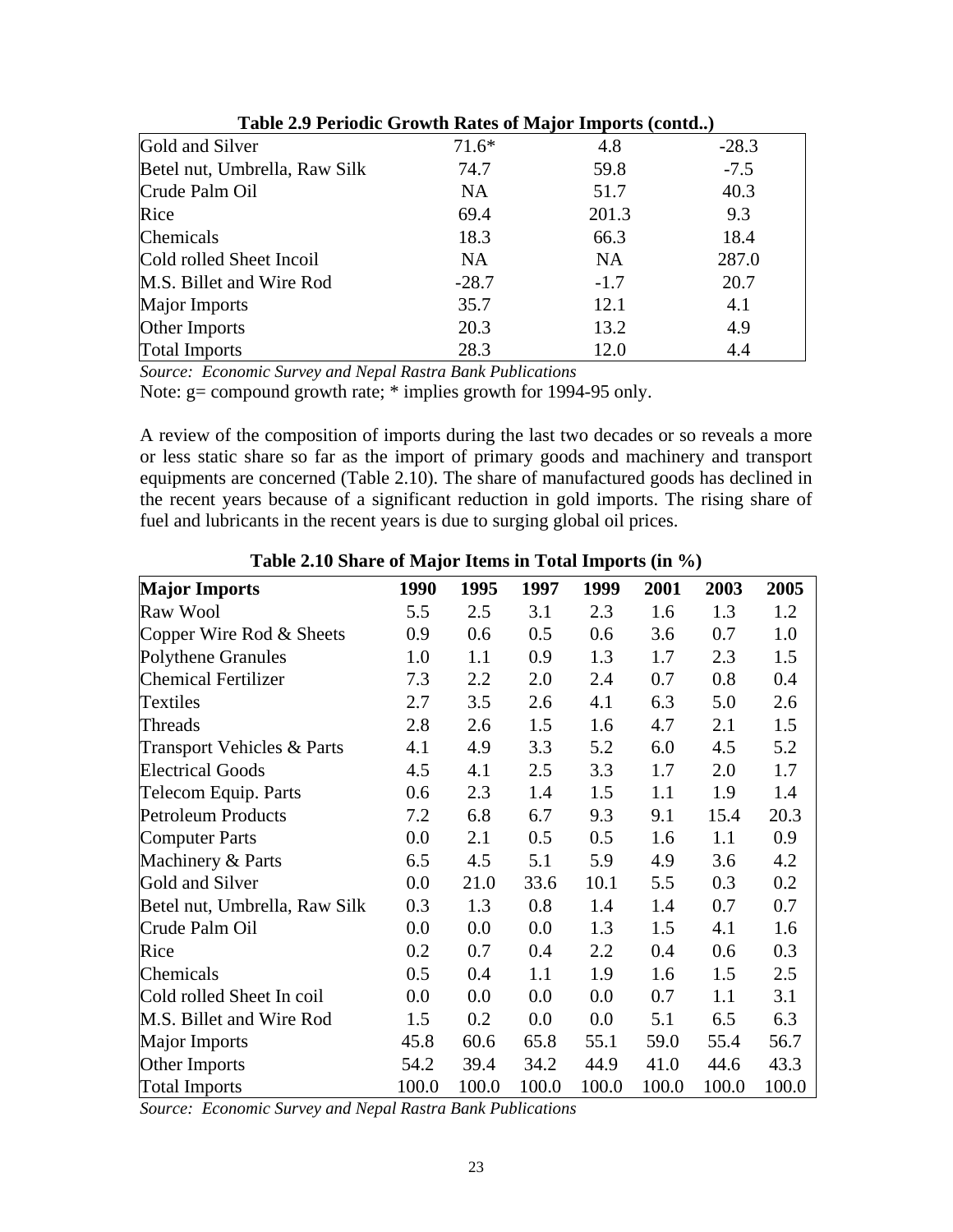Trade liberalization is supposed to support commercialization of agriculture by expanding domestic and by creating export market for the produces, smoothing the supply of inputs and bringing excess labour from agriculture to non-agricultural sector. While Nepal's imports were highly regulated, the import of chemical fertilizers was constrained due to government monopoly in this sector and high price subsidy provided to its use. With trade liberalization, such import was expected to rise along with other agricultural machinery and tools. But the import of such items did not grow after liberalization, as the share of such items in total imports have declined from more than 7 per cent in 1990 to less than 1 per cent in 2005 (Table 2.11). The share of raw materials for manufacturing other than carpet and garments has also declined after mid 1990s. The only rise is seen in the import of transport and communications equipments and petroleum products which create less employment than other sectors. Thus from industrial expansion and employment perspective, imports do not seem to have contributed significantly.

| <b>Items</b>                              | 1990 | 1995 | 2000 | 2002 | 2004 | 2005 |
|-------------------------------------------|------|------|------|------|------|------|
| <b>Agricultural Produces</b>              | 1.9  | 2.1  | 3.8  | 1.6  | 1.7  | 1.5  |
| Agricultural Inputs                       | 7.3  | 2.7  | 3.5  | 2.9  | 1.8  | 0.9  |
| Raw Materials for Garment & Carpet        | 11.0 | 8.5  | 12.6 | 8.1  | 8.1  | 5.3  |
| Transport & Communication Equip.          | 5.5  | 7.9  | 7.7  | 7.6  | 8.3  | 7.3  |
| <b>Petroleum Products</b>                 | 7.2  | 6.8  | 7.6  | 13.3 | 15.0 | 20.3 |
| <b>Construction Materials</b>             | 6.0  | 5.4  | 3.4  | 4.8  | 3.7  | 2.6  |
| Raw Material for Vegetable Ghee           | 1.6  | 1.5  | 2.8  | 6.8  | 5.6  | 2.4  |
| <b>Raw Materials for Other Industries</b> | 0.3  | 24.3 | 3.3  | 2.9  | 4.0  | 4.0  |
| Goods Intended to Re-export               | 6.5  | 4.5  | 9.1  | 3.5  | 1.8  | 1.8  |
| Machinery & Parts                         | 0.4  | 1.1  | 5.7  | 3.7  | 4.2  | 4.2  |
| Raw Material for Iron and Steel           | 2.5  | 1.1  | 4.1  | 8.2  | 9.7  | 9.2  |
| <b>Consumer Goods</b>                     | 5.1  | 4.6  | 4.4  | 4.8  | 3.6  | 4.4  |
| Major Items Total                         | 55.3 | 70.6 | 68.0 | 68.1 | 67.5 | 64.0 |

| Table 2.11 Share of Major Imports Classified by Uses (%) |  |  |  |  |  |  |
|----------------------------------------------------------|--|--|--|--|--|--|
|----------------------------------------------------------|--|--|--|--|--|--|

*Source: Economic Survey and Nepal Rastra Bank Publications and Researcher's Recalculations* 

Imports are meant for ensuring smooth supply of basic consumer goods, industrial raw material and other capital goods along with providing revenue to the government to undertake pro-poor programmes. There has been a rise in the import of primary goods particularly food items from India in the recent years at a low price which has helped price to remain low. But the welfare gains arising from cheap imports should be analyzed against the resulting poor agricultural performance in Nepal<sup>8</sup>.

There had been a surge in the imports of rice from India in the recent past with its price dampening effect in the domestic market. As such the price index of rice went up by just 1.0 per cent per annum during 2000-05 against 9.6 per cent per annum during 1996-2000. The low food prices have had positive impact on food security and helped the food deficit

 $\overline{a}$ 

<sup>&</sup>lt;sup>8</sup> See UNDP, 2004 for the implication of cheap food import from India.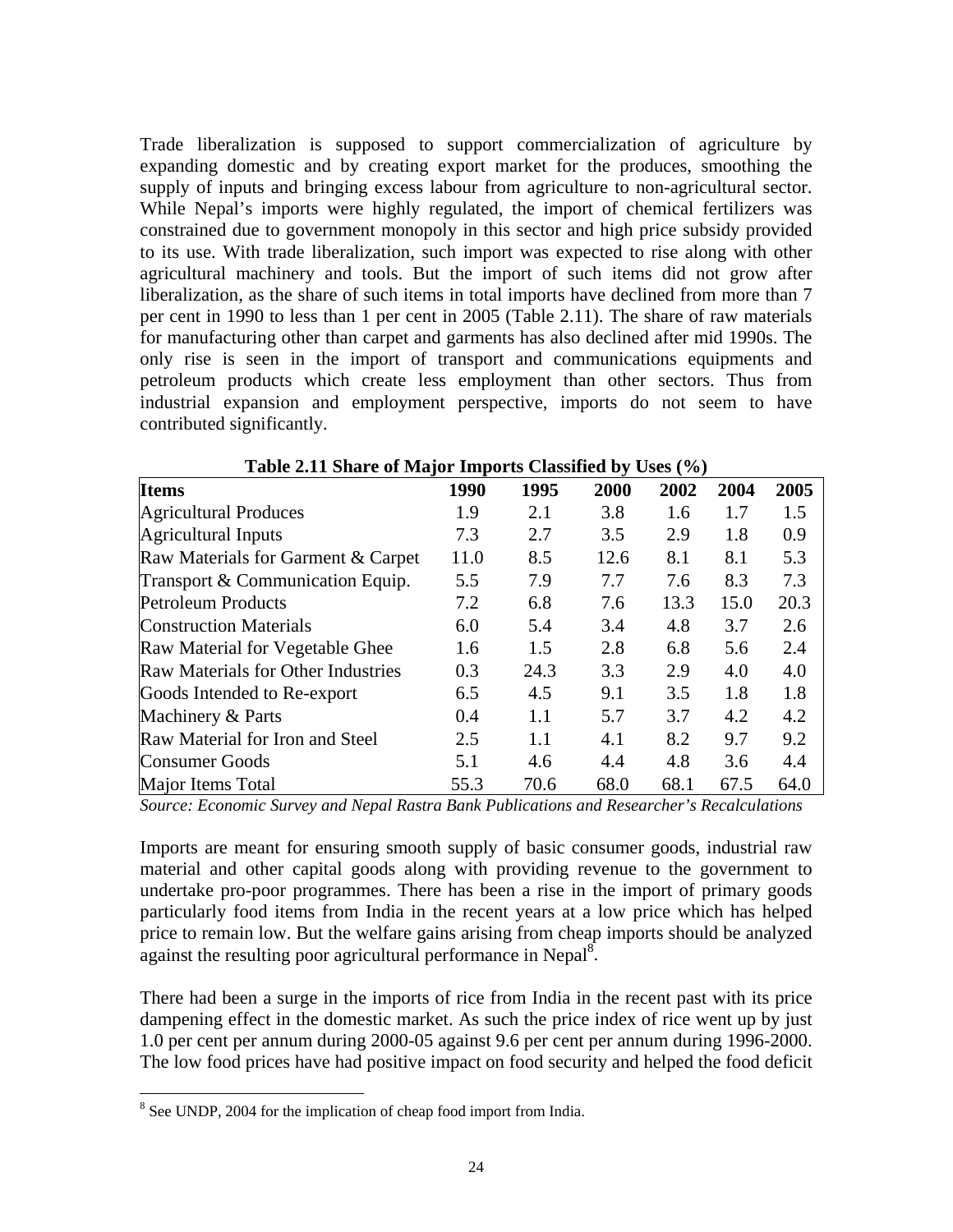households to have access to food items. But food surplus households, farm income was adversely affected by low food prices and their demand for non-food items was adversely affected (detail discussion is done in Chapter V).

## **2.4 Assessment of a few 'Shining' and 'Fading' Export Products**

Studies have shown that Nepal has comparative advantage in the global market in a number of products (WB, 2004). They include labour intensive, natural resource and biodiversity related, indigenous skill related and a few new technology related products. Nepal has the potential to become competitive in many manufacturing and agricultural goods, as their exports have been growing over years and as their market share is very low. The task then is to provide investment and trade friendly environment for the industrial and trading communities. But linking trade with poverty reduction needs reorienting production structure and developing linkage with rural resources.

In addition, Nepal's exports are also subject to high degree of volatility. A recent IMF paper on the export sector calculated the degree of volatility in the growth of apparel exports and found Nepal to have a much higher level of volatility compared with other South Asian countries (UNDP, 2004). Again, this volatility is likely to reflect the narrow concentration in export markets, which makes Nepal vulnerable to demand changes as well as import policy changes. This feature of the export sector is however the result of the failure of domestic policies to diversify and alter production structure in the export sector. Evidence from successful developing country exporters shows that this type of diversification does not take place 'automatically' as a result of trade policy reform. An effective and strategic industrial policy is essential to alter production structures that will have positive effects on employment.

Nepal has made a progress in the export of some agro produces like tea, coffee, vegetable seeds, off-season vegetable, herbs, non-timber products, and dairy products. But they do not significantly figure out in the major trade items so far. While some other products have almost collapsed on account of factors discussed above; they are pashmina shawl, dried ginger, and some other agro products (Table 2.12). Quality related issues, regulations, and standards are imposing a threat to most of the fading items.

| Table 2.12: Some Rapidly Growing and Declining Export Goods (% growth) |                        |  |  |
|------------------------------------------------------------------------|------------------------|--|--|
| <b>Items</b>                                                           | <b>Period: 2001-05</b> |  |  |
| Handicrafts                                                            | 35.3                   |  |  |
| <b>Herbs</b>                                                           | 12.3                   |  |  |
| Pashmina                                                               | $-19.0$                |  |  |
| Jute Goods                                                             | 19.1                   |  |  |
| Dried Ginger                                                           | $-4.1$                 |  |  |
| Paper products                                                         | 8.2                    |  |  |
| <b>Textiles</b>                                                        | 110.2*                 |  |  |
| Tea                                                                    | $167.3*$               |  |  |

*Source: Nepal Rastra Bank,* \* for the years 2004-2005 only, \*\* for 2002-05 only.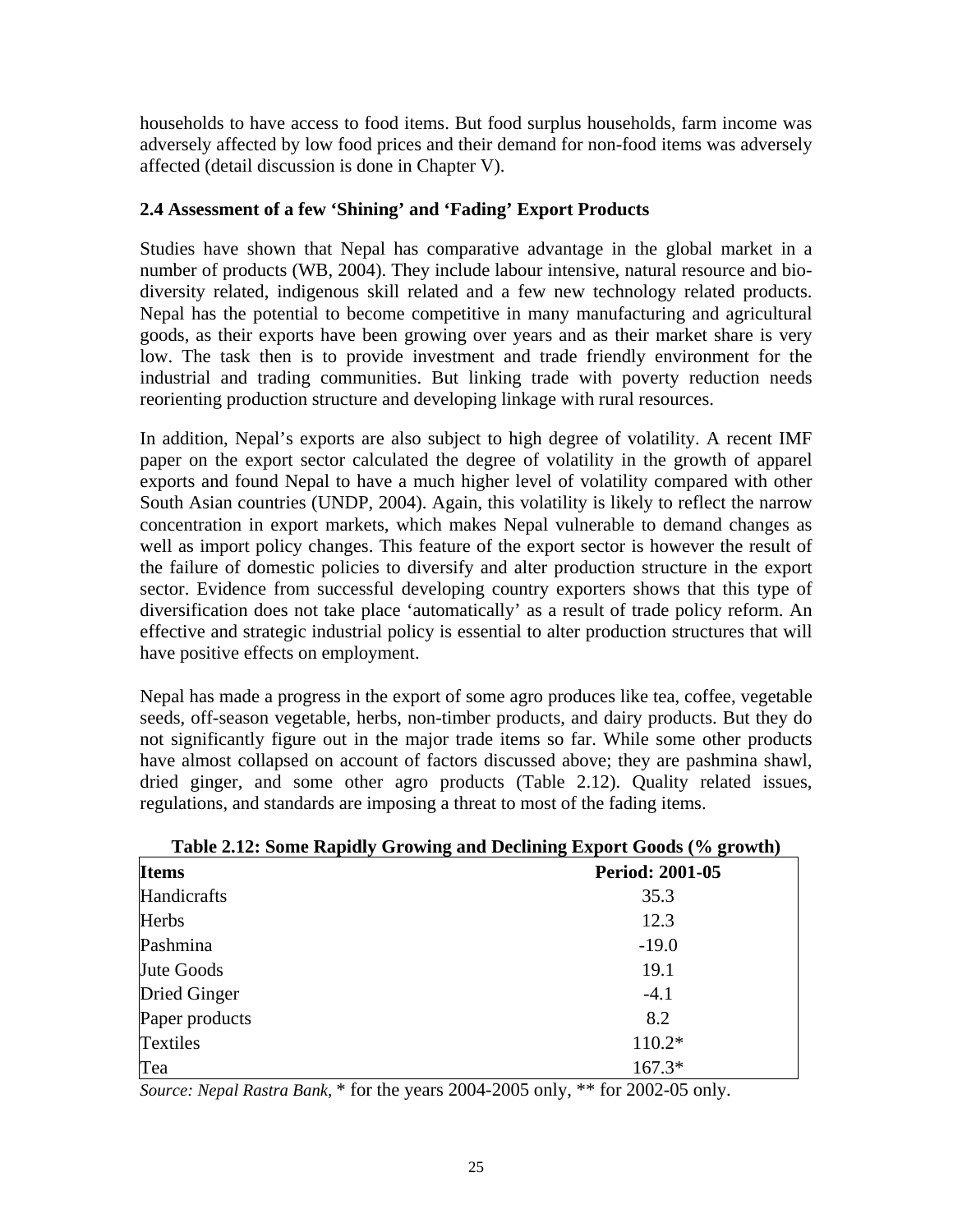Nepal has entered into liberal global trading regime through WTO and has integrated in even more liberal regional trading regimes under SAFTA and BIMSTEC. This has widened export opportunities. But the country's export competitiveness is hindered by several factors ranging from cost of production to transit cost and market access. There are other supply side capacity constraints as well. Small scale of production, backward technology, unskilled and less productive labour and lack of innovation and entrepreneurship are some of them.

#### **2.5 Workers' Remittance, Household Consumption, and Trade**

In a country where unemployment and underemployment is high, where merchandise trade is in huge deficit (14 per cent of GDP in 2005), and where opportunities for transfer incomes are limited, external employment works to compensate for all of them. Temporary movement of natural persons as workers has become a growing phenomenon due to labour shortage in countries with high economic growth and/or low population growth. Nepalese labour market has surplus labour emanating from labour growth rate of 3 per cent against job creation to about 1 per cent of the work force. This low labour absorption in the domestic labour market and armed violence leading to threat to the youth to join rebellion group have pushed Nepalese to external labour markets.

In the recent years, more than 100 thousand workers per annum migrate for work abroad. Of them the largest number goes to India followed by Saudi Arabia, Malaysia and Qatar. About half of the migrants in 2003/04 were from the hilly region followed by 44 per cent from Tarai region and 6 per cent from the mountain region (CBS, 2004). Labour, military service, and professional job are the types of work Nepalese are engaged abroad. From these services, Nepal now gets annually more than \$1.2 billion (Rs 86.5 billion in 2005) worth of foreign exchange (Table 2.13).

| <b>Table 2.13 Remittance Inflows from Migrant Workers</b> |      |                                     |       |                      |         |       |         |  |  |
|-----------------------------------------------------------|------|-------------------------------------|-------|----------------------|---------|-------|---------|--|--|
|                                                           |      | <b>Remittance Amt. (Rs million)</b> |       | Growth Rates $(\% )$ |         |       |         |  |  |
|                                                           |      |                                     |       |                      | 1996-   | 2001- | 1996-   |  |  |
| Items/Year                                                | 1990 | 1995                                | 2000  | 2005                 | 2000    | 2005  | 2004    |  |  |
| Workers' Service Income <sup>9</sup>                      | 2552 | 26430                               | 9919  | 8614                 | $-17.8$ | 1.1   | $-8.3$  |  |  |
| <b>Workers Remittance</b>                                 | 1748 | 5064                                | 36818 | 65416                | 48.7    | 12.5  | 30.6    |  |  |
| Gurkha Army Pension                                       |      |                                     | 5941  | 12496                |         | 18.4  | $18.4*$ |  |  |
| <b>Total Remittance Inflow</b>                            | 4300 | 31494                               | 52678 | 86526                | 10.8    | 9.9   | 10.3    |  |  |
| As % of GDP                                               | 4.8  | 14.4                                | 13.9  | 16.4                 |         |       |         |  |  |

#### **Table 2.13 Remittance Inflows from Migrant Workers**

*Source: Quarterly Economic Bulletin (various issues), Nepal Rastra Bank.* 

\* Average of 2001-2005 only.

 $\overline{a}$ 

 $9<sup>9</sup>$  In the 1990s, there was a large import of gold; and as financing of such import was not from the banking system, it was assumed that gold import was financed by workers' remittance. So gold import equivalent amount used to be recorded under service income as short-term workers' remittance. That is why service income seems to be significantly increased in the middle of the 1990s. In the recent years, gold import has declined and remittance has been better recorded under transfer heads resulting to a decline in service income accounts.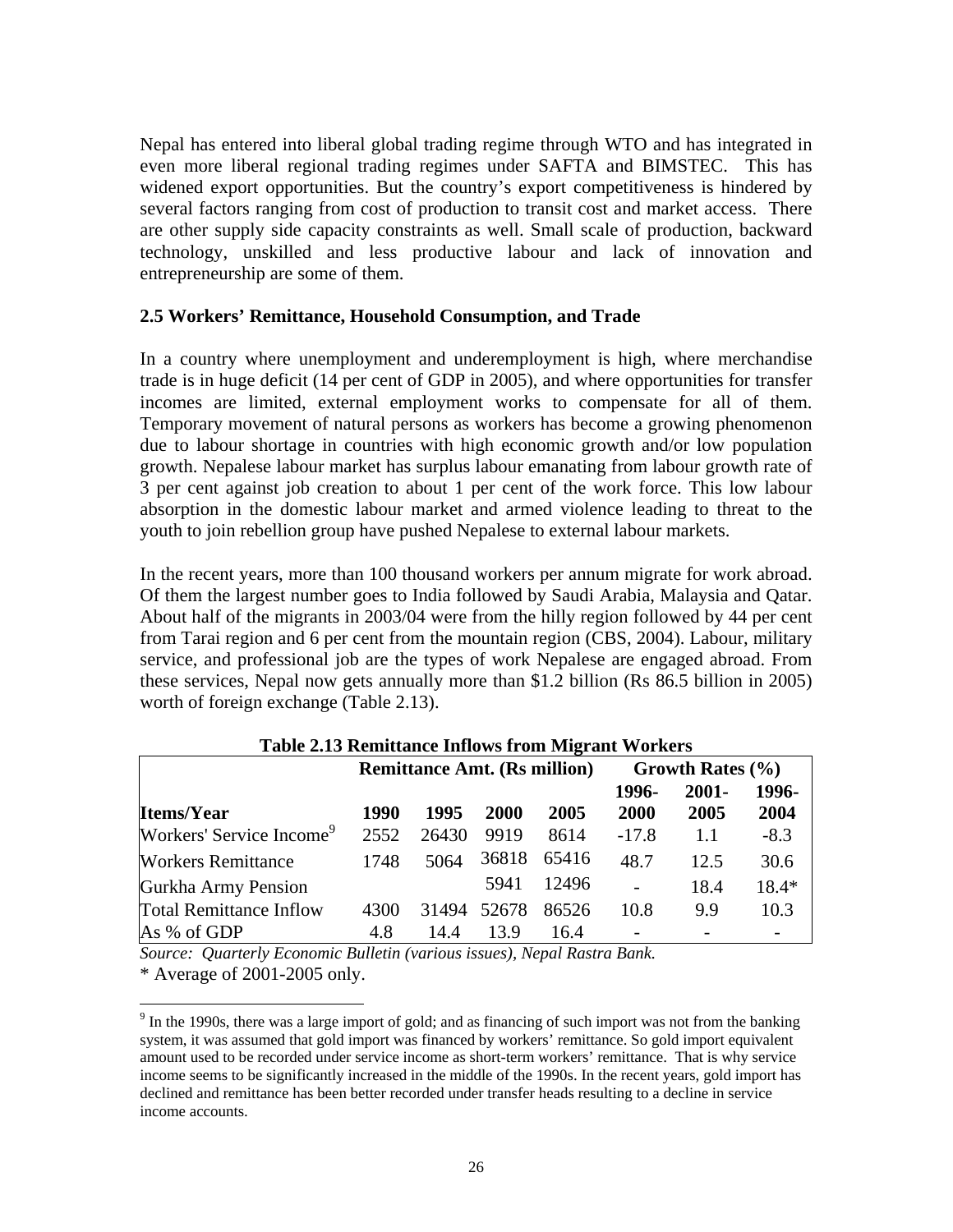In the recent years remittances are growing by more than 10 per cent per annum<sup>10</sup>. The short term service income, long term transfer income and Gurkha pension together accounted for about 16 per cent of the GDP in the recent years. There has not only been an increase of remittance inflow, its coverage has also widened. Compared to 23.4 per cent of the households in 1997, 31.9 per cent of the households were receiving remittances in 2004.

Of the total household income, remittance accounted for 11 per cent in 2004 compared to 6 per cent in 1997. However, of the households receiving remittance, the latter accounted for 35.4 per cent of their income compared with 26.6 per cent in 1997. The average amount of remittance received increase from Rs 15 thousand in 1997 to Rs 35 thousand in 2004, an increase of 128 per cent in eight years.

There are indications that the remittance income is utilized in financing consumption, school education of the children, health care, and housing and to some extent on capital formation. A Nepal Rastra Bank survey (NRB, 2002) shows that 27 per cent of the remittance receivers spent their income solely on household expenditure, 23 per cent on procuring land along with household expenditure and another 24 per cent on housing and household expenditure. Thus nearly three-fourth of the remittance is used in consumption and housing. This must have had raised the living standard of the households receiving remittances.

A survey of the household response on adequacy of consumption (CBS, 2004) shows that in 2004 less than one-third of the responding households had 'less than adequate' food consumption compared with more than 50 per cent households in 1996. Similarly, households responding 'less than adequate' clothing, schooling, and health care expenses also declined to 36 per cent, 21 per cent, and 28 per cent respectively in 2004 compared with 58 per cent, 45 per cent and 59 per cent respectively in 1996. The increase in the consumption of goods and services in the rural areas is attributed to the flow of remittance in these households.

There is a trade implication of increased consumption demand. When the economy is growing by less than 3 per cent on average, the rise in imports is substantiated by the consumption demand triggered by remittances. It has twin effects on poverty—first, there has been dampening effect of imports on prices, therefore keeping inflation low and indirectly supporting the poor; and second, availability of essential items has been assured because of affordability and accessibility. Thus income from external work and open trade regime together has helped consumption poverty to improve and bring many people up from below poverty line.

On the whole, remittances have become the second largest and widest source of income after agriculture; it has become the second largest employer after agriculture again; and it is now the largest earner of foreign exchange. After agriculture, there is no significant

1

 $10$  The estimated remittance in the balance of payment statistics of the Nepal Rastra Bank however does not cover all the inflow, as a large chunk of the inflow is from informal sources.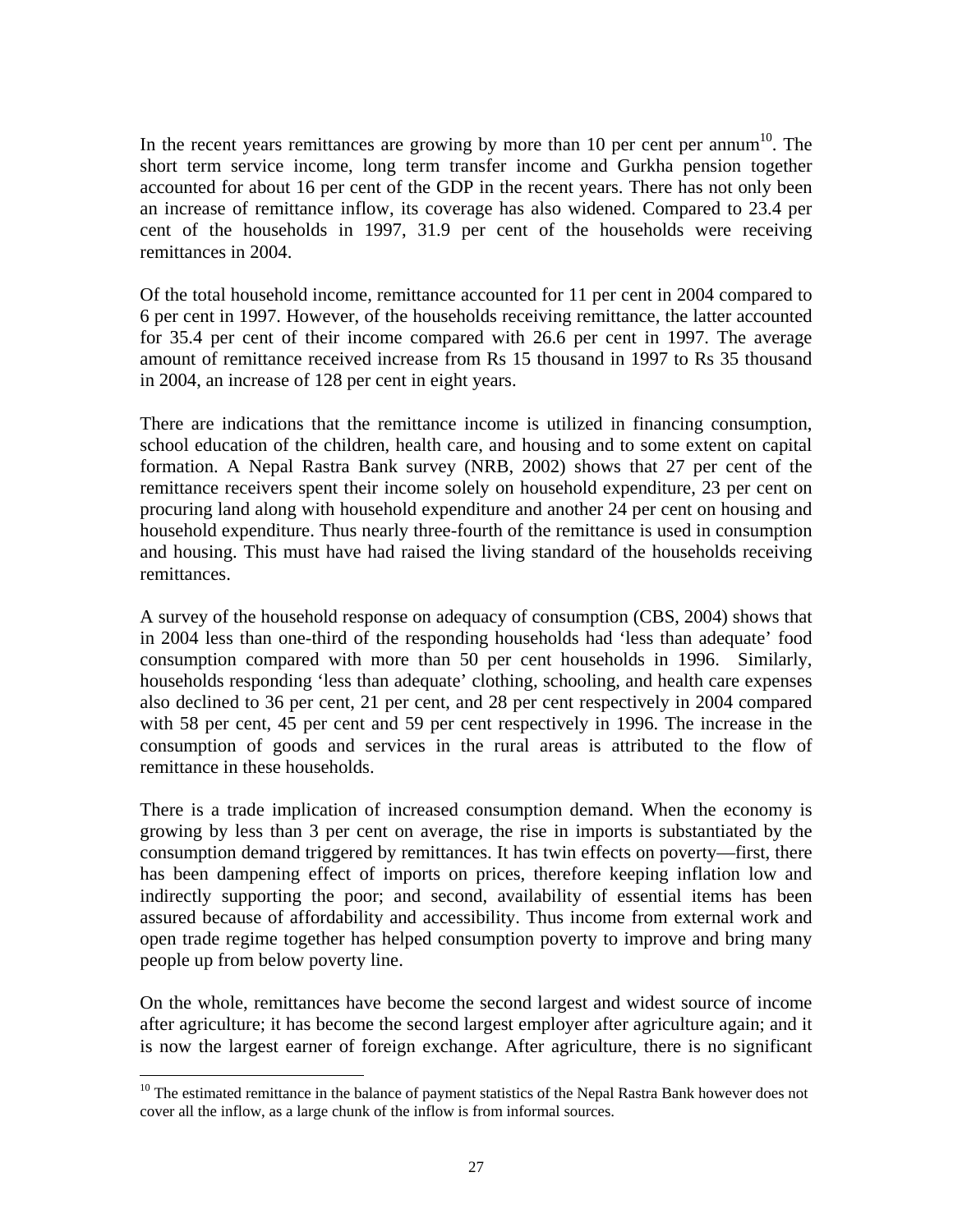source of income which could explain the decline in poverty over the last eight years (1996-2004) as indicated by the living standard survey. Besides, remittance has emerged as a trade-financing source and helped the economy growing, albeit at a modest rate, even at the time of intense conflict.

# **2.6 Exchange Rate, Trade and Poverty**

Exchange rate is a key instrument of trade policy reforms. Market oriented exchange rate is seen as a necessary condition for trade liberalization. Exchange rate adjustment can work for poverty reduction by creating a conducive environment for investment, promoting exports and providing protection to domestic economic activities which have a bearing on economic growth and employment. Additionally, in an open and small economy like that of Nepal, exchange rate policy has a bearing on inflation as well. And the adverse impact of inflation on poverty is well established by empirical studies. Thus a credible poverty reduction strategy has to maintain macroeconomic stability through prudent exchange rate management. Nepal has been opting for a fixed exchange rate regime with India and a flexible one with the rest of the world with a view to attaining the above-mentioned objectives.

Nepal's Exchange rate regime has had a significant bearing on the direction of trade, on international competitiveness, and after all, on the volume of trade as well. The exchange rate of Nepalese rupee against Indian currency remains unchanged for the last 12 years whereas the exchange rate against convertible currencies has under gone large depreciation in this period. This has made significant differential movements in relative real exchange rate as well. The asymmetrical movement of the nominal and real exchange rates of NRe vis-à-vis the Indian rupee and the US dollar has had a serious implication in the direction and structure of Nepal's foreign trade. The real appreciation of NRe against the Indian rupee as compared to real depreciation against the US dollar has resulted in higher imports from India resulting in re-concentration of trade. Although exports to India also increased due to removal of non-tariff and non-price barriers, the same has been constrained after India reintroduced non-tariff barriers on Nepalese exports.

Overvalued exchange rates create anti-export bias; suppress the external market for goods and services, and thus constrain growth and employment. But when traded goods and services sectors are not elastic to exchange rate devaluation, and if imports comprise of essential consumer goods, devaluation might have adverse impact on the poor through price changes. Regardless of this, Nepal introduced flexibility in exchange rate determination in early 1993 when currency convertibility was introduced. Convertibility of the NRe at current account on the market determined exchange rate had a marked contribution to trade expansion. Exports in general then grew significantly and created new jobs in the formal sector. But, in the absence of improvement in productivity and quality control, the gain from currency convertibility was short lived.

Optimal real exchange rate is critical for maintaining export competitiveness. But as most of Nepal's third country exports are governed by factors other than exchange rate, the effect of exchange rate movement on trade performance cannot be objectively assessed.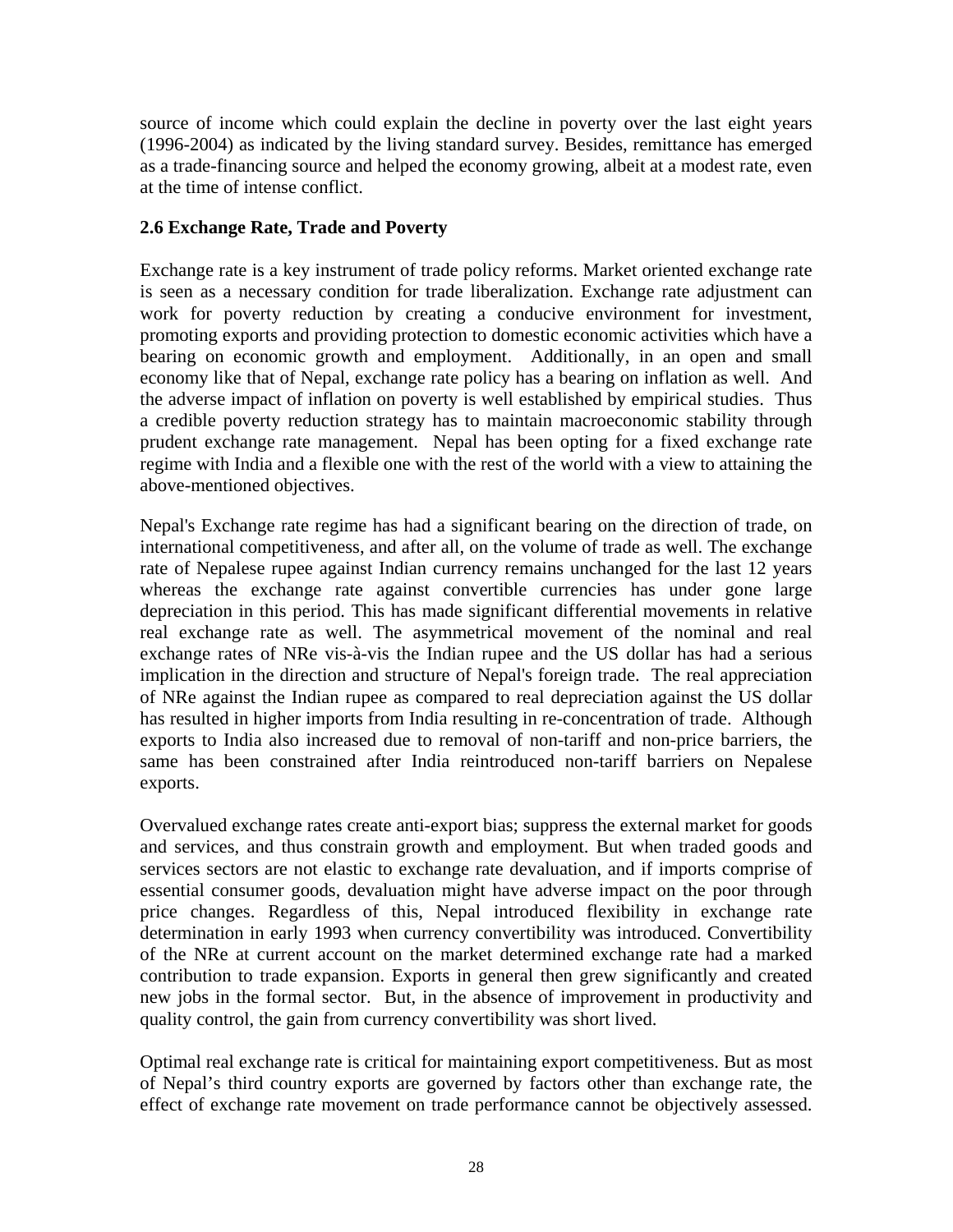Exports to India are also determined more by non-price factors such as quantitative restrictions, para- tariff and non-tariff barriers like sanitary and phyto-sanitary norms, and infrastructural bottlenecks, exchange rate seems to be not very instrumental in trade promotion without other simultaneous actions.

One important channel through which exchange rate affects poverty is inflation. Empirical studies have found a significant relationship between improvement in the well being of the poor and lower inflation (Cashin et al, 2001). Cross-country empirical estimation show income share of the poorest quintile to be inversely related to inflation and thus inflation to worsen income inequality (Romer and Romer, 1998). Inflation not only directly hits the poor most (as their income does not necessarily go up- due to nominal wage rigidity- in line with the price they pay for their consumption goods) but it also deteriorates the trade competitiveness and thus erodes economic growth potential. Even the investment climate is disturbed with high inflation. And in open economies, as the following section will explain, movement in exchange rate has a significant role in inflation.

 The purchasing power parity theory says that in an open economy, domestic prices are determined by foreign prices and the exchange rate. In the Nepalese context, this seems to be a very extreme condition and the existence of non-traded goods, imperfect arbitrage in goods, services and capital following certain restriction on their free movement, and some structural variables have some effect on prices. However, exchange rate has also been instrumental to inflation. Empirical studies show that discrete devaluations of more than 15 percent also cause rate of inflation to shoot up by more than 7 percentage points<sup>11</sup>. This manifests the sensitivity of prices with exchange rate movement. Empirical estimation with nominal effective exchange rate as one of the explanatory variables in Inflation equation shows prices to increase by about 3 percent for a 10 per cent depreciation of the currency (see Acharya et al, 2003, Khatiwada, 2005).

During the last decade exchange rate of NRe against US dollar depreciated by 4 per cent annually on average but that against Indian currency remained fixed at the 1993 level. As India is the major trading partner of the country, the fixed exchange rate regime with India has helped to maintain inflation low in most of the recent decade. As the previous chapter mentions, inflation has not been a major factor contributing to poverty and thus there is no direct effect of exchange rate on poverty emanating from inflation. But low inflation has helped to prevent price rise of essential items, deterioration of real wage situation, and maintain real exchange rate at optimal level, therefore indirectly contributing to poverty reduction through income, consumption and trade channels.

Historical evidence shows macroeconomic stability critical for averting economic crisis and attaining sustained growth inevitable for poverty reduction. Macroeconomic crises are found associated with increase in income poverty and inequality (World Bank, 2001). Misaligned exchange rate in an economy with liberal capital account transaction can invite financial and economic crisis with consequential impact on poverty. This has been evident from the Asian financial crisis of the later 1990s. However, Nepal survived the

 $\overline{a}$ 

 $11$  See Khatiwada (1994), Acharya et al (2003).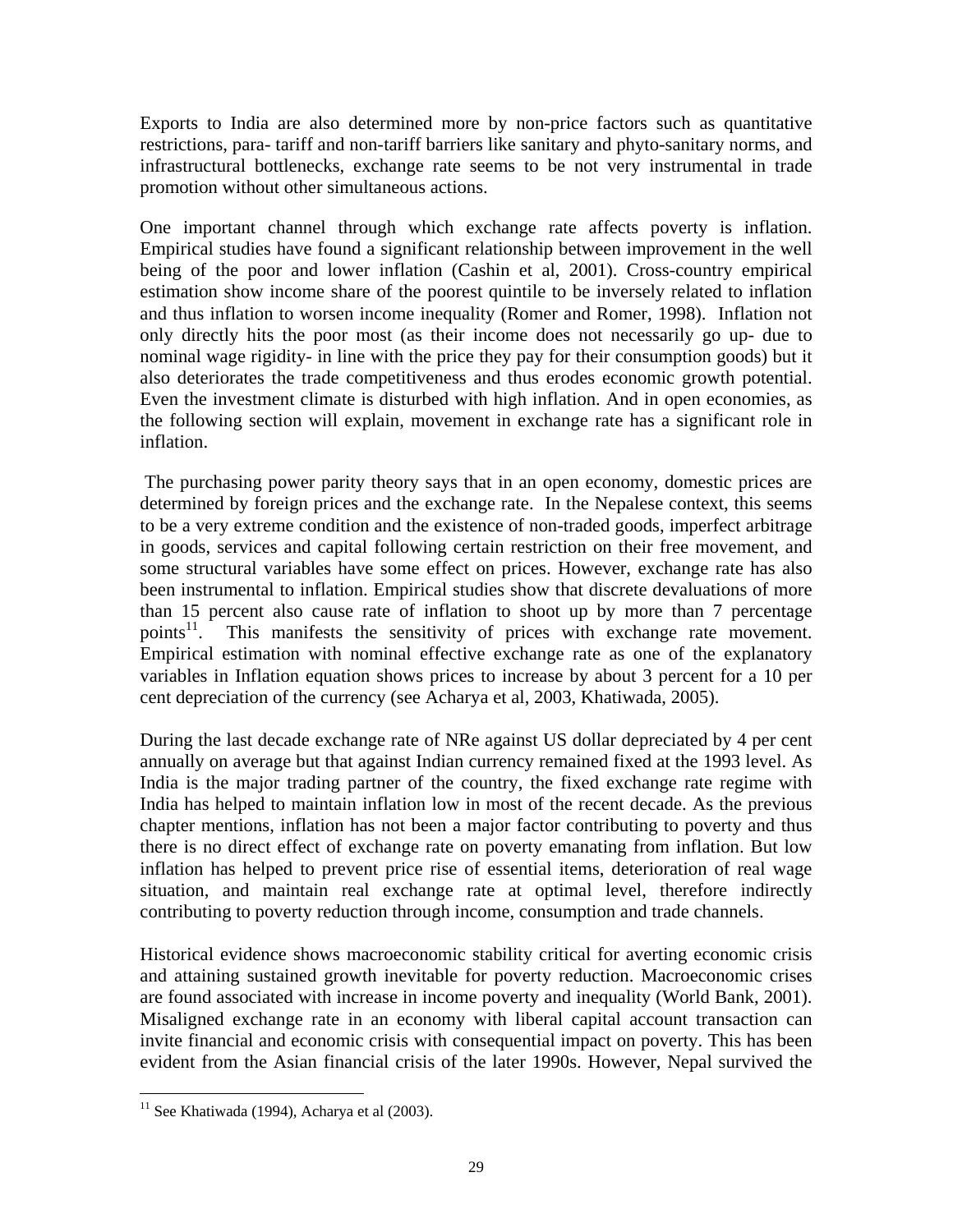crisis and did not have to suffer from the spillover this of this crisis as many Asian countries did. Experience from the same crisis has also shown that countries which have sound macro economic policies can recover from the crisis soon and attain catch up growth with poverty reduction.

Credible exchange rate policy is crucial not only for creating conducive investment climate and but also for preventing financial crisis. Traditional capital-intensive, import substituting, trade restricting, and price distorting policies led by misaligned exchange rate have not helped poverty reduction, rather they have invited crisis of one type or the other. Countries, which learned from those mistakes, changed economic crises into opportunities with reforms and liberalization and progressed in terms of growth and poverty reduction. Nepal did take this opportunity with liberal and market oriented exchange rate policy. Although macroeconomic stability characterized by low inflation, strong balance of payments, build-up of foreign exchange reserves, monetary restraints, and low interest rate was attained throughout the recent decade (1996-2004), the same could not be translated into high economic growth and significant reduction in poverty from the growth channel. In later half of the 1990s, exports became insensitive to exchange rate and non-price factors determined the size and structure of trade. The direction of trade was somehow affected by the exchange rate policy. This however does not have direct link to poverty except for making cheaper imports from India meant for the low- income group of people.

# **2.7 Overall Effects of External Sector Reform on Employment and Poverty**

Given the high incidence of rural poverty in Nepal, any analysis of the effects of trade liberalization on poverty in Nepal must focus on income generation and employment creation for the rural people, particularly in the agricultural and small and medium enterprises. Given the heterogeneity of the rural poor in Nepal, trade reform is likely to have a differential impact on various groups among the poor. This makes it difficult to isolate the effect of trade liberalization from the effects of other policy changes in a systematic manner. Extensive trade policy reform has been undertaken in Nepal since 1990. However, the predicted dynamic benefits of trade liberalization for agricultural growth and rural poverty have not materialized. As such, the historically poor performance of agriculture over decades has been the outcome of serious technical and institutional constraints such as low levels of investment, low technology use and patterns of land ownership, and low levels of commercialization. It can however be argued that trade reform was little successful to promote agriculture in Nepal by providing improved incentives and signals (see Chapter V).

Even if trade liberalization had resulted in improved price incentives for agriculture, the supply response of this sector has been constrained by its very low levels of commercialization. The marketable surplus in paddy is around 27 percent and for lentil around 42 percent. For cereal crops such as rice, sales by the top 20 percent (in income terms) of farmers account for around 90 percent of total sales<sup>12</sup>. The ability of subsistence farmers in remote regions to respond to price changes therefore is largely absent. There

 $\overline{a}$ 

<sup>&</sup>lt;sup>12</sup> See Agricultural Sector Performance Review 2002, AsDB, Manila.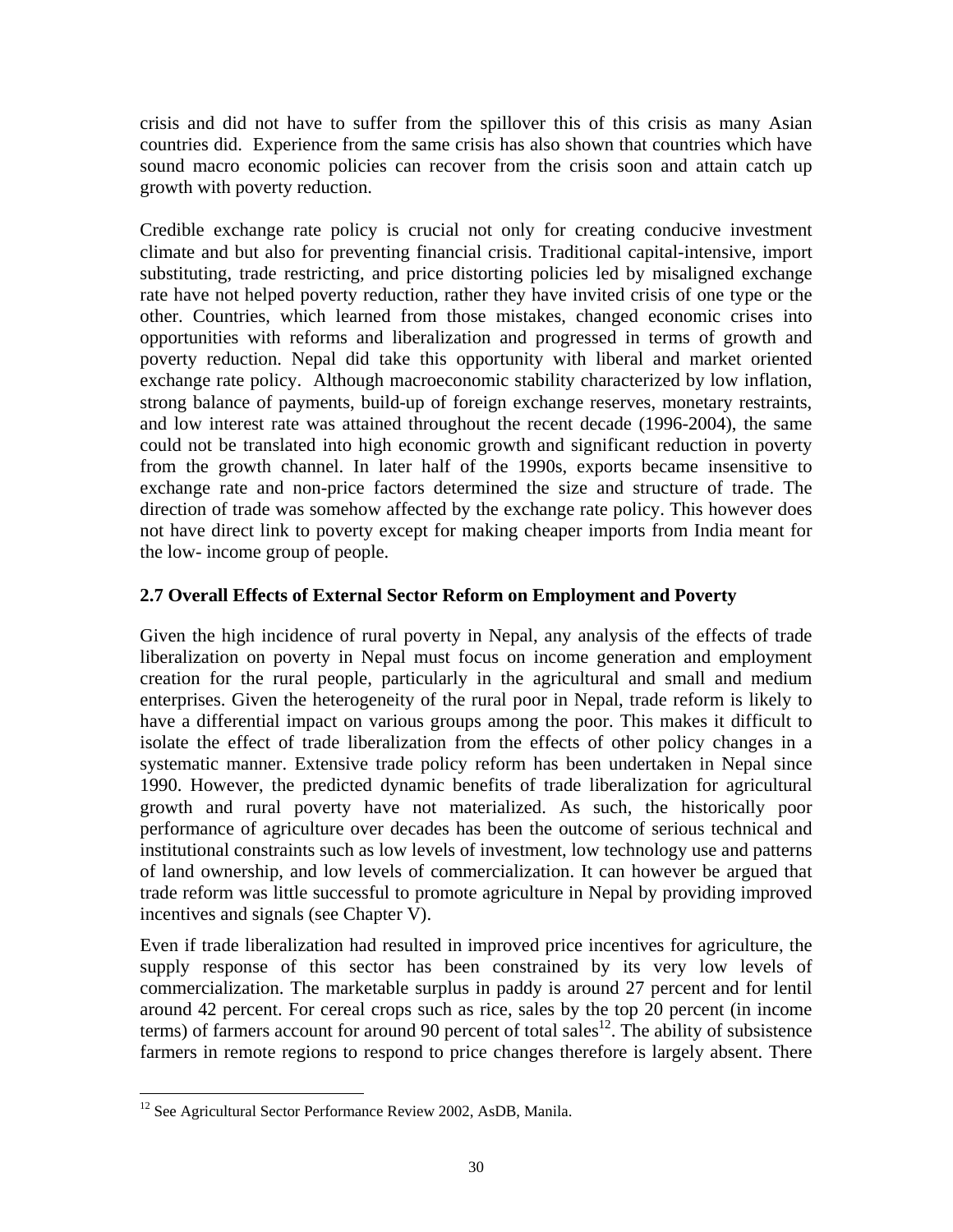has been little diversification of the agriculture sector following the introduction of market- oriented reform. The weak supply response to improved incentives for crop diversification is largely due to the low levels of commercialization associated with high levels of subsistence farming and weak, fragmented markets for marketable surplus.

During the last eight years (1996-2004), nominal per capita household income increased by an average of 9 per cent per annum whereas nominal per capita consumption went up by 11 per cent (Table 2.14). Most of the growth in per capita income comes from the non-agricultural sector and non-wage employment. This indicates that non-agricultural sector activities facilitated by liberal industrial and trade policies have had impact on income and employment.

| Table 2.14: Household Income, Consumption, and Employment Over Two Survey Years |           |         |             |  |  |  |
|---------------------------------------------------------------------------------|-----------|---------|-------------|--|--|--|
| <b>Indicators</b>                                                               | 1995/96   | 2003/04 | Avg. Growth |  |  |  |
| Nominal PC Income (Rs)-- Poorest 20%                                            | 2020      | 4003    | 8.9         |  |  |  |
| -- Richest 20%                                                                  | 19325     | 40486   | 9.7         |  |  |  |
| Share in Total Income -- Poorest 20%                                            | 5.3       | 5.3     | 0.0         |  |  |  |
| -- Richest 20%                                                                  | 50.3      | 53.4    | 0.8         |  |  |  |
| Nominal PC Consumption (Rs)- Poorest 20%                                        | 2571      | 4913    | 8.4         |  |  |  |
| - Richest 20%                                                                   | 15243     | 42236   | 13.6        |  |  |  |
| Share in Total Consumption-- Poorest 20%                                        | 7.6       | 6.2     | $-2.5$      |  |  |  |
| -- Richest 20%                                                                  | 44.9      | 53.3    | 2.2         |  |  |  |
| Sources of Income (%)-- Farm income                                             | 61.0      | 48.0    | $-3.0$      |  |  |  |
| --Non farm income                                                               | 22.0      | 28.0    | 3.1         |  |  |  |
| -- Others                                                                       | 16.0      | 24.0    | 5.2         |  |  |  |
| Of which: Remittance                                                            | 6.0       | 11.0    | 7.9         |  |  |  |
| Wage Employment, in %                                                           | 21.7      | 17.0    | $-3.0$      |  |  |  |
| Agriculture                                                                     | 12.2      | 6.8     | $-7.0$      |  |  |  |
| Non Agriculture                                                                 | 9.5       | 10.2    | 0.9         |  |  |  |
| Non-Wage (Self) Employment, in %                                                | 78.4      | 73.6    | $-0.8$      |  |  |  |
| Agriculture                                                                     | 70.7      | 64.3    | $-1.2$      |  |  |  |
| Non Agriculture                                                                 | 7.7       | 9.3     | 2.4         |  |  |  |
| <b>Extended Economic activity</b>                                               | <b>NA</b> | 9.4     |             |  |  |  |
| Wage Rates (Rs) -- Agriculture                                                  | 40        | 75      | 8.2         |  |  |  |
| -- Non-Agriculture                                                              | 74        | 133     | 7.6         |  |  |  |

*Source: NLSS I, 1996 and NLSS II, 2004, CBS.* 

The living standard survey shows that there was not much improvement in wage and nonwage employment in agriculture and non-agriculture. That the share of the lowest income (consumption) quintile in total income (consumption) deteriorated during 1996-2004 while that of the highest income (consumption) quintile increased significantly (Table 2.14) implies that the income so generated was more unequally distributed. There was a 8 per cent per annum rise in nominal wage during 1996-2004 which was not sufficient to increase the share of low income group in total income.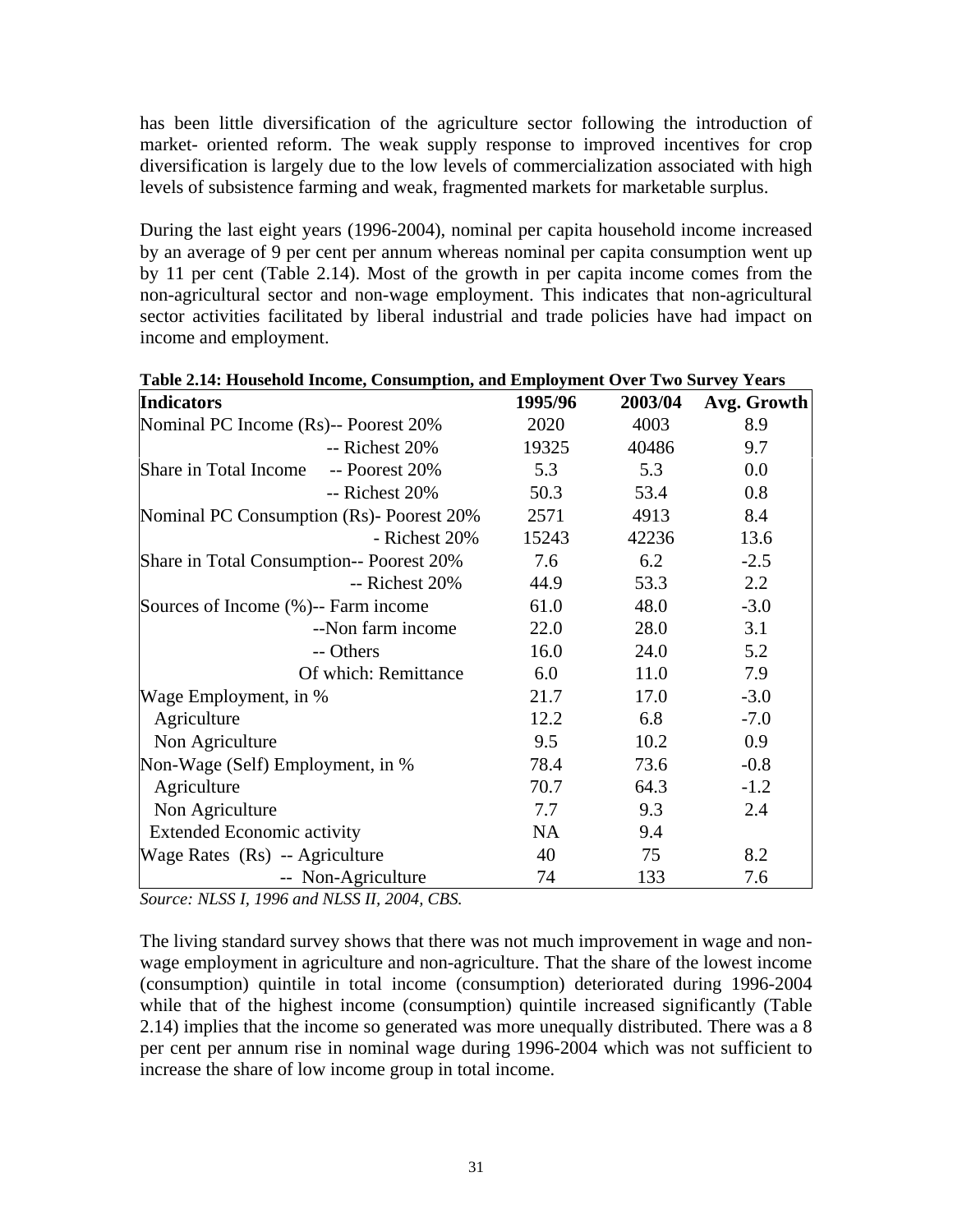Overall, there was a reduction in poverty during 1996-2004, but the reduction took place while the GDP growth rate was less than 4 per cent on average amidst population growth rate of 2.25 per cent and growing income inequality. The mystery is being unfolded with the link of this achievement with remittances but that alone cannot explain all the achievements made in poverty reduction. Underlying growth in the informal sectors of the economy which is not properly covered by the national accounting system and role of micro-finance institutions, local bodies, and non government organizations are to be perceived equally important in this regard.

In the manufacturing sector, Nepal's competitiveness appears low. It has very high unit labor costs (labor costs for producing one unit of commodity) by international standards because, although wage rates are low, so is labor productivity. Lack of dynamism in the labor market is shown by the fact that annual percentage change in labor costs was by far the lowest at 0.5% compared to an average of 6.2% for eight Asian economies.<sup>13</sup> Manufacturing efficiency is also low: average productivity level (productivity measured as a percentage of the most efficient benchmark) is 53% compared to mean level of 60- 70% found in other developing countries.

There appears to have been no improvement in the competitiveness of the economy in the last 20 years. Economy-wide and firm-level estimates of total factor productivity (growth in productivity of all factors taken together) suggest no change since 1970. The acceleration of manufacturing output growth from 2% to 8% per annum after 1987/88 seems to have come from factor accumulation. Indeed, total factor productivity growth was negative over the period. This has implications for raising income levels: unless productivity of or, alternatively, returns to various factors - especially labor - increases, prospect of sustainable increases in incomes are weak. Possible causes for continued low efficiency could be factors such as lack of technology transfer, lack of business support services, and lack of FDI which is a key conduit for new techniques and management practices.

Finally, price level is one channel through which trade and openness affects poverty. Global experience shows that countries which have opted for more open and liberal trading regime have attained lower inflation than others. In Nepal also, the rate of inflation came down along with opening trade regime. An empirical analysis of inflation with trade openness shows a significant negative relationship—one percentage point rise in trade openness (measured by trade/GDP ratio) reduces price by 0.32 per cent<sup>14</sup>. Thus, overall, there have been some positive implications of trade liberalization on the prices front whereas little impact is observed in the real sectors of the economy<sup>15</sup>.

 $\overline{a}$ 

<sup>&</sup>lt;sup>13</sup> Nepal, India, China, Indonesia, Thailand, Sri Lanka, Malaysia and Philippines. Source: UNIDO 2001; ILO 2001.

<sup>&</sup>lt;sup>14</sup> The estimation period was 1985-2005. The coefficient was statistically significant at 5 per cent level and R2 was 0.26.

<sup>&</sup>lt;sup>15</sup> Regression of real GDP against trade openness showed insignificant relationship for the period 1975-2005.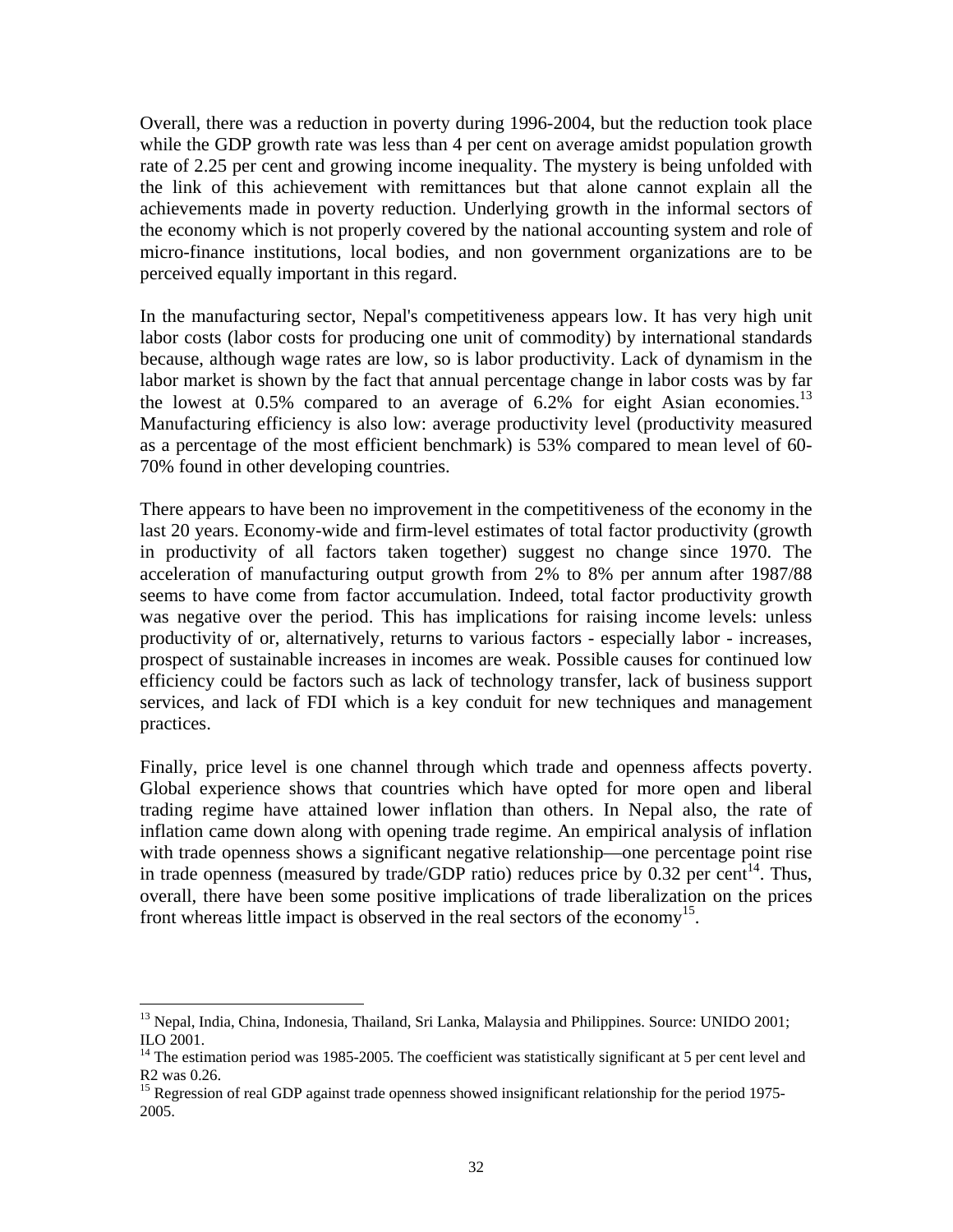# **CHAPTER III: FISCAL REFORMS, TRADE COMPETITIVENESS AND POVERTY**

#### **3. 1 Fiscal Implication of Trade Liberalization and Poverty**

The implication of trade liberalization on poverty through the private sector channels of growth, employment, and prices was discussed in the previous Chapters. This Chapter dwells on the fiscal channel through which trade liberalization impinges upon poverty and development outcomes. There are at least six trade-to-poverty links: the extent of prices change and its effect on the poor; links via factor markets (especially employment and wages); changes in government revenue and expenditure; changes in risk and vulnerability; effects on economic growth; and adjustment strains. In a country where role of the state in economic development and poverty reduction is prominent, revenue implication of trade policy reform is critical, as this determines the capacity of the state to spend on anti poverty programmes.

Trade reform could have not only income but also distributive effects in the short term and some segments of the society might suffer loses while others are gaining. This calls for devising safety nets and enhancing the capacity of the poor to compete in the market place. Public policy and spending plays a critical role in this area. As the poor or near poor have fewer assets to protect them during economic hard times created by trade regime change, they are less able to absorb adjustment costs than other segment of the society. This justifies public policies and actions looking more carefully at the effects of trade liberalization on the poor.

Trade reform can affect government revenue; but the effects are observed less adverse than imagined. As trade liberalization leads to increased volume of trade and as reduction in tariff enhances compliances and raises collection rates, the reduction in revenue from lower tariff rats are often more than offset by higher volume of trade and better compliance. In a country like Nepal where revenue collection faces leakages in terms of under invoicing of imports, smuggling through the open border, understating the volume of imports and misquoting the imported items –all related to high tariff, reduction in tariff reduces the incentives for revenue evasion. When the tariff rates are comparable or lower than the smuggling costs, there is less incentive for illegal imports. All these compensate for the loss incurred in terms of lowering tariff and associated taxes. The subsequent sections will show that revenue collection in Nepal has gone up significantly along with tariff reduction.

Even if tariff reduction leads to a reduced revenue collection, there is no straightforward conclusion that the poor will suffer. There are two choices for the government to prevent poverty and development suffer from trade related tax reforms— it can either introduce new domestic taxes to compensate for the shortfall in revenue emanating from lowered tariff rates, or it can restructure allocation of public expenditure to protect the poor from such a revenue shortfall, if any. Nepal's case is a strong pointer toward this direction. The introduction of Value Added Tax (VAT) in later 1990s was a compensatory measure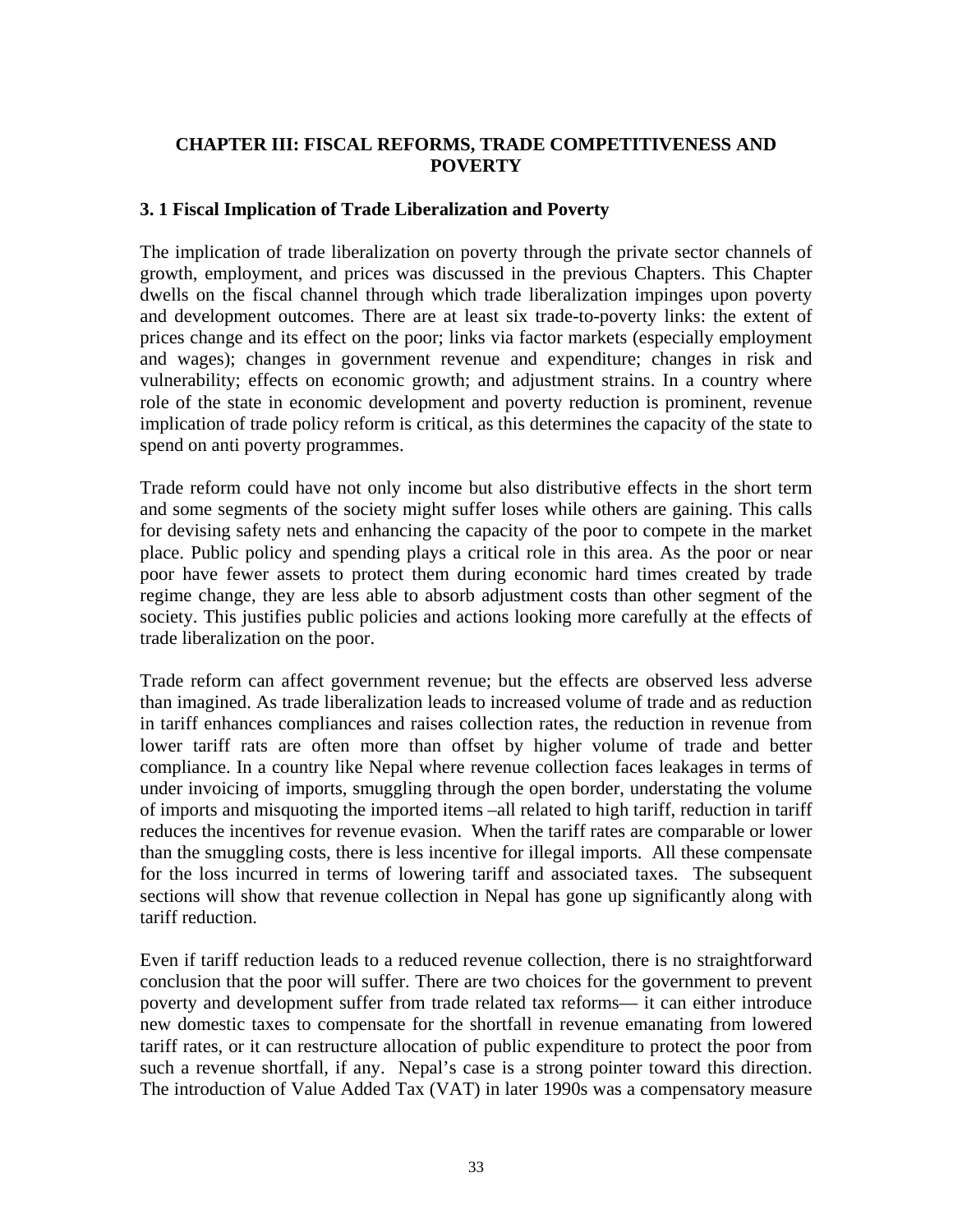to reduced tariff rates whereas public expenditure reforms leading to the formulation and implementation of Medium Term Expenditure Framework (MTEF) was a devise to protect the poor from any revenue shortfall arising of external and domestic shocks, including trade reforms. A credible fiscal framework is essential not only to protect the poor from any risk associated with trade reforms and shocks, but also to promoting infrastructure for reducing transaction costs, enhancing competitiveness, and eliminating trade distorting activities like subsidies and transfers to inefficient public enterprises.

The full benefits from trade liberalization can be realized fully if the country has certain domestic policy prerequisites. It includes, among others, policies that enable building supply side capacity and competitiveness, encourage export diversification, promote both domestic and foreign investment and ensure stable macroeconomic policies and institutional and infrastructural supports. From the perspectives of poverty reduction, it is necessary to carefully selecting a sequence and pace of liberalization that distributes the benefits of trade-driven economic growth across various income groups; forming human, social and physical capital of the poor; and ensuring mobility of factors of production. A credible fiscal policy can be instrumental in creating safety nets for the losers from trade regime change, in building capacity for the poor who can never compete in the market place, and in redistributing income and resources for equitable growth and development. Fiscal sector instruments like expenditure, revenue, taxation, borrowing and public enterprise management play a key role in reshaping the impact of trade reform on poverty reduction and development.

## **3.2 Nepal's Fiscal Scenario: Size and Growth Trends**

Public finance is supposed to influence either the distribution of income or the efficiency of the economy. A prudent fiscal policy would try to attain both. Private sector is said to be unable to achieve an efficient economy because of the public goods, externalities, competition failures, asymmetric information and missing markets. Addressing these issues calls for public intervention with appropriate instruments. In order to spend money, government must tax business. Trade tax thus comes into picture and trade liberalization impinges on public spending by reducing the revenue collection of the country. But most taxes have a cost in terms of inducing inefficiency in the economy; and reduction in taxes may raise efficiency of the economy thereby benefiting the whole economy.

On the expenditure side, income redistribution and poverty reduction takes place through three instruments—direct or personal subsidy, price subsidy, and direct public spending on public services like health, education, social security, and infrastructure. The following sections deal on the size and trend of public spending, its financing sources, and major contributors to revenue financing.

Nepal's size of public spending is constrained by resource availability and capacity to spend. The resource envelop for public spending is revenue, foreign aid and domestic borrowing. Revenue is largely international trade based; more than 40 per cent of the revenue is trade (imports) based. Thus revenue implication of trade policy reform is significant. Besides, Nepal's entry in WTO and subsequent investment requirements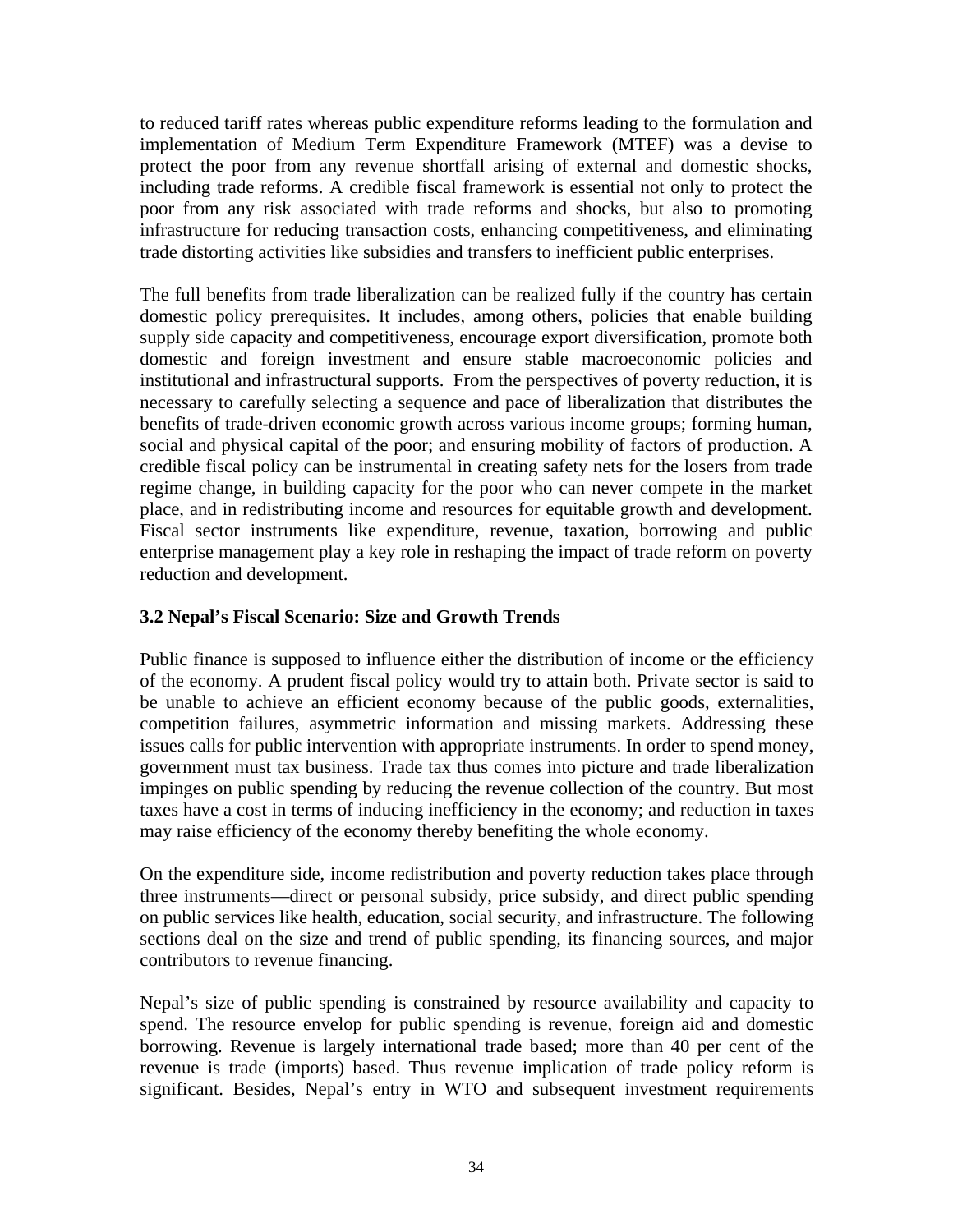related to WTO has high chance of crowding out resource availability to anti poverty programmes. Thus both revenue and expenditure implication of trade policy reform has implication for public spending on development works and poverty reduction activities.

The size of public spending has remained low in Nepal. As a proportion of GDP, it remained at less than 20 percent throughout 1980s and 1990s. It has been around 19 per cent of the GDP in the recent years (2001-05). However, revenue to GDP ratio observed an improvement in the 1990s compared with that in the 1980s. From 9.0 percent of the GDP in the 1980s, revenue ratio went up to 10.7 per cent on average during the 1990s. It further improved during 2001-2005; the ratio stood at 12 percent, on average (Table 3.1).

|                          | Tubic vili I local dector Indicators as per cent of GDT |           |         |         |           |  |  |  |  |
|--------------------------|---------------------------------------------------------|-----------|---------|---------|-----------|--|--|--|--|
| Budget Heads/Year        | 1981-90                                                 | 1991-2000 | 2001-05 | 1986-95 | 1996-2005 |  |  |  |  |
| <b>Total Expenditure</b> | 18.6                                                    | 18.1      | 18.9    | 18.3    | 18.6      |  |  |  |  |
| Development Exp          | 12.6                                                    | 10.5      | 7.4     | 12.2    | 8.4       |  |  |  |  |
| Revenue                  | 9.0                                                     | 10.7      | 12.4    | 9.6     | 12.0      |  |  |  |  |
| <b>Budgetary Deficit</b> | $-7.2$                                                  | $-6.3$    | $-4.7$  | $-7.4$  | $-5.1$    |  |  |  |  |
| Foreign Aid              | 6.8                                                     | 5.8       | 4.0     | 6.9     | 4.6       |  |  |  |  |
|                          |                                                         |           |         |         |           |  |  |  |  |

**Table 3.1: Fiscal Sector Indicators as per cent of GDP** 

*Source: Economic Survey, MOF (various issues)*

One noteworthy aspect of fiscal indicators in Nepal has been a move towards greater fiscal stability supported by rising revenue–GDP ratio, declining budgetary deficit as a proportion to GDP, and stabilizing shares of internal and external debts to GDP. Implementation of PRSP, formulation of Medium Term Expenditure Framework (MTEF), and other fiscal reform have significantly streamlined budgetary allocations and reduced unproductive transfers and subsidies. This has paved way for more resource allocation to the social sector and rural infrastructure. In the situation of resource marginal short falls, the basic social, anti poverty, and targeted programmes for inclusive development are not affected, as most of them fall under priority one and budget cut is applied to lesser priority projects. However, if resource shortfalls are high, say more than 15 per cent, even such projects are at risk $16$ .

Low resource availability has suppressed the level of public spending in Nepal. The "20/20 compact" initiated by the United Nations suggests that the size of public spending should be 25 per cent of the GNP. In Nepal it has always been less than 20 per cent. The small size of public spending in relation to GDP continues as a result of low growth of revenue associated with slower trade flows. The need for macroeconomic stability has compressed the size and growth of public expenditure. In the 1980s, the growth rate of government expenditure was more than 19 per cent per annum which decelerated to 13 per cent per annum in the 1990s (Table 3.2). In the recent years (2001-04), the growth has further decelerated to less than 9 per cent per annum. As such, high expenditure growth had resulted in an unsustainably high budgetary deficit growth of 32 per cent per annum in the 1980s. Then, this period had witnessed the fastest widening of deficit in the last

 $\overline{a}$ <sup>16</sup> The proportion of P1 projects for which funding is guaranteed is more than 85 per cent (including the current expenditure). So if there is revenue shortfall of more than 15 per cent, fund for even P1 projects are to be slashed down.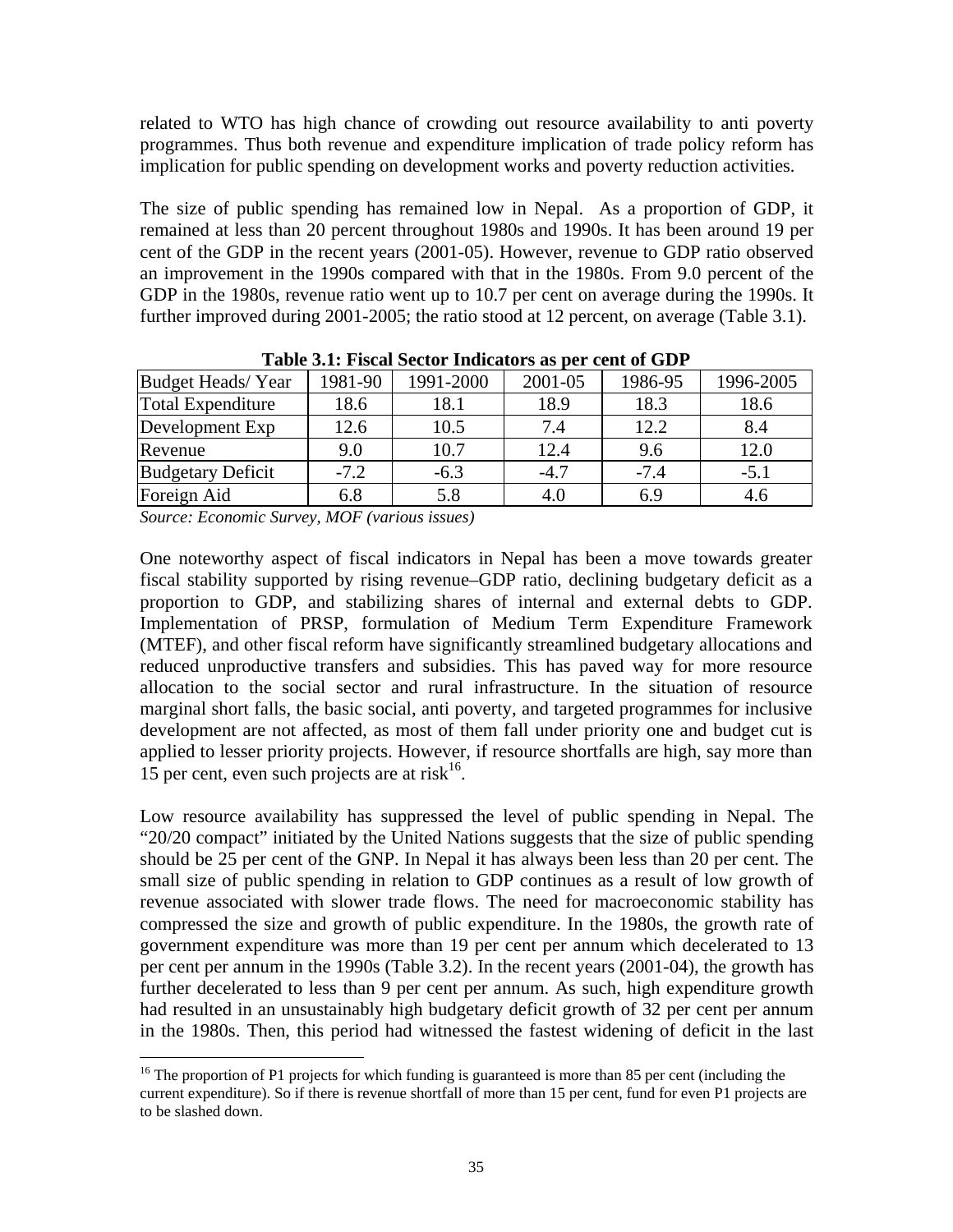three decades resulting in economic instability in mid 1980s. This along with higher monetary expansion had led to high inflation and a serious balance of payment crisis in the first half of the 1980.

|                          | Table 5.4. Fiscal Sector Thuicators (III Growth Kates) |           |         |      |                   |  |  |  |  |
|--------------------------|--------------------------------------------------------|-----------|---------|------|-------------------|--|--|--|--|
| Avg. Growth Rates        | 1981-90                                                | 1991-2000 | 2001-05 |      | 1986-95 1996-2005 |  |  |  |  |
| <b>Total Expenditure</b> | 19.2                                                   | 13.0      | 9.0     | 16.8 | 10.1              |  |  |  |  |
| Regular                  | 19.1                                                   | 18.5      | $12.5*$ | 21.4 | 12.4              |  |  |  |  |
| Development              | 19.4                                                   | 9.8       | $0.2*$  | 14.3 | 5.2               |  |  |  |  |
| Revenue                  | 17.6                                                   | 16.7      | 10.4    | 20.4 | 11.3              |  |  |  |  |
| Foreign Grant            | 11.4                                                   | 18.7      | 17.1    | 24.1 | 12.8              |  |  |  |  |
| <b>Budgetary Deficit</b> | 31.9                                                   | 8.6       | 3.3     | 13.7 | 7.6               |  |  |  |  |

**Table 3.2: Fiscal Sector Indicators (in Growth Rates)** 

*Source: Economic Survey, MOF (various issues)*

\* Growth of regular and development budget for the period 2001-05 corresponds to recurrent and capital expenditures respectively.

The restructuring of the fiscal sector in Nepal was initiated with the adoption of economic stabilization and trade liberalization programme in 1985. As trade liberalization could have destabilizing effect on the economy, fiscal profligacy was to be contained to put aggregate demand under control. This was implemented through the structural and enhanced structural adjustment programmes in late 1980s and early 1990s. Following the introduction of stabilization and adjustment policies, the 1990s witnessed a slower growth of government expenditure, mainly due to lower growth of development expenditure. As the government remained cognizant of the implication of huge budget deficit, the same was attained through compressed development spending. The low budgetary deficit followed by monetary slow down helped, in the recent years, in maintaining macroeconomic stability even with fairly liberalized trade regime--a cornerstone in the promotion of private sector investment and poverty reduction through high and sustained economic growth.

#### **3.3 Public Enterprises Management, Privatization and Trade Liberalization**

The government has made large investments in public enterprises, some of them related to trade and industry, in the form of share capital, loan, operating/transport subsidy, and capital subsidy. Despite this investment, it receives very low returns from public enterprises. Taking into account the liberal trade regime adopted, fiscal austerity required, and budgetary burden in financing public enterprises to be contained, the government has started privatizing, merging, consolidating, and even liquidating public enterprises. Steps have also been taken to make public enterprises run on a cost recovery basis.

A number of trade related public enterprises are closed, privatized, or liquidated in the process of trade and industrial liberalization. There is obviously a trade off between welfare and fiscal discipline of the government in this process. The closure of Rice Exporting Companies, Jute Development Corporation, Handicrafts Emporium, etc; bifurcation of Agricultural Inputs Corporation into two and involving private sector in the supply of agricultural inputs; elimination of price subsidy in the supply of food and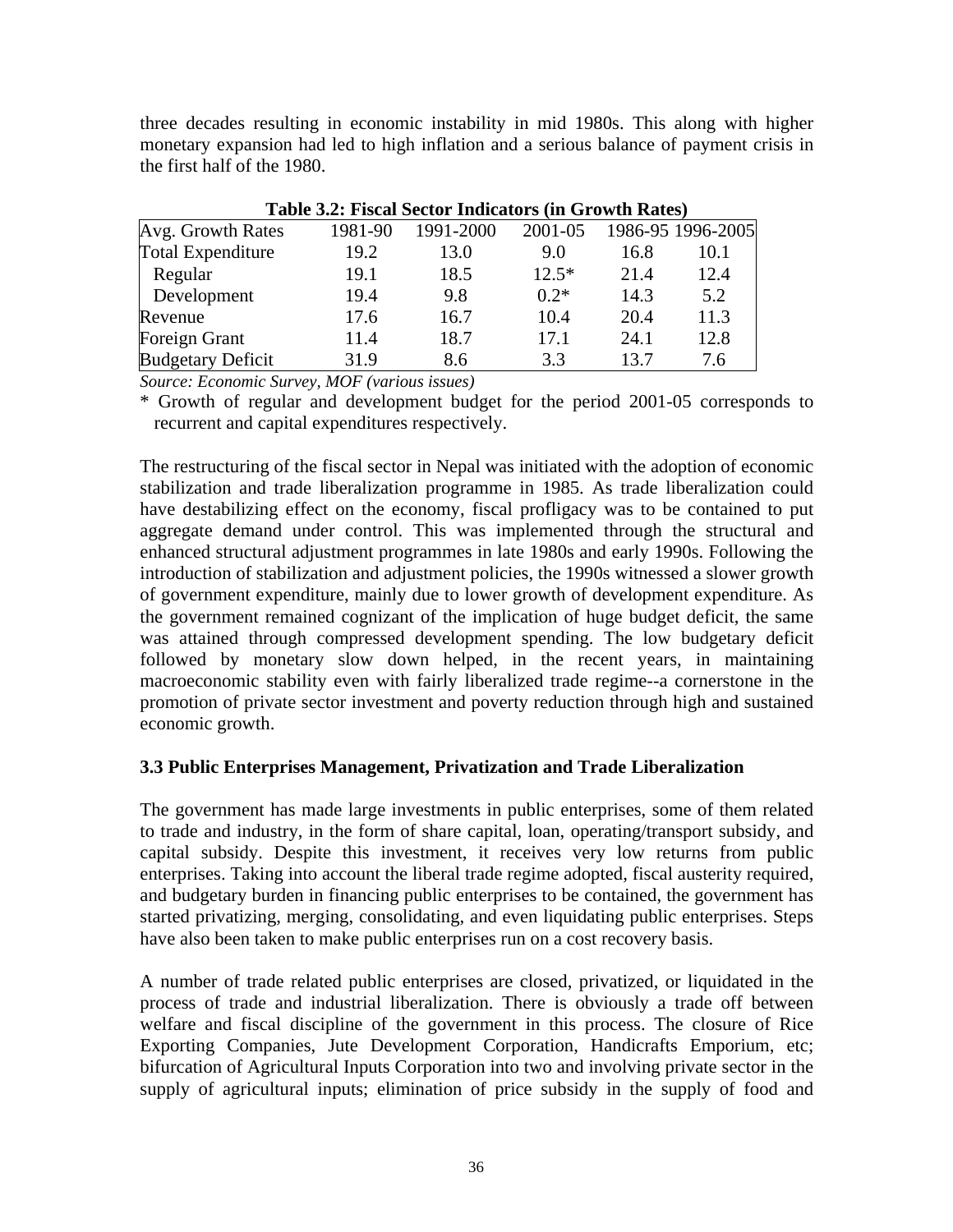fertilizer, and withdrawal of minimum support price for agricultural produces have implication for the growth of agriculture and poverty reduction.

## **3.4 Impact of Trade Liberalization on Revenue Trend and Structure**

Trade liberalisation affects poverty indirectly via its impact on trade taxes, if tax revenue has been mostly allocated for pro-poor programmes. In the very early stages of trade liberalization, revenue collected from trade taxes may in fact rise as a country moves from quantitative restrictions to fairly high-level tariffs. Subsequently, however, revenue from tariffs might fall as the average level of tariffs fall, if compensatory domestic tax measures are not introduced or if the measures so introduced do not cover the loss incurred in tariff reduction. This fall in revenue is seen as constraining government expenditure on poverty reduction. However, this link is not indisputable, but it must certainly be borne in mind when analyzing the effects of openness on poverty (Winters, 2000).

One positive contribution of trade liberalization on revenue collection is through the expansion of manufacturing sector. The growth of the manufacturing sector widens domestic tax base and this can more than compensate the loss incurred by opting for low tariff regime. However, higher revenue collection can be translated into poverty reduction only with very much pro-poor allocation of government budget and expansion of the social protection measures.

Taxes comprise the major portion of government revenue and are often seen as the domain of the riches. However, taxes do affect the poor; and actually the poor usually pay a larger proportion of their income to state exchequer as payers of sales taxes/VAT and user-charges as users of public services which require funding from tax revenue $^{17}$ . But as the impact and incidence of the tax may fall differently upon different groups of the society, caution is needed in identifying who bears the tax burden. The evaluation of tax incidence on poverty is, however, a daunting task; as indirect business taxes can be passed on to the consumers or workers as higher prices or lower wages, and direct business tax can be avoided. This is even more complicated in countries like Nepal with a large informal sector, corruption, and non-compliance with the tax system.

As different types of taxes have differential incidence on the poor, one has to look into the political, economic and management principles of taxation from a pro-poor perspective. There is a need to develop a framework for tax analysis, based on these principles and focusing on transparency and equity. A more progressive and equity based tax system would be the one which depends more on direct tax (like personal income tax) than on indirect tax (like VAT) which has a fairly wider coverage of goods and services which the poor also consume.

The structure and growth of revenue has a significant bearing on poverty reduction. First, the progressive structure of the tax system has redistributional effect whereby the tax collected from the rich could be transferred to the poor through higher social sector

1

<sup>&</sup>lt;sup>17</sup>Chuck Sheketoff and Joel Friedman, Tax and Poverty Work in International Budget Project, http://www.internationalbudget.org/cdrom/sessions/4revenue.htm.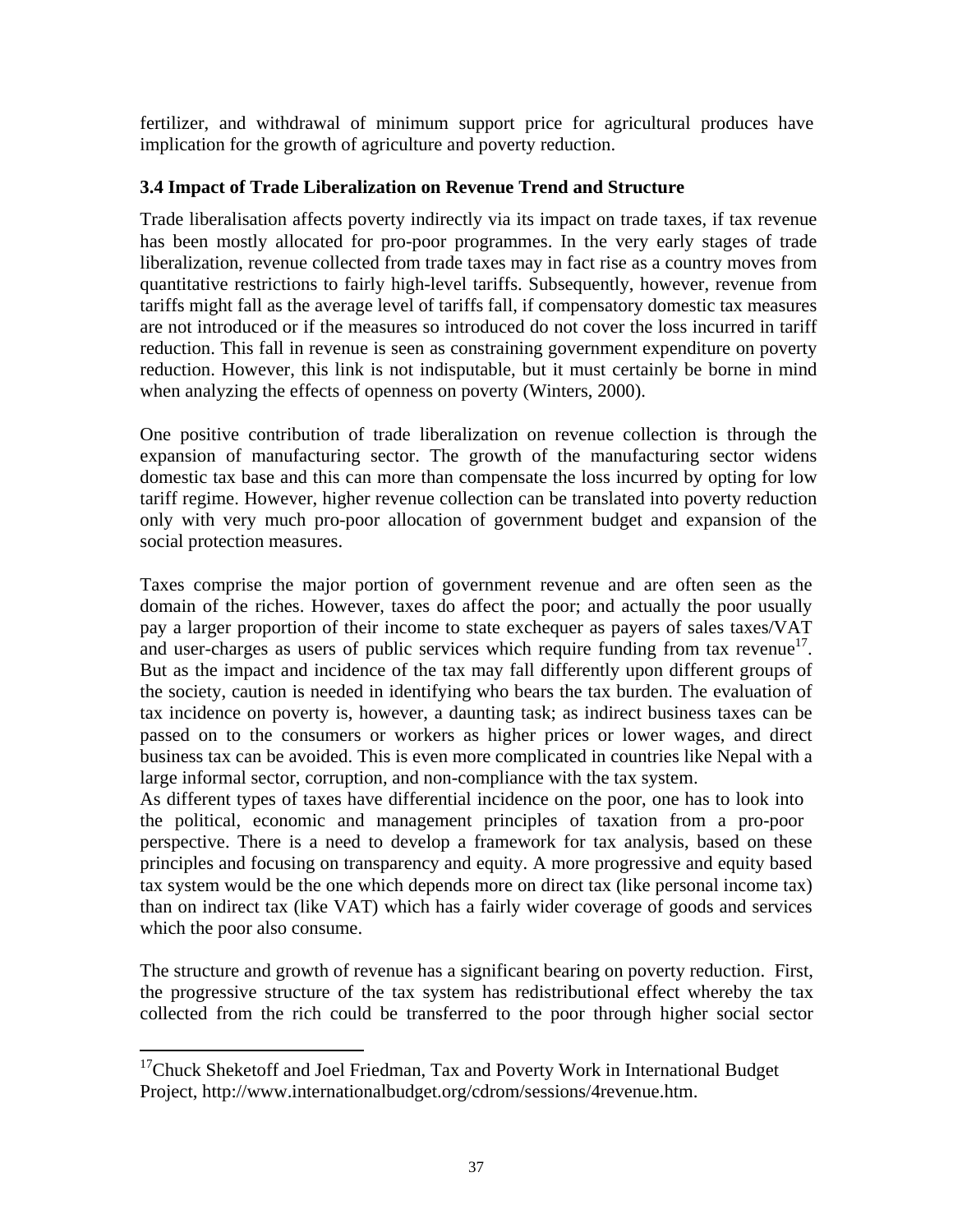allocation and introduction of targeted programmes. Second, higher rate of revenue collection allows for higher spending of the government which works for high economic growth and poverty reduction. As such revenue measures work as powerful fiscal instrument for economic growth and income redistribution. And third, a sound fiscal system backed by strong revenue performance ensures fiscal stability and thus helps maintain macroeconomic stability—a critical pre-condition for sustained high economic growth and poverty reduction. Nepal's revenue performance in the context of trade liberalization and poverty reduction should be viewed from this perspective.

Growth of government revenue, which had accelerated from 16 per cent in early 1980s to 19 percent in later 1980s and later to 22 per cent in early 1990s, deteriorated in the second half of the 1990s. Compared with a growth of 21.7 per cent during 1991-95, revenue growth decelerated to 11.8 per cent during 1996-2000 and further down to 10.4 per cent during 2001-05 (Table 3.4).

| <b>Description</b> $\forall$ <b>Year</b> | 1981-85 | 1986-90 | 1991-95 | 1996-2000 | 2001-05 |
|------------------------------------------|---------|---------|---------|-----------|---------|
| Tax Revenue                              | 15.9    | 18.5    | 22.2    | 11.1      | 10.4    |
| Direct                                   | 17.8    | 21.1    | 22.9    | 18.4      | 7.8     |
| Indirect                                 | 15.6    | 18.0    | 22.1    | 9.0       | . 1.4   |
| Non Tax Revenue                          | 19.0    | 24.1    | 20.5    | 15.2      | 10.1    |
| <b>Total Revenue</b>                     | 16.1    | 19.1    | 21.7    | 11.8      | 10.4    |

**Table 3.4: Growth of Revenue by Its Sources (in %)** 

*Source: Economic Survey 2005 (various issues), MOF*.

It can be observed that the slowdown in revenue growth in the later part of the 1990s and during 2001-05 is due to lower contribution of tax revenue. In fact, tax revenue went up on average by 11.1 per cent only during 1996-2000, lower than the growth rate of nominal GDP<sup>18</sup>. This reflects the deterioration in the buoyancy of the tax system in the later 1990s. During 2001-05, despite low growth of the revenue, the tax system has become more buoyant-- the growth of tax revenue (10.4 per cent) has been higher than that of gross domestic product (7.0 per cent). In the recent years, higher compliance has resulted in higher (13.5 per cent) growth on VAT collection, leading to improved buoyancy of the tax system.

A pro-poor tax structure would call for a growing share of direct taxes in the revenue structure, exemption of basic consumption goods and services from sales/value added tax, horizontal and vertical equity in tax rates, and a good tax compliance. In Nepal, the share of indirect tax in total revenue slightly dropped from 67 per cent in 1985 to 64 percent in 1995 (Table 3.5). It was only towards 2000 that the share came down to 56 per cent. It has again gone up to 59 per cent in 2004. The share of direct tax could increase from 13 per cent in 1985 to 16 percent in 1995. Since the year 2000, it marked an improvement, but still direct tax accounts for less than 20 per cent of the tax revenue.

 $\overline{a}$ <sup>18</sup> Nominal GDP grew by 11.75 per cent during 1996-2000.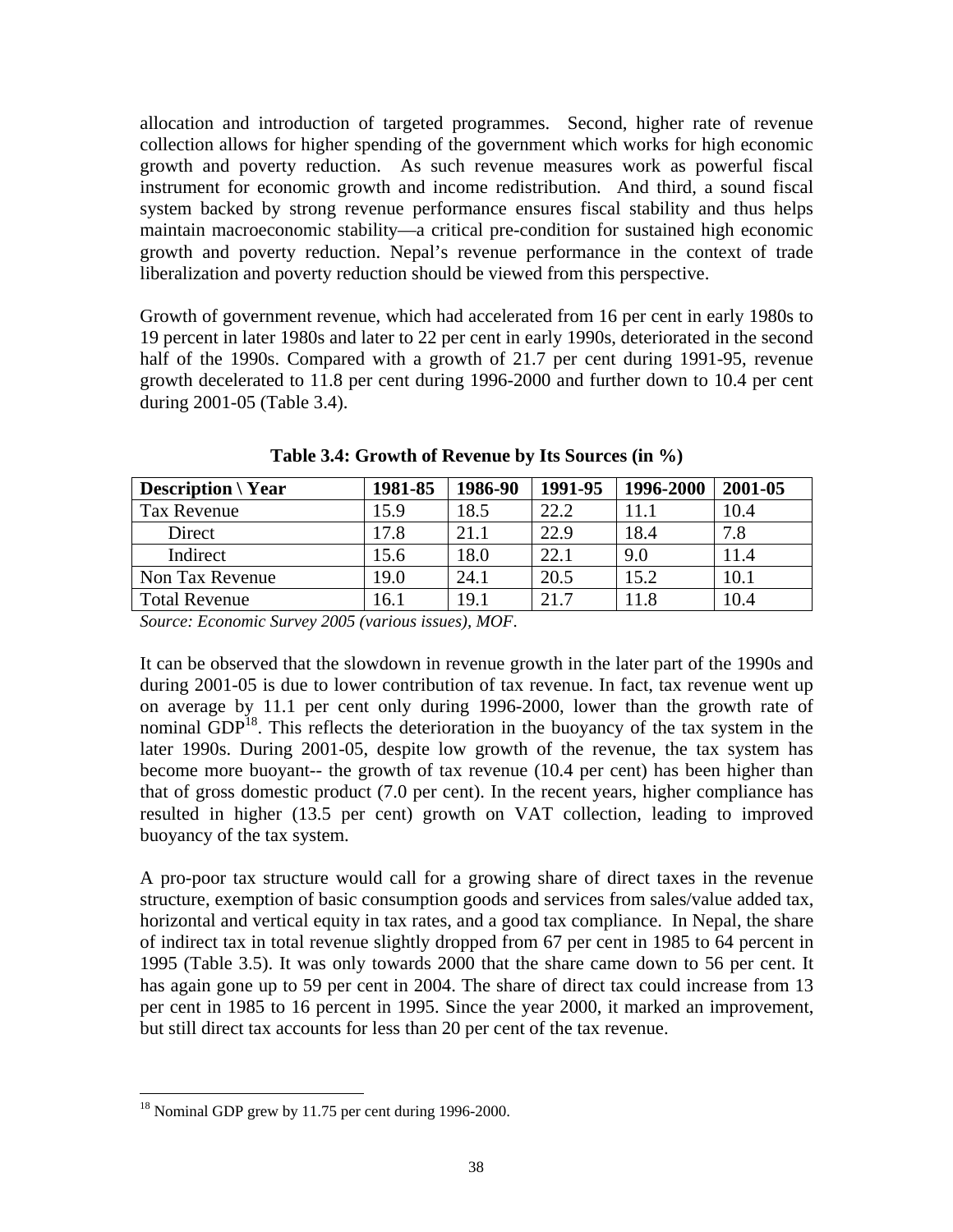| <b>Items</b> $\mathbf{F}\mathbf{Y}$  | 1980  | 1985  | 1990  | 1995  | 2000  | 2004  | 2005  |
|--------------------------------------|-------|-------|-------|-------|-------|-------|-------|
| <b>Tax Revenue</b>                   | 82.3  | 80.5  | 78.4  | 79.9  | 77.3  | 77.3  | 77.2  |
| <b>Indirect Tax</b>                  | 69.8  | 67.2  | 63.7  | 64.5  | 56.4  | 59.3  | 59.7  |
| Customs                              | 32.7  | 27.2  | 28.9  | 28.6  | 25.2  | 25.0  | 22.4  |
| Sales Tax / VAT                      | 21.5  | 21.6  | 17.2  | 24.6  | 23.0  | 23.3  | 26.9  |
| Excise                               | 11.6  | 12.3  | 11.5  | 6.7   | 7.3   | 10.0  | 9.2   |
| Direct Tax                           | 12.4  | 13.3  | 14.7  | 15.5  | 20.9  | 18.0  | 17.5  |
| Land and Registration                | 7.0   | 5.4   | 4.8   | 3.8   | 2.4   | 2.7   | 2.6   |
| Income Tax                           | 5.4   | 7.9   | 9.9   | 10.7  | 16.3  | 15.2  | 14.9  |
| Other direct tax                     | 0.0   | 0.0   | 0.0   | 0.9   | 2.2   | 0.0   | 0.0   |
| Non Tax Revenue                      | 17.7  | 19.5  | 21.6  | 20.1  | 22.7  | 22.7  | 22.8  |
| Interest and Dividend                | 5.0   | 3.0   | 5.5   | 7.7   | 9.5   | 6.9   | 8.6   |
| Principal Repayment                  | 0.0   | 0.0   | 0.0   | 4.9   | 5.1   | 3.0   | 1.8   |
| <b>Public Utilities &amp; Forest</b> | 7.7   | 6.4   | 4.3   | 3.4   | 3.7   | 3.2   | 2.6   |
| Miscellaneous                        | 5.1   | 10.1  | 11.8  | 4.0   | 4.4   | 9.6   | 9.8   |
| <b>Total Revenue</b>                 | 100.0 | 100.0 | 100.0 | 100.0 | 100.0 | 100.0 | 100.0 |

**Table 3.5: Composition of Government Revenue (in %)** 

*Source: Economic Survey 2005, MOF* 

The introduction of value added tax has had some positive effects on revenue collection in the recent years whereas reduction in tariff rates have had positive signal for private sector investment. But effective implementation of VAT continues to remain a challenge, the regressive nature of this tax limits the expansion of its base, and recent increase in the rate has entailed more regressive impact. Furthermore, as the structure of taxation has gone little change-with direct tax accounting for not more than 20 per cent of the total tax revenue, the distributive effect of the tax system in the economy has been minimal. Tax avoidance and tax leakage at collection point are other issues which are depriving the government of its potential resources which, if adequately mobilized, could be allocated for poverty reduction programmes.

Despite several measures to widen domestic tax base, international trade still accounts for nearly 50 per cent of the total revenue and more than 60 per cent of the tax revenue (Table 3.6).

|                                 | Table 5.0 Contribution of International Traue on Kevenue (K5 in Inhibit) |         |         |         |                 |         |  |  |  |
|---------------------------------|--------------------------------------------------------------------------|---------|---------|---------|-----------------|---------|--|--|--|
| <b>Trade Related Taxes</b>      | 2000                                                                     | 2001    | 2002    | 2003    | 2004            | 2005    |  |  |  |
| Customs                         | 10764.8                                                                  | 12479.0 | 12492.6 | 14236.4 | 15554.2 15701.5 |         |  |  |  |
| Excise on Imports               | 48.5                                                                     | 73.1    | 166.3   | 183.5   | 1286.6          | 1084.0  |  |  |  |
| VAT on Imports                  | 6119.9                                                                   | 7303.0  | 7354.9  | 8629.2  | 8874.7          | 12270.2 |  |  |  |
| Income Tax on Trade*            | 2077.1                                                                   | 2204.2  | 3054.8  | 2226.3  | 2332.1          | 2553.1  |  |  |  |
| <b>Total Trade Related Tax</b>  | 21010.3                                                                  | 24060.3 | 25070.6 | 27278.4 | 30051.6 33613.7 |         |  |  |  |
| Trade Tax/Total Tax Rev. $(\%)$ | 63.4                                                                     | 61.9    | 63.7    | 64.1    | 62.4            | 62.1    |  |  |  |
| Trade Tax/Total Revenue (%)     | 49.0                                                                     | 49.2    | 49.7    | 48.5    | 48.2            | 47.9    |  |  |  |

**Table 3.6 Contribution of International Trade on Revenue (Rs in million)** 

Source: Nepal Rastra Bank publications

\* It is assumed that 75 per cent of the private business income taxes come from tradegenerated income.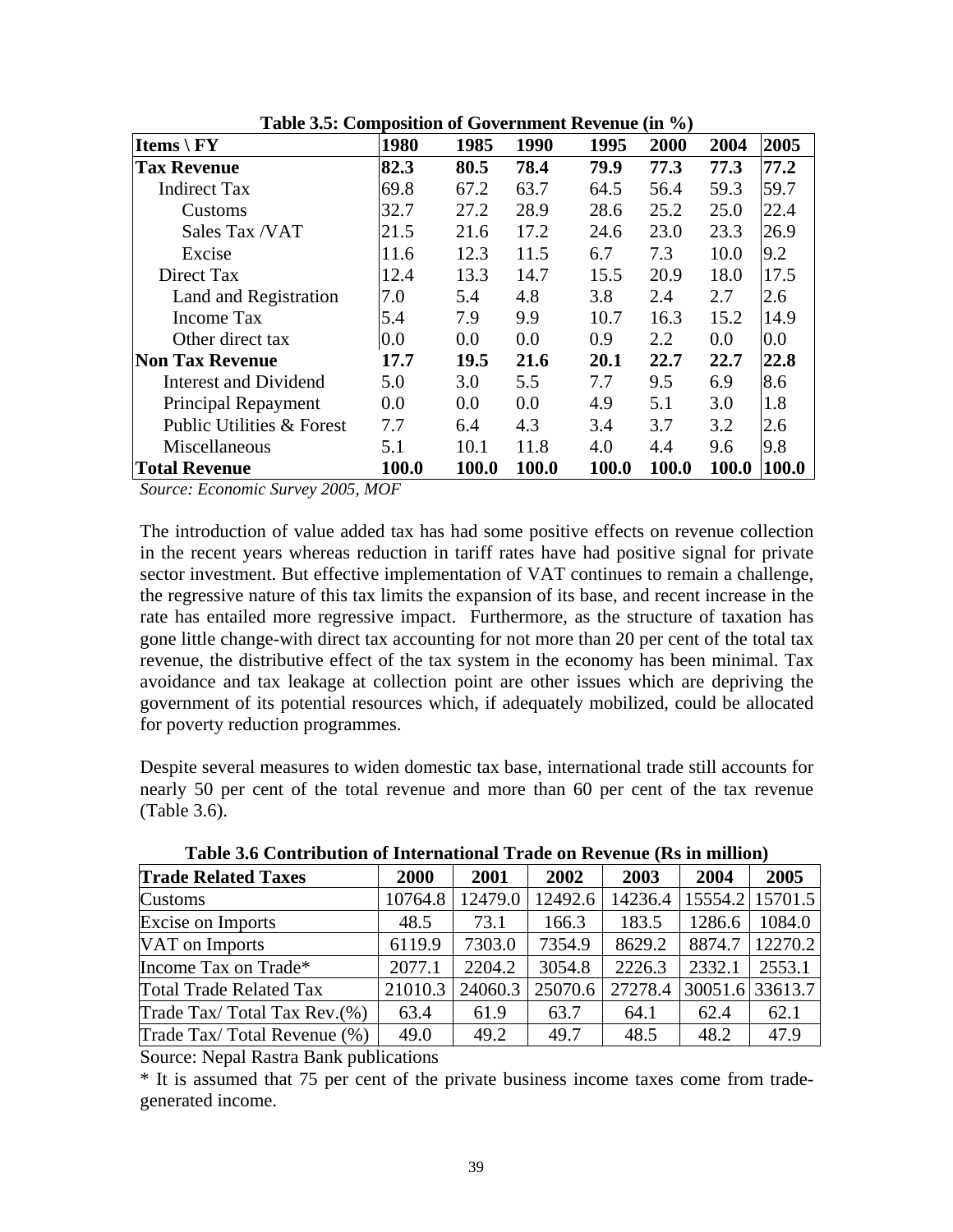So far, the negative impact of tariff reduction in the process of trade liberalization has been more than offset by higher revenue base created high more imports, wider income tax base, introduction of VAT and upward revision of the VAT rate, and administrative measures to enhance compliance. But when it come to elimination of trade related duties and charges, reduction in some tariff lines as commitment to WTO and SAFTA and saturation of income tax base expansion, the revenue implication would be serious and global and regional trade negotiations call for serious attention to revenue compensating provisions.

#### **3.4 Fiscal Policy and Trade Competitiveness**

Fiscal policy affects trade competitiveness through various channels: (i) taxes on inputs and outputs, (ii) taxes on income from trade proceeds, (iii) price subsidies on products, (iv) influencing general prices and inflation, (v) creation of infrastructure, and (vi) investment on education, skill, technology, and research.

Nepal's trade competitiveness has been eroded with high production cost, low labour productivity, high transaction costs, distortionary tax system (at times), and lack of access to appropriate technology. Reform in the fiscal sector has been intended to address some of these issues. Currently, tax system is much simplified—there are few tax slabs, there is not much discretionary power in tax assessment, voluntary tax assessment and returns are in place, and maximum tax rates have been brought down. Duty drawback system has been simplified; and export duty and charges have been almost abolished. However, tax administration is still clumsy, tax hassles at the local level continue, and hidden costs exist in trade facilitation.

Market-orientation of agricultural produces is low in Nepal as only about 13 per cent of total agricultural produces is sold at the market and 54 per cent households do not sell anything at all (see also Chapter V). Crop diversification is low, as cereal crops, meant mainly for self-consumption, account for 80 per cent of gross cropped area and 57 per cent of total production. Access to markets is difficult, as nearly 55 per cent of rural households are more than one hour away from a market, of which 21 per cent are more than 3 hours away from the market center. About 40 per cent of the rural households are more than two hours away from a paved road, and 20 per cent households have to walk more than two hours even to get a dirt road. Such infrastructural difficulties mean than these are often isolated and thin markets, subject to local price swings and without adequate storage capacities. Even in areas where market demand is available, scarcity of market infrastructure such as collection centers, storage facilities and organized market places limit opportunities for commercialization. Information about the demand for and the prices of agricultural commodities at different markets is also not available to the farmers. Monopsony in agricultural produces' market costs a lot to the farmers as they are forced to sell their products at very low prices.

The government has also developed market infrastructures in 33 locations in urban as well as rural areas. These markets are either urban wholesale markets or collection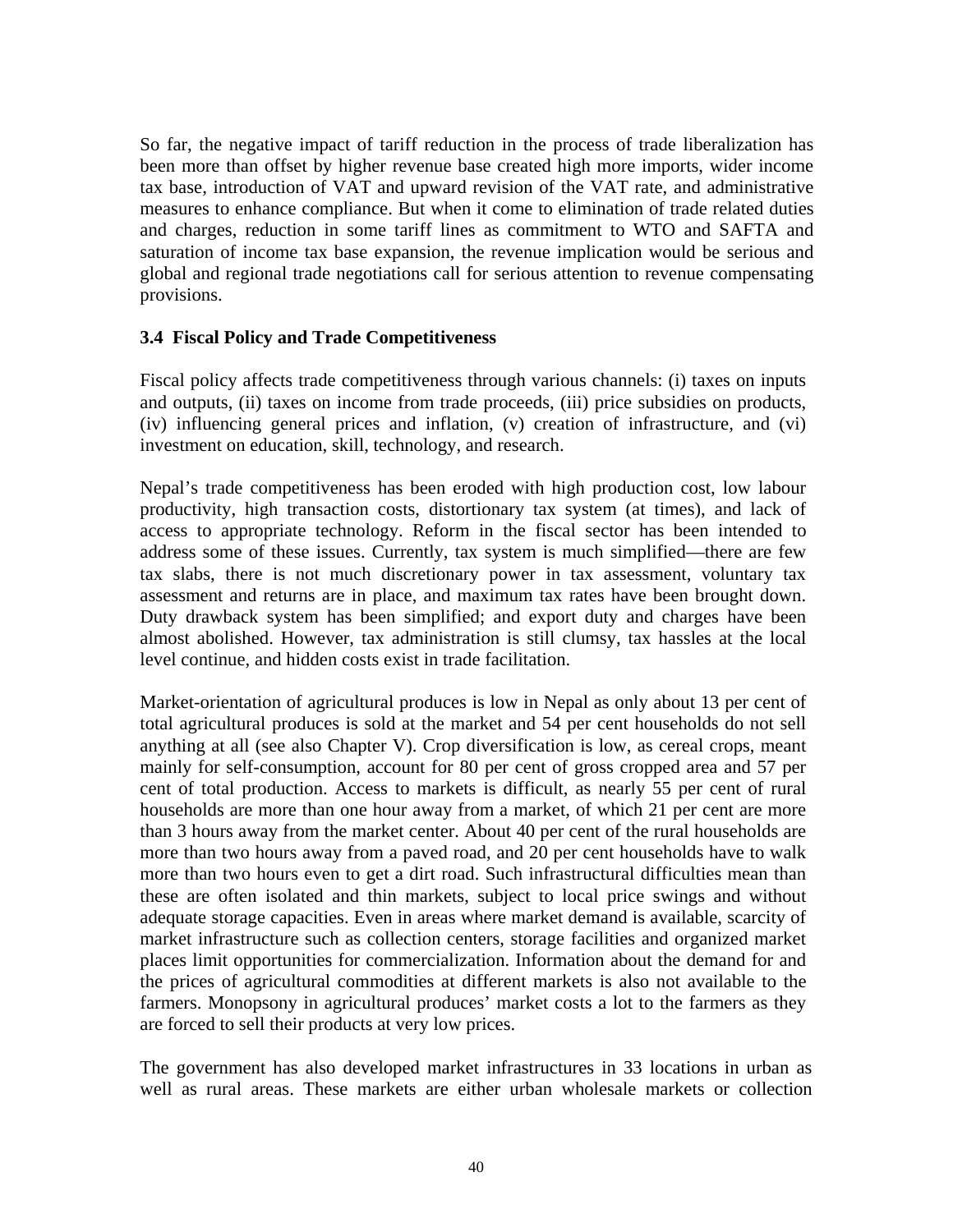centers to feed larger urban markets. But a number of problems are encountered in optimally utilizing these developed market facilities. Market and price related information on crops is currently available only in selected markets through the joint efforts of the government and the private sector organizations.

There is substantial informal trade between Nepal and India. Estimates vary but indicate that it could be up to 50 per cent of the formal trade (Karmacharya, 2003). This has seriously eroded the competitiveness of domestic trade and industry as the minimum level of protection provided to industries and level playing field created trade have been distorted with duty unpaid items capturing the market. With respect to dynamics, informal trade is driven by a variety of factors including (i) high tariff rates (on selected items); (ii) differences in production cost structures (reflecting differences in geotechnical aspects of production); (ii) differences in input prices, typically due to differences in subsidy regimes; and (iii) high transactions costs of formal trade, especially financing and bureaucratic formalities of border crossings. Given the implication of informal trade, government has a crucial role to play in terms of tariff rationalization, enforcement of border regulation, creating infrastructure for private players and developing institutions like Competition Commission, enacting competition law and enforcing them.

Indian farmers benefit from a host of central and state government subsidies on inputs like fertilizer, seeds, pesticides, power for irrigation, and agro-processing equipment and services. It is estimated that up to a quarter of the production cost may be offset by subsidies. There are also substantial interventions in output markets, with market prices for 24 major commodities being heavily influenced by (fixed) procurement prices of the State Trading Corporations. Thus both ways they are protected whereas in Nepal there is hardly any subsidy on these items.

Indian and Nepalese markets, both for inputs and outputs, are linked which means that the benefit of Indian subsidies and price supports can in principle be enjoyed on both sides. Still, Nepalese producers face an uneven playing field for two reasons. First, some of the input subsidies are on non-tradable inputs (like power and irrigation water); hence these subsidies cannot be "availed" by Nepalese farmers. Second, price differentials suggest that cross-border input markets are less integrated than output markets. Hence, Nepalese producers typically face higher prices for the subsidized inputs but lower prices for output (since output markets are more competitively linked). Therefore, their net margin gets squeezed from both sides.

However, this does not automatically lead to subsidizing farmers in Nepal to protect their competitiveness against Indian one. As such, the issue of which group a subsidy should be given to and who benefits from it is also not clear. A majority of the Nepalese farmers are subsistence producers who do not enter the market at all (and hence are unaffected by the price distortions Indian policies generate). There is also evidence to suggest that many of these are poor farmers who are net buyers of food grain who may in fact be benefiting from lower food prices. If subsidies (or other support policies) are targeted at the crops whose markets (or profit margin) have been affected by Indian policies then it would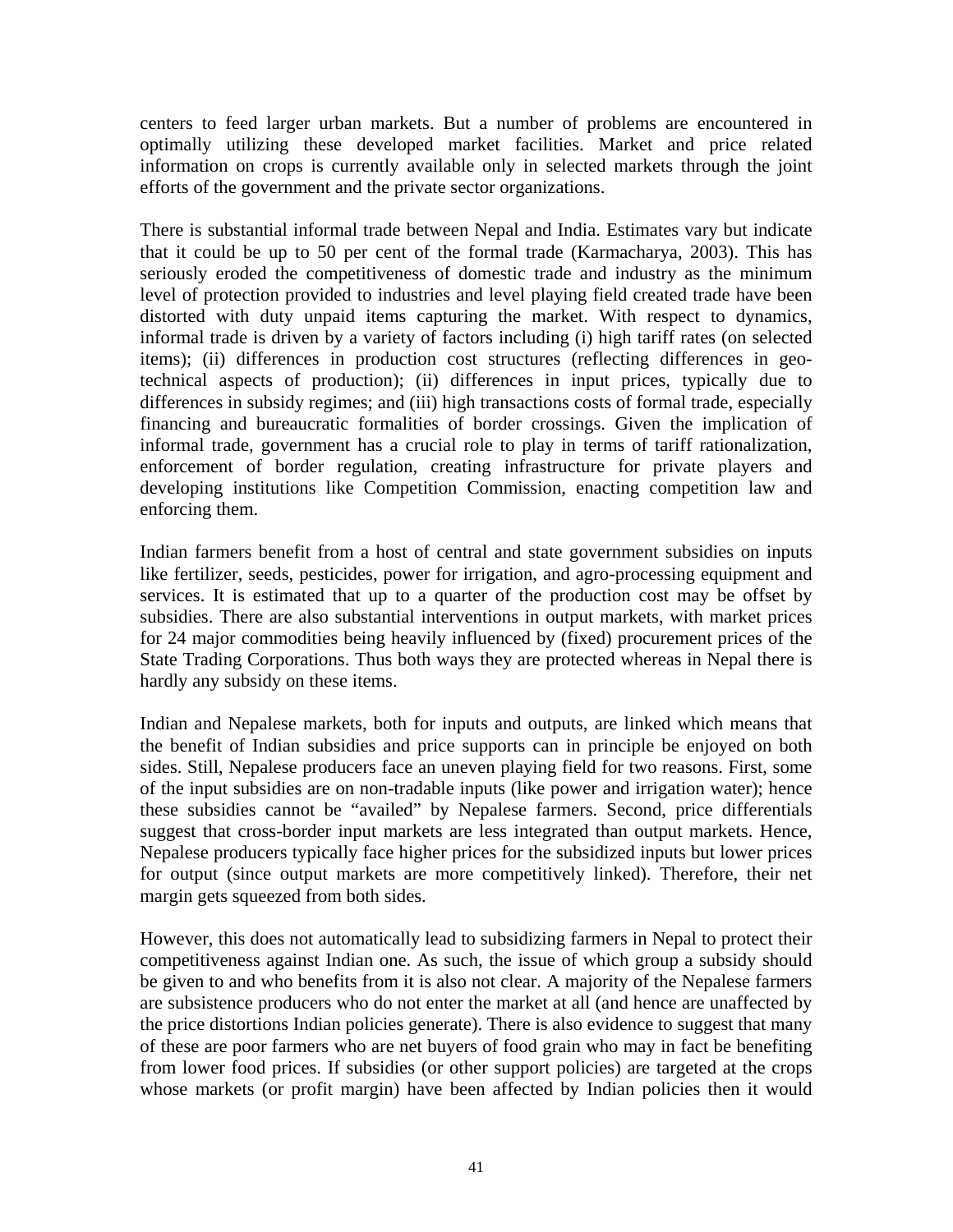basically lead to expanded domestic production of those crops for which large surpluses exist in the sub-continental markets. Therefore, given their likely low prices, provision of public support in this form will not lead to significant income gains.

From the point of view of maximizing agricultural incomes, the appropriate strategy for Nepalese producers will be to focus on developing their comparative advantages vis-à-vis these sets of prices (rather than independent estimations of technical efficiency, which ignore the political economy of the market place). This will have the built-in advantage of guiding production into higher net-return areas than into mass-market commodities whose prices are likely to remain low under pressure from Indian surpluses. Government intervention is essential here to facilitate the private sector in making appropriate investments so that it can shift into activities where it enjoys comparative advantage.

The above analysis indicates that Nepal has to make fiscal interventions in the agriculture sector within the domestic limits imposed by the revenue crunch and external constraints set in the rules under WTO. The budgetary side of trade capacity building is equally important, as public investment in trade related infrastructure, trade facilitation measures and trade-governing institutions (see Chapter six) is very important. Thus trade related aid bears much significance in this respect and the concept of 'aid for trade' needs materialization with global and regional initiatives.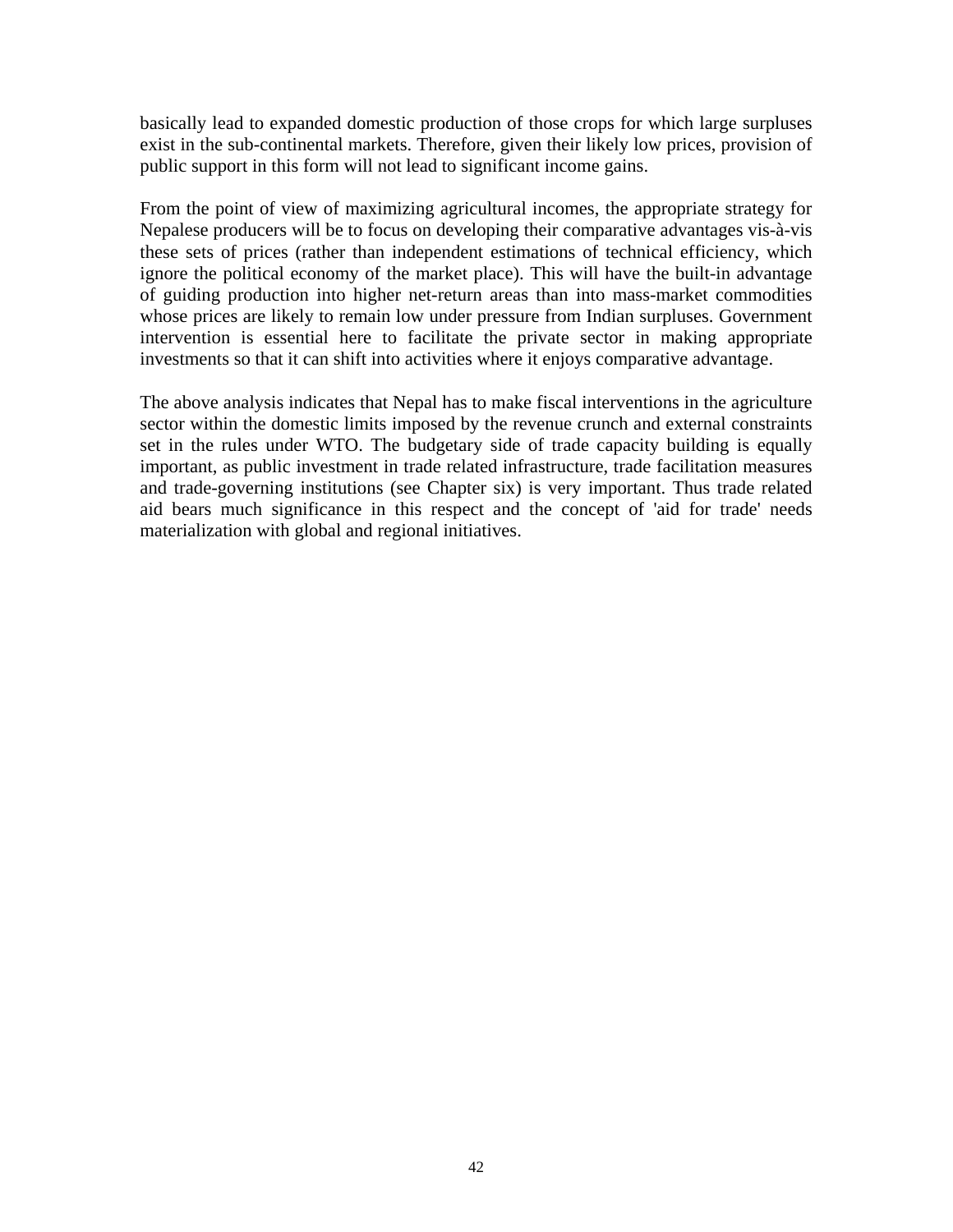## **CHAPTER IV: MONETARY AND FINANCIAL POLICIES, TRADE PROMOTION, AND POVERTY**

#### **4.1 Liberalization of the Financial Sector, Investment Climate, and Trade**

Trade and finance are interrelated in many ways—finance providing payment facilitation for trade, extending credit and payment guarantees for financing trade, and offering capital for the production of goods and services intended for exports. Similarly trade supports financial system through creating business for banks and supplying savings to banks. In Nepal, nearly two-fifth of the bank credit goes for financing trade and consumption of imports related items; and most of non-fund based income of the financial system comes from trade related service provided to the trading companies. This in turn creates jobs and income opportunities to both the sectors. The impact of these opportunities depends on who gets the job and whose income increases. The previous chapters have amply highlighted that larger chunk of this benefit has gone to higher income group, as the distribution of income has deteriorated over years during the period of trade liberalization.

During the last decade, there has been a rapid growth of the financial services. As a result, the share of finance and real estate in GDP has gone up from 8.7 per cent in 1975 to 10 percent in 2000 and further to 10.2 per cent in 2005. Empirical relationship between trade and finance is strong. A regression of financial sector value added against value added in the trading sector (trade, restaurant and hotel) shows that each 10 per cent growth in value added in trade, restaurant and hotel sector contributes to 3.35 per cent growth in the financial sector value added<sup>19</sup>. The relationship between financial sector and manufacturing is weak as evident from the analysis.

The purpose of financial liberalization is promoting the growth of the real sector through the development of financial markets. Interest rate liberalisation is seen as essential for rationing out low yielding investment and increasing saving. Increased competition is seen as helping to lower financial intermediation costs. Increased savings and an increase in the quality of investment are seen as promoting economic growth through the promotion of trade and industry. Against this background, financial reforms were undertaken.

Following reforms and liberalization in the financial sector, there has been massive expansion of financial institutions, deposit mobilization, and credit flow of the banks. The number of financial institutions now stand at more than 200 compared to less than a dozen

 $\overline{a}$ <sup>19</sup> The empirical relationship is as follows: ln FIN =  $17.25 + 0.335$ lnTRH period: 1976-2005  $(0.2)$   $(2.7)$ <sup>\*</sup>

#### $R^2 = 0.993$  DW=1.95,  $\rho = 0.997$

where lnFIN=log of value added in financial sector, lnTRH=log of value added in trade, restaurant and hotel sector, ρ is autocorrelation coefficient; figures in the parentheses are t ratios and \* means significant at 5 per cent level.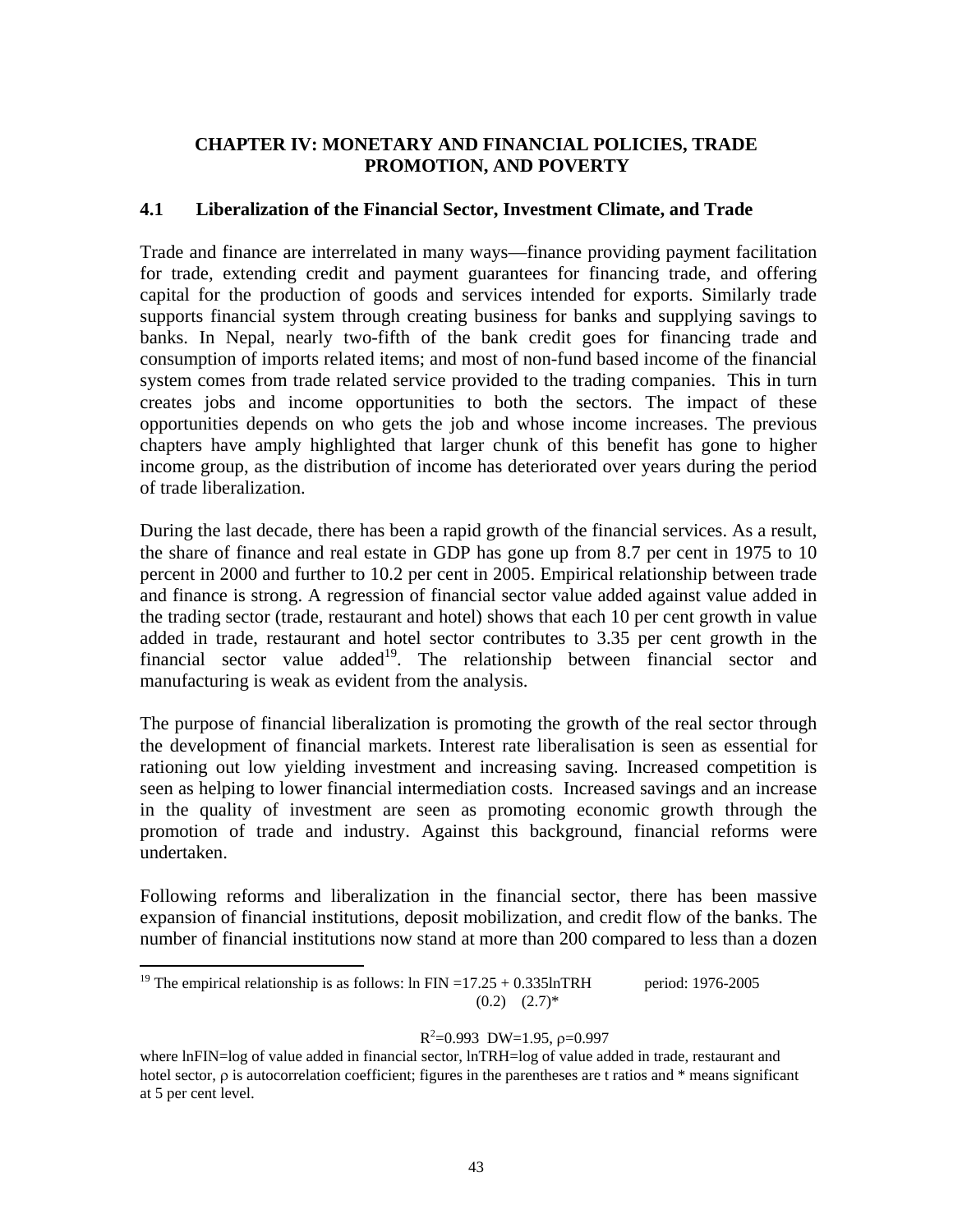two decades back. The size of bank deposits rose 31 fold in 20 years whereas outstanding bank credit also went up by 33 fold. With new instruments and competition, although limited, trade financing now enjoys better terms.

Commercial banks' credit to the private sector has risen from 8.7 percent of GDP in 1985 to 31 percent in 2000 and further to 43 per cent in 2005. However, analysis of sectoral credit of commercial banks shows that there has not been an increase of credit to the agricultural sector. Of the total credit extended by commercial banks, only 3 percent went to agriculture in 2005. Nevertheless, there has been a positive shift of banking sector credit toward the exports related manufacturing sector. The share of manufacturing sector credit had increased from 18.8 percent of total credit in 1985 to 45 percent in 2000; but the share again declined to 37 per cent in 2005. The latest shift has partly come out of the growing share of bank credit on consumer loan. Such loan which was non-existent a few years before now accounts for nearly 3 per cent of the outstanding loan. The share of commercial sector loan declined from 44 percent in 1985 to 27 percent in 2005. Current slowdown in the trading sector has created problems in the financial sector as well. Bank financing of the consumer loan in the areas like hire purchase of automobiles, consumer durables, housing, and real estate has not contributed much in terms of domestic production and employment generation and then to the growth and poverty reduction in the country.

International trade at times destabilizes the financial system and creates financial crisis through imbalances in the external sector, particularly the current account and balance of payments deficit. Trade liberalization is often associated with huge trade deficit which if not covered by service and transfer inflows result in loss of foreign exchange reserves. In an inflexible exchange regime, this might invite financial crisis as observed in South East Asia during later 1970s. It is conceived that when average income rises during periods of economic growth, the poor become better off. But during economic downturns triggered by financial crises, they not only become worse off but that they suffer disproportionately to the non-poor. This is because financial crises are expected to deepen poverty and worsen income inequality in a number of ways including (i) weaker economic activity, (ii) relative price changes, and (iii) fiscal retrenchment*.* A financial crisis can cause workers' earnings to fall as jobs are lost in the formal sector, demand for services provided by the informal sector declines, and working hours and real wages are cut. When formal sector workers who have lost their jobs enter the informal sector, they put additional pressure on informal labor markets.

A financial crisis typically involves a large currency depreciation, which changes relative prices. For example, the price of tradable items rises relative to non-tradable ones, causing earnings of those employed in the non-traded goods sector to fall. At the same time, increased export demand boosts employment and earnings in the sectors producing the exports. The currency depreciation may also affect consumer prices, and the higher cost of imported food hurts poor individuals and households that spend much of their income on food. Governments often respond to crises by tightening the monetary and fiscal stances, often leading to cuts in public outlays on social programs, transfers to households, and wages and salaries (Baldacci, et al 2002).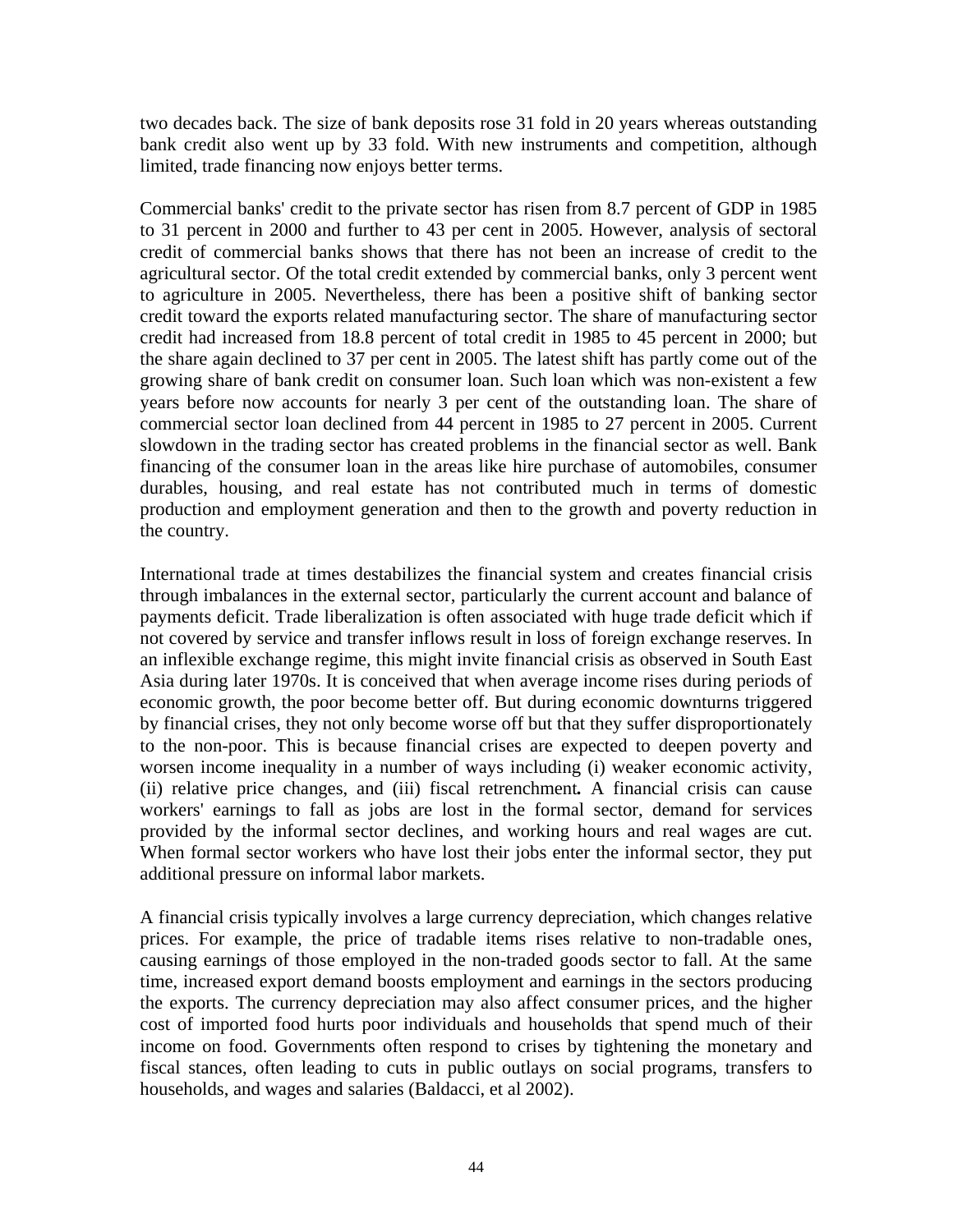It is observed that financial crises deepen poverty and income inequality. A fall in GDP per capita in the wake of a financial crisis is associated with deterioration in income distribution and an increase in poverty. As a crisis causes a country's average income to decline, growing income inequality results from a more-than-proportional fall in the income share of the lowest income quintiles of the population and an increase in the income share of the richest one-fifth. Households in the lowest and second lowest quintiles are most likely to have incomes below the poverty line; thus, a fall in their incomes is more closely associated with an increase in poverty than is a decline in the incomes of higher-income quintile households. But the main losers are not the poorest (lowest income quintile), who might be finding income in informal sector activities, but those in the second income quintile. Cutbacks in government spending on education, health care, and social security programs—the main ways tighter fiscal policy affects the poor—are associated with falling incomes for the poorest groups. Poverty seems to be particularly sensitive to a decrease in government spending on health care after a financial crisis (Baldacci et al, 2002).

Trade liberalization has oriented economic activities in the urban areas. Manufacturing, finance, transport, and communication services associated with trade expansion have an urban bias. Whereas agriculture, which could be benefited from trade liberalization, has remained detached with formal sector opportunities. One consequence of this situation is that there has been a reverse flow of financial resources from rural to urban areas. This is mainly the contribution of the deposits collected by the state-controlled commercial banks in the rural areas that are used for financing business and industrial activities in the urban areas. Also the Agricultural Development Bank, which was allowed to mobilize deposits in the urban areas to extend credit in the rural areas, has failed in its objective because of its own inclination towards urban business rather than rural financing. The joint-venture banks opened with foreign participation have been hesitant to extend services by opening bank branches in rural areas. The financial reform, which encourages banks to consolidate their network, has further squeezed the access of rural areas in formal sector finance.

There have also been other recent policy reforms which are likely to worsen this urban bias of the financial sector. Firstly, the priority sector credit program is being phased-out very soon, thereby depriving agriculture, small industries and basic services from institutional credit. The priority sector program required all commercial banks to target 10 per cent of loans to priority sectors such as agriculture and rural industry. The phasing out of this program is also likely to deprive rural development banks and micro finance institutions of captive source of fund coming from the commercial banks in the form of meeting priority sector lending requirement.

Secondly, no subsidies and transfers are now available for providing micro financial services to the rural poor. As micro finance institutions have a social cost component in their overall operations, even market based interest rates often do not suffice to cover the cost. In such a situation, it is hard to ensure institutional credit facility to the remote rural areas and the hard- core poor of the society.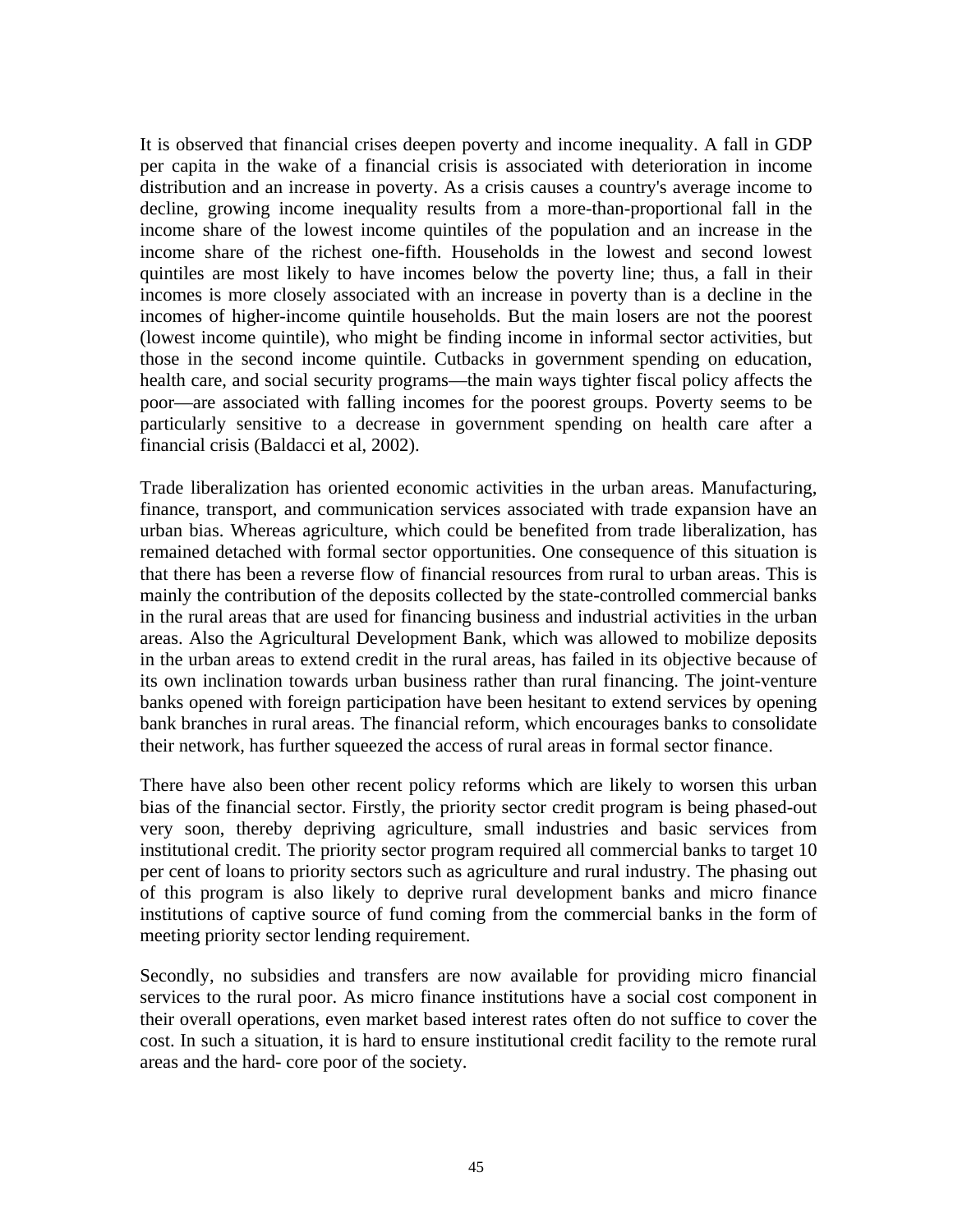## **4.2 Monetary Policy, Financial Services, and Trade Competitiveness**

Monetary policy and financial services help to enhance trade competitiveness through (i) making available low cost fund to finance business and industries, (ii) offering efficient service and charging competitive service fees, and (iii) providing innovative financial instruments and trade related information to the business community. Nepal's international trade is often non-competitive due to high cost of borrowing, high charges and less efficient services. The inefficiency of the financial system is manifested in the spread between deposit and lending rates of the banks. With financial sector liberalization, it was expected that growing competition would reduce the interest spread and service charges of the banks. However, the spread widened over time and currently the spread stands at more than 5 per cent on average, while it is as high as 8 per cent for some banks $^{20}$ .

Nepal's banking service has been not only highly profit oriented but also big business oriented with emphasis on wholesale lending with urban bias, to the neglect of rural economy and small and medium enterprises. This has prevented the commercialization of the rural economy and linkage of the small rural business with the urban trading activities. Undisclosed information tell that Nepal's bank credit is concentrated among a few business houses and a single house absorbs nearly 5 per cent of the entire credit of the banking system. Among the more than 4 million households, very few are lucky to enjoy such facility. Such financial concentration has neither helped to expand trade and industry nor ensured access of the poor to formal credit thereby helping poverty reduction.

Trade competitiveness is affected by inflation which is associated with the performance of monetary policy. Although monetary policy in Nepal has little control over inflation, it nevertheless can exacerbate inflationary situation. Monetary policy that aims to restrain inflation and minimize output fluctuations is the most likely to permanently improve conditions for growth and poverty reduction. Nepal's case in terms of inflation has improved over years. The average inflation rate was in double digit during 1980s; it came down to single digit in the 1990s. In the recent years, the average inflation (measured by CPI) stands at less than 5 per cent. The price for non-food items and services has gone up by an average of 4.9 per cent during 2001-05 compared with 7.3 per cent during 1991-95. The slow growth of prices have prevented Nepalese rupee from appreciating significantly and thus helped maintain real exchange rate at a competitive level. This is particularly true with respect to Indian currency. Although sensitivity of trade flows with exchange rate is very low in Nepal (Khatiwada, 1999), it nevertheless implies that Nepal's weak exports performance has more to do with structural factors rather than price factors.

Monetary policy has a few key roles to play in order to promote trade competitiveness in terms of maintaining external sector stability and then helping exchange rate to remain at optimal level. Open market operations of the central banks could be taken to offset the likely adverse effects on domestic liquidity emerging from the interventions in the

 $\overline{a}$ 

 $20$  The spread is measured by difference between maximum lending rate of the banks to industry and maximum interest offered on one-year fixed deposit.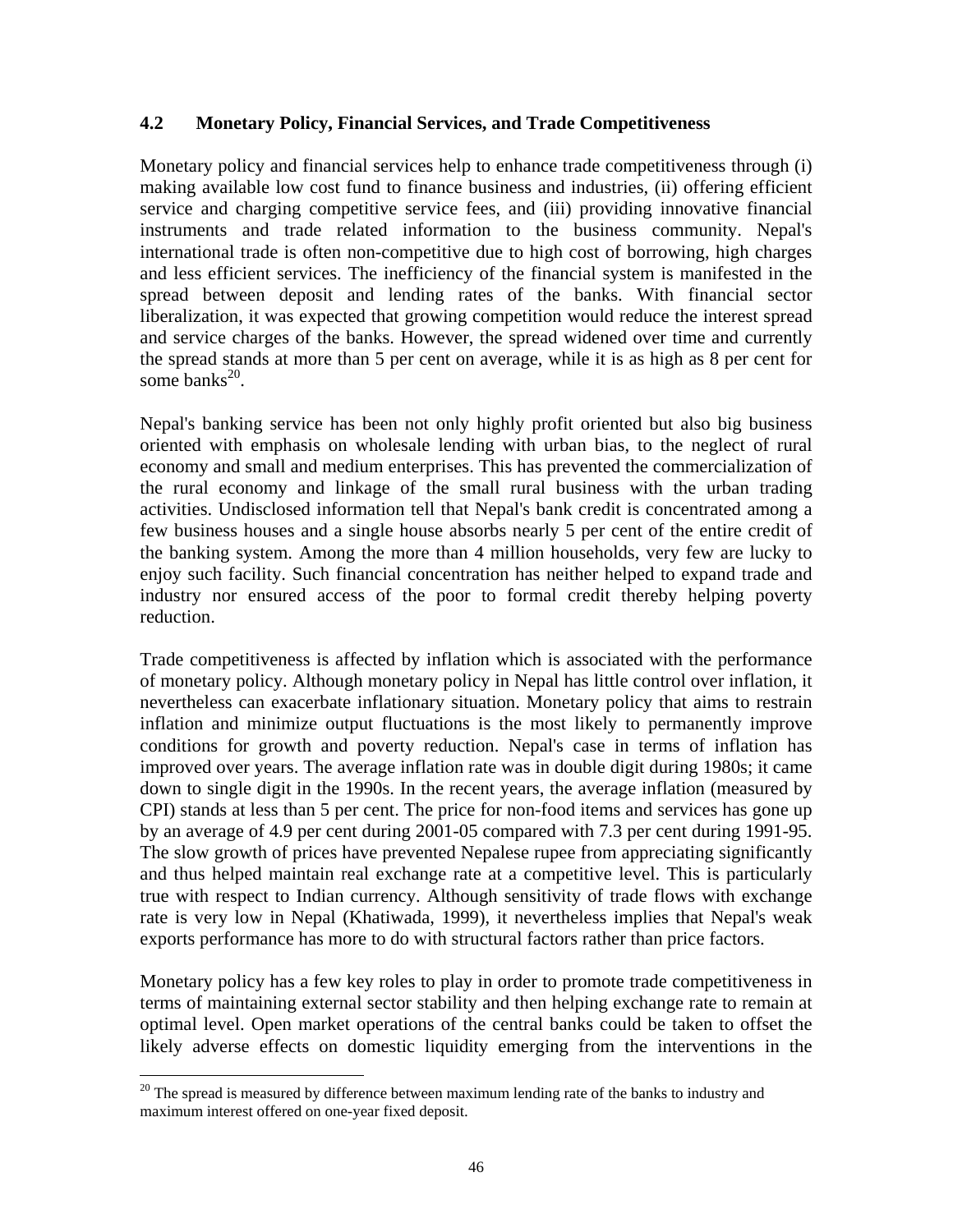foreign exchange market made to defend or to correct the exchange rate level. An accommodative monetary policy would then provide room for foreign exchange operation consistent with competitive exchange rate level. Nepal's case is very much supportive from this perspective.

## **4.3 Micro Credit, SMEs and Trade Promotion**

There are a wide variety of agro-enterprises in Nepal, active in the following sub-sectors: (i) processing of cereals like rice and wheat; (ii) animal products like milk, cheese, ghee, meat and meat products; (iii) confectionary items such as sugar, honey, candies and biscuits; (iv) production of poultry feed; and (v) other activities. Agro-enterprises are important to Nepal's economy, accounting for 50 per cent of value-added by the manufacturing sector and over 4 percent of Nepal's GDP.

Small and medium enterprises, and particularly agro-enterprises, have an important role to play in commercialization of agriculture and in creating rural employment. At present, over 80 per cent of the agro-enterprises in the small, medium and large category (i.e., excluding the micro category) are privately owned and largely rely on finance from family and friends. The performance of agro-enterprises continues to held back by important constraints like (i) lack of credit to acquire inventories, upgrade and expand facilities, and invest in market and product development; (ii) lack of skilled labor; (iii) difficulty in getting appropriate equipment, and more crucially, spare parts; (iv) difficulty in getting basic inputs like land (suitably re-classified for industrial use) clean water, reliable electricity supply, and all-weather road access; and (v) insufficient information on prices and marketing opportunities.

The living standard surveys done in 1995/96 and in 2003/04 show that borrowing households (from both the formal and informal financial system) have increased from 61 per cent in 1996 to 69 per cent in 2004. Of the borrowing households, only 15 per cent borrowed from the banking system in 2004 compared with 16 per cent in 1996. This implies that households having access to bank credit have very marginally gone up from less than 10 per cent in 1996 to 10.4 percent in 2004. Moneylenders and relatives account for more than 80 percent of the borrowing. The poor have to resort more to such source. Only 8.3 per cent of the poorest consumption quintile had access to bank credit in 2004, almost the same as in 1996; whereas 26.8 per cent of the richest consumption quintile has access to such credit in 2004 compared with 21.8 per cent in 1996.

The collateral based lending practice of the banks has been a factor denying access of the SMEs in bank credit. In 2004, 28 per cent of the bank loan went free of collateral compared with less than 12 per cent in 1996, a remarkable transformation in eight years. But that is yet to encompass most of the poor. Beside, the lower the consumption group of households, the higher has been the proportion of borrowing for consumption. In 2004, 58 per cent of the borrowing of the poorest consumption quintile went on consumption compared with 62 per cent in 1996. This implies that these households have to meet their basic consumption needs by incurring debt. This raises a fundamental question as to whether the improvement in consumption financed by indebtedness sustains the wellbeing of the poor households or not. As such, rural indebtedness has been one of the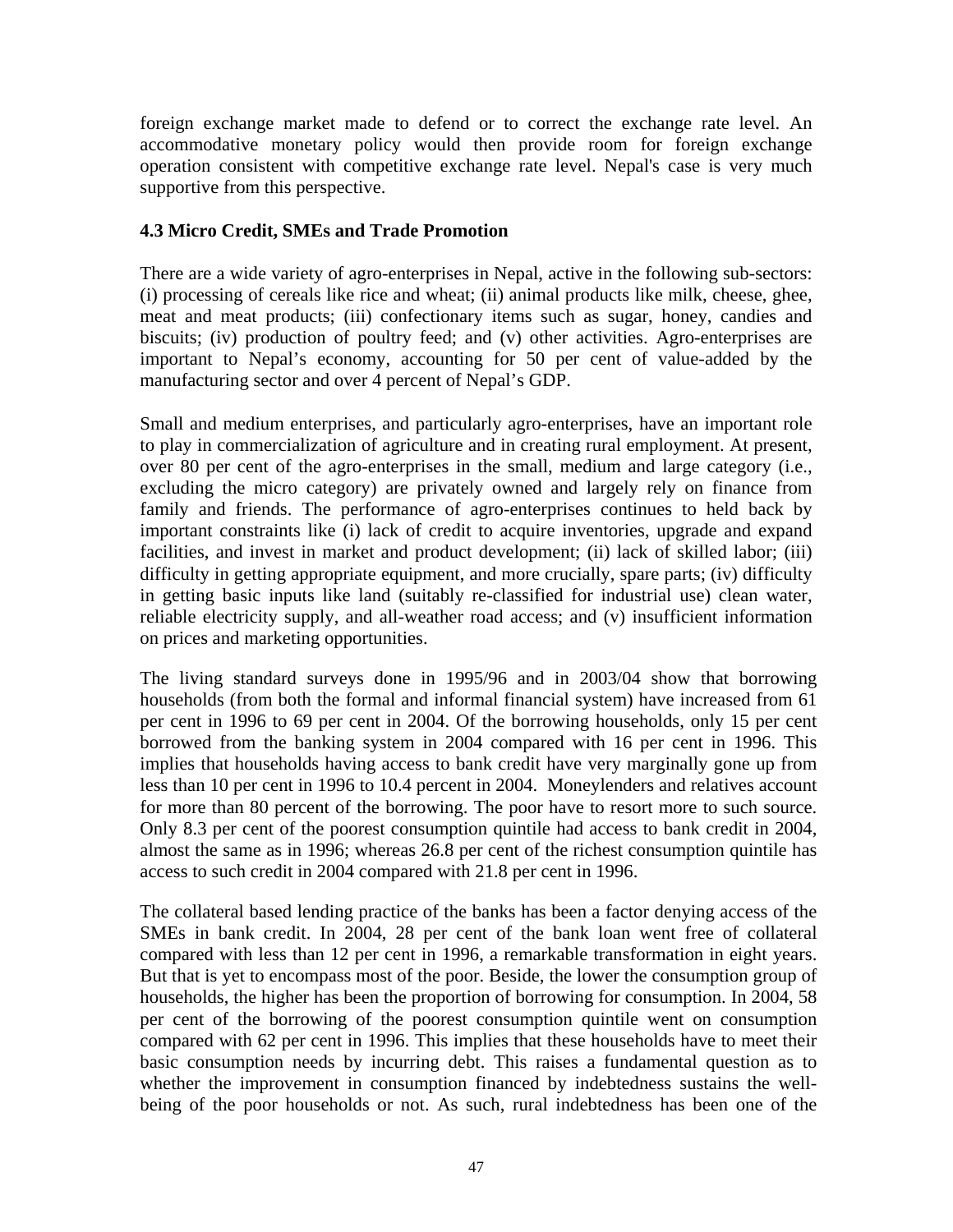reasons for growing landlessness, migration and even emigration in search of work abroad.

On the whole, liberal monetary policy -- working through interest rate liberalization, deregulation of portfolio restrictions, removal of credit ceilings, and withdrawal of other regulations – has been able to have easy credit expansion to trade and industry. But bank financing was confined to limited urban-based business activities and credit expansion concentrated in a few business houses. There was a large misuse of the easy credit, as evidenced by the non-performing assets of the two large banks rising to 60 per cent level in 2004. Such credit was not able to promote growth by enhancing the productivity of investment, nor was it supportive to income generation and creation of jobs for the poor. The liberalization of interest rates in 1989 left no room for subsidized credit to targeted sectors or groups of people. The priority sector credit programme, which included agriculture, cottage and small industries and basic service sectors, continued to be in place as the mandated lending requirements of the banks. But the requirement that at least 12 per cent of bank credit should flow towards these priority sectors was often not met. Banks took it as an imposed programme and after a lot of opposition, it is now being phased out. This is likely to deprive the rural households from the bank credit in the absence of alternative formal institutions. While bank financing is still confined to a few business houses, the vast majority of the households remain deprived of any type of formal institutional credit<sup>21</sup> (UNDP, 2004). Besides, the lending practice remains highly collateral based, thus undermining the access of the small business sector and the poor in bank credit.

Nepalese economy is characterized by the command of a few business houses in trade, industry, and business. More than 140 companies or firms are run by 8 business houses with an average of nearly 20 firms per each group. Those who own industry have also trading firms for exports and imports, and now they operate banks and finance companies for catering their own financial needs. They are also the ones who have been able to collaborate with the foreigners and many joint venture investments revolve around these business houses. So much so that privatized public enterprises also go in their hand and in the absence of anti-monopoly act, privatization of public enterprises results in transfer of state monopoly into private monopoly. They are the ones who have been able to enjoy most of the commercial bank credit. It is estimated that about 25 business houses have borrowed annually more than Rs 15 billion from the banking system with credit liability outstanding at nearly Rs. 12 billion. This comprises nearly 20 per cent of the outstanding bank credit to the private sector.

#### **4.4 WTO Membership, Financial Reforms and Its implication on Poverty**

 $\overline{a}$ 

It is well known that Trade liberalization measures push other sectors also to be liberalized and lead towards global economic integration. Nepal's membership to WTO, SAFTA and BIMST-EC can be viewed from this perspective. But entering global and regional trading

<sup>&</sup>lt;sup>21</sup> Undisclosed Nepal Rastra Bank sources indicate that 200 big business houses enjoy more than 80 per cent of the banking sector's credit. Even disclosed information reveals half a dozen large business house holding nearly 20 per cent of the commercial bank s' outstanding credit.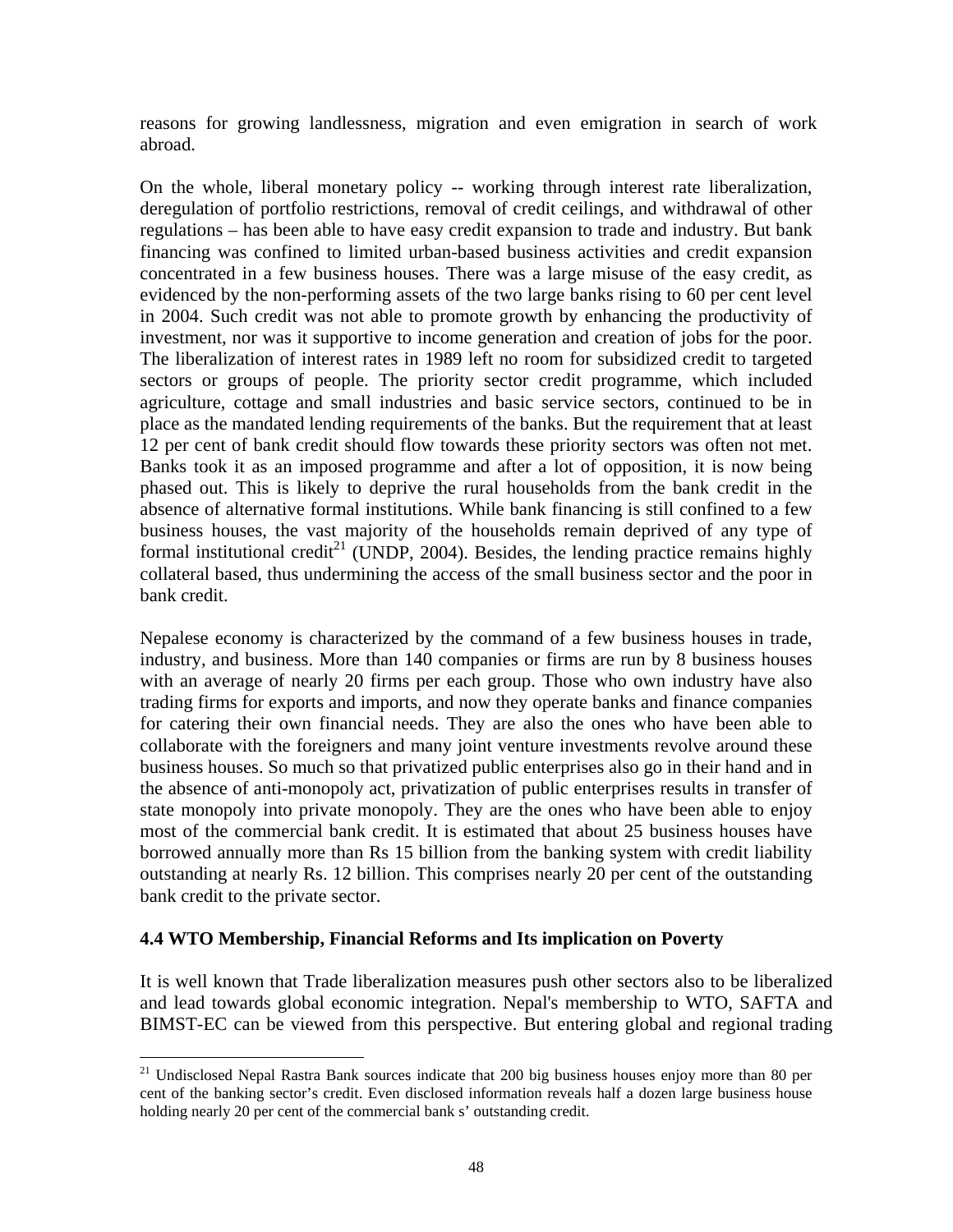regime demands a number of adjustments and reforms which impact upon well-being, livelihood, and poverty. As a member of WTO, Nepal has to open up service sector, including financial services, by the end of 2009**.** This calls for permission to foreign banks to open bank branches in Nepal, along with allowing the operation of insurance and professional services also. The ensuing competition has urged the government to take initiatives to restructure the domestic financial system in terms of consolidating branches, retrenching of employees, withdrawing from mandated priority sector lending, consolidating loan portfolio, privatizing public sector institutions and liquidating unviable ones. These measures have serious implications for rural economy and access of the poor to institutional credit. In the absence of alternative financial institutions, the restructuring is creating a new financing gap in the rural area.

There are a number of provisions under WTO which impinge upon the financial sector. Right from national treatment to entry opportunities and ownership, these WTO based rules call for rapid reform and restructuring of the financial sector. The restructuring costs are, however, very high. The consolidated non-performing of the public sector banks about Rs 40 billion-more than half the revenue the government collects in a year. Without recapitalizing these banks along with eliminating bad loans, it is difficult to privatize them. Thus the fiscal cost associated with financial reform is huge; and global financial integration associated with trade liberalization calls larger public actions at a time when traditional sources of revenue are squeezing. It is also to be understood that without financial stability, sustained external sector liberalization is not possible.

Overall, expansion of international trade and financial services are interlinked; a deeper financial sector is both a cause and effect of enlarged trade flows. Empirical analysis shows that for each 10 percent growth in value added in the trade sector, value added in the financial services goes up by 3.3 per cent<sup>22</sup>. This is because of trade concentration of financial services. But, as explained earlier, trade competitiveness is enhanced with efficient financial services; and a deeper financial sector would strengthen supply side of international trade. Interdependent expansion of both of these sectors would enhance growth and thus create a comfortable environment for poverty reduction.

 $\overline{a}$ 

 $^{22}$  A regression of vale added in financial sector as a function of value added in trade, restaurant and hotel sector shows elasticity at 0.33 with R2 as high as 0.99 and the elasticity coefficient significant at 1 per cent level (period 1976-2005).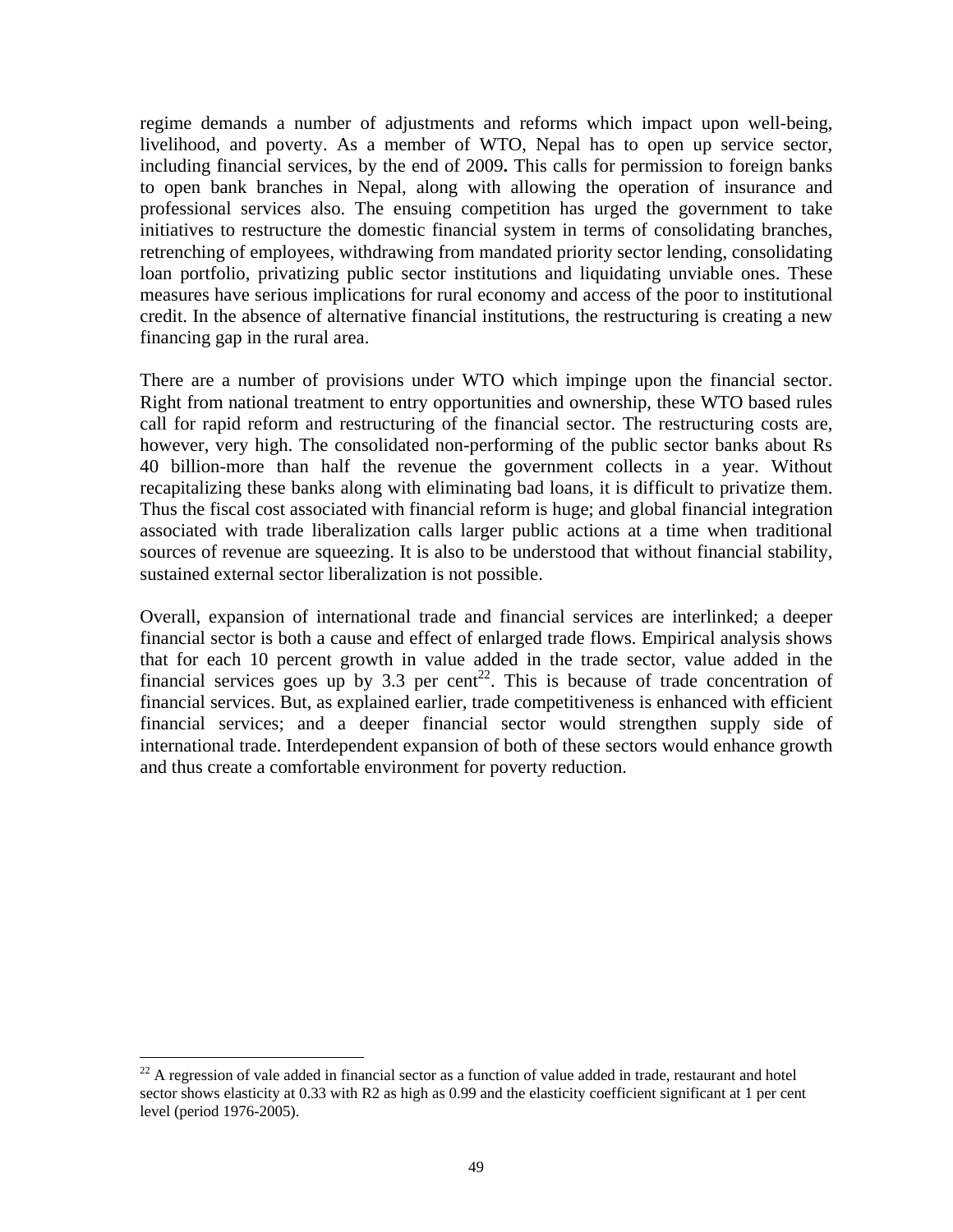## **CHAPER V: EFFECTS OF TRADE LIBERALIZATION ON AGRICULTURE, MANUFACTURING, AND LABOUR MARKET**

## **5.1 Trade and Agriculture**

The effects of trade reform on development and poverty in an agriculture-dominated country like Nepal largely depends on intersectoral changes in the economy as well as intra-sectoral changes, particularly within agriculture. In general, liberalization is expected to exert positive effects on agricultural growth, and via faster agricultural growth, on rural poverty. Agriculture is seen as a disadvantaged sector under protection which through suppressed prices promotes the interests of the import-substitutionist urban sector. When trade is not liberalized, it is argued that agricultural prices are depressed; as the inter-sectoral terms of trade are maintained in favor of the urban sector. Trade policy reform is supposed to revert this and provide improved incentives for agricultural production through price signal.

Agricultural output prices are expected to rise at the border following trade liberalization; thus rural incomes and agricultural output are expected to increase. Given that agriculture typically has strong spillover effects on non-farm activities (like demand for manufactured goods, construction, and transport), the effects of agricultural growth on the overall effective demand are seen to be widespread. Output growth is also seen as being positively influenced by improved access to inputs and new technologies following trade policy reform.

High agricultural prices is however a double-edged sword which can cut both sides of the agricultural households. In a country where food sufficiency is reported by less than 40 per cent of the lowest consumption quintile of households and 60 per cent of the second lowest consumption quintile of households, and where food surplus is reported by little over 2 per cent only, prices might adversely affect food security situation of the household who have to buy food.

Empirical studies indicate that higher agricultural produce prices may not always have a positive effect on larger farmers. Farmers may not be responsive to price change; this is especially true when commercialization of the agricultural sector is limited, and output effects will be limited. Even when agriculture is commercialized, whether or not farmers increase output in response to higher prices will depend partly on what happens to input prices. If input prices rise more than output prices, the positive output effects will not be forthcoming. Besides, even if a small group of farmers respond to price rises by expanding output and aggregate output increases, poor farmers may be left out of this process (if they are engaged in subsistence farming with little surplus) and the positive effect on rural poverty will be small. The net effects of liberalization on poverty will depend on whether the rural poor are largely net sellers or buyers of agricultural produce, especially food. If the majority of the poor are net buyers of food, a rise in food prices could lead to increased poverty.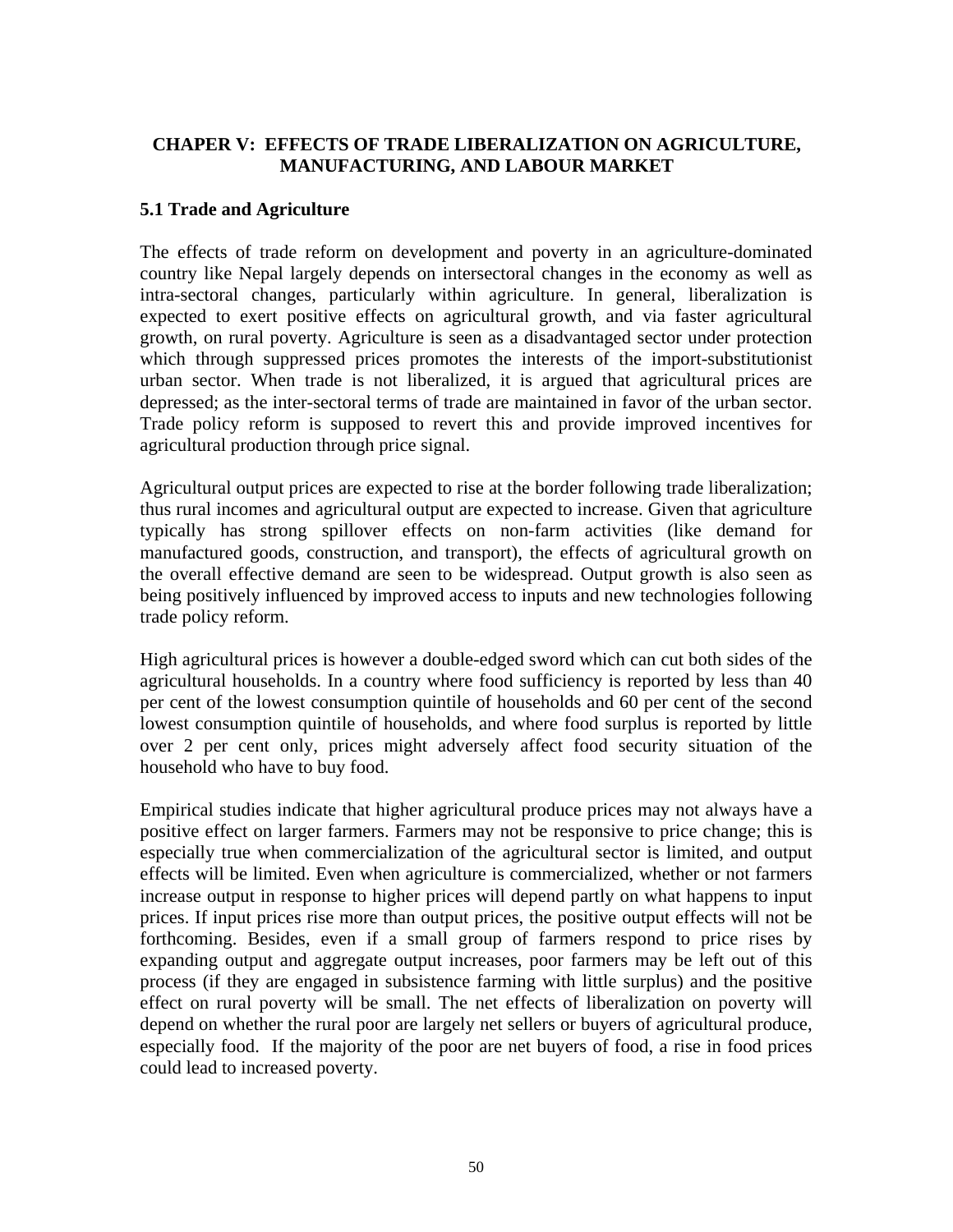Trade policy reform is also predicted to induce a switch from subsistence agriculture to cash crops and increased incomes for the poor (Winters, 2000). There could however be other effects which counteract this. If cash crop prices are subject to fluctuations, farmers may not be willing to bear the increased risk and uncertainty, and output of cash crops may not increase. Switching to cash enterprises has also been shown to be disadvantageous to women, who are more likely to remain with subsistence production and whose incomes fall relatively to that of men.

Most of the agricultural produces in Nepal are non-marketed. Only half of Nepali agricultural households sell any agricultural produce in the market compared to nearly all households in Bangladesh selling some of their produce (Bhasker Sharma, 2005). Such low levels of commercialization and productivity of agriculture stand in sharp contrast with the country's significant potential, arising from its inherently favorable agroclimatic conditions and regional diversity. Domestic policies affecting agriculture that restricted trade and distorted prices until a few years ago, competition from Indian producers who are supported by large subsidies, and the poor state of Nepal's infrastructure are the key factors behind the country's low labor productivity and lack of market development.

Trade liberalization affects protection of agriculture through tariff reduction in agricultural produces in the process of creating freer global or regional trading regime. In principle, Nepal's entry into WTO, SAFTA, and BIMST-EC calls for tariff reduction to a certain level. In practice, however, the requirement is minimum, as applied tariff rates are much lower than the binding rates. The unweighted average of the final bound level of tariff in agriculture products under WTO is 42 percent. Around 80 percent of the bound tariffs are concentrated in the range of 30 to 50 percent, with 90 percent of the tariff lines being at least 30 percent. There is no tariff rate quota and no products under special safeguards. Nepal has made commitments to phase out all other duties and charges than customs duties by 2012. MFN tariffs on agricultural produces average at about 13.0 percent. The tariffs on agricultural produces in Nepal have been kept low due to (i) Nepal-India preferential trade relationship which entails tariff free flow of primary commodities, (ii) porous open border with India which provides room for illegal trade if customs duties are high, and (iii) welfare concern regarding prices and availability of food items ensuring domestic food security.

Nepal has been able to keep binding tariff rates high enough and there have been significant gaps in the bound rate and applied rate of duty. The un-weighted average of the applied tariff at 13.0 percent with maximum rate of 40 percent as compared with the binding average rate of 42 per cent implies that Nepal is not pressed hard to reduce tariff just being a member of WTO; rather she has flexibility to raise tariffs up to the bound level in case of import surge injuring domestic farms.

Another element in the process of trade reform and integration, which affects agriculture, is loss of protection in terms of elimination of transfers and subsidies. Nepal withdrew price subsidy on chemical fertilizer, capital subsidy to shallow tube-well, and interest subsidy to bank credit as an attempt to enhance inputs supplies by relieving traders from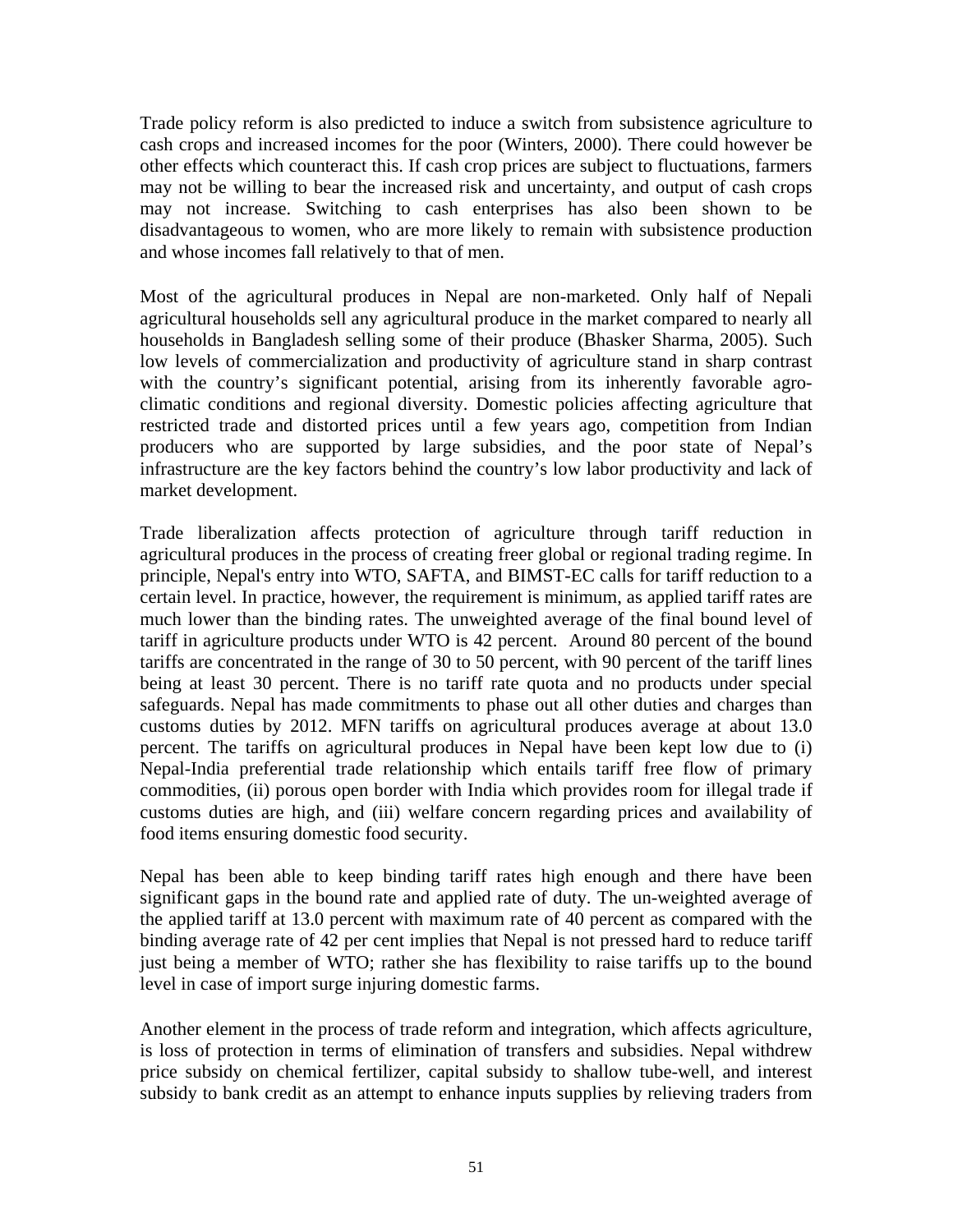subsidy constrained supply system, rationalize public spending, and promote private sector to participate in the agricultural inputs market. Overall, due to resource constraints, Nepal is not providing any trade and production distorting supports to the farmers. However, if the level of protection to agriculture following entry into WTO is unlikely to change, the implication of IPR related norms is likely to affect it.

Trade liberalization is supposed to support commercialization of agriculture by expanding domestic and by creating export market for the produces, smoothing the supply of inputs and bringing excess labour from agriculture to non-agricultural sector. While Nepal's imports were highly regulated, the import of chemical fertilizers was constrained due to government monopoly in this sector and high price subsidy provided to its use. With trade liberalization, such import was expected to rise along with other agricultural machinery and tools. But the import of such items did not grow after liberalization, as the share of such items in total imports have declined from more than 7 per cent in 1990 to less than 1 per cent in 2005 (Table 5.1). On the other hand, raw materials for manufacturing of agro-based products constitute a fairly large size; e.g. that for carpet, garment, vegetable ghee, jute, etc. is mostly imported<sup>23</sup>. Thus from backward linkage perspective of manufacturing sector with agriculture, agriculture does not seem to have contributed significantly.

| Table $\mathcal{S}(1)$ . Dhare of inagor inputs on Total imports (70) |      |      |      |      |      |      |
|-----------------------------------------------------------------------|------|------|------|------|------|------|
| <b>Items</b>                                                          | 1990 | 1995 | 2000 | 2002 | 2004 | 2005 |
| Agricultural Inputs                                                   | 7.3  | 2.7  | 3.5  | 2.9  | 1.8  | 0.9  |
| Raw Materials for Garment & Carpet                                    | 11.0 | 8.5  | 12.6 | 8.1  | 8.1  | 5.3  |
| Transport & Communication Equip.                                      | 5.5  | 7.9  | 7.7  | 7.6  | 8.3  | 7.3  |
| <b>Construction Materials</b>                                         | 6.0  | 5.4  | 3.4  | 4.8  | 3.7  | 2.6  |
| Raw Material for Vegetable Ghee                                       | 1.6  | 1.5  | 2.8  | 6.8  | 5.6  | 2.4  |
| Machinery & Parts                                                     | 0.4  |      | 5.7  | 3.7  | 42   | 42   |

**Table 5.1: Share of Major Inputs on Total Imports (%)** 

*Source: Compiled from Economic Survey and Nepal Rastra Bank Publications* 

 $\overline{a}$ 

Trade liberalization has not transferred technology to agriculture, as evidenced by the limited use of modern agricultural inputs and mechanization technology. The agricultural system in Nepal still depends on indigenous technology. Most farmers use conventional agricultural tools; and mechanization of agriculture is at a very low stage. Only 0.6 percent of the farmers in Nepal own tractors or power tillers, 0.9 percent use threshers, and 2.7 percent own a pumping set (CBS, 2004).

Withdrawal of fertilizer subsidies led to a substantial rise in the price of fertilizers. Since the subsidy withdrawal in 1998, the price of sulphate fertilizers has increased by more than 50 per cent, the price of urea has almost doubled, and that of potash rose by 50 per cent. The price of phosphate fertilizer also went up by about 12 per cent. This happened at a time when prices of food grains, mainly rice, dropped down (see Table 5.2). Such a hike in the prices of most fertilizers has led to a considerable increase in the costs of

 $23$  The recent decline in the share of imported raw materials of some manufacturing products is mainly due to weaker export prospect of these items.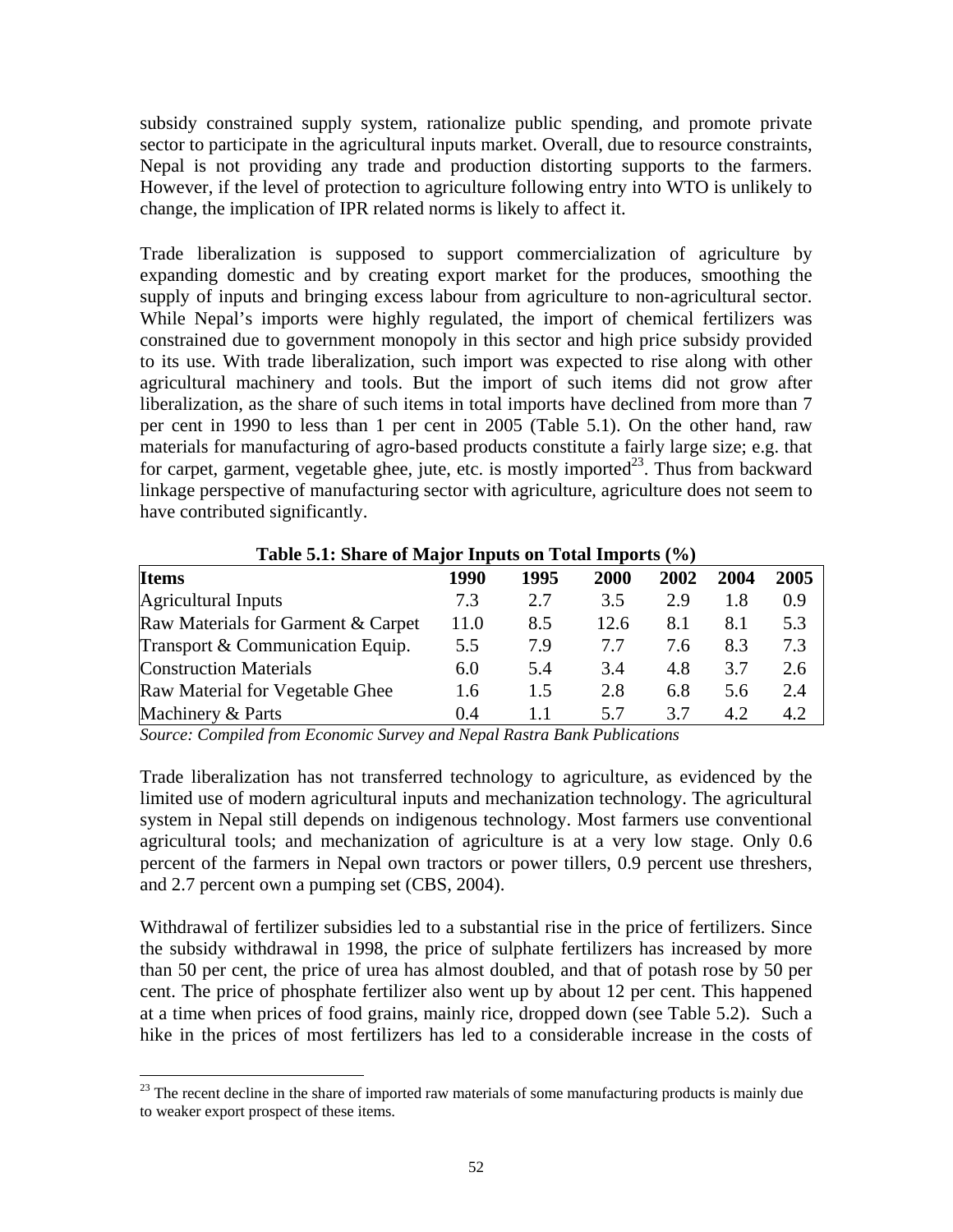production, contraction in the uses of fertilizers in non-commercial crops, and use of low quality cheap fertilizer illegally imported from India. Understandably, small farmers are the hardest hit as a result of the price hikes in fertilizers.

It is possible that liberalization leads to a fall in agricultural prices, due to the entry of cheap imports. The poor would benefit from this via consumption effects. For surplus producers, however, the effects would be different. Competition with imports, a fall in prices and reduced farm income increases poverty among rural producers. Again, the net effect would depend on what happened to other variables such as input prices and nonfarm employment. On the whole, there has been a rise in the import of primary goods particularly food items from India in the recent years at a low price which has helped price to remain low. But the welfare gains arising from cheap imports should be analyzed against the resulting poor agricultural performance in Nepal<sup>24</sup>.

There was a significant drop in paddy prices during 2000-05 because of huge imports of input-subsidized paddy from India. The import was as high as 7 per cent of imports from India. As a result, the drop in paddy prices was as high as 25 per cent in some years and the annual average drop in 5 years was 4.5 per cent (Table 5.2). Although this had positive impact on the consumer's price index, as food price index went up by 2.6 per cent per annum only and kept inflation low, the depressed income level of the households adversely affected their effective demand. The low food prices have had positive impact on food security and helped the food deficit households to have access to food items. But food surplus households, farm income was adversely affected by low food prices and their demand for non-food items was adversely affected.

| <b>Districts/Crop</b> | 1999/00 | 2000/01 | 2001/02 | 2002/03 | 2003/04 |  |
|-----------------------|---------|---------|---------|---------|---------|--|
| <b>Banke</b>          |         |         |         |         |         |  |
| <b>Coarse Rice</b>    | 18.48   | 13.73   | 11.11   | 13.41   | 14.17   |  |
| <b>Medium Rice</b>    | 17.13   | 22.57   | 16.39   | 15.50   | 16.93   |  |
| <b>Chitwan</b>        |         |         |         |         |         |  |
| <b>Coarse Rice</b>    | 16.56   | 14.55   | 13.23   | 14.11   | 13.82   |  |
| Medium Rice           | 21.10   | 20.05   | 16.88   | 18.85   | 19.63   |  |
| <b>Morang</b>         |         |         |         |         |         |  |
| <b>Coarse Rice</b>    | 17.03   | 13.49   | 13.21   | 14.57   | 14.65   |  |
| Medium Rice           | 22.11   | 17.95   | 16.67   | 17.08   | 19.02   |  |

**Table 5.2: Local Market Retail Price Of Paddy (Selected Districts)**

*Source: Ministry of Agriculture and Cooperatives, cited in Bhasker Sharma (2005)*

There had been a 'surge' in the imports of rice from India in the recent past with its price dampening effect in the domestic market. But 'injury' from the 'surge' has become difficult to establish for a number of reasons like special trade treaty between India and Nepal, no domestic production shocks from the surge, and a large component of the imports having taken place in informal way.

 $\overline{a}$ 

 $24$  See UNDP, 2004 for the implication of cheap food import from India.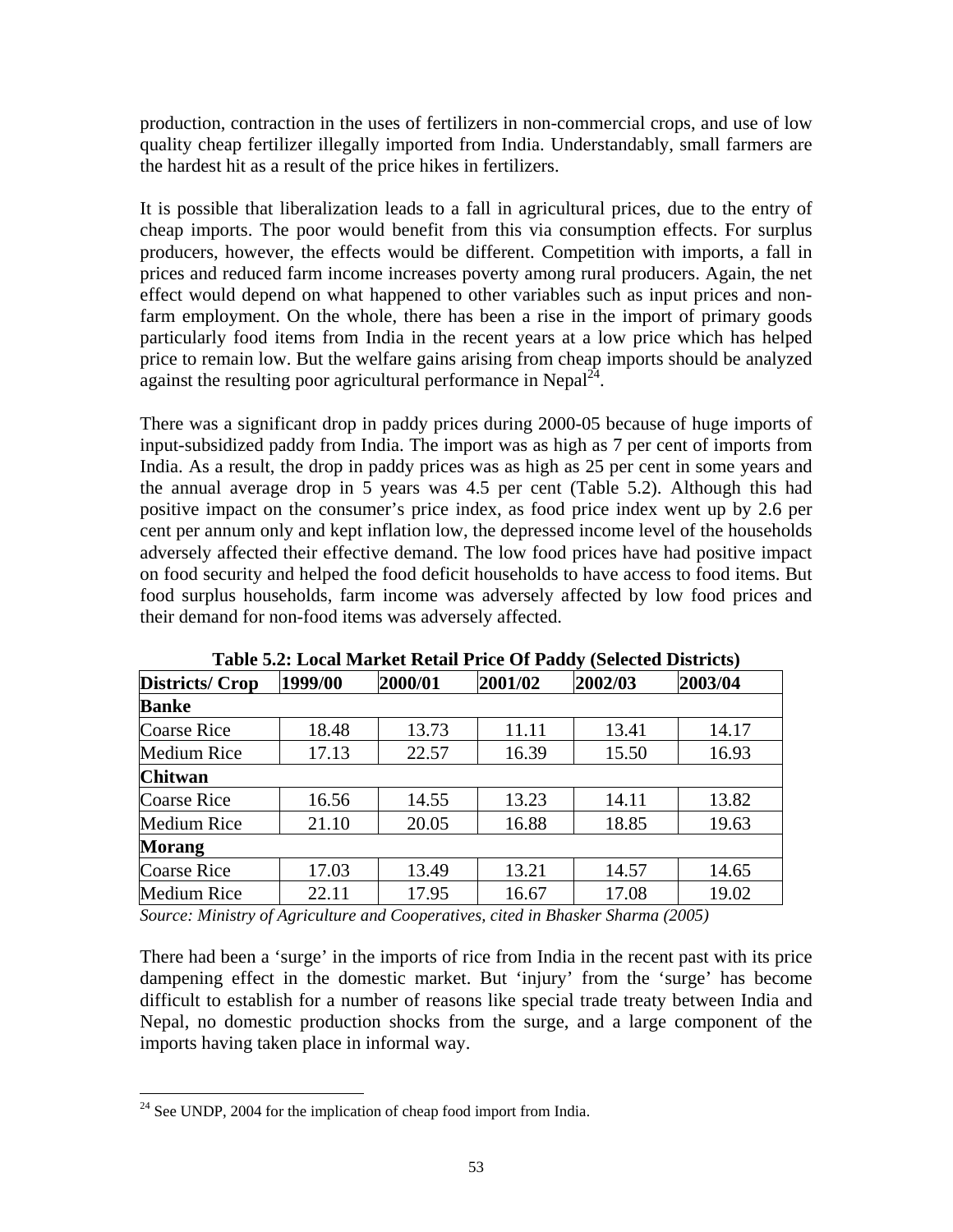The growth of the Nepalese economy is determined largely by the growth of its agricultural sector. However, agricultural growth over the past two decades has barely kept pace with population growth. Agriculture in Nepal is characterized by low rates of productivity, very low levels of technology absorption and low levels of commercialization. Given the high and increasing concentration of poverty in rural areas, improving agricultural growth is essential for poverty reduction.

Agricultural growth even in the post-reform period 1990-2001 continues to be poor. Agricultural gross domestic product (AGDP) growth was slower in the 1990s than in the 1980s. With an average annual growth rate of 2.7 percent, agricultural growth was the lowest among all the major components of GDP. There is however some difference between the two sub-periods 1990-1995 and 1996-2001, with growth rates being 1.75 and 2.94 per cent respectively. Recent satisfactory performance of agriculture (3 per cent during 2002-05) is the outcome of better weather condition (Table 5.3).

| <b>Items</b>      | 1971-81 | 1981-1991 | 1991-2001 | 2002-05 |
|-------------------|---------|-----------|-----------|---------|
| Population growth | 2.66    | 2.10      | 2.24      | 2.24    |
| Real GDP Growth   | 3.11    | 5.06      | 4.64      | 2.84    |
| Real AGDP Growth  | 0.76    | 3.74      | 2.72      | 3.05    |
| Real NAGDP Growth | 7.32    | 6.87      | 6.64      | 2.71    |

**Table 5.3: Growth of Agriculture, Population and Economy** 

Source: UNDP (2004) and Economic Survey, MOF (various issues).

Some studies (ANZDEC, 2002) have shown an improvement in agricultural performance in the second half of the 1990s. This improvement is attributed to policy changes. But this is questioned on two counts. First, the improvement in performance is fairly marginal and does not denote a fundamental shift in the agricultural growth performance trend. And second, it is difficult to attribute this to policy shifts without controlling for other factors such as weather. Given that key structural features and constraints of the agricultural sector have persisted over time, the precise mechanisms and channels by which these policy changes have influenced performance are also unclear (UNDP, 2004).

Trade liberalization is supposed to change the structure of agricultural production. But it is not yet clearly observed in Nepal. Crop production is the most commonly undertaken agricultural activity and accounts for around 61 percent of agricultural GDP. Food grains dominate crop production, accounting for 34 percent of agricultural GDP. Industrial (cash) crops account for 7 per cent of the agricultural  $GDP<sup>25</sup>$ . Fruits and vegetables account for 22 per cent of the agricultural GDP and this is one of the very fast thriving crop now.

There has been some change in the cropping pattern. The living standards survey shows that the number of households engaged in cash crop farming has grown over years (Table 5.4). Particularly, green vegetable, potato, lentil, sugarcane, and tea cultivation and cropping has gone up significantly in the last decade. But much of this change has come from changing domestic consumption pattern and industrial demand for raw materials.

 $\overline{a}$ <sup>25</sup> The weightage is based on the production level of 1995. So it does not truly reflect the current share.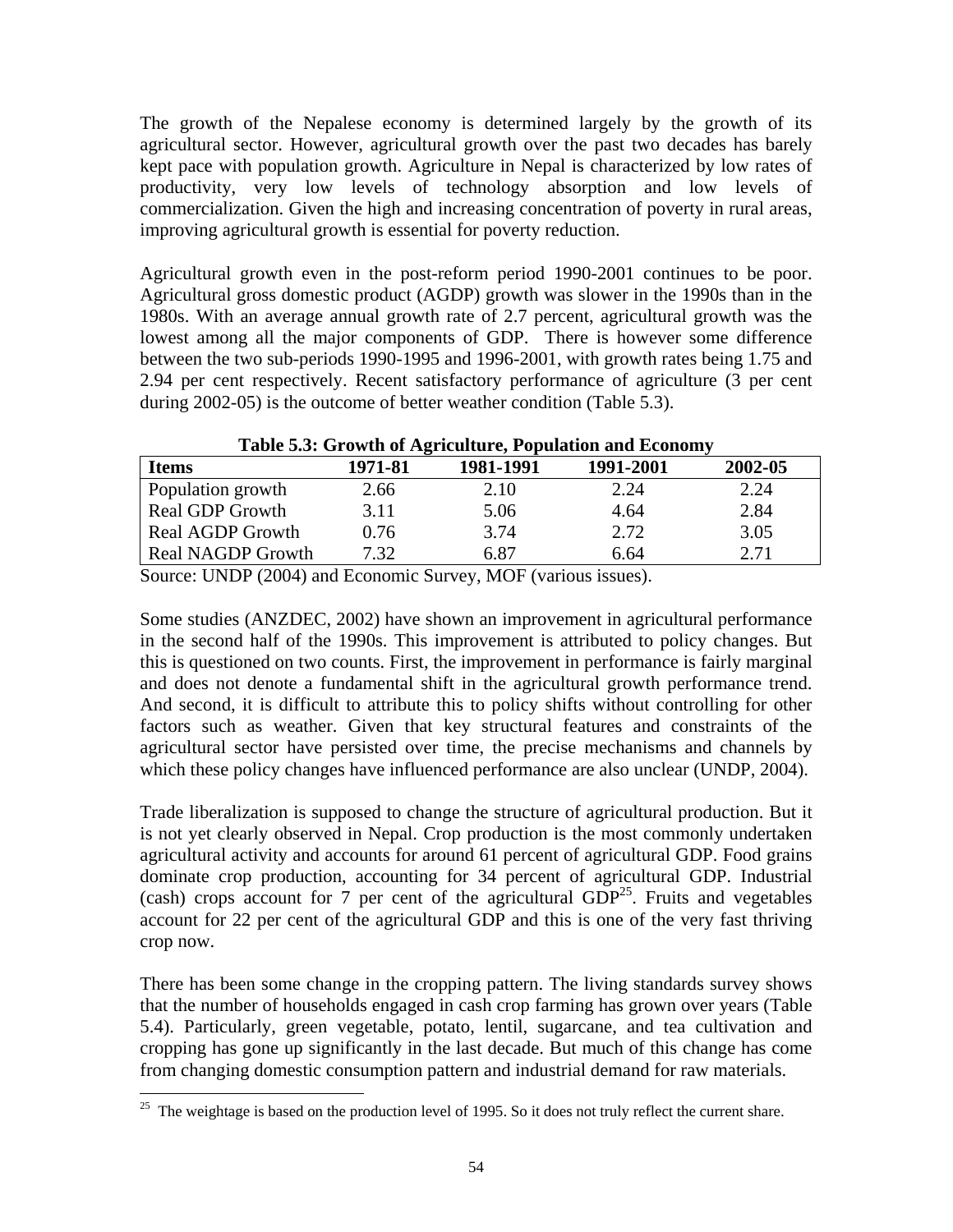| Table 5.4: Pattern of Households Engagement in Cropping (in %) |           |      |  |  |  |  |
|----------------------------------------------------------------|-----------|------|--|--|--|--|
| <b>Crops</b>                                                   | 1996      | 2004 |  |  |  |  |
| Rice                                                           | 76.0      | 76.1 |  |  |  |  |
| Wheat                                                          | 66.4      | 62.6 |  |  |  |  |
| Summer Vegetable                                               | 35.6      | 60.8 |  |  |  |  |
| Winter Vegetable                                               | <b>NA</b> | 62.7 |  |  |  |  |
| Potato                                                         | 35.5      | 50.0 |  |  |  |  |
| Mustard                                                        | 40.2      | 37.6 |  |  |  |  |
| Lentil                                                         | <b>NA</b> | 32.1 |  |  |  |  |
| Tea*                                                           | 2.0       | 15.0 |  |  |  |  |
| Sugercane*                                                     | 42.0      | 59.0 |  |  |  |  |

*Source: economic Survey, MOF various issues*.

\* '000 hectares

The changing cropping pattern is reflected in the growth rate of various crops. There has been a faster growth of commercial (cash) crops like sugarcane (6.1 per cent), potato (6.6 per cent), and vegetables (4.9 per cent) during 1991-05 (Table 5.5). Milk production has also gone up during 1996-05 whereas the production of tea has doubled in 5 years (2001-05). Some of these items have strong export potential, while others are emerging as import substitutes. On the whole, cash crops outperformed cereals for much of the 1990s, with an annual average growth rate of around 5 percent. Diversification of crop production away from food grains and into cash crops has been minimal over the last decade.

| Table 5.5: Major Agricultural Froduction (Compound Growth Kates in 70) |         |         |           |         |         |  |  |
|------------------------------------------------------------------------|---------|---------|-----------|---------|---------|--|--|
| <b>Major Crops</b>                                                     | 1986-90 | 1991-95 | 1996-2000 | 2001-05 | 1991-05 |  |  |
| Paddy                                                                  | 4.6     | $-2.9$  | 6.6       | 1.3     | 1.7     |  |  |
| Maize                                                                  | 7.9     | 1.2     | 2.6       | 3.5     | 2.4     |  |  |
| Wheat                                                                  | 9.9     | 1.3     | 5.3       | 4.0     | 3.6     |  |  |
| Sugarcane                                                              | 19.3    | 8.7     | 7.0       | 2.5     | 6.1     |  |  |
| Oil Seeds                                                              | 3.1     | 0.8     | 3.8       | 3.0     | 2.5     |  |  |
| Tobacco                                                                | 3.1     | $-1.0$  | $-10.5$   | $-4.6$  | $-5.4$  |  |  |
| Jute                                                                   | $-13.5$ | $-6.6$  | 6.0       | 3.1     | 0.8     |  |  |
| Potato                                                                 | 9.8     | 4.6     | 7.1       | 8.0     | 6.6     |  |  |
| Pulses                                                                 | 2.2     | 4.4     | 3.3       | 2.7     | 3.5     |  |  |
| Fruits                                                                 | 6.2     | 4.1     | $-4.6$    | 4.1     | 1.2     |  |  |
| Vegetables                                                             | 6.0     | 4.8     | 3.5       | 6.5     | 4.9     |  |  |
| Milk                                                                   | 2.9     | 1.1     | 3.9       | 3.1     | 2.7     |  |  |
| Meat                                                                   | 2.7     | 1.9     | 3.5       | 2.6     | 2.7     |  |  |

**Table 5.5: Major Agricultural Production (Compound Growth Rates in %)**

*Source: Economic Survey, MOF various issues* 

Agricultural production in Nepal is mainly for domestic consumption, with agricultural exports accounting for only 3.4 percent of agricultural GDP during the 1990s. Agricultural imports accounted for around 7.5 percent of total imports during this period.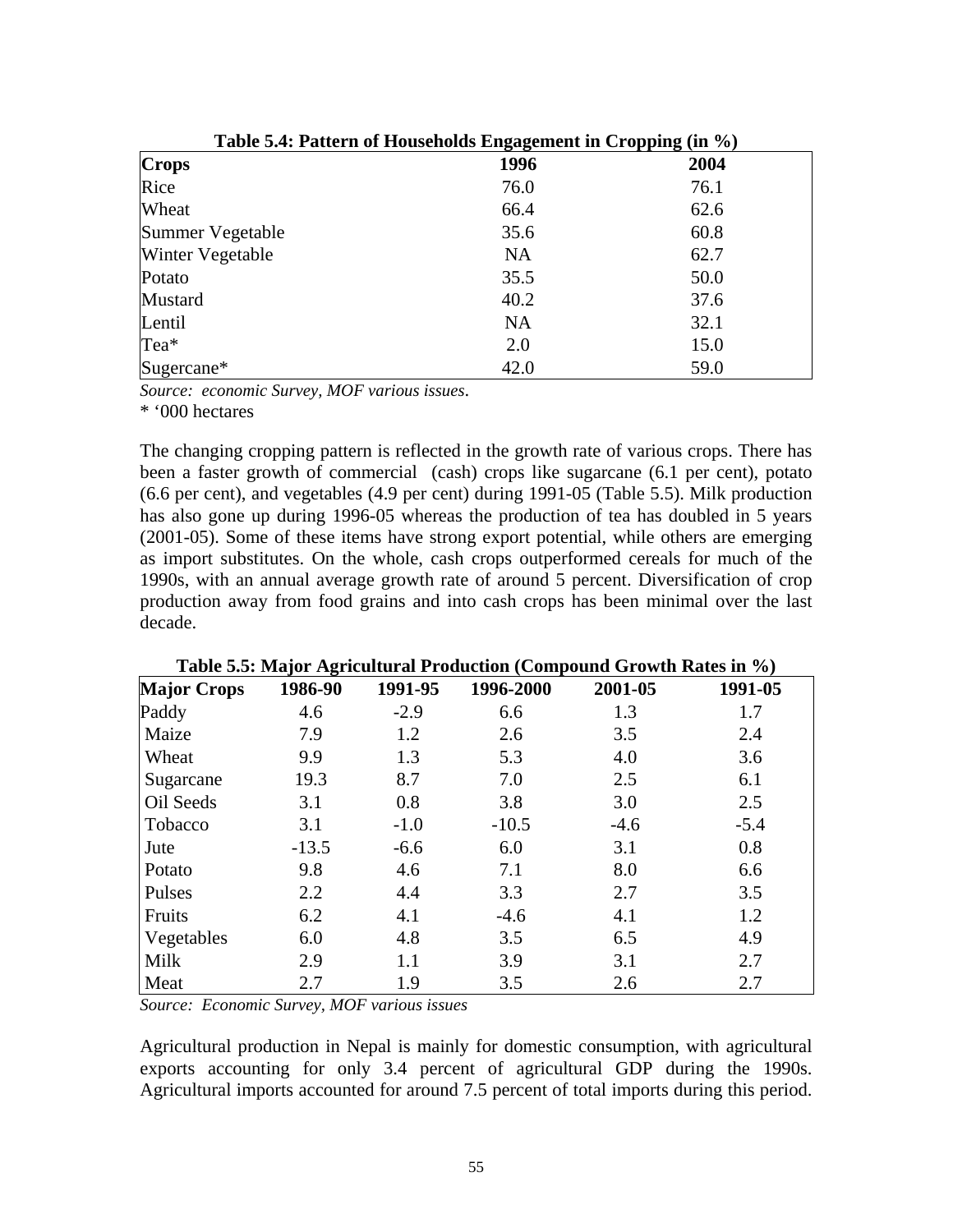India is Nepal's main trading partner for agricultural commodities. Agricultural export to India accounts for around 75 percent of total agricultural exports. Very recently, export of green vegetable to Bangladesh, Japan, and Middle East has picked up; but the size is small. Agricultural import from India accounts for around 55 percent of total agricultural imports (ANZDEC, 2002) and much of the agro-industries still depend on imported raw materials.

There has been a shift in the labour force engaged in agriculture. In 2001, 66 percent of the economically active population was engaged in agriculture compared to 81 per cent in 1991 (CBS, 2003). The share of employment in manufacturing has gone up during this period (Table 5.6). The continuing predominance of the agriculture sector in the livelihoods indicates the importance of a broad based agricultural growth for poverty reduction.

| Table 5.0. Eabour Force Farticipation in Major Sectors (in 70) |      |      |       |
|----------------------------------------------------------------|------|------|-------|
| <b>Sectors</b>                                                 | 1981 | 1991 | 2001  |
| Agriculture, forestry & fishery                                | 91.1 | 81.2 | 66.0  |
| Non-agriculture                                                | 8.9  | 18.8 | 34.0  |
| <b>Manufacturing</b>                                           | 0.5  | 2.0  | 8.8   |
| Trade and services                                             | 1.6  | 3.5  | 9.9   |
| Social and community service                                   | 4.6  | 10.3 | 8.3   |
| Other sectors                                                  |      | 3.0  | $70*$ |

**Table 5.6: Labour Force Participation in Major Sectors (in %)** 

*Source: CBS (1995), and CBS (2003).*

\* Of the 7 per cent, 3 per cent is occupied by construction alone.

The Agricultural Perspective Plan (APP) introduced in 1997 was intended to accelerate the agricultural growth rate sufficiently to obtain strong multiplier effects on growth and employment, in both the agricultural and non-agricultural sectors. This growth would occur through technological change to be achieved through investment in research and extension. The APP aimed for a broad-based participatory growth across regions and income classes and emphasized sub-sectors particularly important to women. The strategic thrusts identified to achieve the APP objectives were, among others, (i) a technology-based green revolution in agriculture which becomes the initial engine of accelerated growth; (ii) accelerated agricultural growth which creates a demand-pull for the production of high-value commodities in agriculture, as well as for non-agricultural commodities, with consequent large multiplier effects on other sectors of the economy; and (iii) broadly based high employment growth, which then becomes the mechanism for achieving societal objectives.

What then has been the overall effect of these policies on agricultural growth? In general terms, the APP and other reforms have failed to have a significantly positive impact on agricultural production. The overall objective of raising the growth of per capita agricultural GDP to 3 percent has not been reached. As such, there has been just 0.5 per cent growth in per capita agricultural GDP during the last decade or so. Whilst the analysis has indicated that the agricultural sector has not responded favorably to recent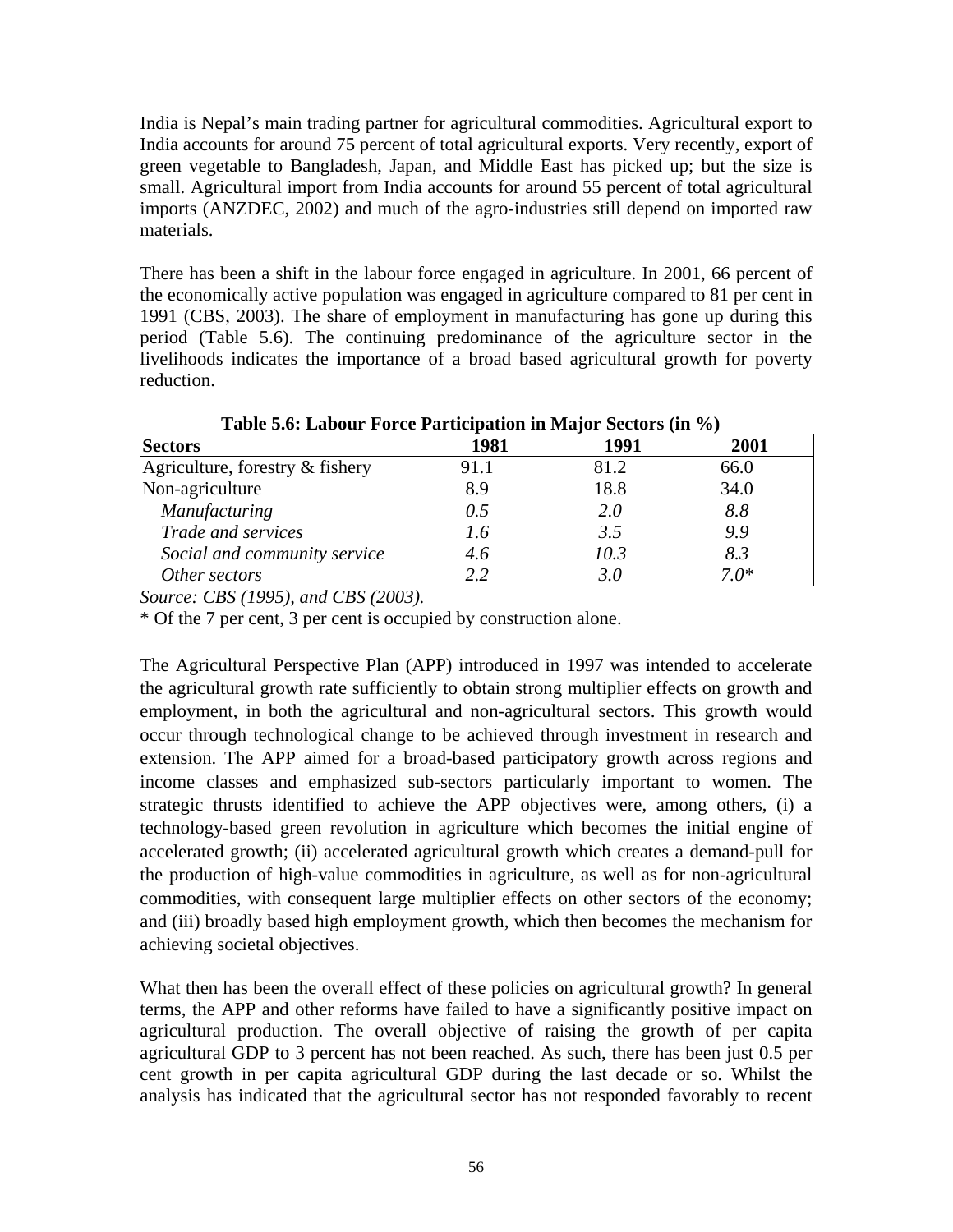policy reforms, there are a few positive signals: agricultural production and exports increased in the second half of the 1990s, high-value crops showed a strong performance, and new export items emerged in the trade flows, although these still account for a tiny fraction of total exports. Strong performance in these areas is encouraging, and has helped poverty reduction in some pockets of the country; but it is yet to emerge as the basis of a sustained, broad-based agricultural growth and poverty reduction.

#### **5.2 Trade Liberalization and Manufacturing Sector**

Trade liberalization can support manufacturing sector by, among others, (i) reducing the tariff applied on raw materials and machinery, (ii) encouraging foreign investment in manufacturing, (iii) facilitating technology transfer, and (iv) creating a competitive environment by elimination of distorting measures like subsidies, transfers, and differential tax rates. Expanded external market through trade liberalization helps domestic and foreign investment in export-oriented industries. At the same time, trade liberalization could reduce the degree of protection enjoyed by domestic industries, and therefore, make non-competitive domestic firms to close down. This implies structural shift in manufacturing industries in course of trade reforms.

Manufacturing output grew rates sharply in the early 1990s immediately after trade policy reform began. Such output growth which averaged around 5 percent per annum during the 1980s, rose to 14 percent during 1991-1995. However, this growth decelerated sharply thereafter and averaged at 7.6 percent during 1996-2000. In the subsequent years (2001-05), manufacturing output stagnated as the average growth was just 0.1 per cent. The same trend is seen in investment growth rates. Annual average rate of growth of investment, which was negative during 1985-1990, rose to 15.9 percent during 1991- 1995, but decelerated to 5.9 percent during 1996-2000 and further to **3.1** per cent during 2001-05 (Table 5.7). The fall in manufacturing output and investment growth rates also reflects the effects of increased import competition (Khan, 2000). As discussed earlier infant industry development during the closed economy period was weak. Removal of trade barriers therefore meant that import-competing sectors of manufacturing were not competitive vis-à-vis imports, thus resulting in a contraction in growth rates.

| Year      | <b>Output Growth</b> | ້<br>້<br>Investment |
|-----------|----------------------|----------------------|
| 1986-1990 | 5.2                  | $-1.4$               |
| 1990-1995 | 14.0                 | 15.9                 |
| 1996-2000 | 7.6                  | 5.9                  |
| 2001-2005 | 0.1                  | 3.1                  |
| 1986-1995 | 9.6                  | 7.4                  |
| 1996-2005 | 3.5                  | 4.5                  |

**Table 5.7: Output and Investment Growth in Manufacturing Sector (Annual Avg)** 

*Source: Economic Survey 2004/05, MOF and Central Bureau of Statistics*.

Empirical analysis shows some positive effect of trade liberalization on manufacturing sector. Regressing value added in manufacturing sector against value added in trade sector and openness, it is observed that each 1 per cent growth in value added in the trade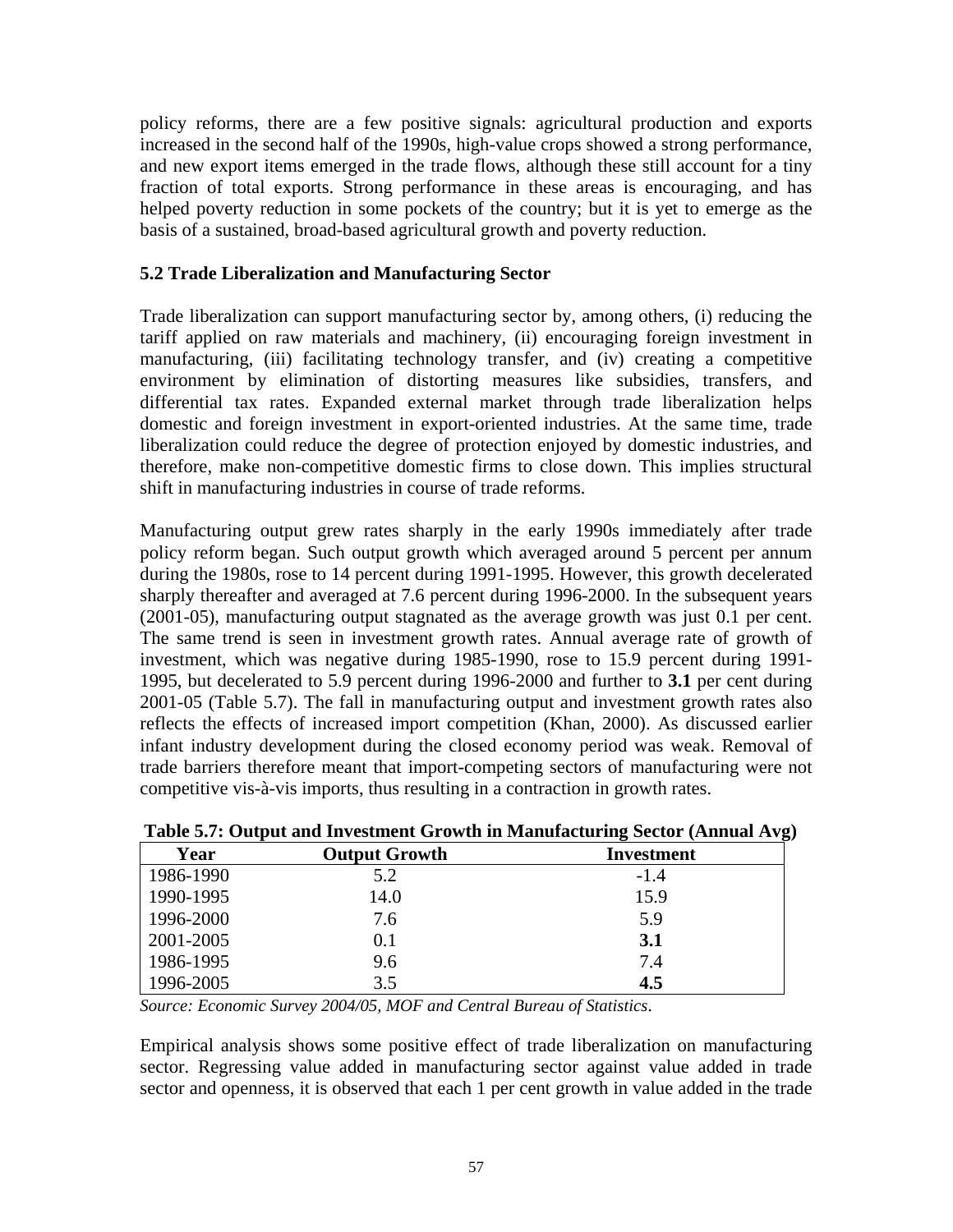sector is associated with 1.02 per cent rise in value added in manufacturing sector; and each one percentage point increase in trade openness results in the growth of manufacturing by 0.02 per cent<sup>26</sup>.

Overall, Nepal's manufacturing sector shows some improvement in the postliberalization period with a marked growth in the early 1990s. But as the growth could not be sustained thereafter, the sector seems to be vulnerable to external market condition and competition from abroad. Its volatile performance reflects its narrow commodity composition, dependence on a few export markets and inability to compete with imports.

The poverty implications of this manufacturing performance would partly depend on the growth of employment and wages in this sector. The Population Census show an increase in the proportion of the total labor force employment in manufacturing from around 2 percent of the labor force in 1991 to 8.8 percent in 2001. But manufacturing census<sup>27</sup>, which covers only organized sector establishments does not substantiate this. There has in fact been a decline in the employment in this sector during 1991-2002 by 15 per cent (Table 5.8). Also employment elasticity of manufacturing output declined from 3.1 in the 1980s to 1.5 in the 1990s.

| <b>Indicators</b>                     | 1992    | 2002    | % Changes<br>$(1992 - 2002)$ |
|---------------------------------------|---------|---------|------------------------------|
| No of Establishments*                 | 4271    | 3213    | $-24.8$                      |
| No of Persons Engaged*                | 223463  | 191853  | $-14.1$                      |
| No of Employees*                      | 213653  | 181943  | $-14.8$                      |
| Wages, Salaries & Perks               | 3348.5  | 6389.7  | 90.8                         |
| <b>Gross Addition to Fixed Assets</b> | 2373.7  | 3104.9  | 30.8                         |
| Gross Fixed Assets at End of Year     | 20067.1 | 40371.4 | 101.2                        |
| <b>Total Input</b>                    | 19347.5 | 62206.5 | 221.5                        |
| <b>Total Output</b>                   | 32997.4 | 94811.1 | 187.3                        |
| Value Added                           | 13649.9 | 32604.6 | 138.9                        |
| Wages and Salaries as % of Output     | 10.1    | 6.7     | $-33.6$                      |
| Output as % of Input                  | 170.6   | 152.4   | $-10.6$                      |
| Capital Productivity*                 | 68.0    | 80.8    | 18.7                         |
| Employees Productivity**              | 6108.4  | 16994.6 | 178.2                        |

#### **Table 5.8: Indicators of Manufacturing Industries (Rs in Million)**

\* value added in rupees as per cent of gross fixed assets

 $\overline{a}$ 

\*\* value added in nominal '000 rupees terms per employee.

<sup>&</sup>lt;sup>26</sup> The estimated period is 1976 through 2005, the coefficients are statistically significant at 5 per cent level and the explanatory power of the estimated equation was 0.99.<br><sup>27</sup> Census of Manufacturing Establishments—1991, 1997 and 2002, CBS.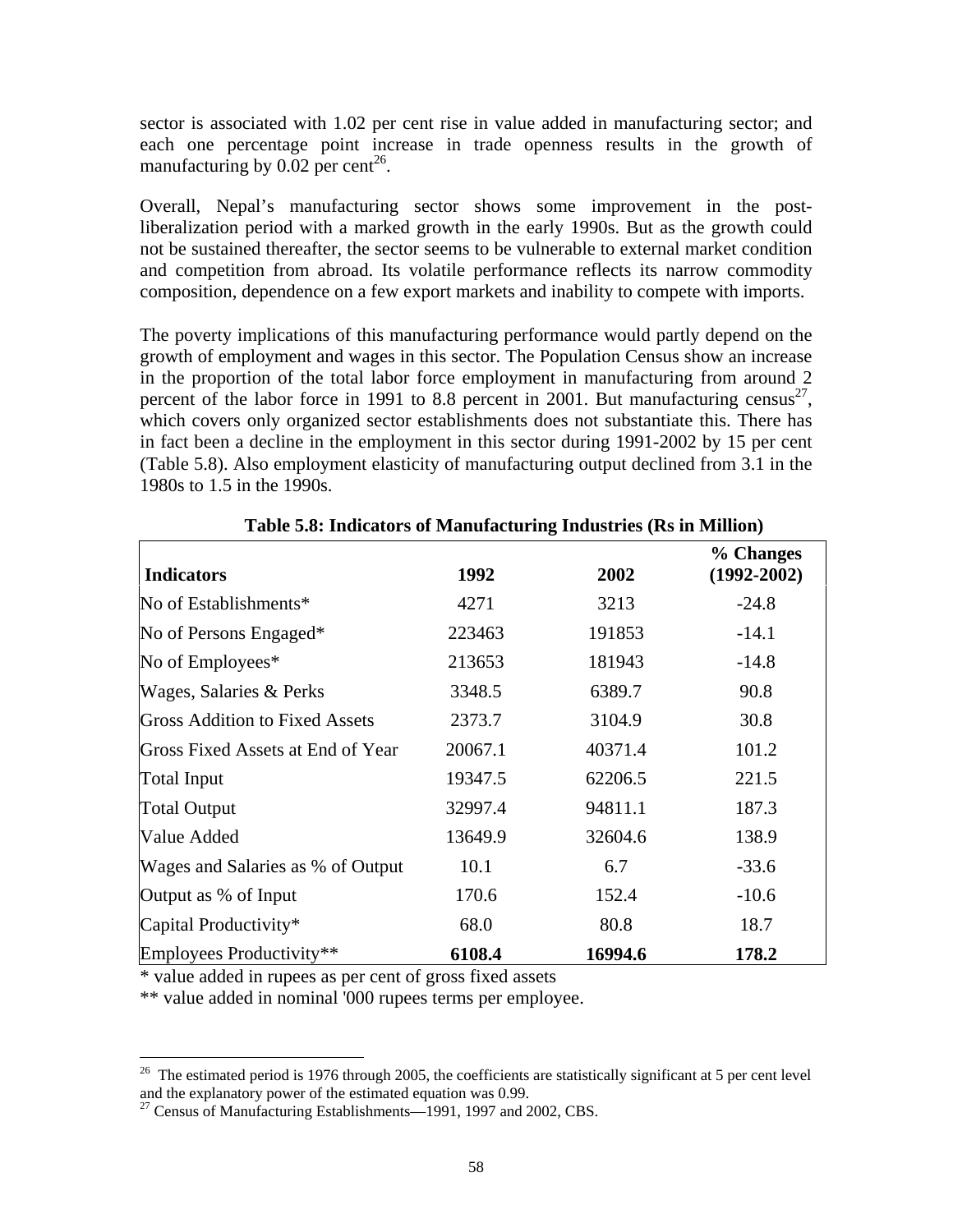There was a decline in the number of workers employed per fixed capital investment (number of additional workers per Rs one thousand of additional fixed capital of the manufacturing establishments declined by 0.2 per cent during 1997-2002). The backward linkage of manufacturing output deteriorated during this period (the share of domestic raw materials to total raw materials used by the manufacturing establishments declined from 54 per cent in 1997 to 34 per cent in 2002). And, there was no substantial rise in manufacturing sector wage rates and no significant diversification of the products. All these indicate little poverty impact of manufacturing sector triggered by trade reform.

Analysis of the manufacturing census data shows that there has been a decline in the number of manufacturing establishments by 25 per cent during 1992-2002. Number of persons engaged in manufacturing also declined by 14 per cent and wage employees by 15 per cent. Output increased by nearly 3 folds but wage bill less than doubled. Output per unit of input declined by 10 per cent and wages and salaries as per cent of output declined by one-third. All this manifests not an encouraging picture of the manufacturing sector during 1992 –2002 when trade liberalization had got momentum.

The discussion of trade reform, employment and poverty in the literature has been confined largely to the manufacturing sector and has focused on the proposition that liberalization leads to reduced wage inequality in developing countries due to an expansion of employment for unskilled and low skilled workers in export sectors. Whether reduced wage inequality leads to a fall in poverty would however depend on whether incomes for unskilled workers rose above the poverty line. Further, there is the possibility that the most intensively used labor in export sectors may be relatively skilled by developing country standards. If the relatively skilled are underrepresented among the poor (as is likely to be the case) a fall in poverty is unlikely. In Nepal the growth of manufacturing sector is accompanied by informalization of the production process by sub contracting, outsourcing and using home based workers. The informalization of the labour market has led to wage differences across sectors, pockets of the economy and establishments. The informal labour market has remained highly exploitative and wage discriminations persist (see next section).

Foreign trade, industrial and foreign investment policies are interlinked. When one third of the global trade is concentrated among multinational companies, the complementarities between trade and investment can be amply understood. Along with larger international trade volumes, flows of foreign investment have been growing in recent years, partly as a result of the increasingly close integration of national economies, driven by worldwide competitive pressures, economic liberalization, and the opening up of new areas to investment. In addition, foreign investment, especially FDI has become the principal source of external capital in a number of countries, which are now more receptive to FDI as evidenced by changes in their investment policies.

Nepal encourages foreign investment as joint venture operations with Nepalese investors or as 100 per cent foreign owned enterprises. The broad areas opened for foreign investment include manufacturing industries, energy based industries, tourism industries, mineral resource based industries, agro-based industries and service industries.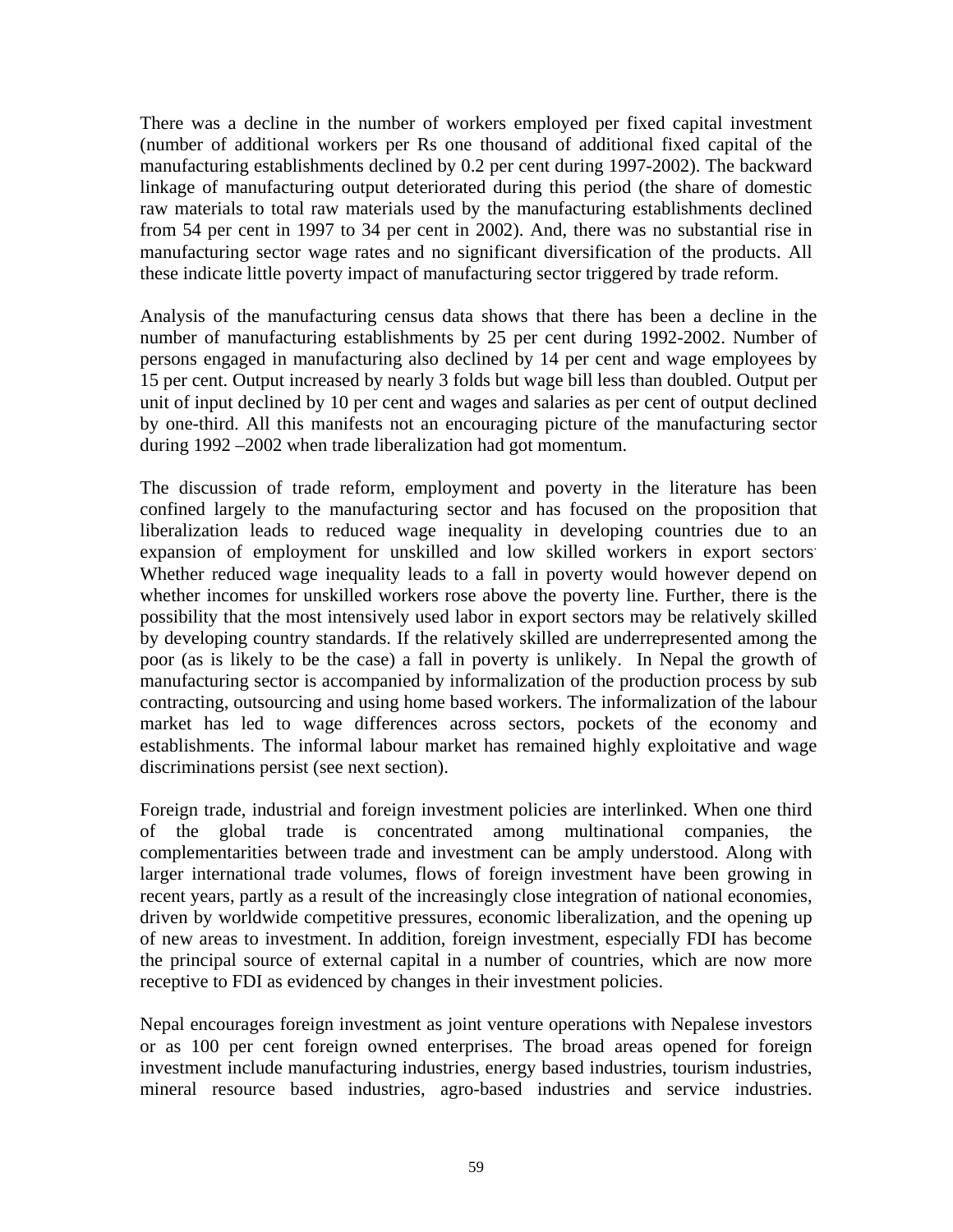Enactment of the Foreign Investment and Technology Transfer Act (FITA) 1991, introduction of Foreign Investment and One Window Policy and also new policies relating to trade, transportation, communication and electricity have created a congenial environment in attracting foreign investors to Nepal.

With the liberal economic policy changes put in place, foreign investors are attracted to participate in joint venture investments particularly in the field of banking, hydropower development and tourism. As a result, within the span of 15 years, the number of industries approved for joint venture investments have increased by almost 10 folds. The total fixed investment cost of these industries stood at US \$ 1025 million with the total project cost of US \$ 1227 million. The foreign investment accounts for 22.7 percent of the total project cost amounting to US  $$353$  million<sup>28</sup>. These industries under FDI are estimated to generate employment opportunities to about 94 thousand people and this is nearly nine times the level of employment opportunities received by 10.6 thousand people 15 years back. Recently multinational companies have been entering the country in the areas of hydropower, telecommunication, insurance and banking.

As a major trading partner and close neighbour, India has remained as the largest investor in Nepal with 287 (32.4 percent) of industrial joint ventures having foreign capital investment of Rs.9.5 billion (38.0 percent of total foreign investment). In terms of amount of foreign investment USA comes second (16.0 percent) after India, followed by China (10.5 percent), Norway (4.2 percent) and Japan (3.7 percent). Also by type of collaboration, out of the total industrial ventures, 87 percent are financial and the rest 13 per cent are on technology transfer, management, patent, and trademark agreement.

Foreign investment is said to be helping developing countries to grow and to enhance human development (HDR, 1999). But studies show no automatic link among FDI, economic growth and human development. With huge FDI, Asian countries like China, Korea and Malaysia have benefited immensely in terms of not only economic growth but also human development. But countries like India and Vietnam have met the same with tiny size of FDI and countries like Indonesia, Russia and Romania have not performed well despite sizable FDI inflows.

Empirical findings reveal a numbers of benefits derived from foreign investment. First, FDI is the principal sources for external capital. It provides financing for balance of payments. An inflow of FDI provides balance of payments financing if it is not used for capital formation. Privatization of national enterprises/industries and involvement of foreign participants are some of the examples of inflow of foreign capital. Second, FDI provides access to new technology. Technology owners are more willing to make technology available to a partner if they can retain some degree of management control. Additionally, it provides management techniques. FDI brings in new knowledge and entrepreneurial skills, which are among the important benefits of international exchanges of goods and services. These help to employ domestic resources more efficiently and adjust the mix of products to obtain more value added per unit.

 $\overline{a}$ 

<sup>&</sup>lt;sup>28</sup> These figures correspond to April 2004.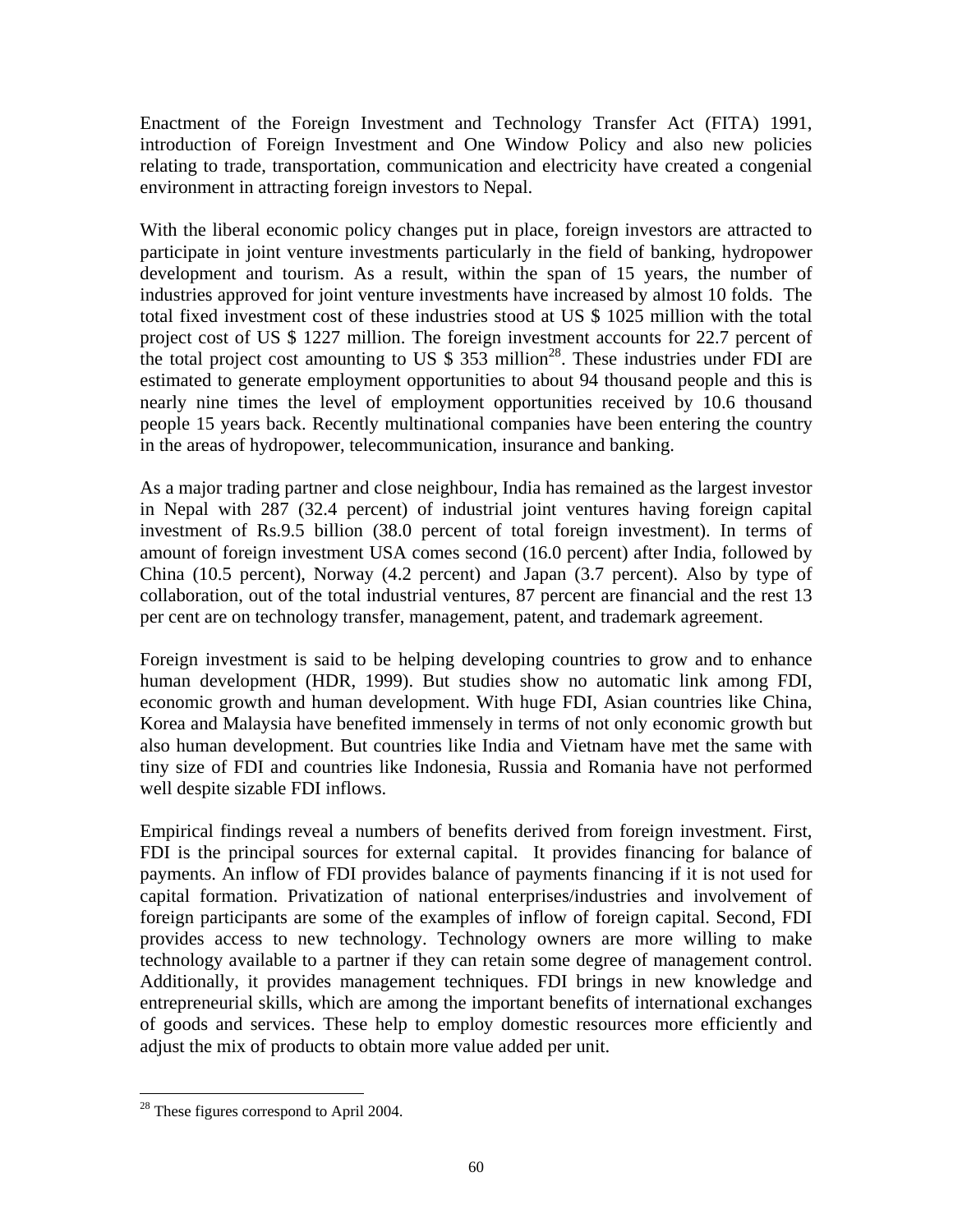Third, FDI provides access to marketing expertise and market links is also facilitated through these capital inflows. Many foreign investors come to the host countries with established marketing networks and have more experience in international markets. FDI can also provide marketing links to a foreign partner as the local partner may be able to provide access to the local and possibly the regional market. Fourth, most importantly FDI, is thought to stimulate economic growth. Through its mobilization of domestic resource, FDI provides additional economic activity and generates employment. In the case of well-developed markets, FDI can also accelerate economic transformation and restructuring the economy. FDI played a considerable role as a source of capital as well as a supplier of technology and managerial skill in East Asia, especially in Hong Kong, Republic of Korea, Taipei, and China.

Studies covering most of the Asian developing countries have found out that foreign investment has contributed to economic growth both by augmenting resources available for capital formation and by increasing the efficiency of investment. However, in addition to foreign capital, export performance, growth of labour force and the domestic savings rate have also made a positive contribution to the growth of the Asian region. Foreign private investment and export performance have been found more importance than aid supporting the North's prescription of self-reliant approaches for the developing countries. Also growth of labour force and domestic savings rate has been more important than either foreign capital or exports. These findings have serious policy implications; the most important is that if a country wishes to achieve rapid economic growth, maximum efforts will have to be directed towards increasing the productivity of the labour force and towards mobilizing domestic resources. These tasks may involve difficult choices and tough policy measures. But there is no escaping the implication that reliance on foreign capital does not necessarily offer the solution for high and rapid growth; however, countries should continue to accept foreign capital in those areas where domestic resources do not provide an adequate substitute.

The impact of foreign capital on the economic growth of developing countries as well as the relative significance of the various types of foreign capital vis-à-vis trade is controversial. Despite the benefits and opportunities offered, there are a number of disadvantages. First, there is a possibility that foreign investment may "crowd out" domestic private enterprise and also reduce pressure to foster such an enterprise because of the presence of competitive foreign enterprises. Second, if financial and trade distortions exist in an economy, foreign investment, particularly, FDI can take from the country more than it contributes. Third, foreign investment also has found its downside risks. In the long run foreign investment may de-capitalize the recipient economy as the annual repatriation of profits, dividends, royalties and fees increase over time. Fourth, Although foreign investment has played significant role in some of the countries, it is not the only ingredient for their economic development.

For Nepal, it is too early to make any assessment of FDI in economic growth. This is because the proportion of FDI in total investment of the country is very low; official figures show the proportion at less than 2 per cent. Further, it is declining in the recent years because of the deteriorated investment climate. Withdrawal of FDI has also been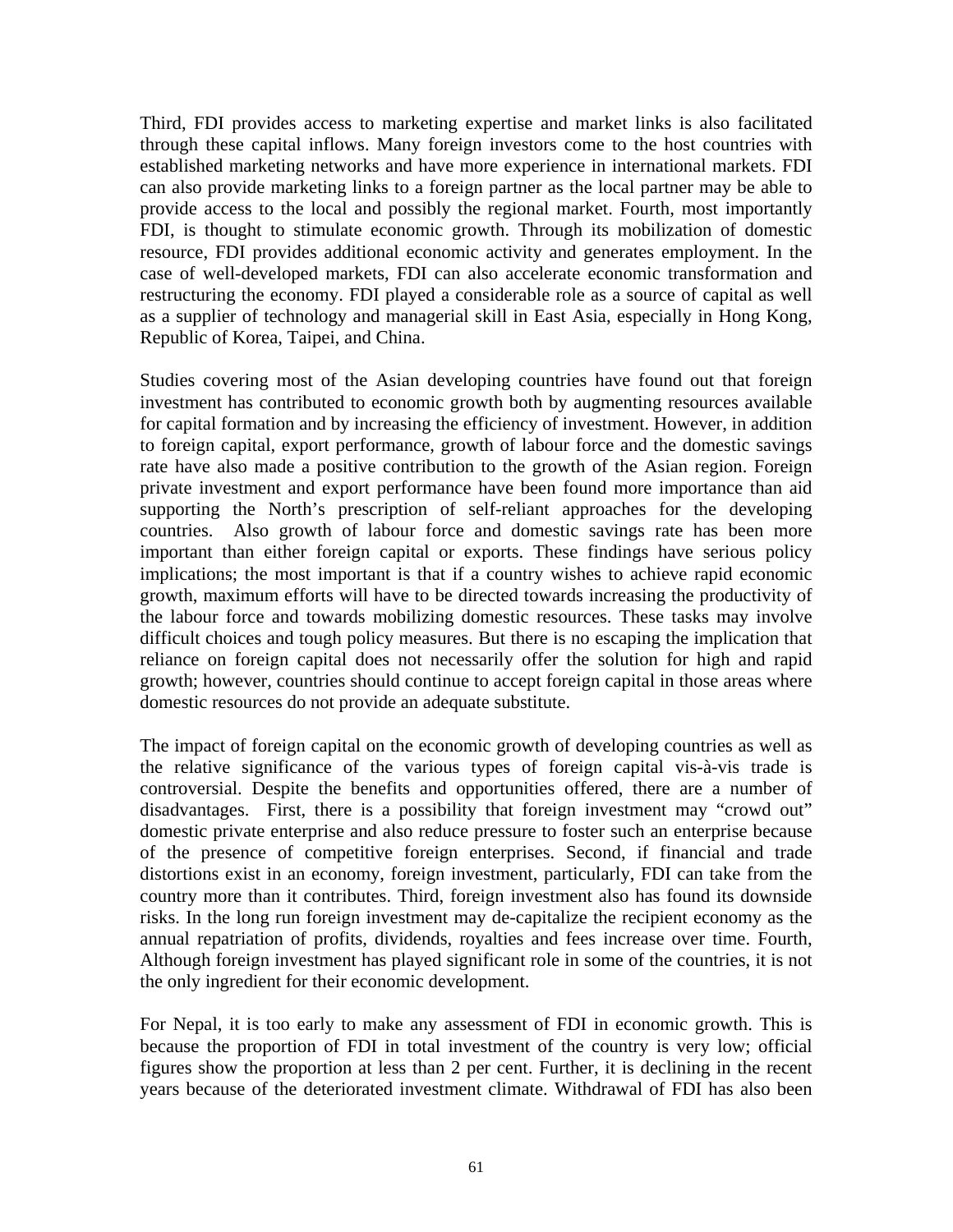observed in some services sectors. Compared to what our neighboring countries have benefited from FDI, Nepal is yet to be benefited from such capital inflows.

The impact of FDI on poverty and development could be judged on two grounds; (i) whether FDI has been instrumental to generate broad based high economic growth or not, and (ii) whether this has created gainful employment opportunities and wider revenue base of the government to support social sector development programmes or not. Gainful and dignified job is the most effective means of social security and poverty reduction. In this context, relating foreign investment to poverty reduction needs examination of the issues like employment intensity of investment, safety at work, job security, level and growth of wages, and other incentives like medical, maternity, and old age pensions. We have to see that these prerequisites are met while providing employment with foreign investment.

In a democratic country, citizens have the right to survive, grow, develop and actualize their potentials. For this, the state should be able either to create adequate job opportunities or provide social security support for needy citizens. In this context, creation of gainful job opportunities should be major reason behind inviting foreign investment. But what we should also realize that one of the major reasons behind FDI flows to Nepal is the unorganized labour market with excess supply of labour force and this force willing to work at a wage which is not enough even to meet the poverty threshold level of consumption. Without plugging the loopholes for exploitative labour relation, creation of job opportunities alone is not going to promote labour welfare. In a nutshell, no automatic positive linkage seems to have evolved between FDI and development in Nepal.

## **5.3 Labour Market Implications**

One core area whereby trade liberalization impacts upon poverty and development outcomes is through labour front. The process of trade led industrial expansion creates job opportunities out side the agriculture sector; and through the backward linkage, it also generates off-farm employment in the agriculture sector. This makes a structural shift in the employment pattern along with affecting the wage level.

As discussed earlier, there has been a marginal change in the occupation (employment) pattern in Nepal over years. But agriculture still accounts for nearly two-thirds of the employment and industry and service are together contributing just one-third of the job opportunities. Underemployment is a major problem with only 52 per cent of the workers working for more than 40 hours a week (CBS, 2004). More than 90 per cent of the labour market is informal and the process of informalization is growing due to issues related to trade unionism and rigidity of the labour law.

Despite unemployment and underemployment situation, there has been some improvement in the wage rates in the recent years. Most of such a rise has come because of the out-migration of the youth population for work. Also the strong growth performance of the Indian economy and subsequent rise in the wage rates in India has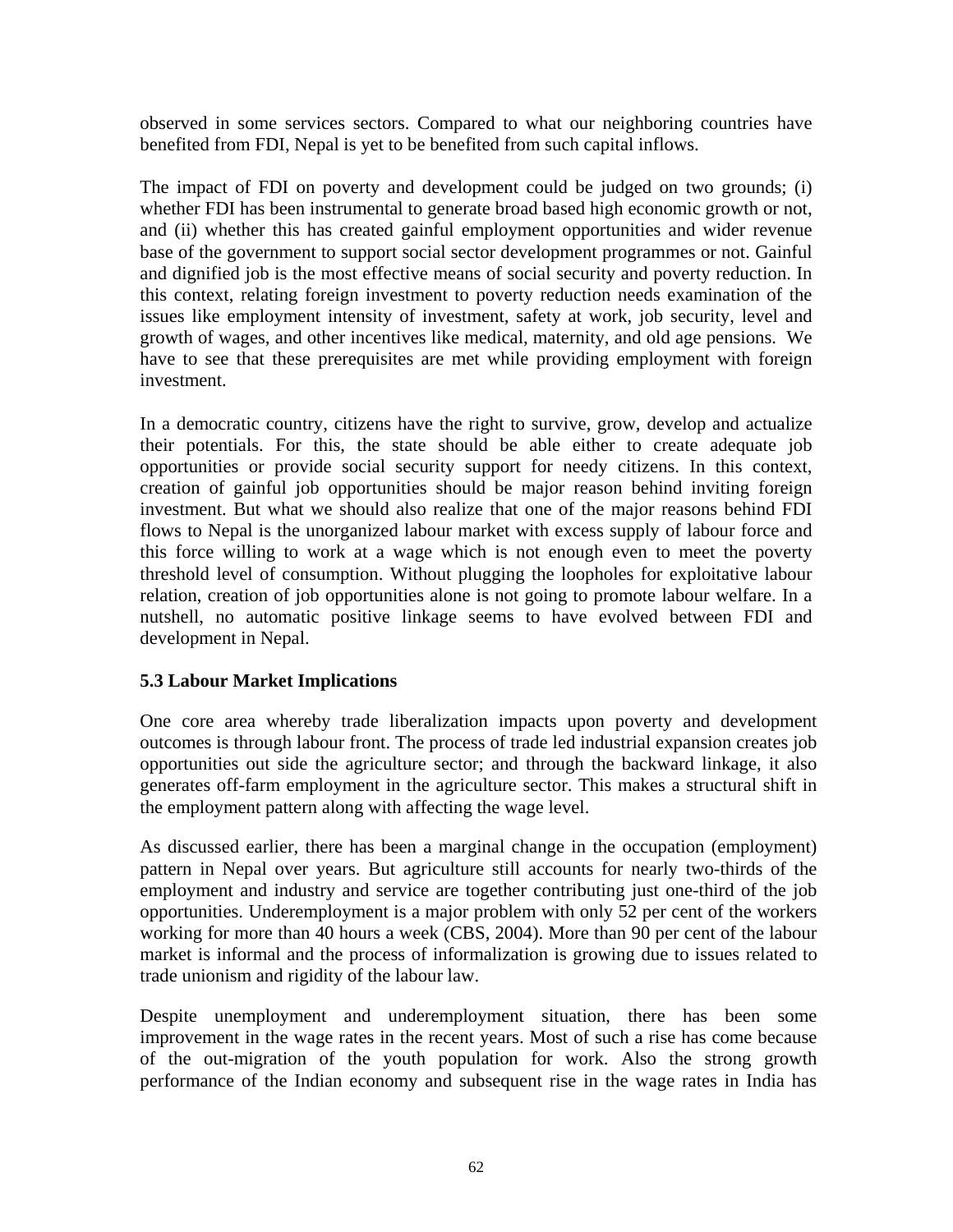discouraged Indian workers to come to Nepal for informal sector job, and trend has now reversed with Nepalese labour going to India as agricultural workers.

In nominal terms, wages of all types of workers went up during the last two decades (Table 5.9). The rise was higher during 1990s. The differential wage rates for male and female continued during this period but the trend was towards convergence inh the formal sector, a good sign of improving wage discrimination. However, the same in the informal sector was reverse.

| Table 5.9: Trend of Wage Rates by Types of Employment (Average Growth in %) |         |         |         |           |         |  |  |
|-----------------------------------------------------------------------------|---------|---------|---------|-----------|---------|--|--|
|                                                                             | 1981-85 | 1986-90 | 1991-95 | 1996-2000 | 2001-05 |  |  |
| Carpenter                                                                   |         |         |         |           |         |  |  |
| 1.Skilled                                                                   | 12.66   | 13.29   | 13.47   | 9.54      | 4.09    |  |  |
| 2.Semi-Skilled                                                              | 12.75   | 12.33   | 13.44   | 7.71      | 3.95    |  |  |
| <b>Masoon</b>                                                               |         |         |         |           |         |  |  |
| 1.Skilled                                                                   | 12.01   | 13.85   | 13.01   | 9.45      | 3.98    |  |  |
| 2.Semi-Skilled                                                              | 12.41   | 13.09   | 12.74   | 7.59      | 4.16    |  |  |
| <b>Industrial Labour</b>                                                    |         |         |         |           |         |  |  |
| 2.Skilled                                                                   | 7.46    | 9.99    | 14.88   | 19.61     | 4.75    |  |  |
| 4.Un-Skilled                                                                | 7.76    | 11.82   | 17.73   | 10.55     | 7.16    |  |  |
| <b>Agricultural Labour</b>                                                  |         |         |         |           |         |  |  |
| 1.Male                                                                      | 13.02   | 14.00   | 11.06   | 9.15      | 5.14    |  |  |
| 2.Female                                                                    | 14.71   | 15.90   | 8.65    | 5.41      | 8.54    |  |  |
| <b>Ordinary Labour</b>                                                      |         |         |         |           |         |  |  |
| 1.Male                                                                      |         | 9.58    | 15.27   | 9.06      | 4.21    |  |  |
| 2.Female                                                                    |         | 8.15    | 14.64   | 9.65      | 4.28    |  |  |
| <b>Memorandum:</b>                                                          |         |         |         |           |         |  |  |
| Inflation                                                                   | 9.7     | 11.6    | 11.3    | 7.9       | 3.7     |  |  |
| Food                                                                        | 9.4     | 12.5    | 11.5    | 8.3       | 2.3     |  |  |
| Non Food                                                                    | 10.4    | 10.0    | 10.9    | 7.3       | 5.0     |  |  |

*Source: Nepal Rastra Bank* 

There was marginal rise in real wage rates during the last decade or so. Real wage of carpenters, masons, and agricultural went up during 1981-2005 by 2 per cent or less (Table 5.10). The only sector where real wage went up by more than 2 per cent was the industrial sector. In many years, the real wage growth was negative. Low level of wage followed by marginal rise in its level in real terms reflects poor income condition of even the employed class and thus no significant improvement on living condition.

In the last three decades, the environment for FDI and trade has been changed dramatically. The major contributory factors have been the reduction of technological and policy related barriers to the movement of goods, services, capital, professional and skilled workers, and firms. Many local industries have now become transnational corporations. The consequence is that margins of competitive advantage have become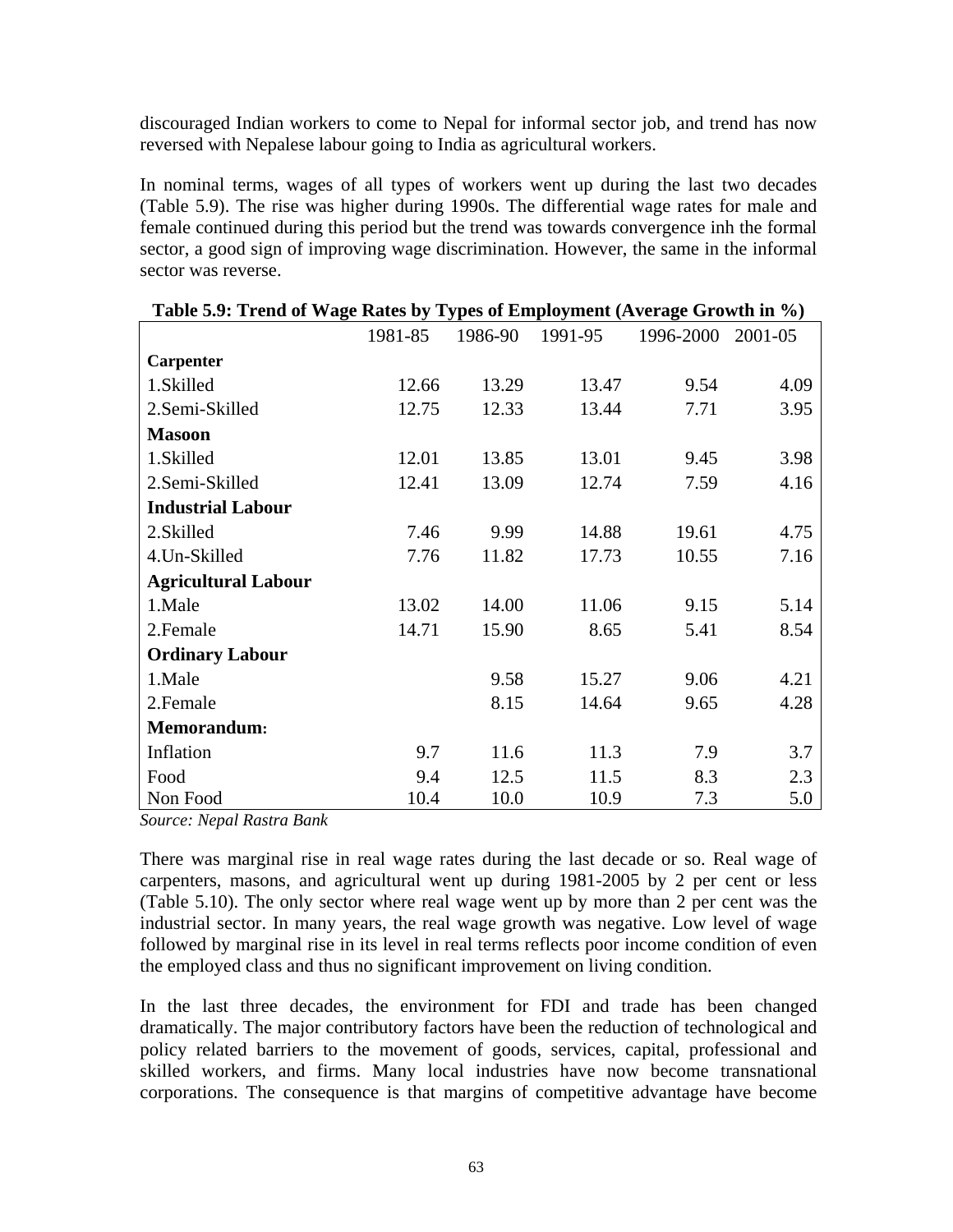thinner; a small shift in costs somewhere can seriously affect the competitiveness of a country. This is mostly reflected in the increased pressure in the labour market.

| Table site. Trend of field wage funcs by Types of Employment (Trig. Orowin in 70) |         |         |         |           |         |         |
|-----------------------------------------------------------------------------------|---------|---------|---------|-----------|---------|---------|
|                                                                                   | 1981-85 | 1986-90 | 1991-95 | 1996-2000 | 2001-05 | 1981-05 |
| <b>Carpenter:</b> Skilled                                                         | 2.96    | 1.67    | 2.20    | 1.67      | 0.39    | 1.78    |
| Semi-Skilled                                                                      | 3.06    | 0.71    | 2.18    | $-0.15$   | 0.25    | 1.21    |
| <b>Mason: Skilled</b>                                                             | 2.32    | 2.23    | 1.74    | 1.58      | 0.28    | 1.63    |
| Semi-Skilled                                                                      | 2.72    | 1.47    | 1.47    | $-0.28$   | 0.46    | 1.17    |
| <b>Ind. Labour: Skilled</b>                                                       | $-2.23$ | $-1.63$ | 3.62    | 11.75     | 1.05    | 2.51    |
| Un-Skilled                                                                        | $-1.93$ | 0.20    | 6.46    | 2.68      | 3.46    | 2.17    |
| <b>Agri. Labour: Male</b>                                                         | 3.32    | 2.38    | $-0.20$ | 1.29      | 1.44    | 1.65    |
| Female                                                                            | 5.02    | 4.28    | $-2.62$ | $-2.46$   | 4.84    | 1.81    |
| <b>Ord'ry Labour: Male</b>                                                        | NA      | NA      | 4.01    | 1.19      | 0.51    | 1.90    |
| Female                                                                            | NA      | NA      | 3.38    | 1.78      | 0.58    | 1.91    |

**Table 5.10: Trend of Real Wage Rates by Types of Employment (Avg. Growth in %)** 

*Source: Nepal Rastra Bank* 

In the industrial countries, as cheaper imports have substituted local production, unemployment is growing. This is attributed developing countries' comparative advantage in unskilled labour whereby production could take place with very low wages and poor labour standard. Developing countries have then their own concern as to why labour movement has not been liberalized the way capital is liberalized and oppose the inclusion of labour standard as a clause under WTO arrangement. Now a fundamental issue has been raised: are human right and labour standard a luxury good or does respecting them help development (Leicht, 1998)? Many people see human rights' dimension of certain labour standard, as some labour standards reflect basic human rights that every country may have to adhere.

Globalization has encouraged the entry of multinational companies as a sole proprietorship or joint venture in industrial activities with low employment intensity, not even one-fifth of that in organized domestic industries. In the process of privatization and downsizing, the government has laid off thousands of employees. Following the structural adjustment programme, wages in the public sector were frozen for long in order to avoid wage increase in the private sector and ensure competitiveness of domestic industries. Thus workers share in national income has deteriorated and poverty intensified.

Globalization may exert both positive and negative effects on the labor market. The positive effects are achieved through expanded employment opportunities and improved productivity of labour through infusion of foreign capital and technology in the industrial activities. However, as labour also tends to be more mobile with the process of globalization, those having low skills than others face a threat of losing job. Besides, substitution of domestic products by cheaper imports makes many domestic industries and labour redundant. In particular, the indigenous cottage and small industrial products face a severe threat from the exposure of the economy and often vanish, displacing many people from their indigenous occupation.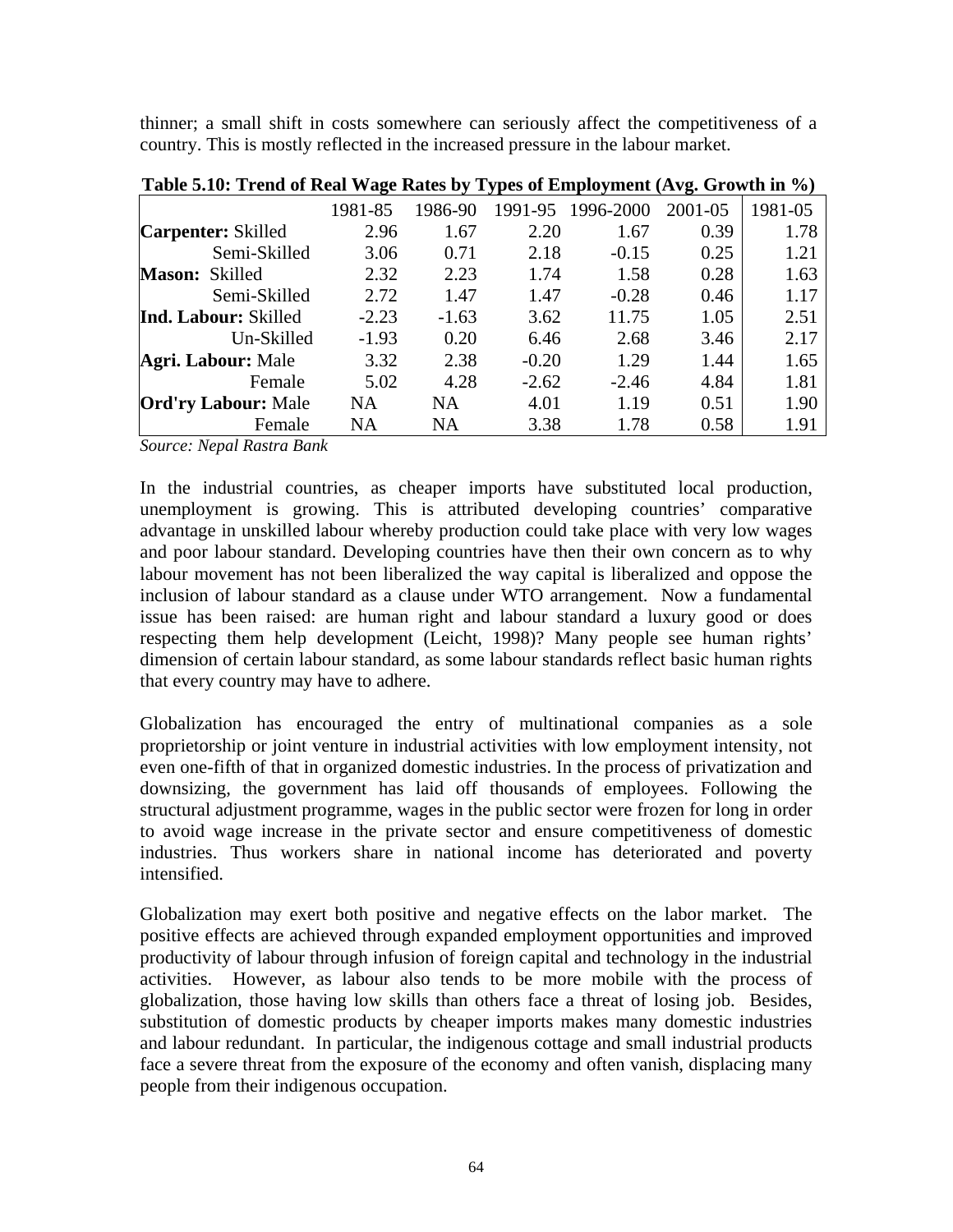Nepalese labor market is characterized by higher growth of labor supply in relation to demand, growing unemployment and underemployment, discrimination against women labour, exploitation of child labour, bonded labour system, very low wage rates (even deteriorating in real terms), high proportion of labour in unorganized sector and in self employment, lack of education and skill of most of the labours, and poor social security provisions for wage-workers. The labour force is increasing by 300 thousand each year whereas the estimated number for additional employment is 150 thousand only. Although the unemployment rate is about 5 percent, unemployment is as high as 47 percent. Of the work force, 78 percent are self-employed and only 22 percent are wageworkers. For female, the proportion of self-employment is even higher (86 percent). As most of the workers are in the unorganized sector and self-employed, the impact of globalization and foreign investment in the labour market has so far been limited.

Nevertheless, the process of globalization has had the following effects in the Nepalese labour market. First, globalization has encouraged the entry of multinational companies as a sole proprietorship or joint venture in industrial activities. But the employment intensity of foreign capital is observed very low-- one employment per Rs 500 thousand, as compared with Rs 90 thousand in organized domestic industries. The capital-intensive nature of foreign capital has created limited employment opportunities. Some ventures with foreign capital have been able to generate one employment for as much as Rs 3 million of fixed capital investment where a cottage industry can generate one employment for not more than Rs 10 thousand.

Second, the process of globalization has suddenly dismantled high level of protection provided for a long time to the domestic industries and eroded their competitiveness in the domestic market. As a result many import substituting industries and particularly the cottage and small industries have become redundant and many people involved in these areas have lost their job. The so-called technological shift has also made unskilled Nepalese labour force redundant and encouraged the use of foreign labour.

Third, as a means to enhance foreign investment, privatization has been opted for as a major policy instrument. So far about 18 industries have been privatized affecting job of about 4 thousand workers. In the process of privatization, about 1200 workers were laid off in the first two-phases of privatization covering 8 enterprises. The lay-off in the third phase is estimated to be even higher as 1000 employees of a single jute factory were laidoff in terms of privatization. There also have been a number of labour unrests before and after privatization.

Fourth, the strategy to adopt outward oriented economic policies has led to downsizing the public sector. The government has also laid-off more than 4 thousand civil servants. Besides, the golden hand-shake policy introduced to downsize the personnel strength of public enterprises also made hundreds of employee to quit job for no betterment. Besides, following structural adjustment programme, wages in the public sector were frozen for long in order to avoid wage increase in the private sector and ensure competitiveness of domestic industries so that the benefit of devaluation could be fully reaped. As a result, real wages in the public as well as private sector deteriorated during the last decade. In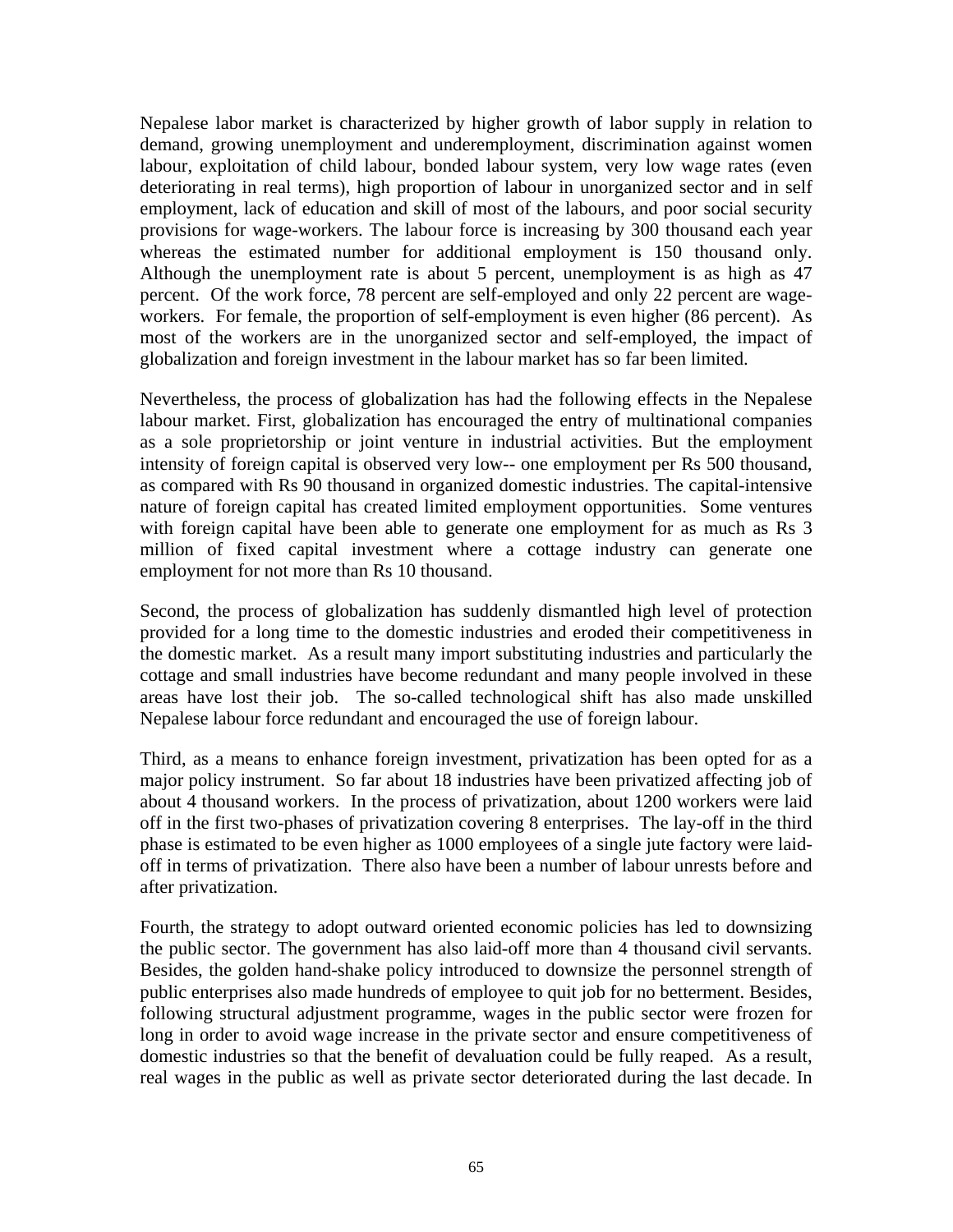fact, industrial and business activities intend to compete in the market by suppressing labour wages rather than by promoting productivity through innovation.

Fifth, The multinational companies are also found to be exploiting the labour by hiring labour on contract, sub-contract, on daily wages basis or on temporary basis, by employing foreign labours, by not adopting liberal wage policy and by undertaking production itself on contract basis. There are growing cases of *bogus contract* in the Nepalese labour market. Foreign labourers are also encouraged because they are hired on contract; it is easy to fire them; and there is no risk of unionization and labour unrest.

Sixth, the process of globalization has posed a pressure on the existing labour laws and militancy of trade unions. Foreign investors, even in the disguise of multilateral institutions, are insisting the authorities for introducing greater flexibility in labour laws and ensuring the right to 'hire and fire' to the investors themselves. This is likely to undermine the creative role that trade unions can play for the growth of the enterprise along with protecting their own interest.

Nepal's labour law and labour policy have evolved in line with the norm of the constitution which allows workers to unionize. There are also provisions which protect the labour against random dismissal from the job. The investors have been advocating that they should be given the freedom to hire or fire any employee. Growingly, concerns are also expressed against the right of the labour for unionization. The investors view that labour law and policies are biased against the promoters of industries and strongly in favour of labour. They cite this as one of the reasons for low foreign capital inflow in the country. The financial institutions have been blaming trade unions for the poor performance of the institutions. Thus, pressure is mounting for more liberal labour laws ensuring the right of the employer to lay off labour at its discretion.

But as there are no scientific ways to determine wages, as wages are tied up with productivity, as the working conditions are not secured and hygienic, and as there is no social security provision, it is risky to introduce more flexibility in the labour laws so as to woo the investors. Initiatives taken for fixing minimum wage in the formal and even in some informal sectors like agriculture is definitely a safeguard in this regard.

FDI has a significant bearing on labour market, industrial relation, trade union activities, and the process of unionization as well which has implications for human right. There are growing pressures for the introduction of labour laws, which would be to the advantage of the employers, and such pressure is often succumbed by the governments. The practice of hire and fire has begun from the financial institutions where joint venture financial institutions have been able to suppress union. This has been followed by some manufacturing industries by hiring foreign labour and using Nepalese workers as casual labour. The need then is to balance the interest of the employers with the job security and productivity-based compensation to the employees.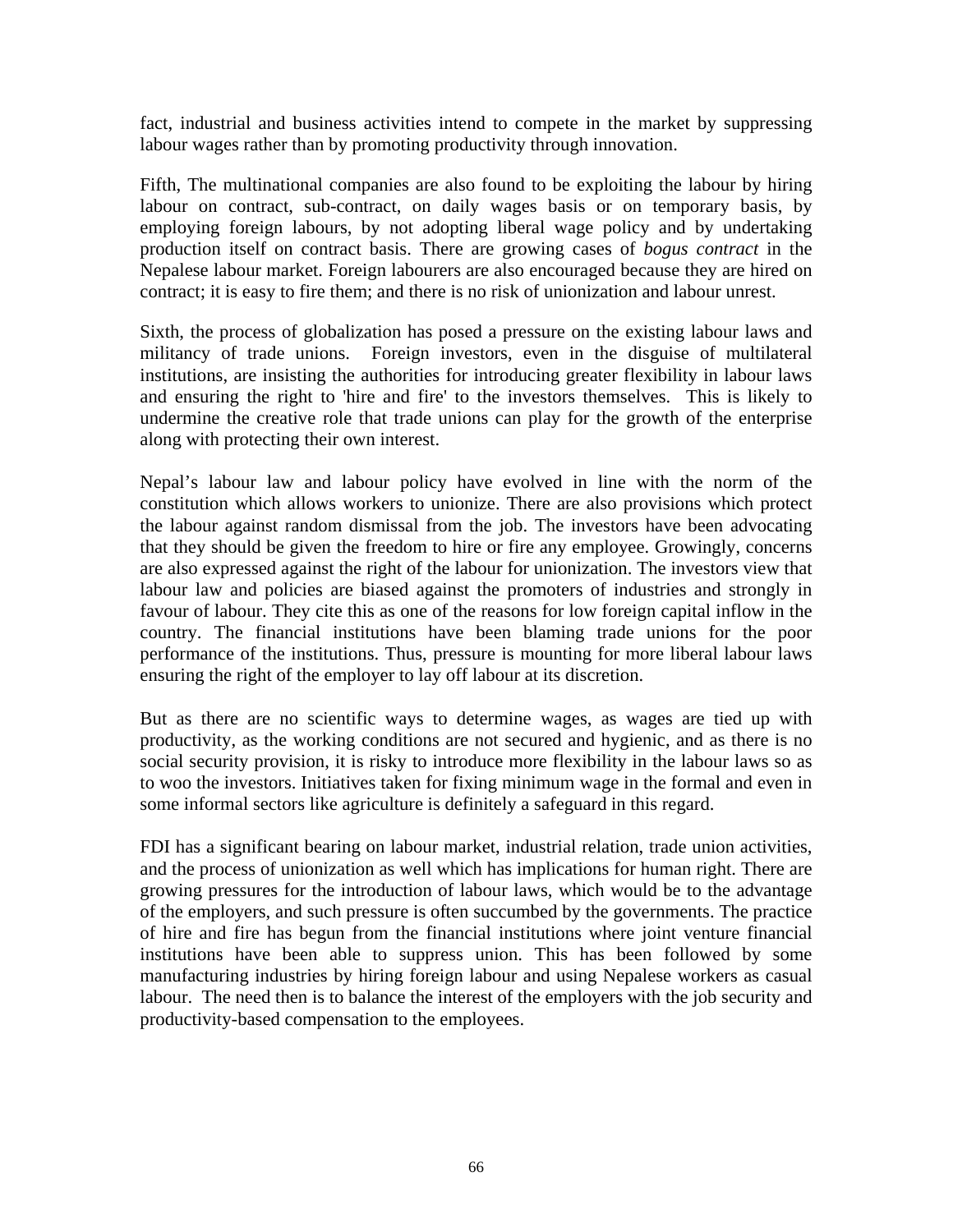# **CHAPTER VI: INFRASTRUCTURE, STATE OF INSTITUTIONS AND TRADE CAPACITY BUILDING**

#### **6.1 Trade Related Infrastructure Policies and Programmes**

Along with liberalization, deregulation, and privatization, declining costs of transport and communication have been a contributory factor for rapid globalization of financial flows and increasing foreign investment. Worldwide, the communication cost has come down drastically. From as high as 60 US dollars a minute 50 years ago, the long distance telephone call costs not more than 50 cents per minute now. In the last fifty years, the sea freight charge has come down to half whereas air service charge has been reduced to one quarter. Improvement in communication and transportation has made geographical distance more or less irrelevant. Access to information has been amazingly eased with the revolution in electronic media, particularly, the internet, email, and round the clock radio and television programs. However, this has not so far ensured equal opportunity to all, among countries and within a country. The absence of infrastructure such as transport and communication, particularly information and communication technology, is yet to reduce transaction cost, facilitate market information, and ensure factor mobility in Nepal. Besides, globally speaking, existing facilities have not fully integrated factors market; for labour, one of the major factors of production, still remains immobile. In fact labour markets remain highly segmented and show no indication of integration on account of stringent immigration policies, language, culture and other barriers to the international movement of labour. At this time of tough competition in the products market, low cost production strategy has then prompted movement of capital from capital surplus to labour surplus countries. Movement of such capital is also contingent upon infrastructure facility, among others.

Nepal began developing trade infrastructure like construction of road, expanding customs area facility, constructions of dry ports for facilitating multimodel transport system, and building capacity to regulation and standards related areas. Accordingly, 3 dry ports have been constructed in the country adjoining Indian border, one of them linked to Indian railways and the rest linked to Indian highways network leading to Kolkata -- the major port used by Nepal for third country trade. However, due to other logistic and regulatory issues, the benefit coming from these ports has been less than expected.

Infrastructure at the customs point is poor—parking, warehouse, transport facility, and cargo handling are all problematic. This has raised transaction cost and eroded export competitiveness or made imported goods expensive. To address this problem, transfer of 5 major customs points at Indian border to more spacious areas is being considered. But the process has been very slow and problem has begun right with land acquisition.

Connectivity has been a major problem in domestic and international trade expansion. Poor road connectivity impedes the backward linkage of industrial activities while it has also encouraged industrial and trade concentration. Rural-urban and regional distribution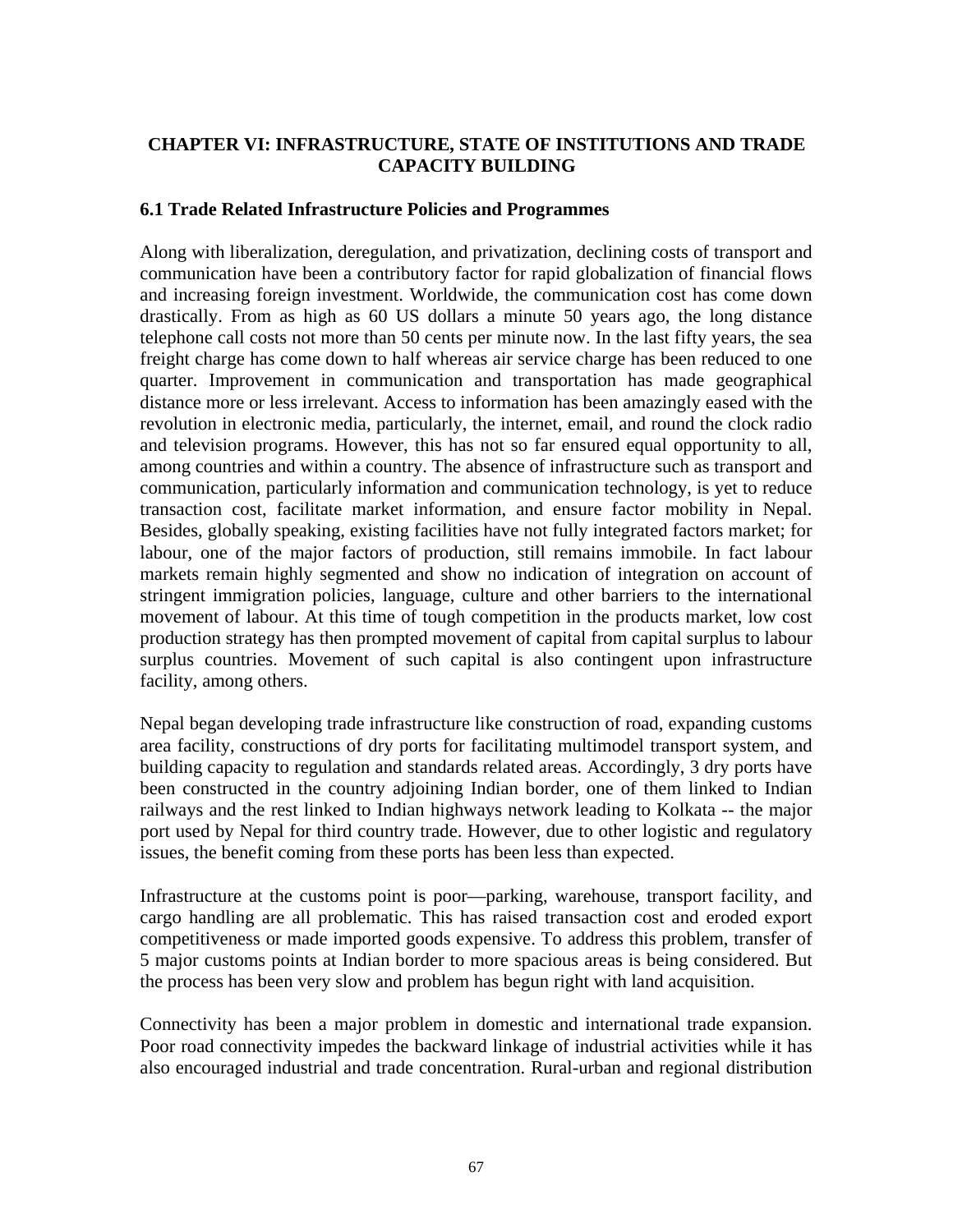of trade benefits is thus highly unequal<sup>29</sup>. Similarly, as water supply, electricity and telecommunication facilities are centered at the urban areas, nearly half of the industrial establishments in located in the 58 municipalities and the rest in the villages adjoining to the municipalities in the eastern and central development region which have better connectivity with external market. The trickles down effects of industrial activities are also then highly concentrated.

#### **6.2 Trade Facilitation, Customs Reform, and Trade Governance**

A 3-year "Customs Reform and Modernization Programme'' is in implementation from FY 2003/04 to make Nepalese Customs more competent, transparent, client-oriented and modern as of other international modern Customs Administration for giving support to trade flows. The main objectives of the programme are to facilitate trade, increase the discipline of customs officials, reform in valuation system, direct to the customs administration towards modernization, increasing of transparency, integrity and specialization in customs administration, reform the identification and classification process of commodities and to control the illegal trade through the public awareness programme.

The major aspects of customs reform and modernization include (i) reform in valuation system, (ii) customs simplification and harmonization of customs procedure, (iii) mechanization, (iv) implementation of selectivity, (v) development of physical facilities, (vi) enhancing integrity in customs staff, (vii) reforming the passengers' clearance system, and (viii) training to customs staff. Expeditious implementation of the plan is necessary to facilitate trade and reduce transaction cost.

There is a need to implementing a number of trade facilitation activities geared towards the better supply chain management including (a) adopting a subregional, or regional approach in introduction or multimodal transport system, leading towards the integration of transport system at the international level (b) forming a common understanding and approach in developing physical infrastructures at port, development of roadways, rail/road, and ICDs for bringing synergies in transport efficiency (c) developing a common customs procedures (d) encouraging private sector collaboration in infrastructure development (e) harmonization of customs transit documents and procedures among trading partner countries and (f) developing adequate physical infrastructures at land customs stations.

1

 $29$  Of the total industrial establishments, 47 per cent are in the central development region and 26 per cent in the eastern development region which are better connected with Indian road and rail network.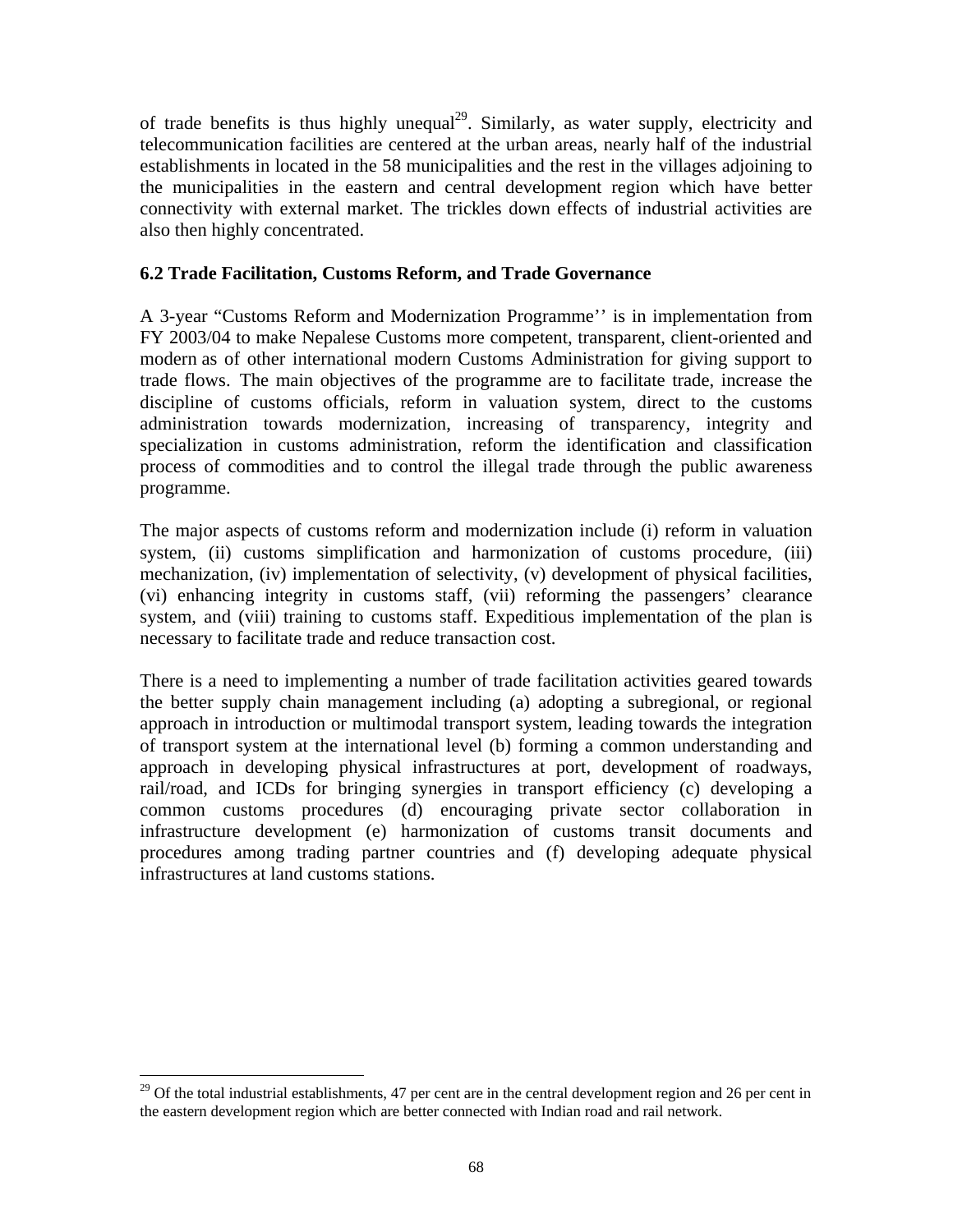Addressing newly emerging trade barriers is equally important to promote trade. No doubt, there has been a significant reduction in conventional trade barriers as (i) traditional trade protection measures eliminated throughout the 1990s and so far, (ii) tariff and para-tariff barriers have been broadly reduced, made transparent, and predictable, (iii) conventional non tariff barriers are minimized, quantitative restrictions are eliminated, and quota and long negative list have been minimized, and (iv) tariffication has been exercised to reduce non- tariff barriers to trade.

But technical barriers to trade (TBT) and sanitary and phyto-sanitary measures (SPS) have emerged as new trade barriers. In particular, technical regulation, standard, and conformity assessment related barriers are blocking free flow of trade across countries.

The TBT and SPS Agreements under WTO framework seek to ensure that governments pursuing non-trade-related policy objectives through use of regulations and standards do so with least disruptive effects on trade. But the spirit does not exist in trade practice. Domestic technical regulations (technical requirements, testing, certification, labeling, etc.) have become much more important channels through which trade is now blocked—a protection in new guise. The WTO agreements do include provisions that regulations be based on international norms & scientific principles to assess risk cited in disputed cases. Still regulations, standards, codes, processes, and practices (like GMP) at forefront of policy discussions. There are serious implications of new trade barriers as they (i) produce serious distortions in commercial markets, (ii) restrain trade & limit market entry through environmental, health, or safety mandates, not necessarily based on international norms, and (iii) often discriminate in context of WTO disciplines, including commitments made by WTO members on TBT or SPS agreements. To sum up, technical regulations imposed on trade in goods & agricultural products are affecting (i) trade patterns by protecting inefficient domestic firms, (ii) ability of producers to enter new export markets, (iii) consumer costs, and (iv) trade policy choices  $\&$  success or failure of liberalization efforts of developing countries.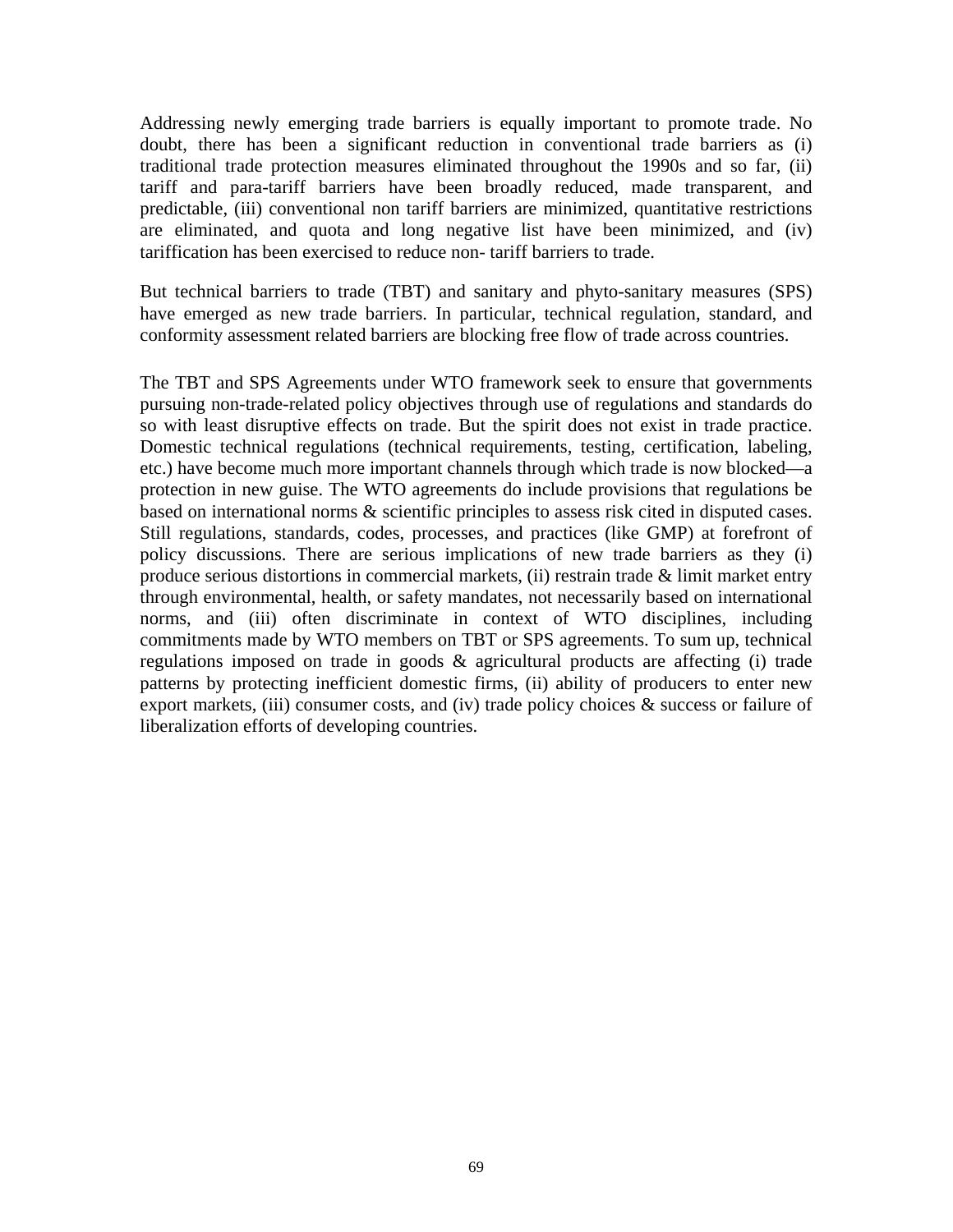A marked rise in number of trade disputes over standards brought to the WTO in recent years, centred mostly on trade in agricultural products and obligations under Agreement on SPS. Standards and technical regulations impose costs that could restrain competition. Compliance to standards and norms involves various costs--(i) one-time costs of product re-design and building an administrative system, (ii) recurrent costs of maintaining quality control and testing and certification, and (iii) indirect cost such as reformulating the ingredients of a product, meeting precise technical regulations, verifying that regulations are met (conformity assessment). Resource constrained countries like Nepal have problems to meet these costs.

Initiatives to resolve these trade barriers are noteworthy. First, there is an increased call for harmonization of standards and negotiation of Mutual Recognition Agreements (MRAs) covering product testing and certification systems. Second, there has been a rapid rise in the regional and bilateral trade agreements addressing technical barriers. And third, mutual recognition of testing, certification and harmonization of standards arise among important policy tools in global, regional or bilateral trade talks.

Despite those initiatives, least developed countries like Nepal are faced with numerous problems. Technical issues are impinging upon future direction of trade policy debate, especially with respect to the interests of developing countries. In disputes over agricultural standards, developing countries have special difficulties & higher costs in demonstrating compliance with import regulations. The costs of implementation of requirements under TBT and SPS Agreement by developing countries are extremely high relative to development budgets and aid. Developing countries lag behind in their capacities for effective certification and accreditation of testing facilities, leading to difficulty to develop adequate standards and reach mutual recognition agreements (MRAs). Technology intensive testing and certification needed in areas of health and safety. But lack of infrastructure poses clear problem. Developed countries may not trust in inspection procedures in developing countries, making conformity assessment a costly task. Developing nations face continued constraints in diffusing best practice information on standards & resources necessary for adoption of appropriate process and production methods. GSP schemes offered in exports could be beneficial only if technical barriers are removed. But stringent RoO as contained in GSP has resulted in low utilization rates. Countries offering GSP schemes are unilateral in nature; can be reversed at the will of the GSP providing country; these schemes need to make binding at the WTO level to ensure certainty & predictability of LDC exports. Nepal is currently facing many of such problems and not benefiting from the Special and Differential Treatment provisioned in the global trade rules.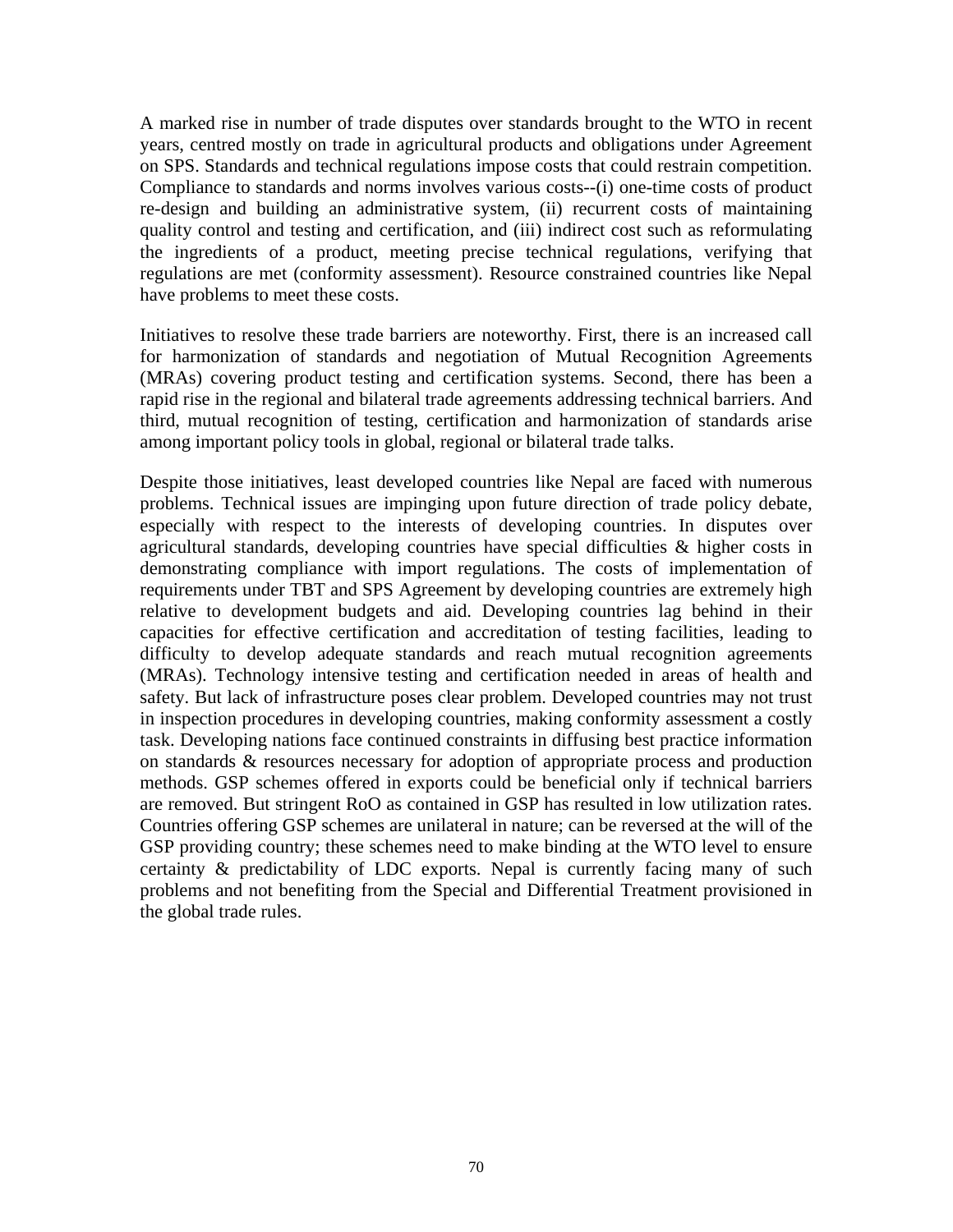Special and Differential Treatment to LDCs is mentioned in WTO agreement, but it is not sincerely observed. Similarly technical assistance as proposed is not necessarily binding. Integrated Framework (IF) to support trade in developing countries is a welcome step but lacks sufficient resources to enhance hardware related capacity building. Technology intensive testing & certification systems often needed to assure final products meet high standards, especially in areas of health and safety.

There are WTO ad other compliance related tasks for Nepal. As preparatory tasks, Nepal has to establish single contact point for information (enquiry points) (NBSM designated), identification of responsibility authority, publication of information on standards, technical regulations, & conformity, amend Nepal Standards Act and Regulations, upgrade existing testing and calibration facilities, completion of review and adjustment of technical regulations and procedures in line with WTO, establish procedure for conformity assessment, accreditation, and full implementation of TBT, by 1 Jan 2007. These require human and financial resources. Without external support, they are unlikely to be achieved.

Besides, irrespective of WTO norms, Nepal faces problems like (i) very stringent Rules of Origin (RoO); value added requirements; and trade through specified trading corporation imposed by India after 2002 Trade Treaty, (ii) quarantine procedures for all agro products time taking, expensive and very bureaucratic (leaf tea, ginger, cardamom, broom- grass, green vegetables, etc. exported to India enormously face such problem), (iii) export barriers in terms of entry points, trade routes, and mode of transport, (iv) standards often far higher than required by the standard setting institutions like Codex Alimentarious Commission and the European Union (EU) (eg, honey export to EU impeded by EU rules), and (v) difficulty to fulfil such criteria given its existing technical, human & financial capabilities and resources.

Thus it is essential that he Doha Development Round does in fact have development at the core of its agenda & that clauses relating to S&DT in the various WTO Agreements in favor of developing countries are actually implemented. GSP schemes need to make binding at the WTO level to ensure certainty & predictability of LDC exports. Preference erosion due to reduced industrial tariffs under various GSP schemes need to be compensated by other means including technical issues. Harmonization of GSP rules of origin, which now differ from one GSP scheme to another, to be made an important step toward making market access commercially meaningful.

#### **6.3 Regional Cooperation in Trade Promotion**

In 20 years of initiative to forge regional cooperation for peace and development in South Asia in the form of South Asian Association for Regional Cooperation (SAARC), various steps have been taken to promote regional trade. Convinced that the preferential trading arrangement among SAARC countries will act as a stimulus to the strengthening of national and regional economic resilience, along with promoting investment, technological cooperation, and production opportunities, trade, and foreign exchange earnings, South Asia Free Trade Area (SAFTA) has been agreed during SAARC summit held in Islamabad in January 2004. The "Islamabad Declaration" aims to launch the South Asia Free Trade Area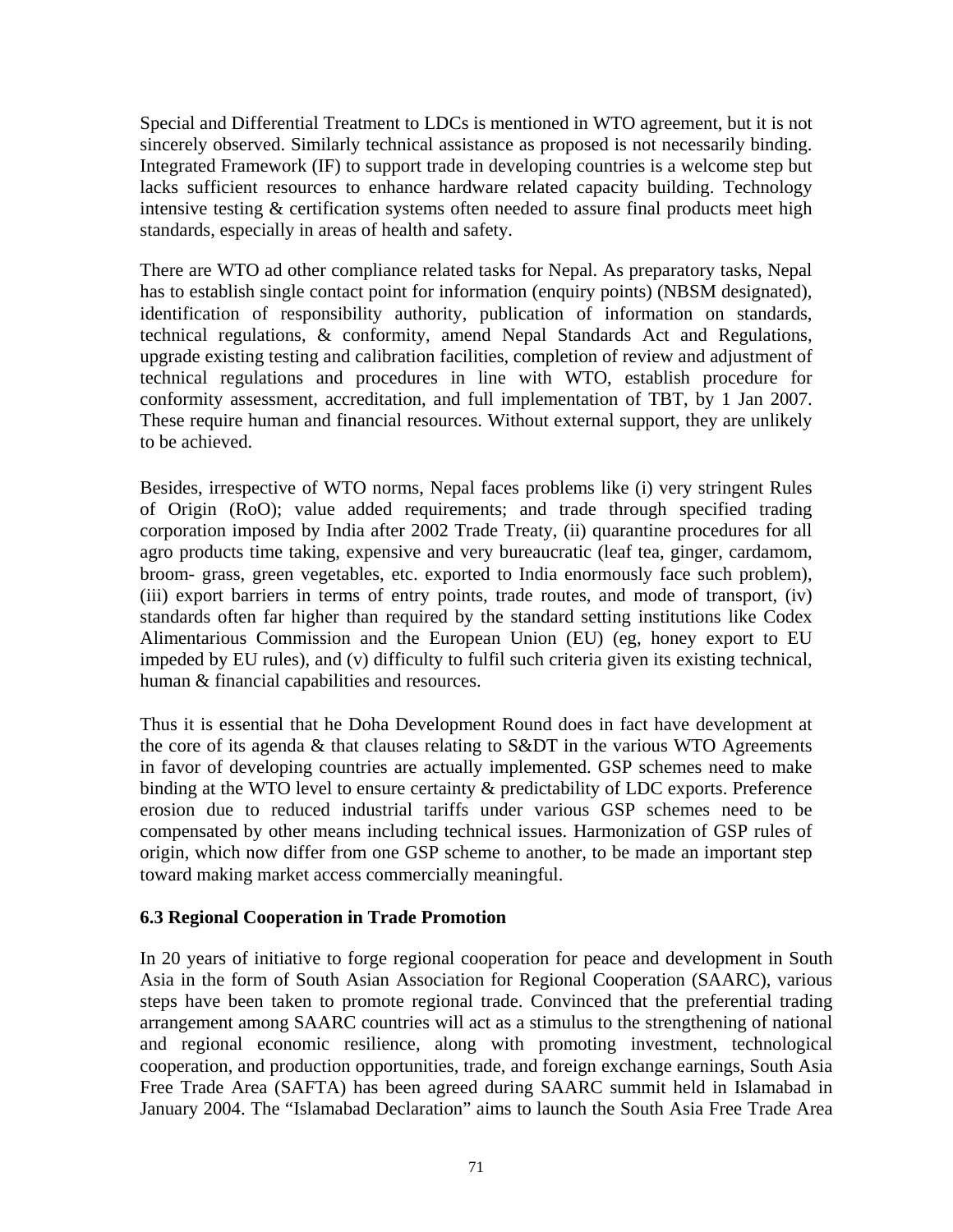(SAFTA) on January 1, 2006. Implementation of this decision could usher in profound economic and political changes in the region.

The geographical imperatives compel countries to forge alliance in trade among neighboring countries. According to the "gravity" model of international trade, distance heavily influences the destination of trade; as most international trade occurs within a radius of 3000 km. But interregional trade within South Asia is just 5 per cent of the trade SAARC countries do. Most exports from South Asia go to the world's rich countries—in particular the United States. South Asia deviates from the model not because it is inherently defiant but because of intense hostility between two major economies of this region.

Trade has also had a relatively low share in the region's gross domestic product because South Asian governments followed an import-substitution strategy of development for decades. This strategy was abandoned since 1980s, and more so since early 1990s, in favor of openness. Consequently, the region's trade-to-GDP ratio has increased in recent years but intraregional trade still accounts for less than 5 percent of the total. A properly designed SAFTA should help increase intraregional trade and improve living standards.

Regional trading arrangements (RTA) tend to be most successful when participating countries have already opened their economies to the world. The various rounds of South Asia Preferential Trading Arrangement (SAPTA)—a predecessor of SAFTA—did not produce meaningful consequences partly because of the highly protective trade regimes most countries had in place. Now that South Asian trade is more open, the proposed SAFTA is more likely to be successful. SAPTA implementation was also made difficult by the abiding hostility between two major economies of South Asia. It is questioned whether the SAARC member countries have the technical capacity and political will to implement SAFTA as proposed in the Islamabad Declaration on SAFTA. It is suggested that rather than concentrating on immediately developing an all-encompassing free trade area, it may be prudent to focus on some sectors in which intraregional trade could develop rapidly and bring economic benefits to most countries.

Nepal has joined another regional cooperation initiative known as BIMST-EC. The BIMST-EC FTA is established with the objective to strengthen and enhance economic, trade and investment cooperation, progressively liberalize and promote trade in goods and services, create a transparent, liberal and facilitative investment regime and explore new areas and develop appropriate measures for closer cooperation among the members. With the signing of the framework agreement of BIMST-EC FTA, members agreed to enter into negotiations for eliminating the tariffs and non-tariff barriers in substantially all goods. However, the agreement provides a provision of maintaining negative list for liberalization and also of liberalizing trade under 'fast' and 'normal' tracks. However, materialization of such cooperation requires effective differential treatment to LDCs like Nepal, supporting development of in-country trade infrastructure, and creating an inter-country physical trade links along with other policy measures.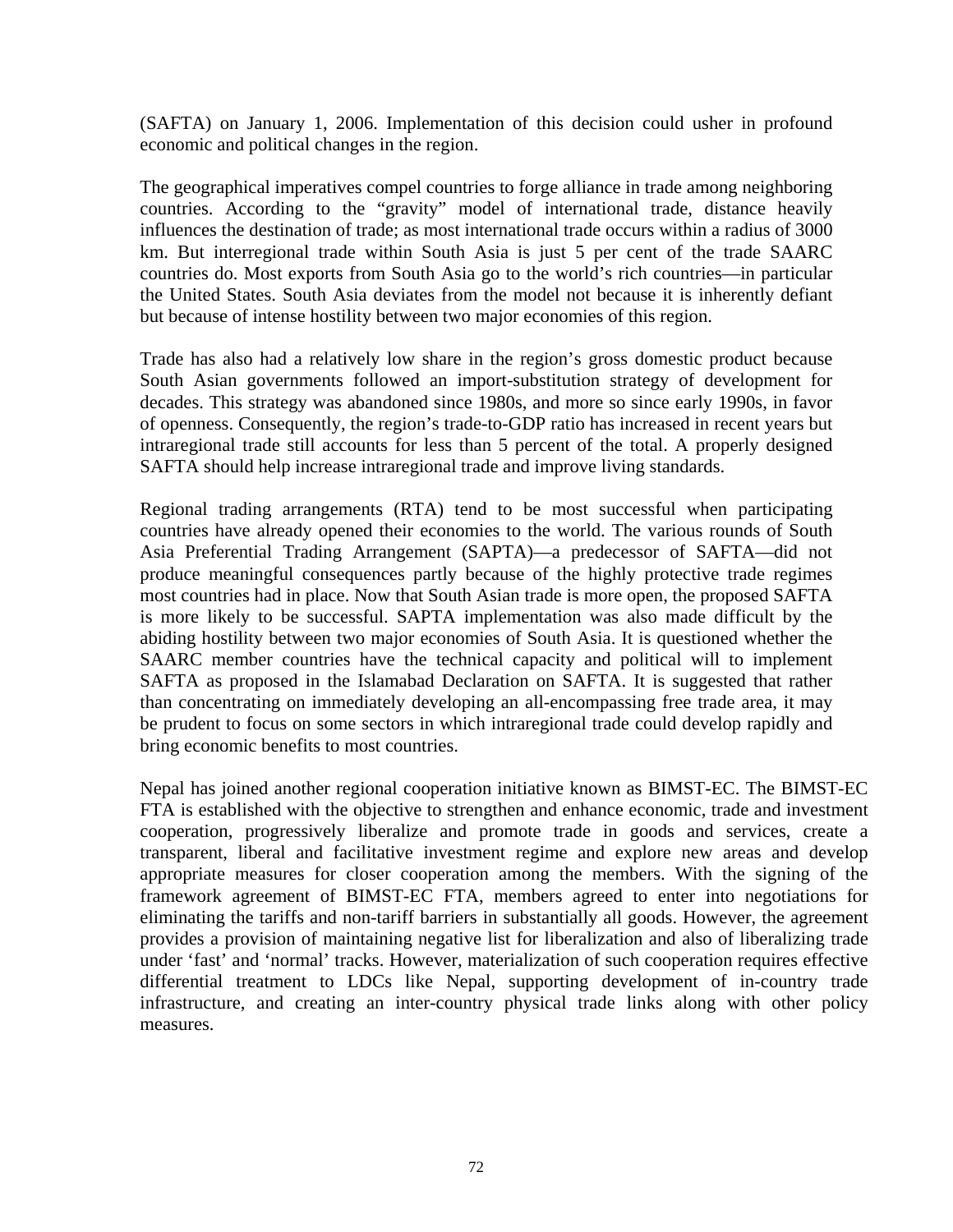## **CHAPTER VII: SUMMARY, CONCLUSION AND RECOMMENDATIONS**

## **7.1 Summary and Conclusions**

Countries with trade openness have been able to enhance growth and reduce poverty faster than others. A strong relationship between growth and poverty reduction holds through the creation of employment in the process of trade and industrial expansion along with labour market conditions, public sector institutions and fiscal regime.

The following issues have to be critically examined in order to assess the impact of trade reform on poverty, among others: (i) price effects of the trade liberalization: changes in the production pattern as well as prices of goods consumed and produced by the poor; (ii) relationships between trade and employment; and between trade and inequality; and (iii) structural shift in production technology leading to social exclusion of poor from livelihoods.

There has been some change in the structure of the economy over the period of trade and other macroeconomic reforms. The share of agriculture in GDP declined by about one percentage point annually during the 1990s in favor of the non-agricultural sector. The share of manufacturing in GDP increased from less than 6.0 percent in mid1980s to 9 percent in 2005.

There was a reduction in poverty during the last decade (1996-2004) by more than one percentage point a year. But inequality widened with economic growth led by market forces not doing distributive justice. Besides, rural inequality appeared to be slightly lower than urban inequality, but rural inequality in income distribution increased faster compared with urban income inequality.

The Nepalese economy is now relatively open with trade of goods and services -GDP ratio at about 50 percent. In the 1990s, exports grew on average by 28 percent per annum whereas imports also grew by 20 percent. After 2000, trade witnessed a compression, and thus during 2001-05, imports grew by 4.4 per cent whereas exports grew by even lesser magnitude of 3.7 per cent.

There has been notable change in the structure of trade over the last two decades and a half. The share of primary goods export declined from nearly 70 percent in 1980 to 22.5 percent in 2005. The structure of imports however observed little change during these decades, except for virtual no import of goods subject to smuggling out.

Although major export items show significant growth in the 1990s, much of the overseas exports growth in rupee terms comes from exchange rate gain rather than from the growth in trade volume. Recent decline in the export of woolen carpet and ready-made garments has squeezed the labour market. With deteriorating scenario of major exports to overseas with no new items for export, Nepal is at high risk of trade re-concentration with India.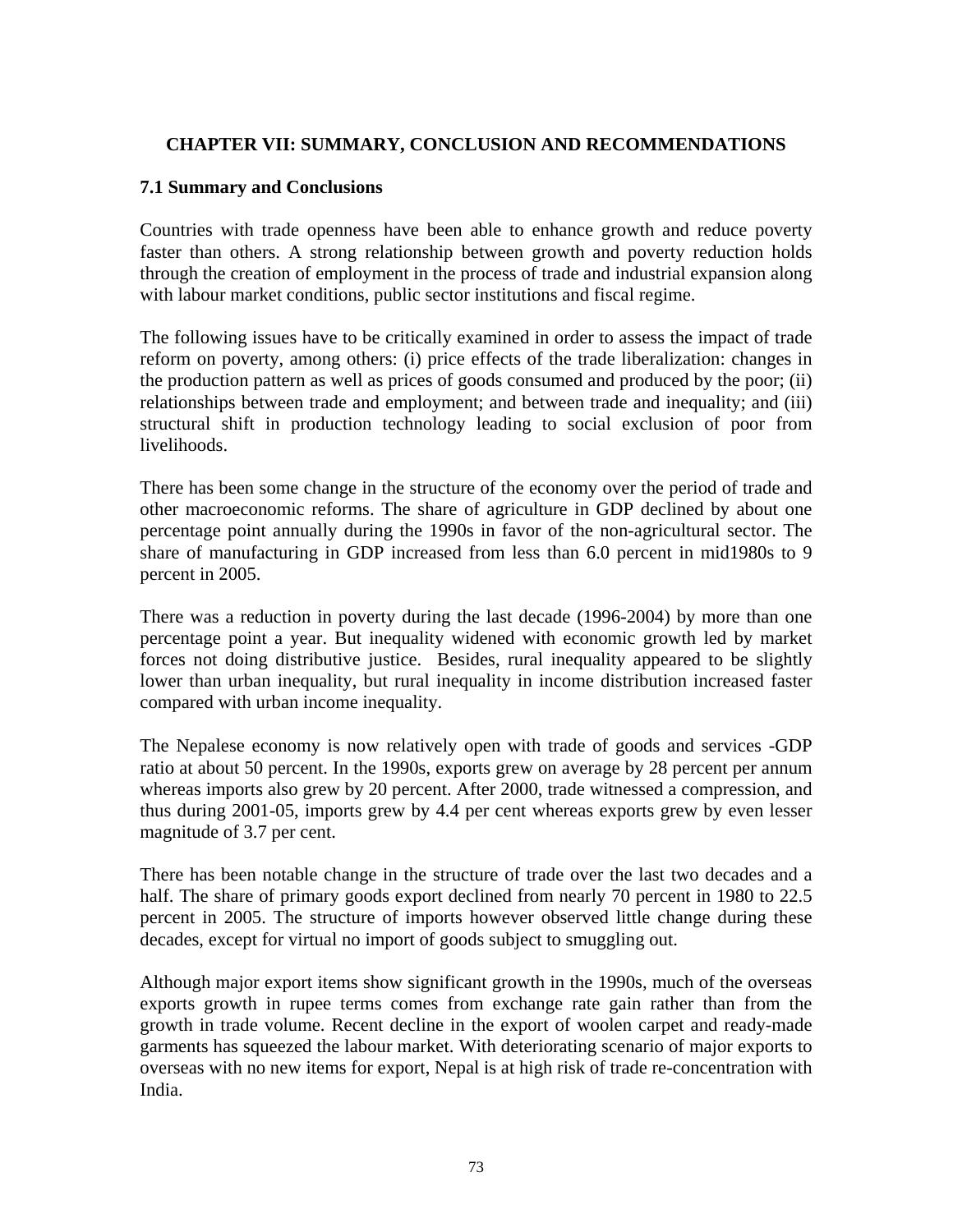Remittance has become the second largest and widest source of income after agriculture; it has become the second largest employer after agriculture again; and it is now the largest earner of foreign exchange. This has emerged as a trade-financing source and helped the economy growing, albeit at a modest rate, even at the time of intense conflict.

Exchange rate, as a key element of trade liberalization, can help poverty reduction by creating a conducive environment for investment, promoting exports and providing protection to domestic economic activities which have a bearing on economic growth and employment.

Exchange rate has been instrumental to inflation in Nepal. Empirical studies show that discrete devaluations of more than 15 percent also cause rate of inflation to shoot up by more than 7 percentage points. This manifests the sensitivity of prices with exchange rate movement and then the poverty implication of high inflation.

Overall, marked reduction in poverty took place in Nepal while the GDP growth rate was less than 4 per cent on average amidst population growth rate of 2.25 per cent and growing income inequality. The mystery is being unfolded with the link of this achievement with remittances but that alone cannot explain all the achievements made in poverty reduction.

Trade reform can affect government revenue but the effects are observed less adverse than imagined. Even if tariff reduction leads to a reduced revenue collection, there is no straightforward conclusion that the poor will suffer. A credible fiscal framework can not only protect the poor from any risk associated with trade reforms and shocks, but also promote infrastructure for reducing transaction costs, enhancing competitiveness, and eliminating trade distorting activities like subsidies and transfers to inefficient public enterprises.

Nepal's size of public spending is constrained by resource availability and capacity to spend. Revenue is largely international trade based; nearly 50 per cent of the revenue is trade (imports) based. Thus revenue implication of trade policy reform is significant.

The introduction of value added tax has had some positive effects on revenue collection in the recent years whereas reduction in tariff rates have had positive signal for private sector investment. But effective implementation of VAT continues to remain a challenge, the regressive nature of this tax limits the expansion of its base, and recent increase in the rate has entailed more regressive impact.

Nepal's trade competitiveness has been eroded with high production cost, low labour productivity, high transaction costs, distortionary tax system (at times), and lack of access to appropriate technology. Reform in the fiscal sector has been intended to address some of these issues.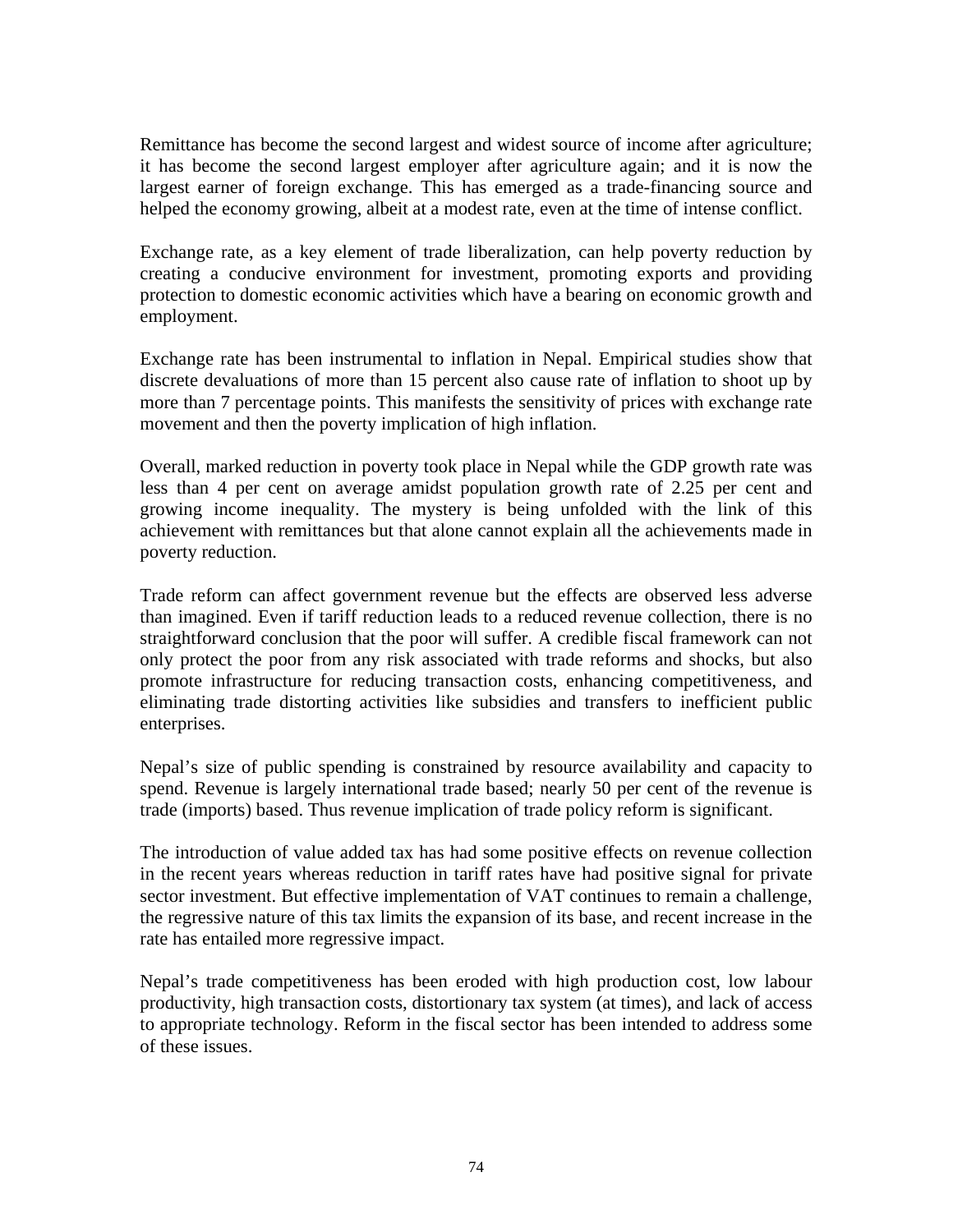Nepal has to make fiscal interventions in the agriculture sector within the domestic limits imposed by the revenue crunch and external constraints set in the rules under WTO. The budgetary side of trade capacity building is equally important, as public investment in trade related infrastructure, trade facilitation measures and trade-governing institutions is very important.

Trade and finance are interrelated in many ways—finance providing payment facilitation for trade, extending credit and payment guarantees for financing trade, and offering capital for the production of goods and services intended for exports. Similarly trade supports financial system through creating business for banks and supplying savings to banks.

Following reforms and liberalization in the financial sector, there has been massive expansion of financial institutions, deposit mobilization, and credit flow of the banks. The size of bank deposits and credit rose by more than 30 folds in 20 years. With new instruments and competition, trade financing now enjoys better terms.

Liberal monetary policy -- working through interest rate liberalization, deregulation of portfolio restrictions, removal of credit ceilings, and withdrawal of other regulations – has been able to have easy credit expansion to trade and industry. But bank financing was confined to limited urban-based business activities and credit expansion concentrated in a few business houses. There was a large misuse of the easy credit, as evidenced by the non-performing assets of the two large banks rising to 60 per cent level in 2004.

There are a number of provisions under WTO which impinge upon the financial sector. Right from national treatment to entry opportunities and ownership, these WTO based rules call for rapid reform and restructuring of the financial sector. The restructuring costs are, however, very high. The trade competitiveness and poverty outcome of financial sector deepening is yet to be observed.

The effects of trade reform on development and poverty in an agriculture-dominated country like Nepal largely depends on inter-sectoral changes in the economy as well as intra-sectoral changes, particularly within agriculture. In general, liberalization is expected to exert positive effects on agricultural growth, and via faster agricultural growth, on rural poverty.

Agricultural output prices are expected to rise at the border following trade liberalization; thus rural incomes and agricultural output are expected to increase. High agricultural prices is however a double-edged sword which can cut both sides of the agricultural households.

Trade policy reform is also predicted to induce a switch from subsistence agriculture to cash crops and increased incomes for the poor. But, most of the agricultural produces in Nepal are non-marketed. Trade liberalization has not transferred technology to agriculture, as evidenced by the limited use of modern agricultural inputs and mechanization technology.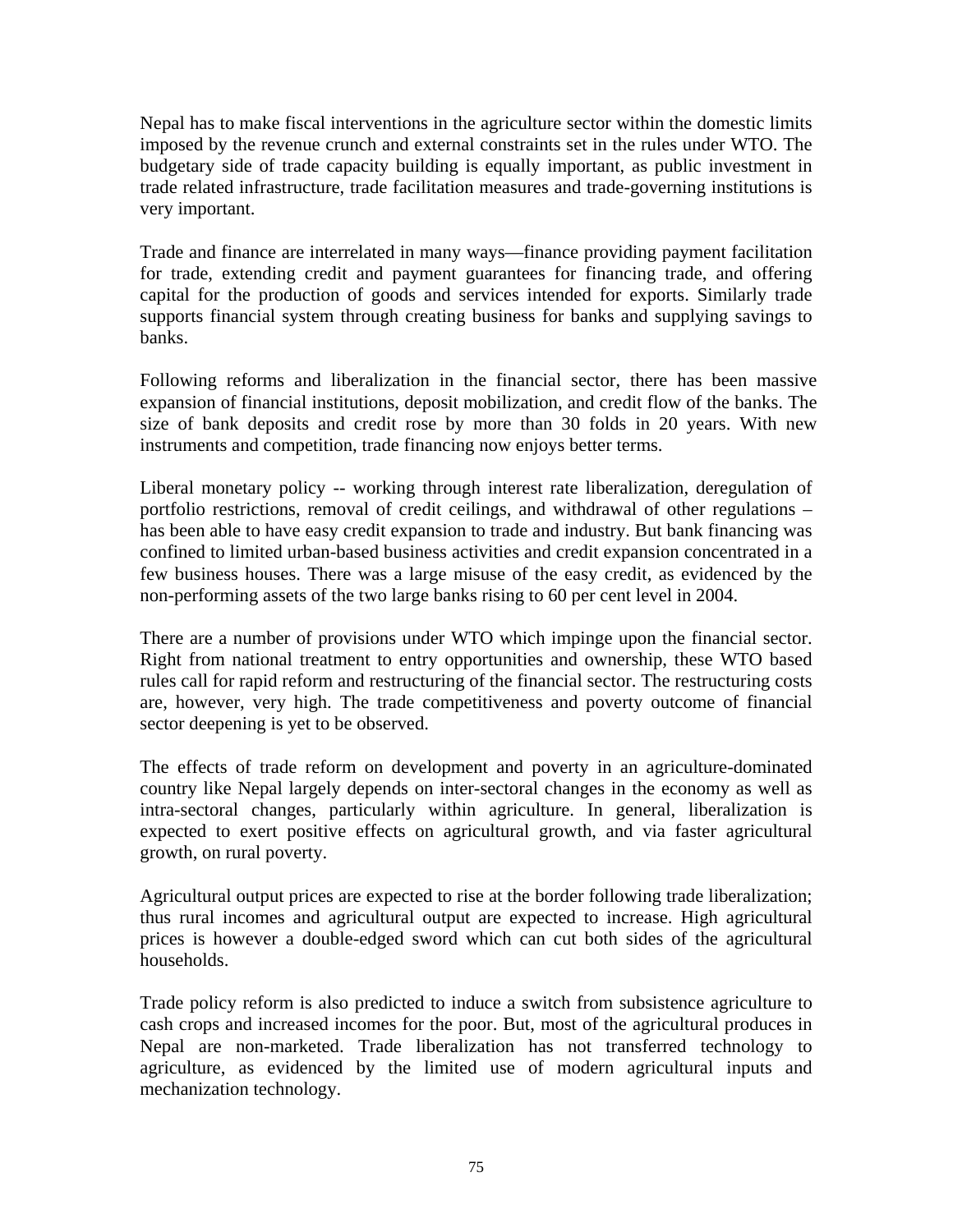Agricultural growth even in the post-reform period 1990-2001 continues to be poor. Agricultural gross domestic product growth was slower in the 1990s than in the 1980s. With an average annual growth rate of 2.7 percent, agricultural growth was the lowest among all the major components of GDP.

There has been some change in the cropping pattern. Particularly, green vegetable, potato, lentil, sugarcane, and tea cultivation and cropping has gone up significantly in the last decade. But this does not hold much strength in terms of livelihood and poverty reduction.

Manufacturing output grew rates sharply in the early 1990s immediately after trade policy reform began. Such output growth accelerated to 14 percent during 1991-1995 from 5 per cent during 1980s. However, this growth decelerated sharply thereafter and averaged at 7.6 percent during 1996-2000 and stagnated during 2001-05.

Despite unemployment and underemployment situation, there has been some improvement in the wage rates in the recent years. In nominal terms, wages of all types of workers went up during the last two decades. The rise was higher during 1990s. But there was marginal rise in real wage rates during this period. Real wage of carpenters, masons, and agricultural went up during 1981-2005 by 2 per cent or less while the real wage of industrial workers went up by more than 2 per cent on average.

Along with liberalization, deregulation, and privatization, declining costs of transport and communication have been a contributory factor for rapid globalization of financial flows and increasing foreign investment. But the absence of infrastructure such as transport and communication, particularly information and communication technology, is yet to reduce transaction cost, facilitate market information, and ensure factor mobility in Nepal.

Technical barriers to trade (TBT) and sanitary and phyto-sanitary measures (SPS) have emerged as new trade barriers. In particular, technical regulation, standard, and conformity assessment related barriers are blocking free flow of trade across countries. Addressing newly emerging trade barriers is equally important to promote trade.

Special and Differential Treatment to LDCs is mentioned in WTO agreement, but it is not sincerely observed. Similarly technical assistance as proposed is not necessarily binding. Integrated Framework (IF) to support trade in developing countries is a welcome step but lacks sufficient resources to enhance hardware related capacity building. Technology intensive testing & certification systems often needed to assure final products meet high standards, especially in areas of health and safety.

Nepal faces problems like (i) very stringent Rules of Origin (RoO); value added requirements; and trade through specified trading corporation, (ii) time taking, expensive and very bureaucratic quarantine procedures for agro products (iii) export barriers in terms of entry points, trade routes, and mode of transport, (iv) far higher standards than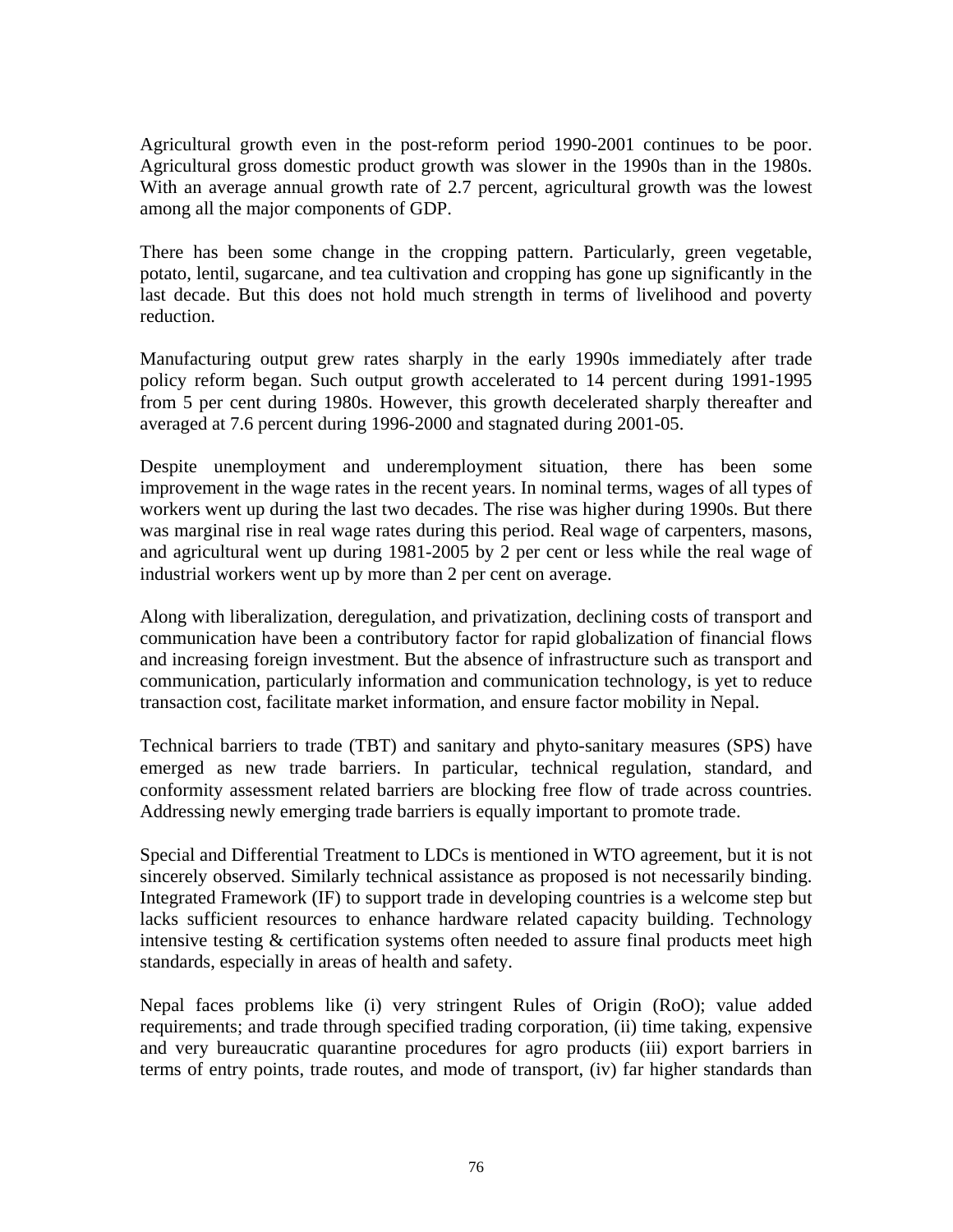required by the standard setting institutions and (v) difficulty to fulfil such criteria given the country's existing technical, human & financial capabilities and resources.

## **7.2 Key Recommendations**

- There is no mention of the direct trade and poverty linkage and also no programmes to establish such a link in the PRSP; thus, a gap is clearly seen in terms of mainstreaming trade in poverty reduction strategy. The indirect link of trade to poverty through high economic growth has a number of problems and the benefits are not automatically pro-poor. Country development strategy like PRSP need to explicitly address as to how trade would directly benefit the poor, perhaps disproportionately more than others.
- Trade reform have not only income but also distributive effects in the short term and some segments of the society suffer loses while others are gaining. The growing income inequality amidst reduction in poverty in Nepal indicates that policies have not been pro-poor. This calls for reorienting policies, devising safety nets, and enhancing the capacity of the poor to compete in the market place. Public policy and spending plays a critical role in this area.
- Trade liberalization affects poverty indirectly via its impact on trade taxes, when tax revenue remains mostly allocated for pro-poor programmes. Presently, revenue collection in Nepal has been rising because of imports growth, introduction of VAT and widening of the scope of income tax. As the country moves on further duty reduction along with elimination of other duties and charges (ODCs) and export service charges as per WTO commitments, revenue might fall if compensatory domestic tax measures are not introduced or if the measures so introduced do not cover the loss incurred in tariff reduction. Thus extra efforts in the front of domestic taxation are required.
- Although trade liberalization is meant to improve incentives for agriculture, the poor supply response to changed incentives in Nepal is primarily a result of the low levels of commercialization of agriculture and its weak and fragmented markets. As the rural poor in Nepal are largely untouched by changes in trade policy, linking export opportunities with agriculture and rural economic activities is a must if trade is to address rural poverty.
- Increased openness has had some negative effects on agriculture. In particular, the fall in food prices has been a major constraint on the cereal sub-sector and has deterred important investments in agriculture. Support to agriculture by means of infrastructure like irrigation, power and road is called for, if direct subsidy to key activities, highly essential to safeguard the livelihood of the farmers, could not be extended due to resources constraints.
- Manufacturing export growth which was rapid in the period immediately after trade liberalization, has fallen sharply in recent years due to structural weaknesses within the sector. Structural weaknesses are a largely due to the absence of an effective industrial policy aimed at increased competitiveness and industrial upgrading. The contraction of manufacturing is likely to have negative effects on employment and poverty. There is a need to strongly link trade policy with long-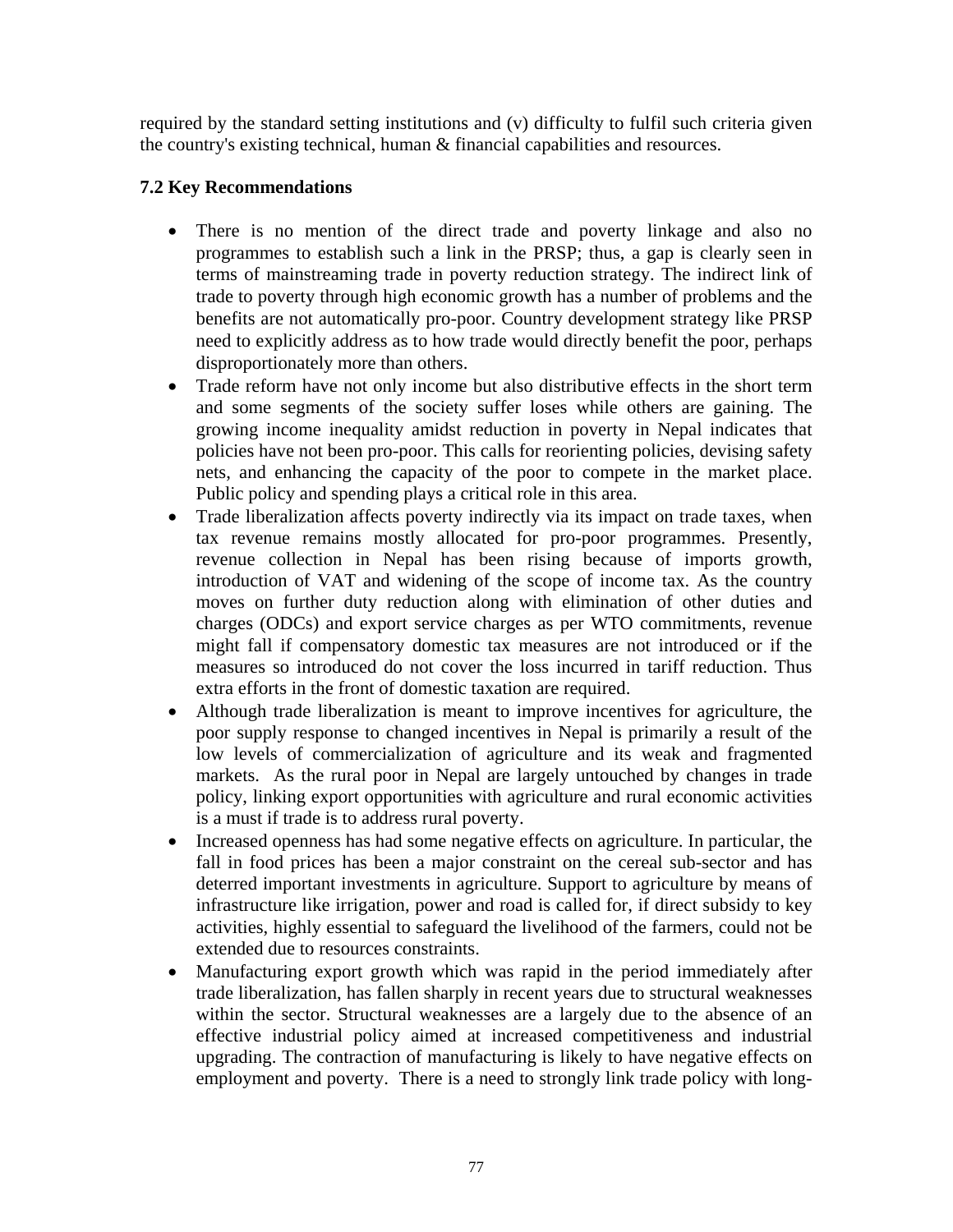term industrial perspective plan and make trade and industry to support each other.

- If international trade competitiveness is to be maintained, it is essential that strategic interventions be undertaken to build supply side capacity and capabilities. Mobilization of FDI should be considered as an effort in this direction.
- It is necessary to diversify export products and export markets and also to increase competitiveness of existing exports. Trade liberalization and the reduction of tariffs alone will not ensure this, and more strategic interventionist industrial policy is required. A host of measures such as targeting potential export sectors, preferential credit and tax incentives needs to be devised. 'Aid for trade' has to be mobilized.
- Trade promotes income and consumption of the poor if it is linked to their resources. But Nepal's export trade is not strongly linked to domestic and particularly rural resource base; thus restructuring of trade sector is needed to make it work for meaningful poverty reduction.
- Openness alone has limited effectiveness in promoting broad based economic growth in a country like Nepal. In particular, the existence of a large noncommercialized subsistence agricultural sector means that the supply response to trade policy reforms is likely to be limited. Thus strategic public interventions are needed to make trade work for the poor.
- For preferential market access provided to LDCs to be commercially meaningful, rules of origin should not constrain their capacity. Nepal should be lobbying among LDCs for relaxing them. Moreover, harmonization of GSP rules of origin, which currently differ from one GSP scheme to another, would be an important step toward making market access commercially meaningful.
- Ongoing negotiations under the Doha Development Round Work Plan could provide LDCs with a window of opportunity toward obtaining greater market access. There is a need to ensure that the Doha Development Round does in fact have development at the core of its agenda and that clauses relating to special and differential treatment in the various WTO Agreements in favour of developing countries are actually implemented. Global zero-tariff and quota-free access for exports from the LDCs could be an important initiative. But equally important would be non-tariff barriers including SPS and TBT.
- Special and Differential Treatment to LDCs is mentioned in WTO agreement, technical assistance not necessarily binding. IF is a welcome step but lacks sufficient resources to enhance hardware related capacity building. Technology intensive testing & certification systems often needed to assure final products meet high standards, especially in areas of health and safety. There is a need that financial and technical support be mobilized to enhance capacity in this area.
- Preference erosion due to reduced industrial tariffs under various GSP schemes enjoyed by LDCs needs to be compensated by other means including technical issues. Harmonization of GSP rules of origin, which currently differ from one GSP scheme to another, would be an important step toward making market access commercially meaningful.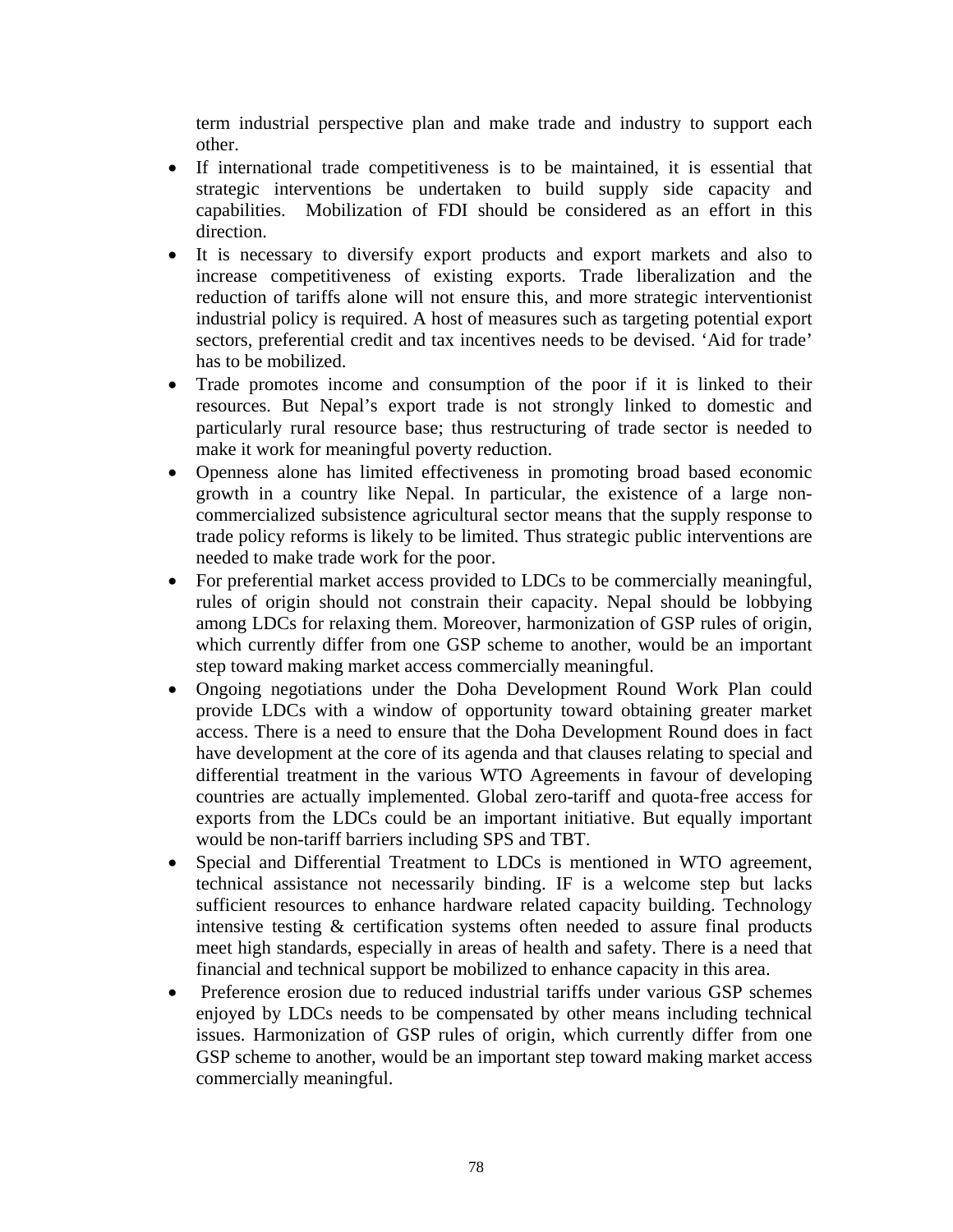- Nepal needs to harmonize her trade liberalization with those of India in order to avoid deflection and diversion of trade flow (without economic gain). Trade policy reform in Nepal must be analyzed in the context of the open border with India and the political economy of the relationship between the two nations.
- Nepal's economic realities compel normal trade concentration towards India. Besides, Nepal and India compete in the international market for products like garment, carpet, handicrafts, and agro-processed goods like tea and sugar. Thus maintaining export competitiveness vis-a-vis is highly important. The current exchange rate regime and the level of peg with Indian currency are subject to constant review to ensure that the exchange rate does not trigger loss of trade competitiveness.
- Markets across India and Nepal and between different regions in Nepal are "connected" rather than integrated for the reason that: (i) significant price differentials exist, both across the border and across internal regions of Nepal; (ii) demand in Indian border states appears to have insignificant effect on cropping pattern and input use by Nepalese farmers and weak effect on sales by them; and (iii) localized gluts and price crashes occur. The main issue is difference between the two countries regarding subsidy regimes and government support for agriculture which has made Nepalese farm produces uncompetitive with Indian produces. This has to be assessed in light of the policy options available including the readjustment in the exchange rate if fiscal constraints are so binding.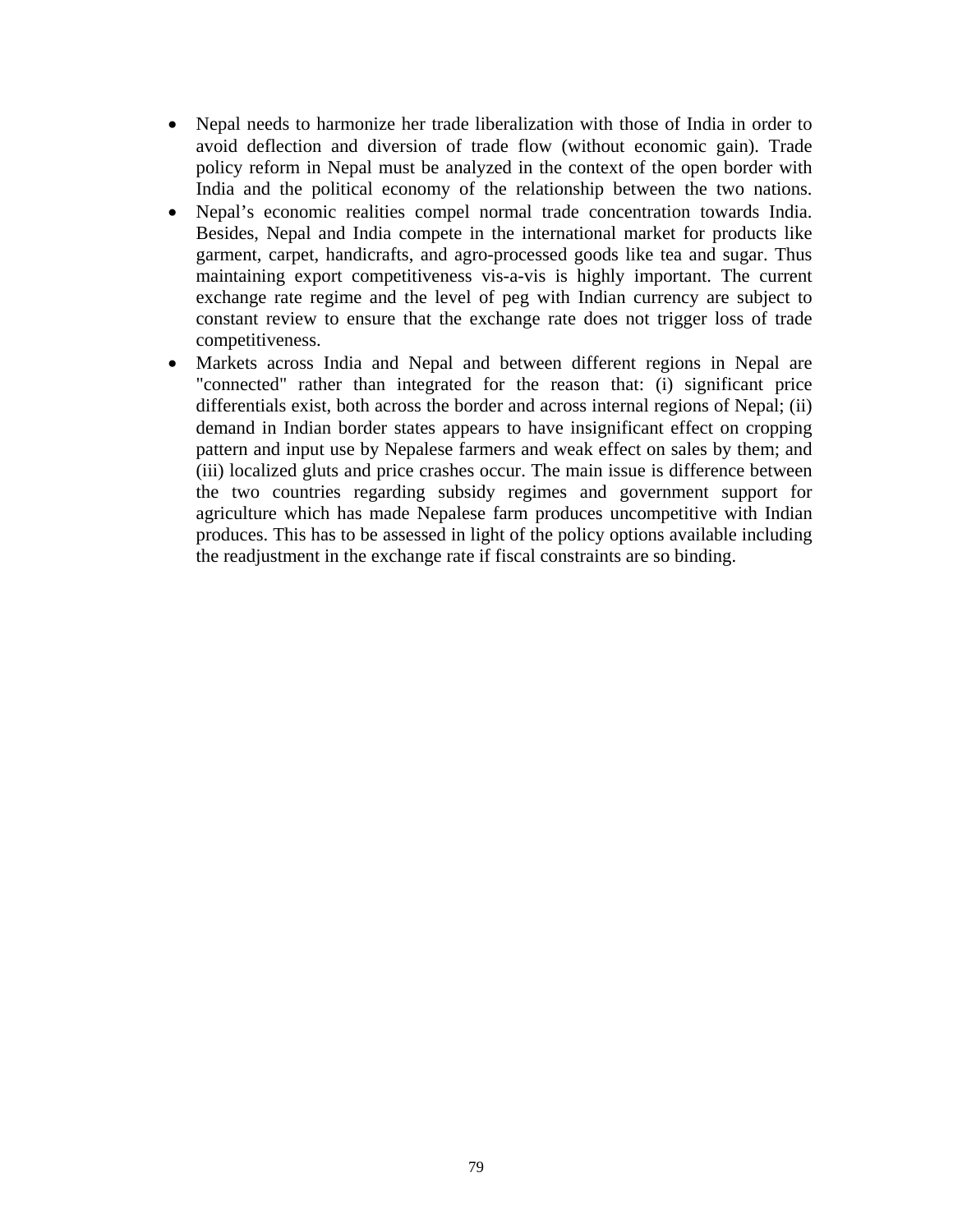## **References**

- Acharya Meena, Yuba Raj Khatiwada, Bikash Satyal and Shankar Aryal (2004), Structural Adjustment Policies and Poverty, IIDS, Kathmandu
- ANZDEC (2002). Nepal Agricultural Sector Performance Review, Main Report and Annex, Kathmandu: ANZDEC Limited and CMS Nepal.
- AsDB (2002), Agricultural Sector Performance Review 2002, Asian Development Bank, Manila.
- AsDB (2002), Poverty Reduction in Nepal: Issues, Findings and Approaches, Asian Development Bank, Manila.
- Azizah, Talib (1994), Foreign Direct Investment in the SEACEN Counties, The SEACEN Centre, Kuala Lumpur, Malaysia.
- Baldacci Emanuele, Luiz de Mello, and Gabriela Inchauste (2002), What Have We Learned? Financial Crises, Poverty, and Income Distribution, Finance and Development, June 2002, Volume 39, Number 2.
- Brian Ames, Ward Brown, Shanta Deverajan, Alejandro Izquierdo (2001), Macroeconomic Policy and Poverty Reduction, International Monetary Fund, World Bank.
- Cashin Paul, Paolo Mauro, Catherene Pattillo, and Ratna Sahay (2001), Macroeoconmic Policies and Poverty Reduction: Stylized facts and an Overview of Research, IMF Working Paper, WP/01/135.
- CBS (1995), Population Census of Nepal 2001, National Planning Commission, Kathmandu, Nepal.
- CBS (1997), Nepal Living Standard Survey, Central Bureau of Statistics, Kathmandu, Nepal.
- CBS (1998), Census of Manufacturing Establishments, Central Bureau of Statistics, Kathmandu, Nepal.
- CBS (2003). Population Census of Nepal 2001, National Planning Commission, Kathmandu, Nepal.
- CBS (2003), Census of Manufacturing Establishments, Central Bureau of Statistics, Kathmandu, Nepal
- CBS (2004), Nepal Living Standard Survey, Volume I and II, Central Bureau of Statistics, Kathmandu, Nepal.
- CBS (2005), Poverty Assessment Results (briefing notes presented at a national workshop on NLSS results held in May 2005).
- Chuck Sheketoff and Joel Friedman, Tax and Poverty Work in International Budget Project, http://www.internationalbudget.org/cdrom/sessions/4revenue.htm
- Clairmont, F. (2000), "The Global Corporation: Road to Serfdom", *Economic and Political Weekly,* vol XXXV, No 1&2, January 8 –14, 2000.
- DfID (2001), Trade Liberalization and Poverty: A Handbook, Department for International Development, UK
- Dollar, D. and A. Kraay (2000), Growth is Good for the Poor, World Bank, Washington DC.
- FAO (2003), Nepal: Agricultural Policy and Strategies for Poverty Alleviation and Food Security, Main report. FAO and UNDP, Kathmandu, Nepal.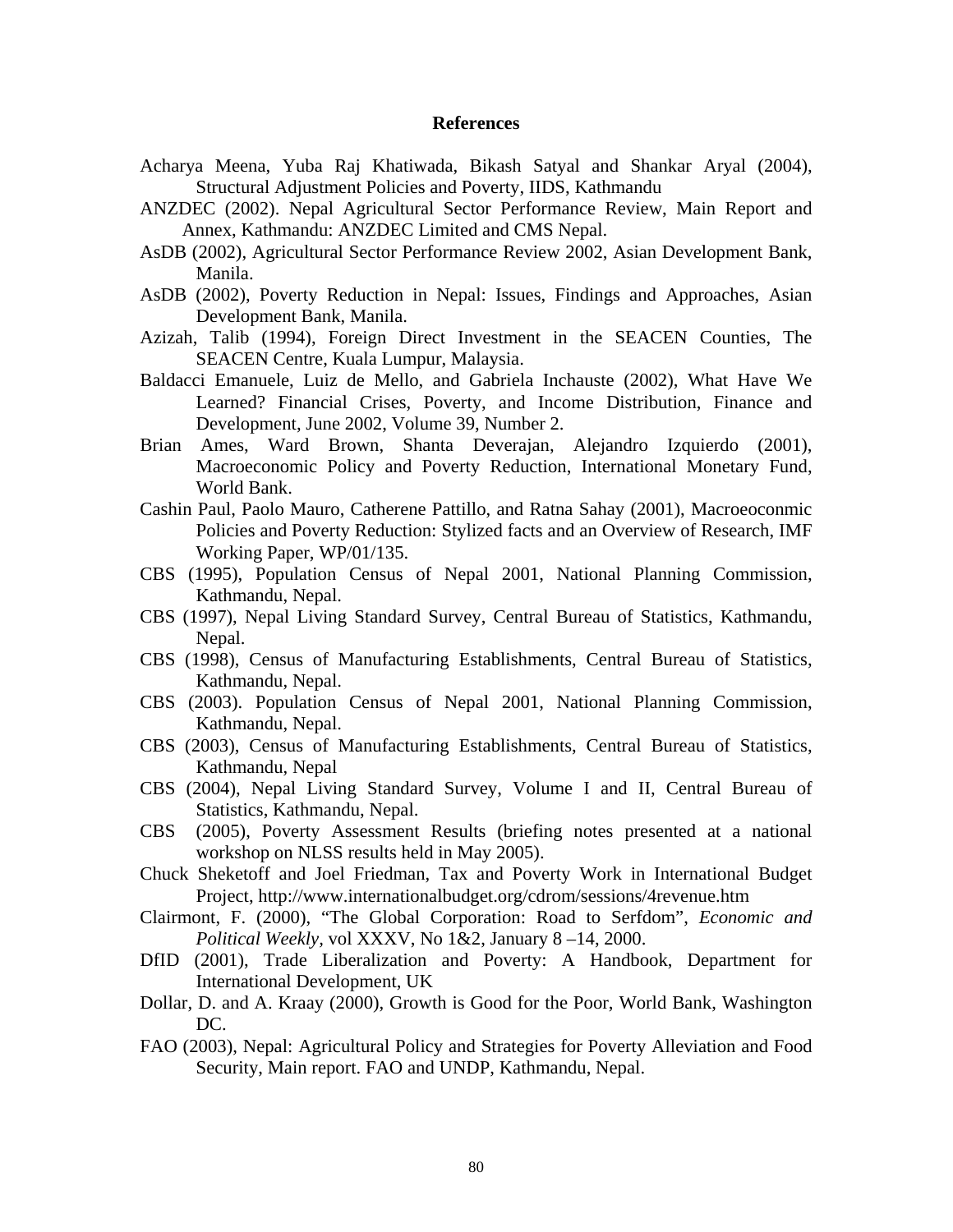- Fry, M. J.(1994), "Foreign Direct Investment and Vietnam's Current Account Deficit", *Working Paper Series*, International Finance Group, University of Birmingham.
- Ghura Dhaneshwor et al (2002), "Is Growth Enough? Macroeconomic Policy and Poverty Reduction", IMF Working Paper (WP 02/118).
- Golder, B. and Ishigami, E. (1999), "Foreign Direct Investment in Asia", *Economic and Political Weekly,* vol XXXIV, No 2, May 29 –June 4
- Howard White, Will the New Aid Agenda Help Promote Poverty Reduction? Institute of Development Studies, University of Sussex.
- Khan, M. H. (2000), Rural Poverty in Developing Countries: Issues and Policies, IMF Working Paper WP/00/78.
- Khan, M. H. (2002), When is Economic Growth Pro-Poor? Experience in Malaysia and Pakistan, IMF Working Paper WP/02/85.
- Khatiwada, Y. R. (1994), Some Aspects of Monetary Policy in Nepal, South Asian Publishers, Delhi.
- Khatiwada, Y.R., Manandhar, N. and Upadhyaya U. (1999), "Globalization: Nepalese Economy, Labour and Private Sector, a paper presented in a seminar on Globalization and Labour Movement organized by GFONT and ILO, Nepal.
- Khatiwada, Yuba Raj (1996), "Globalization and Nepalese Labour Market" (in Nepali), Paper presented in a seminar on Labour Policy organized by Ministry of Labour, HMG, Kathmandu.
- Khatiwada, Yuba Raj 1999), "Choice of Exchange Rate Regime for Nepal" in Choice of Exchange Rate Regime in Least Developed Countries of the Asia and the Pacific, UNESCAP, Bangkok.
- Khatiwada, Yuba Raj (1999), "Globalization for High Economic Growth", *Liberal Times*, Vol. VII, No.3, FNS, South Asia.
- Kuwar, K. B. (2005), Role of Micro-finance in Rural Development of Nepal, Agricultural Credit, Vol. 38, Agricultural Development Bank, January.
- Leicht, Michael (1998), "Trade Policy and Human Rights", *Intereconomics*, HWWA, Hamburg.
- MOF (various years), *Economic Survey*, Kathmandu: Ministry of Finance, Kathmandu, Nepal.
- NPC (2003), Tenth Plan/PRSP, National Planning Commission, His Majesty's Government of Nepal.
- NPC (2004), Process Monitoring of Targeted Programs: Free Textbook distribution and National Scholarship Programs, Doti and Banke Districts, A study report submitted by Development Vision Nepal Rastra Bank
- NPC (2005), Development Expenditure Exclusively for Women, FY 2004/05 (in Nepali), National Planning Commission, His Majesty's Government of Nepal.
- NRB (various years), Quarterly Economic Bulletin, Nepal Rastra Bank, Kathmandu, Nepal.
- Phang, Hooi Eng (1994), Foreign Direct Investment in Malaysia, The SEACEN Centre, Kuala Lumper, Malaysia.
- Pokharel, C. and G. Sharma, (2000). Framework for Agriculture, Rural Development and Food Security in Nepal: Change in Policy Program Since 1995: A Macro Perspective, prepared for the National Workshop on Rural Asia-Lesson for Nepal.